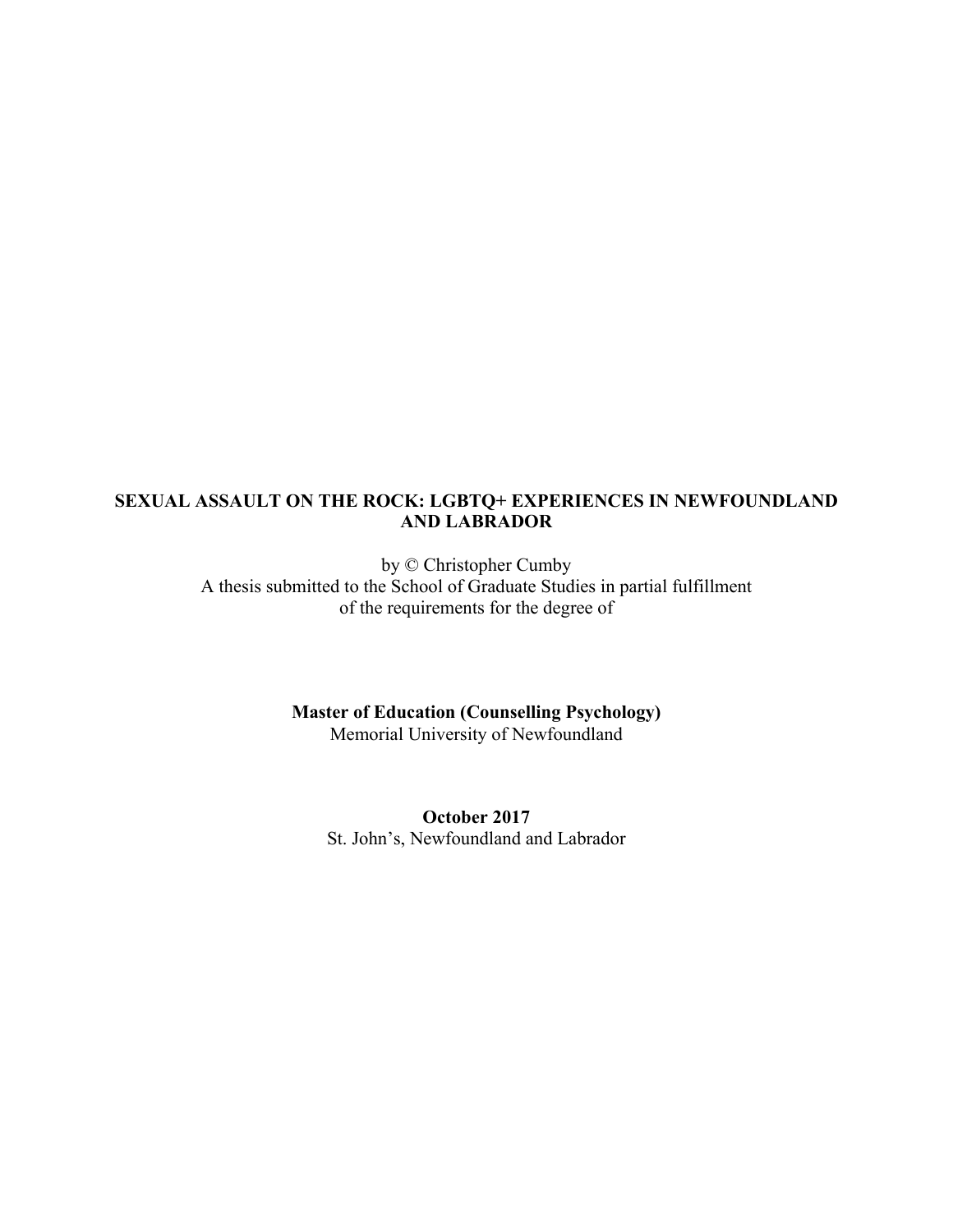#### **Abstract**

Many studies in North America have concluded that LGBTQ+ people are at a higher risk for experiencing sexual assault than their cisgender/heterosexual counterparts; however, no studies to date have explored the experiences of sexual violence among LGBTQ+ people within Newfoundland and Labrador. To this end, the objective of this study is to understand the sexual experiences of gender and sexual minority groups that have been uncomfortable, awkward, or unwanted within the larger Newfoundland and Labrador LGBTQ+ community. The study was administered through an anonymous, online survey instrument, replicated from Menning and Holtzman's (2014) study of on-campus LGBTQ+ sexual violence, and adapted for geographical differences. The data were analyzed using a traditional content analysis of open-ended responses, while descriptive statistics are used to summarize the closed-ended responses. Results from the study indicate that sexual violence is a prominent issue within the community, demonstrating that LGBTQ+ people experience sexual violence similarly to the general population with some differences. This study is therefore an initial exploration to which further research must be conducted in order to advance understanding of this phenomenon.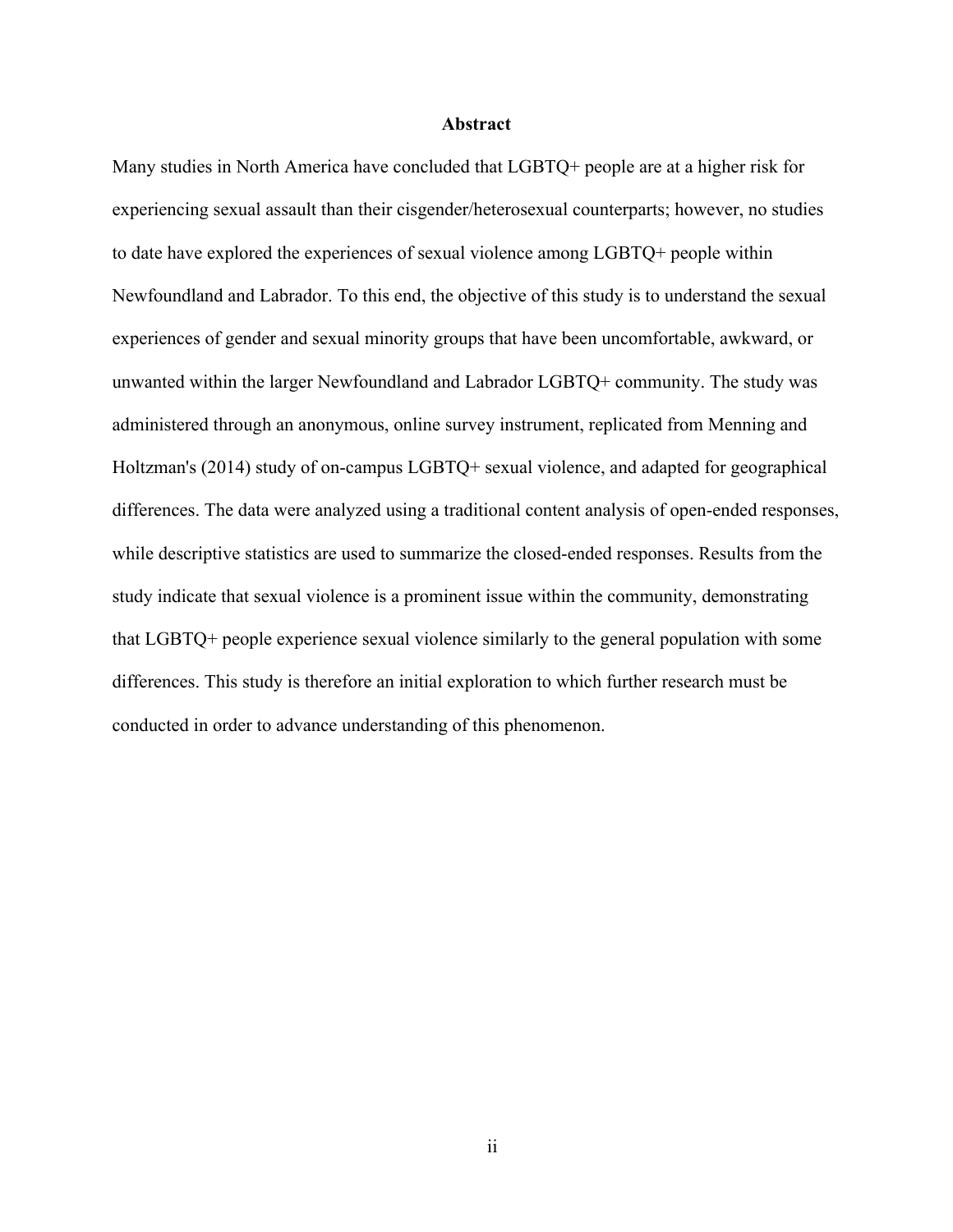### **Acknowledgements**

First and foremost, I extend my gratitude to Dr. Sarah Pickett – your guidance, patience, and help have been more appreciated than words can described. Thank you for everything.

To my family, Petrina and Calvin, Chelsea, Kyle, Bruce, Ryan, Steven, Mom, Dad, my partner Christopher, Kenneth, Charlie, Shannon, Nikita and everyone else – thank you for your never-ending support. I would not be where I am today without your support and love over the years; this is dedicated to you.

I would also like to take the time to acknowledge the various forces that went behind this work. Dr. Ailsa Craig, Zack Marshall, thank you for getting me started. Dr. Leah Lewis, Nancy Bishop, Darlene Flight, Tina Hunt, thank you for your support and getting me through this program, thank you, thank you, thank you. Gratitude especially to Dr. Gerald 'Gerry' White, you are invaluable and your help will not be forgotten.

Thank you to my community—the beautiful, vibrant LGBTQ+ community. I merely shared your experiences, but together I hope this will help change something for the best.

Thank you.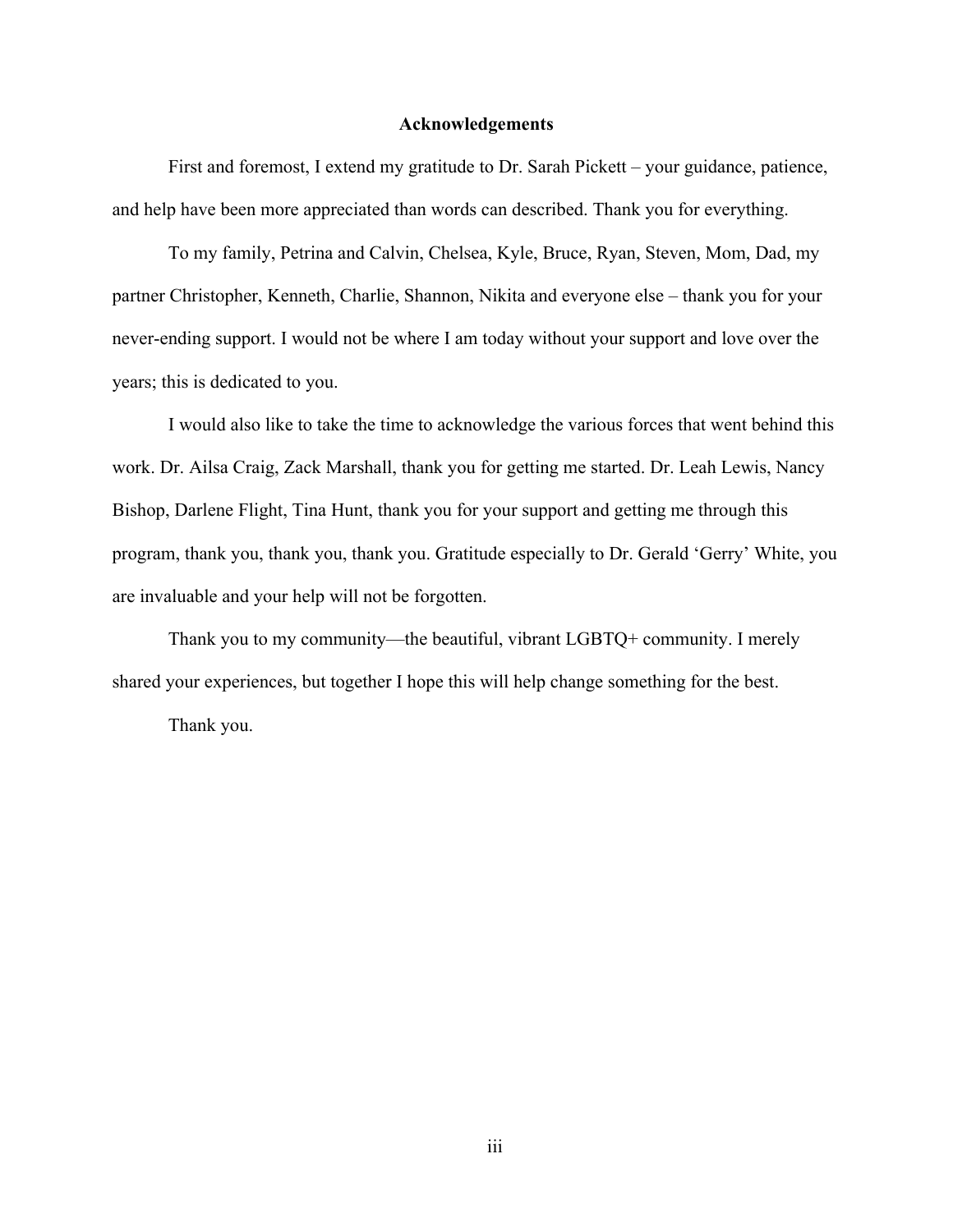# **Tables of Contents**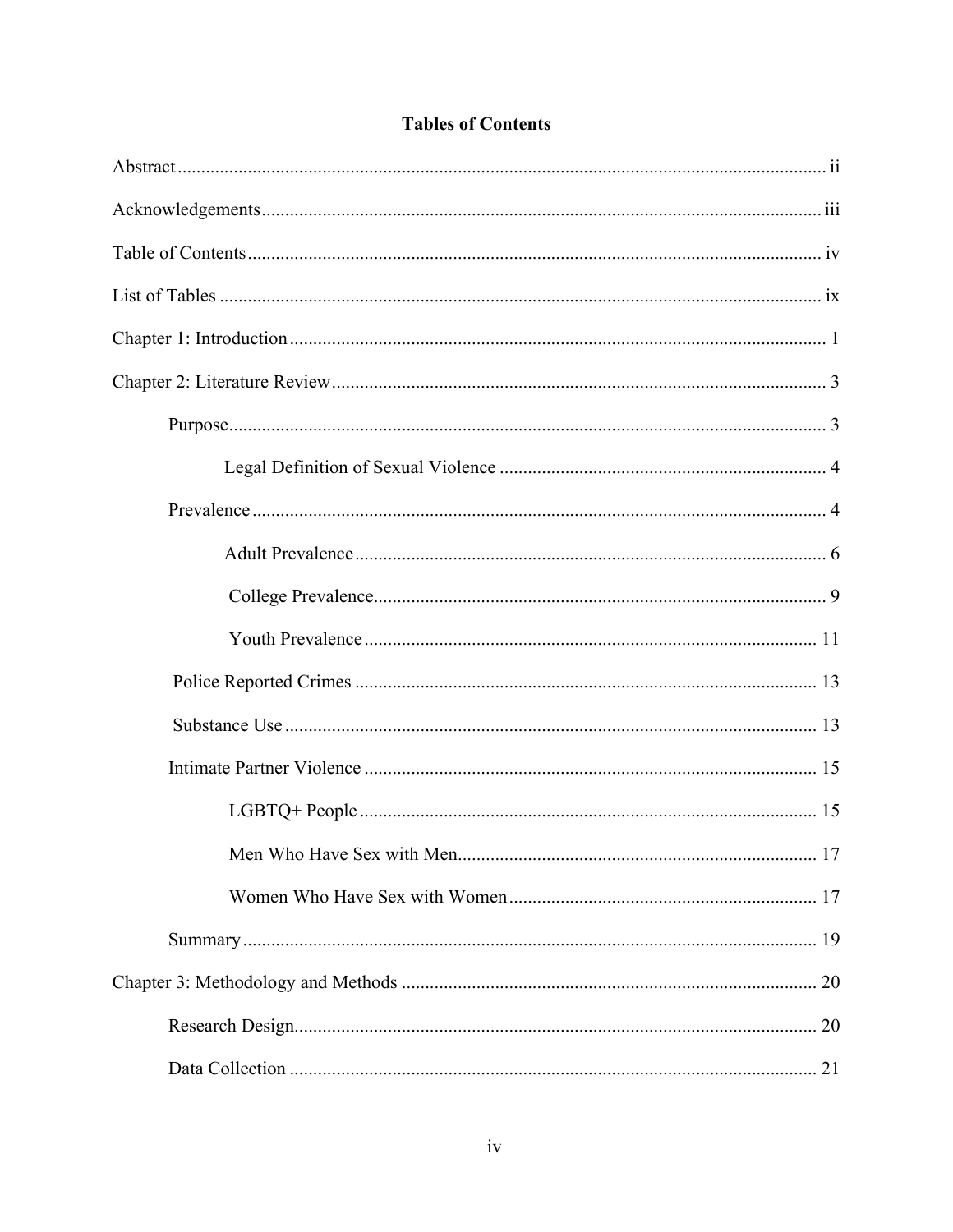| Have you ever been fisted or fisted a partner when you did not want to? 32 |  |
|----------------------------------------------------------------------------|--|
| Have you ever had someone ATTEMPT to engage in sexual intercourse when you |  |
| did not want to, but the intercourse DID NOT ACTUALLY OCCUR?  33           |  |
|                                                                            |  |
|                                                                            |  |
|                                                                            |  |
|                                                                            |  |
|                                                                            |  |
|                                                                            |  |
|                                                                            |  |
|                                                                            |  |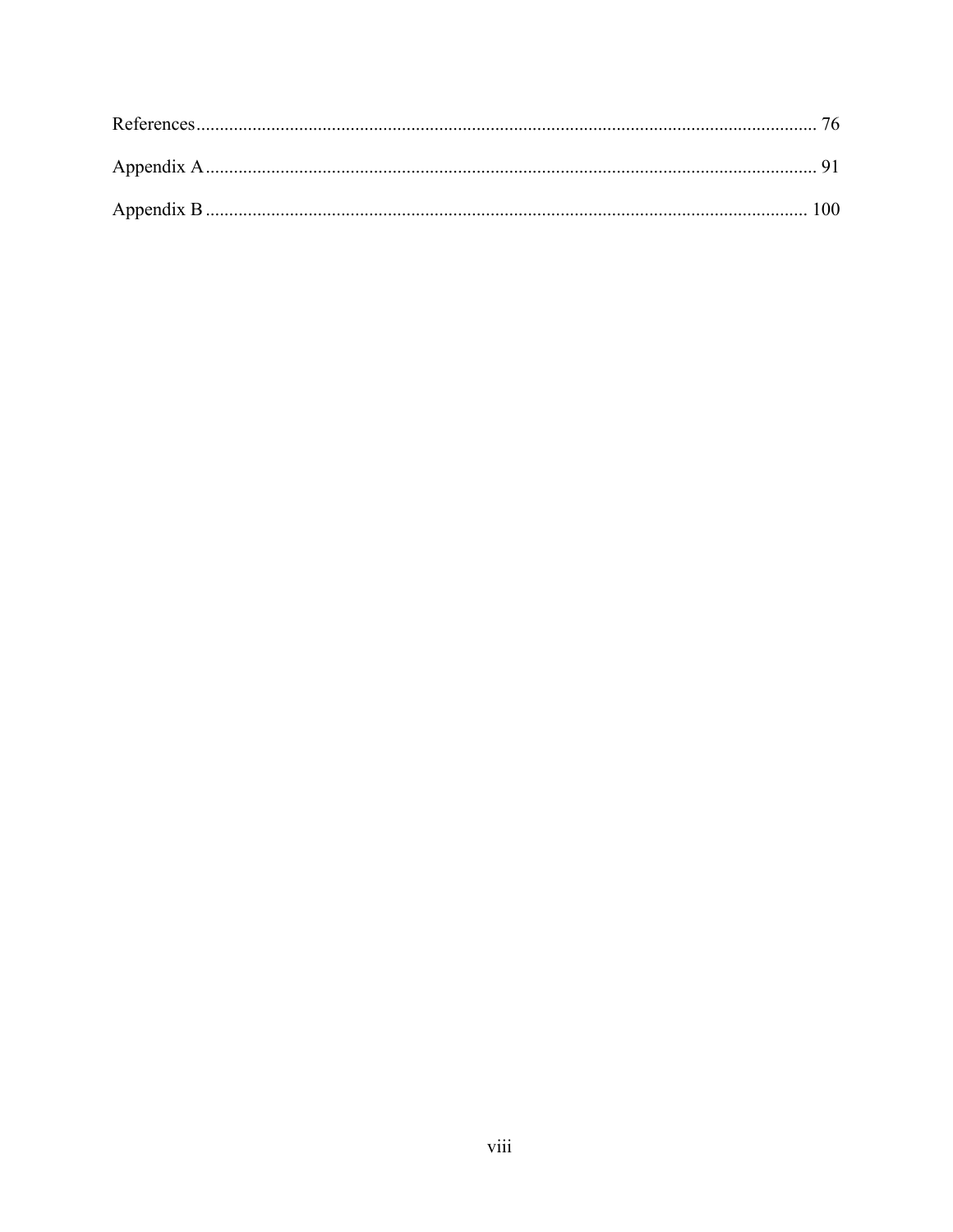# **List of Tables**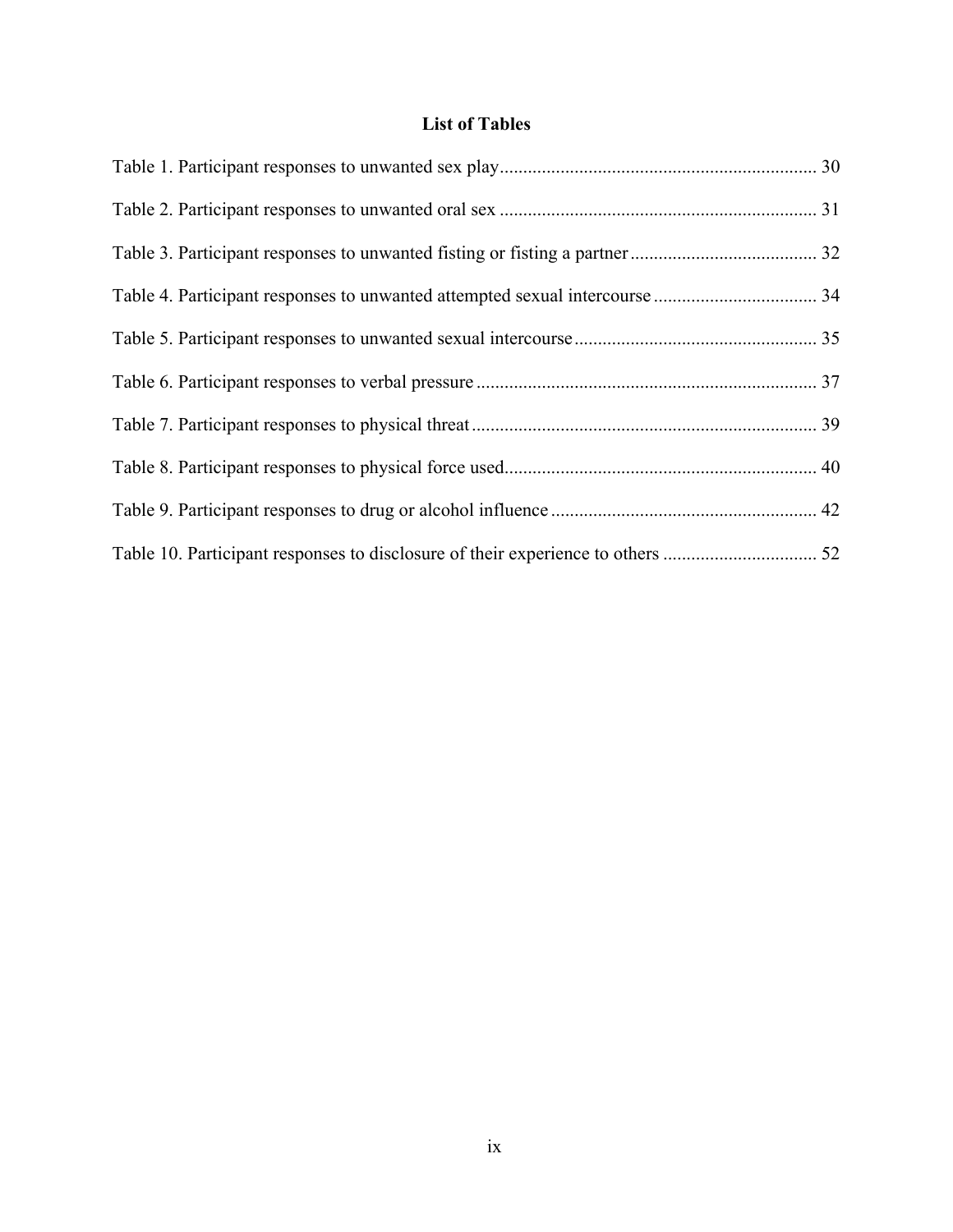## **Chapter 1: Introduction**

 Sexual violence is a prominent public health issue within North America. Within public health discourse, however, gender and sexual minority peoples have been largely rendered invisible. Lesbian, gay, bisexual, trans, queer, and other marginalized genders and sexualities (LGBTQ+) are often left out of important conversations surrounding sexual violence, and this has important implications on existing and future legal, health, and community services. Further, within Newfoundland and Labrador, there are currently no data which discuss the prevalence of sexual violence for the general population, let alone for the LGBTQ+ community. While there are some general data about sexual violence among LGBTQ+ people in Western countries, this is often overshadowed by child sexual abuse literature, and relatively little is known about lifetime and adult experiences of sexual violence (Rothman, Exner, & Baughman, 2011). This is important to consider, as much of the literature that is available suggests LGBTQ+ people are more likely to experience sexual violence than cisgender (i.e. when one's gender identity matches their gender assigned at birth) and heterosexual people (Basile, Chen, Black, & Saltzman, 2007; Tjaden & Thoennes, 2006).

 To this end, this study seeks to address the current gap in the literature surrounding the experiences of sexual violence among LGBTQ+ people. It seeks to explore this phenomenon in order to further understand the similarities and differences that exist between this community and the general population which has traditionally been studied. As an exploratory study, there are two questions which guide this research: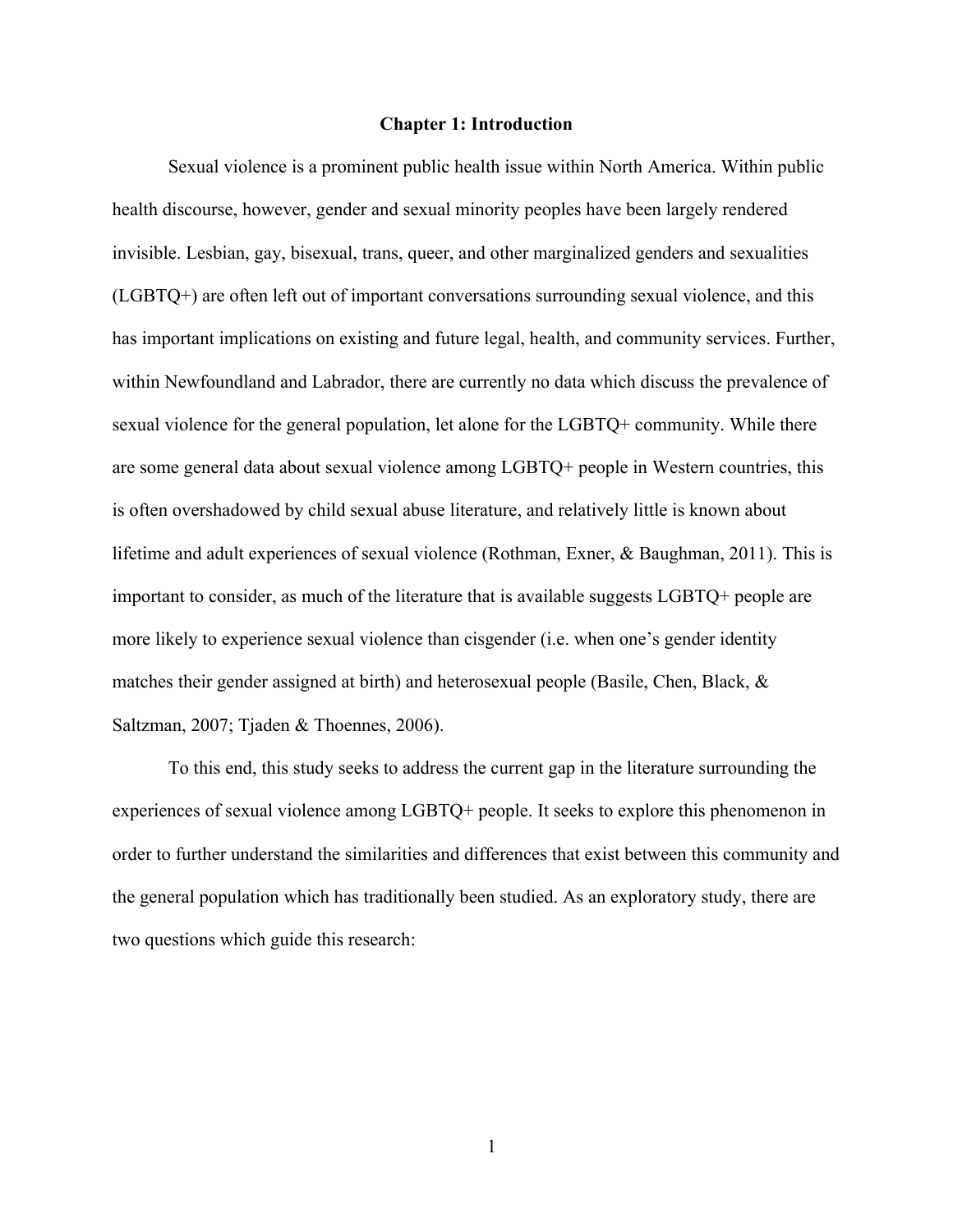RQ1: Does sexual violence occur among LGBTQ+ people within Newfoundland and Labrador? And, if so;

RQ2: What do experiences of sexual violence look like among LGBTQ+ people within Newfoundland and Labrador?

 In order to answer these questions, an anonymous, online survey was employed, replicated from Menning and Holtzman (2014) and adapted for geographical differences in demographics. Participants were recruited if they were at least 13 years old, identified as LGBTQ+ and lived within Newfoundland and Labrador during their most recent experience of sexual violence. A survey methodology was used in order to account for the large rural population within the province, which can more effectively capture this population than other methods, due to the wider reach that online surveys hold.

 The following chapters will outline the current scope of the literature surrounding sexual violence within LGBTQ+ communities, followed by a discussion of the methods and procedures used to conduct the research. The results are then presented, including an analysis of frequencies of closed-ended questions, and a greater focus of analysis on open-ended questions from the survey, due to the large quantity of rich data gathered. A discussion of the results contextualizes the findings within current literature, and limitations of the research as well as implications for the community and practitioners are presented for consideration.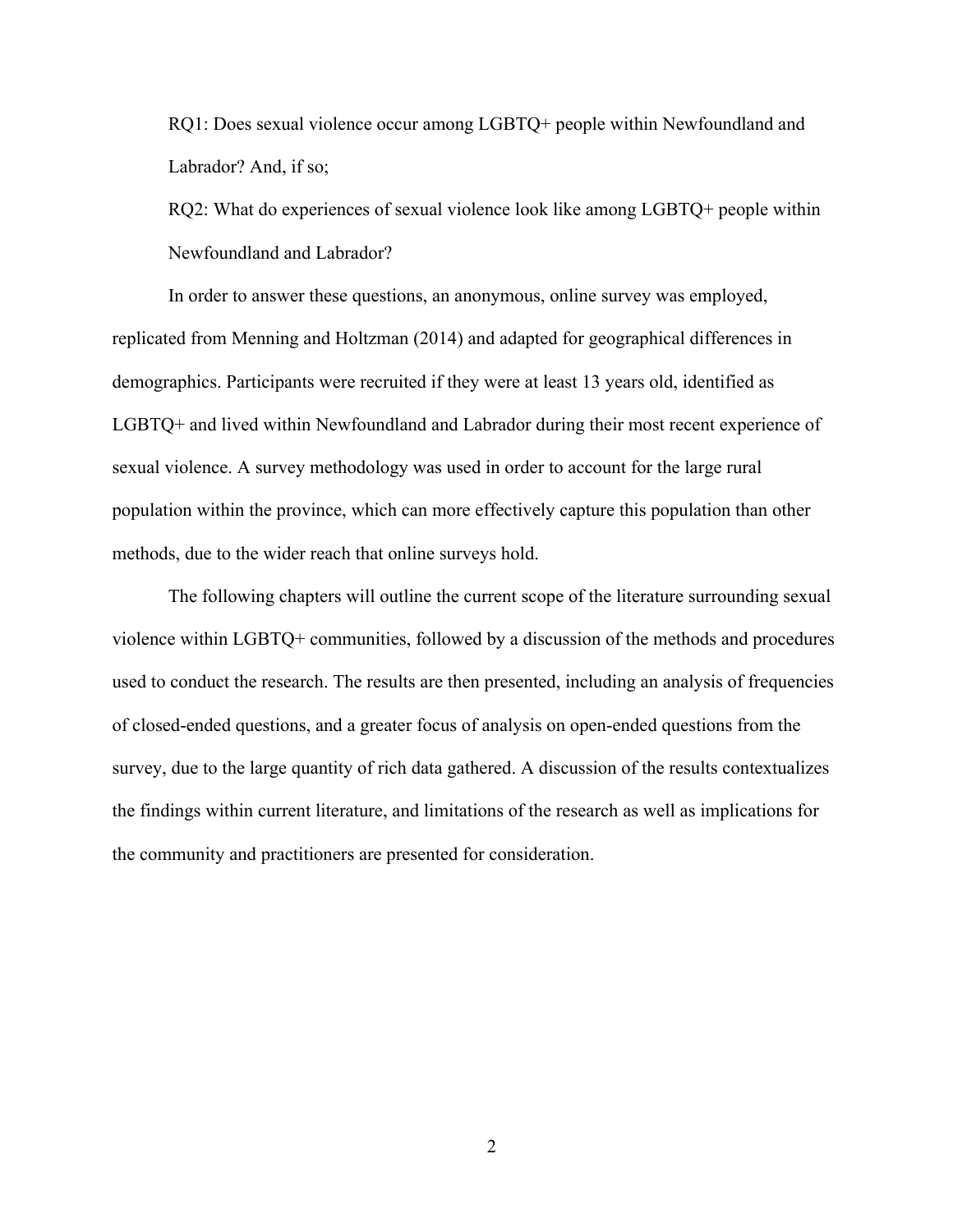#### **Chapter 2: Literature Review**

## **Purpose**

The scope of this literature review will focus on several prevalent themes that emerged from the literature. That is to say, this literature review includes a discussion of prevalence, adolescent, college, and adult population-specific research, police-reported crimes, substance use, and intimate partner violence (IPV). While a complete review of sexual violence literature is outside the scope of the current research, it is necessary to include these aforementioned topics as prominent themes which emerged to inform the results, as well as georgraphically relevant **literature** 

For the purpose of cultural similarities, literature was included here if it was specific to LGBTQ+ peoples in some way, came from a Western context, and addressed sexual violence, including assault, rape, abuse, or harassment. Literature was excluded from this review if it referred to childhood sexual abuse. Although the literature does suggest a connection between experiencing childhood sexual abuse and adult sexual violence for LGBTQ+ people (e.g. Krahé, Scheinberger-Olwig, & Schütze, 2001) , the current study did not address this and so this section will not be discussed in much detail. Some general population sexual violence literature is included due to the limited availability of LGBTQ+-specific research in the area. Further, there has been no literature published within the last two decades that addressed issues of sexual violence within Newfoundland and Labrador.

It should be noted here that much of the literature focuses on the experiences of cisgender lesbian, gay, bisexual, and/or queer (LGB or LGBQ) men and women. As a result, the following discussion will assume reference to cisgender experiences if it refers solely to LGBQ people, unless otherwise stated. When referring to trans people, this may also include non-binary and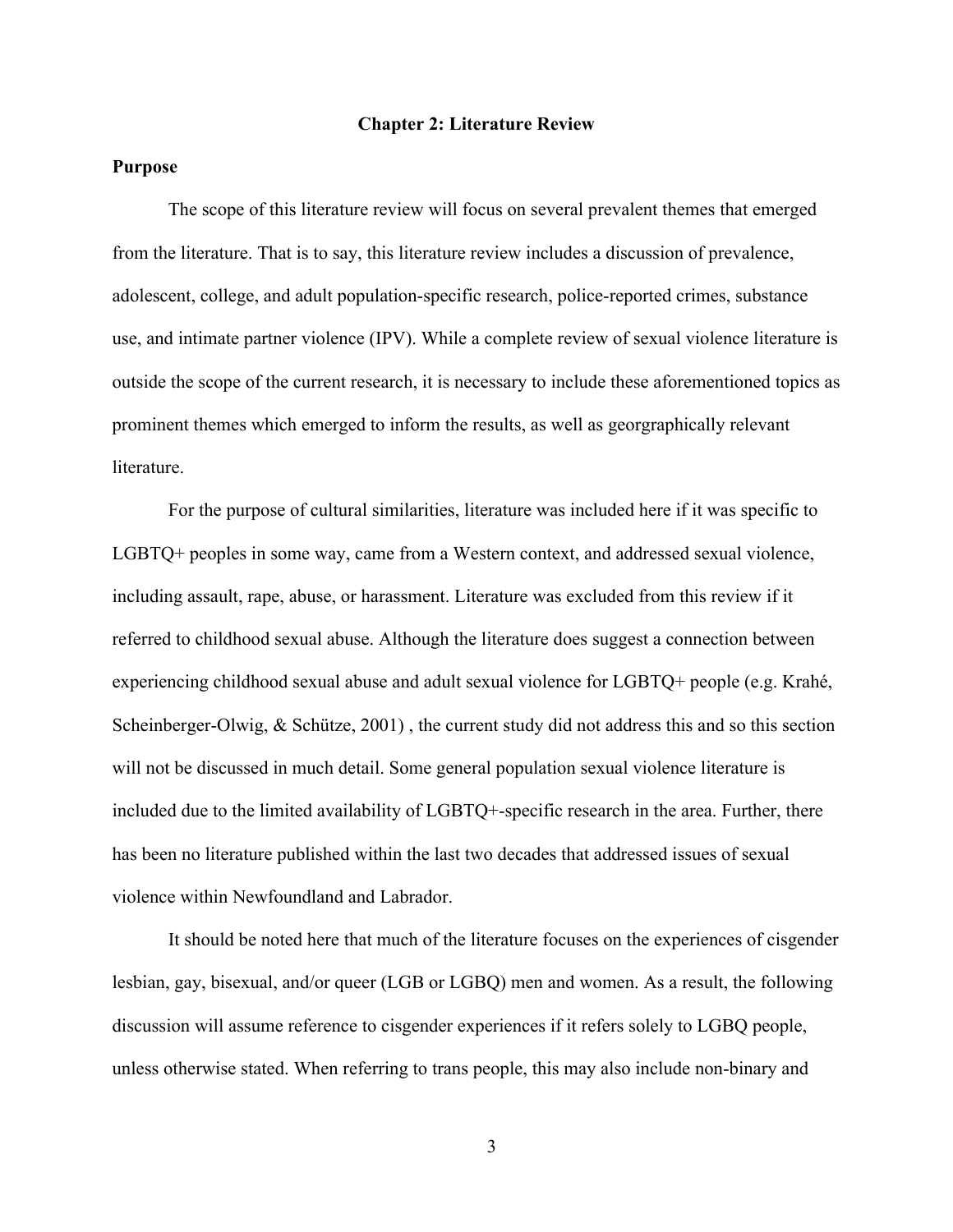gender non-conforming people as well, although these groups may not explicitly be mentioned in research studies, and so it can be difficult to determine intra- and inter-group differences or similarities. Further, the intersections of both sexuality and gender may be ignored in research. Trans people may be assumed to be heterosexual, while LGBQ people may be assumed to be cisgender. This presents complications within the data, as the two may present together, and therefore negatively implicate the generalizability of the findings.

**Legal Definition of Sexual Violence**. Before a complete understanding of sexual violence can occur, it must necessarily be defined. This study uses the current legal definitions of sexual assault within Canada, as defined by the *Criminal Code* (1985). To this end, there are three levels of sexual assault. Level One includes any offence which involves any assault of a sexual nature that violates the sexual integrity of the victim. This may include unwanted touching, kissing, threats, words or gestures accompanying the act, and so forth. Level Two of the *Code* involves sexual assault with a weapon (carrying or otherwise), threatening bodily harm to a third person, or causing bodily harm to the victim. Level Three, or aggravated sexual assault, involves the maiming, disfigurement, wounding, or endangerment of life of the victim.

While the *Code* refers to sexual assault, the language used here to depict experiences is referred to as 'sexual violence.' This is intentional, as this term is an umbrella term, although not the legal term, to include physical assault, rape, child abuse, attempted assault, harassment, and so on (Basile, Smith, Breiding, Black & Mahendra, 2014).

### **Prevalence**

 The rates at which sexual violence occurs within LGBTQ+ communities are inconsistent within the literature. A systematic review of LGB people in the United States by Rothman et al. (2011) revealed that lifetime prevalence rates ranged from 12% - 54% among gay and bisexual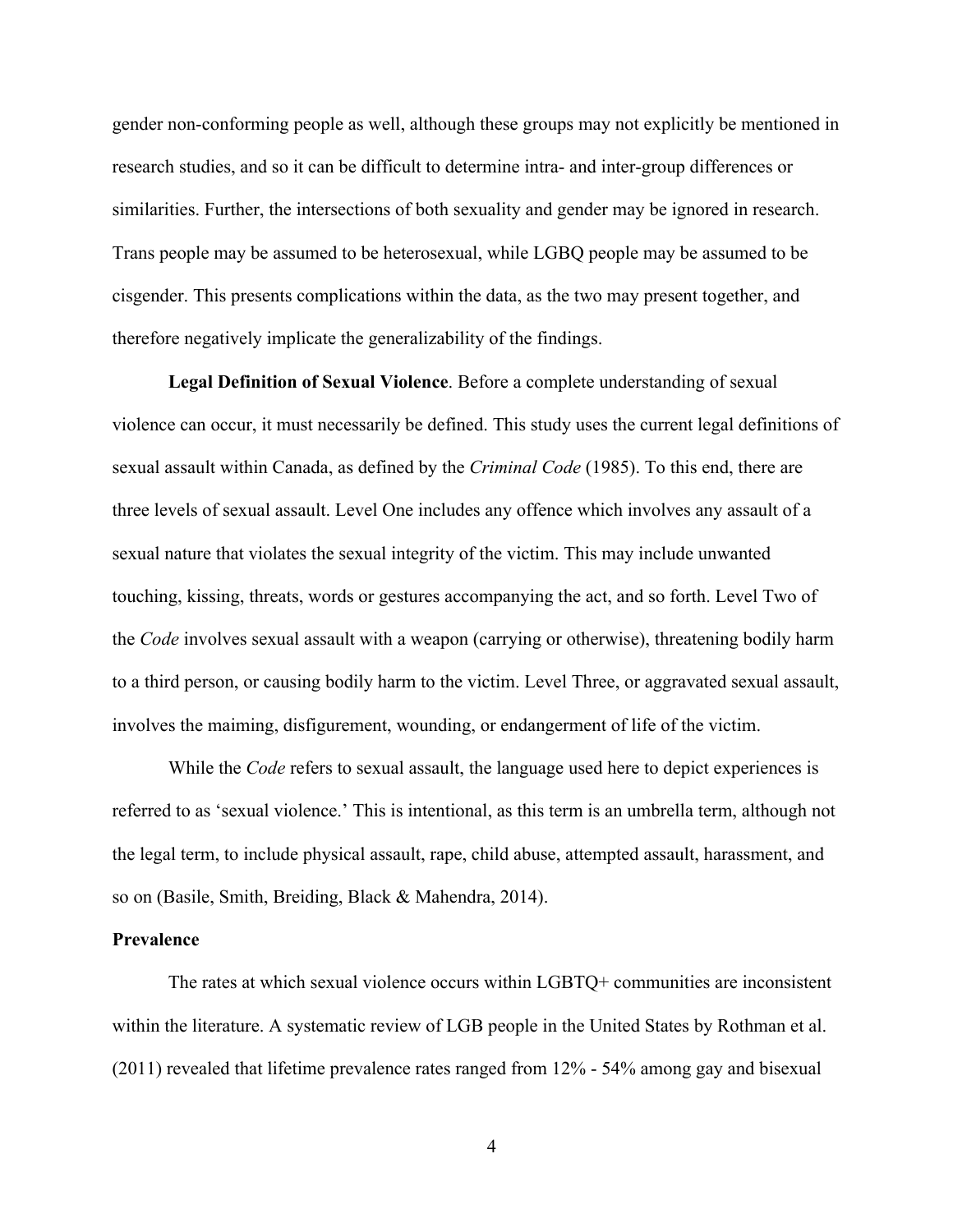men, with a median of 30%. For lesbian and bisexual women, lifetime prevalence ranged from 16% - 85%, with a median of 43%. While these rates are inconsistent, they do typically indicate that LGBQ people are at a higher risk for sexual violence than their heterosexual peers. These rates are compared against general prevalence rates of 2% - 3% for men and 11% - 17% for women (Basile et al., 2007; Tjaden & Thoennes, 2000, 2006). Bisexual people are typically reported to have a higher risk among LGBQ people for sexual violence, with both male and female partners. For example, Hequembourg, Livingston, and Parks (2013) found that lesbian and bisexual women were more likely to experience sexual violence than heterosexual women, with bisexual women the most likely to experience it in their lifetime (i.e. through childhood sexual abuse, adult sexual assault, and lifetime prevalence).

 For trans people, the prevalence rates of lifetime sexual assault are much higher. In a review of violence literature, Stotzer (2009) found that 50% of trans people reported experiencing sexual violence at some point. In a separate study of suicidality, Clements-Nolle, Marx and Katz (2006) found that 59% of participants reported past experience of forced sexual violence/rape. Kenagy and Bostwick (2005) looked at a survey of health and social needs and found that 46% of trans participants reported experiencing forced sex. The amount of literature available for transgender-specific sexual violence is much more limited when compared to cisgender LGBQ people, with the majority of research focused on general surveys and not specific to sexual violence.

 A more recent study by Langenderfer-Magruder, Whitfield, Walls, Kattari, and Ramos (2016) found that 21% of LGBTQ+ respondents reported experiencing sexual violence in their lifetime, specifically sexual assault. Cisgender LGBQ people reported experiencing sexual violence in similar patterns to cisgender, heterosexual people, but at higher prevalence rates.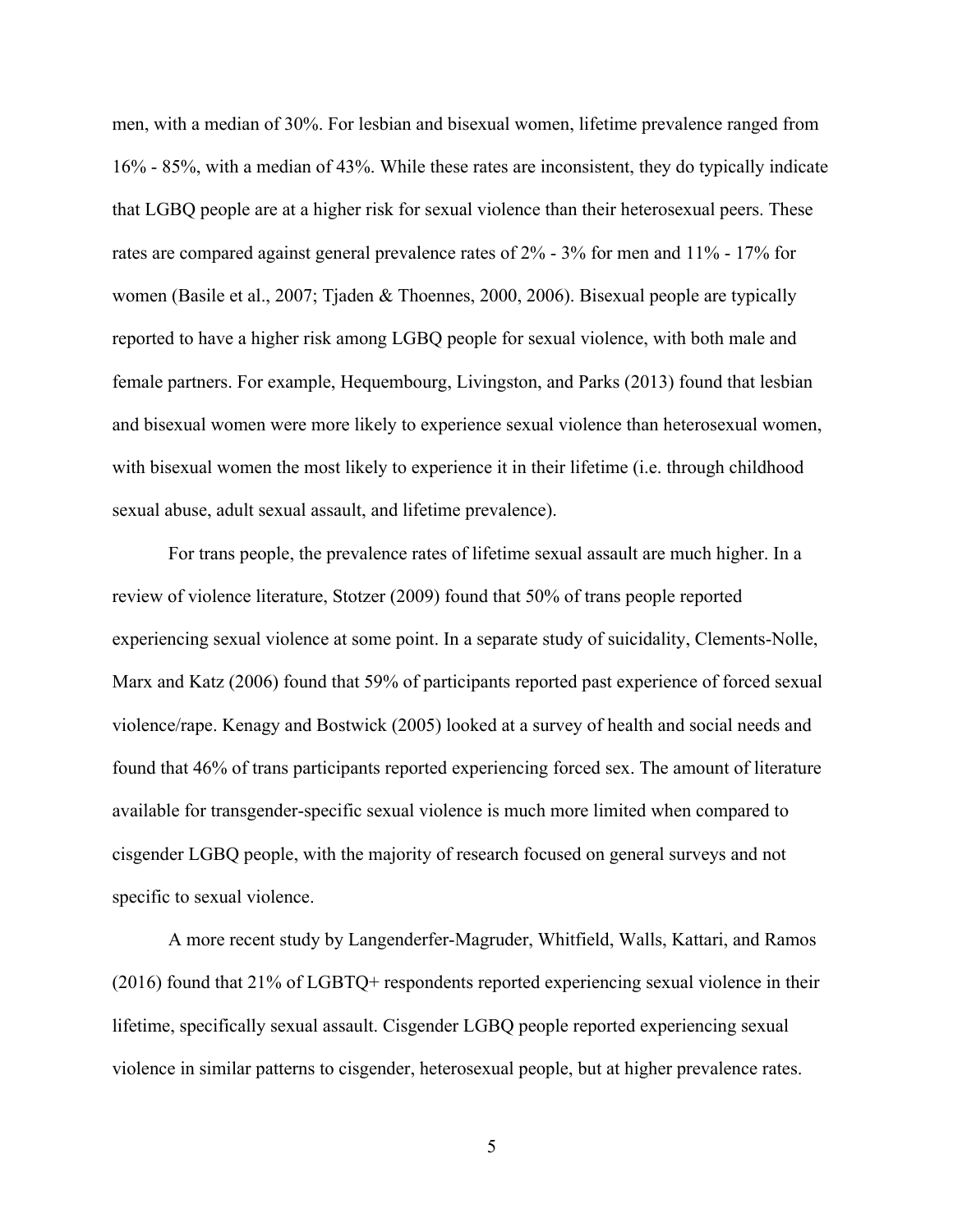That is to say, they found that women were the most at risk for experiencing sexual violence. This finding is contrasted with transgender respondents, who reported experiencing sexual violence in their lifetime at a rate more than twice their cisgender LGBQ peers, or one in three transgender people.

 Prevalence research within the area of sexual violence is limited. Rothman et al. (2011) point out that most studies use convenience or snowball sampling methods. They found that studies which use convenience methods reported higher prevalence rates than population-based methods, although this could be due to the hidden nature of the LGBTQ+ community. They also found that studies on childhood sexual abuse outnumbered lifetime sexual assault studies more than twofold. Within sexual violence literature, the areas of intimate partner violence (IPV) and childhood abuse are much more common than adult and lifetime sexual violence research.

There are large discrepancies in recruitment procedures, sampling strategies, and conceptual definitions of sexual violence and instrumentation use (Rothman et al., 2011). Research within the United States which is not specific to sexual violence (e.g. general health and wellness surveys), typically address only forcible sexual assault/rape, which may contribute to lower prevalence rates than studies which address broader experiences of sexual violence, including coercion, pressure, and unwanted touching.

 **Adult Prevalence.** The majority of literature on LGBTQ+ adult sexual violence typically focuses on cisgender lesbian, gay, bisexual and/or queer men and women. Literature reviewed here may report on these issues using the terms 'men who have sex with men' (MSM) and 'women who have sex with women' (WSW) in order to capture behaviours of people, rather than focusing on sexual orientation or identity.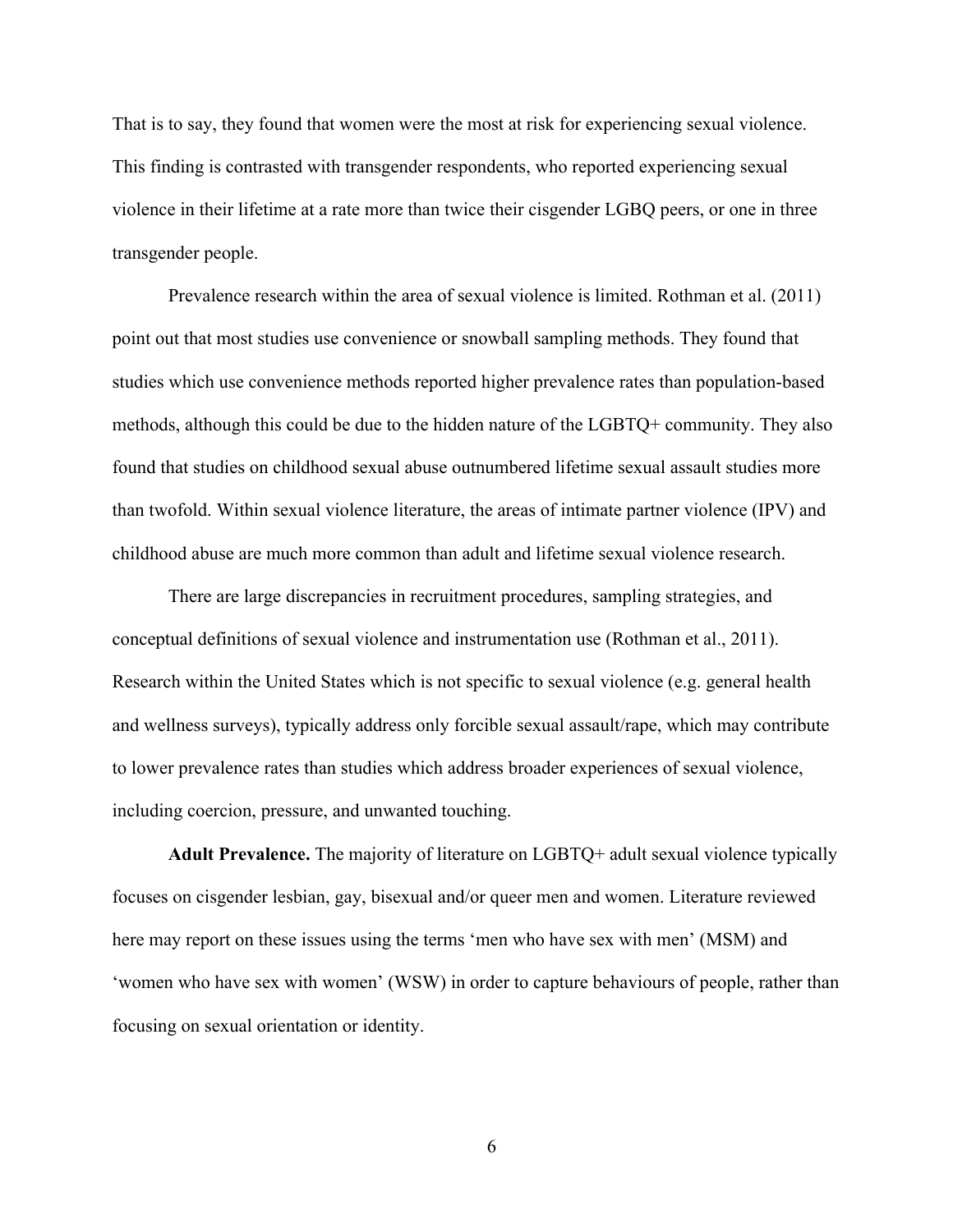Regarding men, one study of 183 gay and bisexual men (aged 18-35) found that 67.2% of participants reported experiencing adult sexual violence (Hequembourg, Parks, Collins, & Hughes, 2015). Bisexual men in this study reported more female perpetrators, and higher internalized homophobia scores (i.e. a measure used to determine the amount with which LGBQ people have internalized negative social perceptions and stigmas and accepted as true), as well as fewer male partners compared to gay men. Further, they found that more severe experiences of childhood sexual abuse and alcohol abuse were correlated with more severe experiences of adult sexual violence. Hequembourg, Bimbi, and Parsons (2011) found that gay and bisexual men with histories of childhood sexual abuse were more likely to report substance use, lifetime sexually transmitted infections, increased sexual compulsivity, and increased gay-related stigma. An earlier study found that experiencing childhood abuse increased the likelihood of experiencing adult sexual violence and being a perpetrator of sexual violence (Krahé et al., 2001).

 Among women, Hequembourg, Livingston, and Parks (2013) found that 71.2% of participants reported experiencing adult sexual violence. Severity of participants' experiences were associated with childhood sexual abuse history, more lifetime partners, and higher alcohol severity scores. Bisexual women were found to have a higher risk of experiencing sexual violence, and more severe sexual violence, when compared to lesbian women. Higher risk was also associated with more male partners in their lifetime, and riskier drinking patterns. To this end, Sigurvinsdottir and Ullman (2016) found in their study that bisexual women perceived less social support than heterosexual women, received more negative reactions in response to disclosure of their experience, and recovered psychologically at a slower rate than heterosexual women.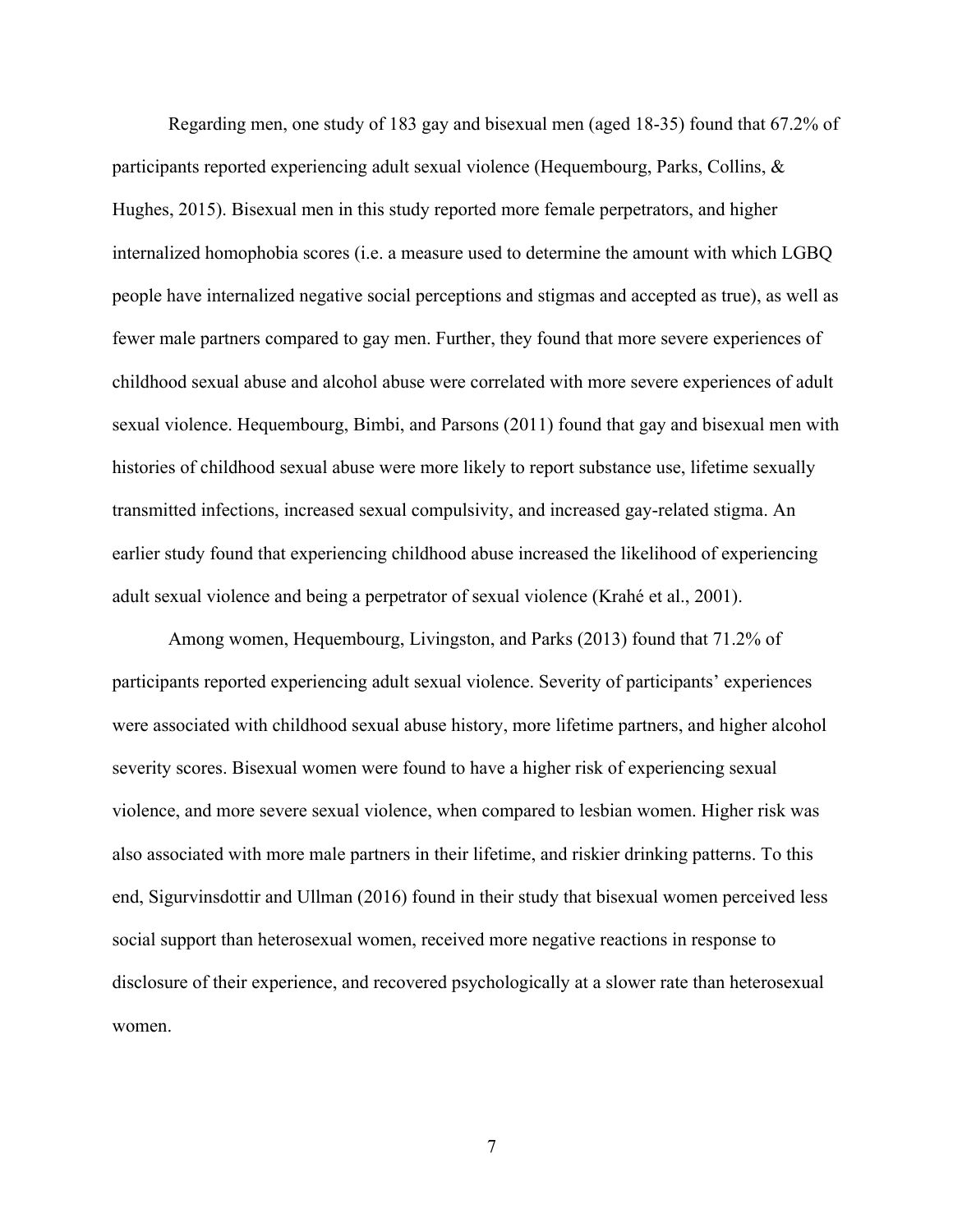For both men and women, one study found significantly higher rates of sexual violence among LGB adults compared to heterosexual siblings (Balsam, Rothblum, & Beauchaine, 2005). The researchers found that LGB participants reported more experiences of childhood physical and sexual abuse, intimate partner violence, and more adult sexual violence. Specifically, they found 1 in 10 gay and bisexual men reported experiencing sexual violence, compared to 2% of heterosexual men. They also found that more than twice as many lesbian and bisexual women reported experiencing sexual violence compared to heterosexual women.

 More recently, Balsam, Lehavot, and Beadnell (2011) compared lesbian women and gay men with heterosexual women in sibling groups. They found that lesbian women reported as the highest prevalence of sexual violence; however, they note that this was found to be nonsignificant when they controlled for experience of childhood sexual abuse. That is to say, all three groups showed similar patterns of victimization, and experiences of childhood sexual abuse were a strong risk factor for later experiencing adult sexual violence. This suggests that lesbian women may be at a higher risk for adult sexual violence due to a higher risk of experiencing childhood sexual abuse. Gay men and heterosexual women were found to experience similar rates of sexual violence. Here, the researchers note that stereotypes of sexual violence survivors may obscure the experience of gay men; for example, that sexual violence does not occur in LGBTQ+ relationships and that queer women do not experience sexual violence. Finally, they found that those with experiences of both childhood sexual abuse and adult sexual violence were more likely to have higher rates of psychological distress, suicidality, alcohol use, and self-harm. Participants with one type of victimization (i.e. physical and/or sexual) were more likely to report recent use of drugs when compared to those with no victimization experience.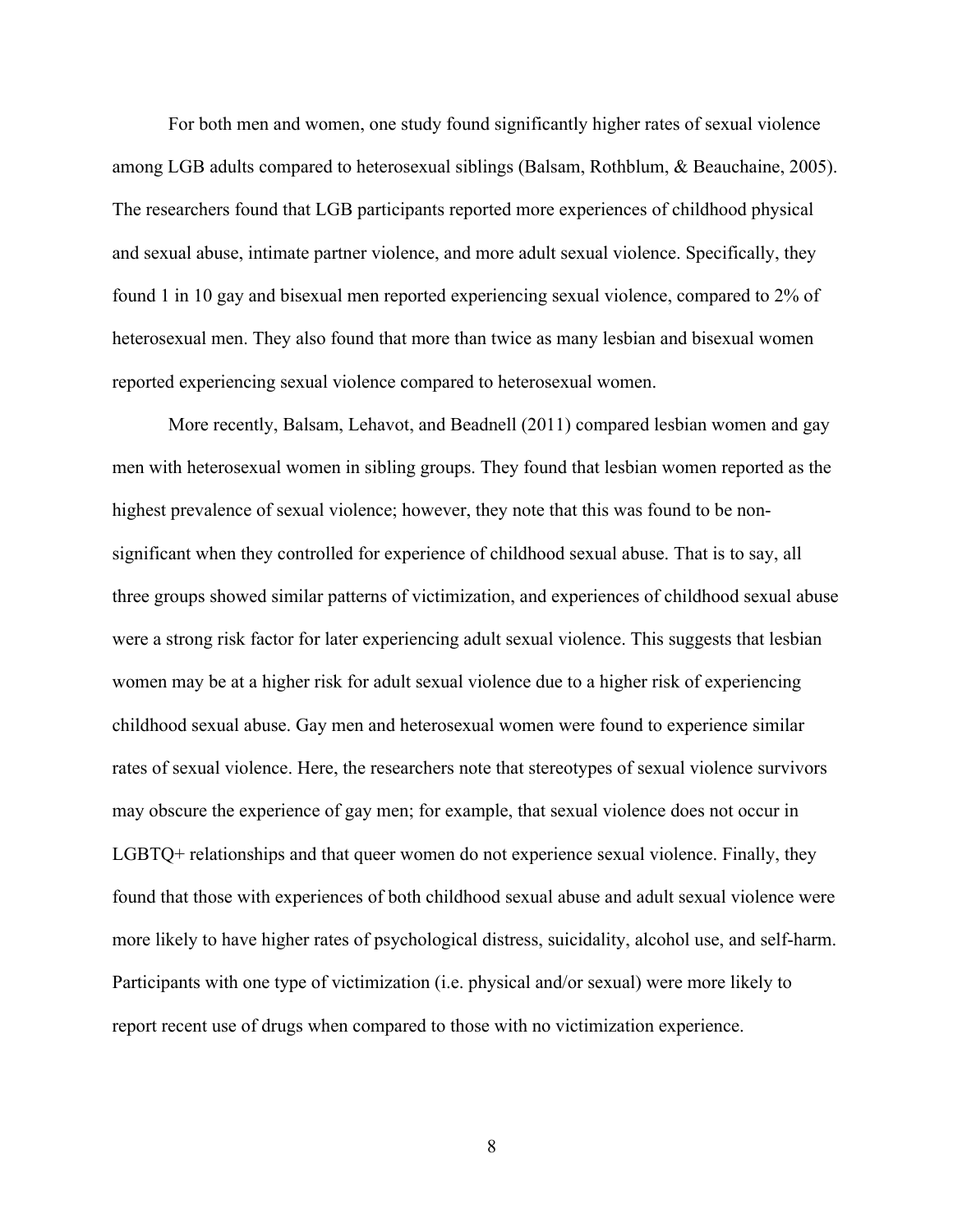The finding regarding the connection of childhood sexual abuse with adult sexual violence conflicts somewhat with the findings of Han et al. (2013), who found that alcohol, rather than childhood sexual abuse, was a predictor of adult sexual violence for lesbian women, while childhood sexual abuse was a predictor for adult sexual violence for gay men. This could be due to the higher likelihood of male perpetrators with sexual violence, and less male partners in adulthood for lesbian women. More research in this area for LGBTQ+ is needed to make any definitive claims on prevalence.

 **College Prevalence.** While college students necessarily constitute part of the adult sexual violence demographics, the population exists within a microcosm which has been popularly associated with sexual violence. In a review of the college sexual violence literature, it was found that there was a high prevalence of unwanted sexual contact and coercion, and less forcible rape, within a US context (Fedina, Holmes, and Backes, 2016). Exact prevalence rates vary due to differences in definition and methodology; however, the researchers found that marginalized students were at a higher risk than the general student population. This was echoed by Coulter et al. (2017), who found that cisgender women and transgender college students were the most likely to experience sexual violence, while gay men were more likely to experience sexual violence than cisgender, heterosexual men, but the same rate as cisgender, heterosexual women. Bisexual people were more likely to experience sexual violence than both cisgender, heterosexual men and women, which is consistent with the aforementioned literature. People of colour (POC), specifically black transgender college students were at the highest risk of sexual violence (57.7%). This study is one of the few that addresses the intersections of race and other variables with sexual violence.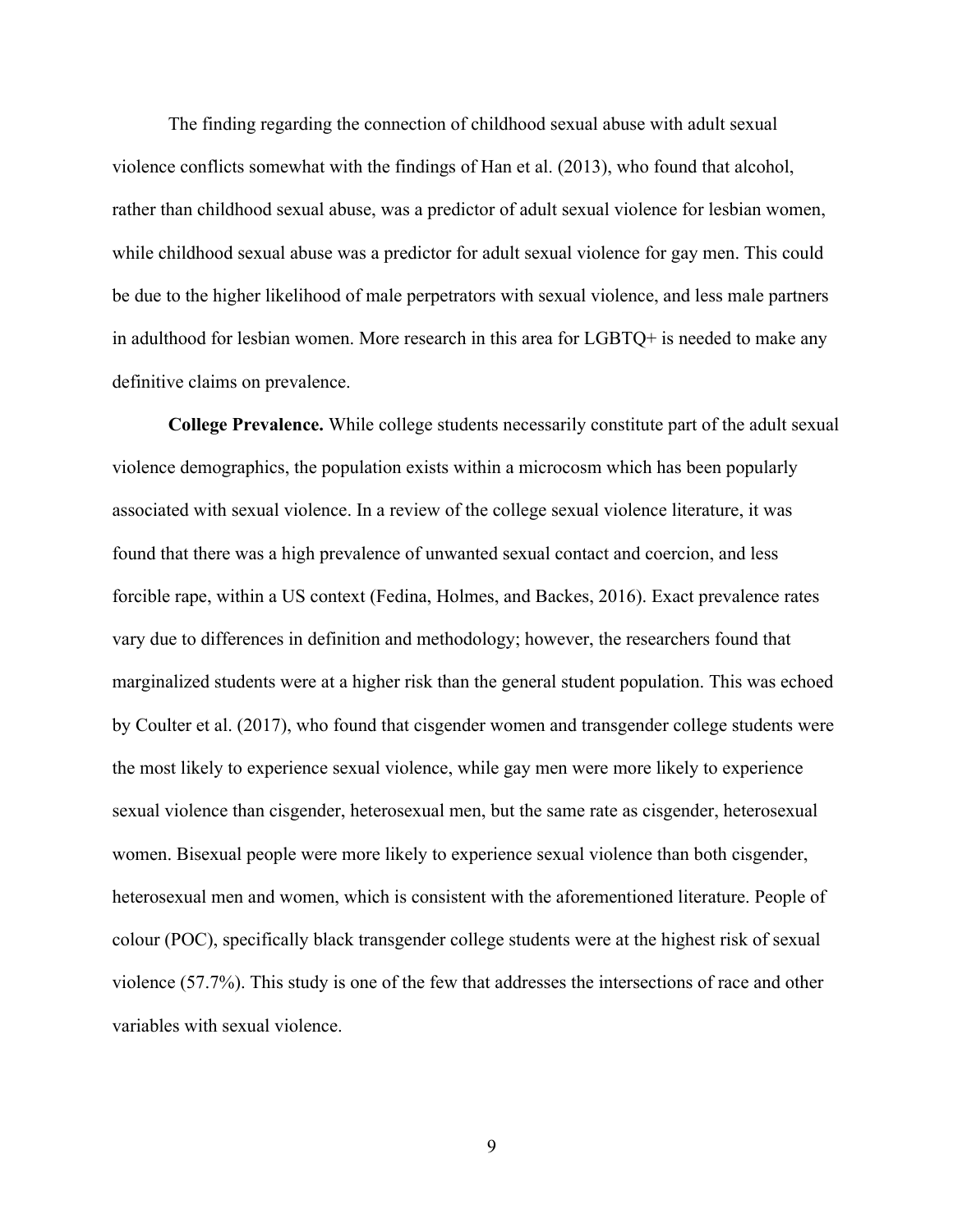Johnson, Matthews, and Napper (2016) addressed the role of Minority Stress Theory on the interactions of sexual violence and LGBTQ+ experiences. This is a conceptual framework from Meyer (1995, 2003), which posits that stress from experiences of perceived or actual discrimination, due to a marginalized orientation, accumulates and compounds over time and leads to negative mental and physical health consequences. The interaction of minority stress with sexual violence with LGBTQ+ people is somewhat established in the literature (e.g. Balsam, Rothblum, & Beauchaine, 2005; Finneran & Stephenson, 2014; Hequembourg, Bimbi, & Parsons, 2011; Hequembourg, Livingston, & Parks, 2013).

Johnson, Matthews, and Napper (2016) found that gay, bisexual, and questioning/unsure college students reported more experiences of sexual violence, with the exception of lesbian students, than heterosexual students. This finding conflicts with other literature, such as Murchison, Boyd, and Pachankis, (2016), who found that minority stress positively interacted with sexual violence among all LGBTQ+ students. Specifically, they found that sexual minority men reported sexual violence the least (10%), and sexual minority women (18%) and non-binary or transitioning students (19%) reported the most. Edwards et al (2015) also found that sexual minority men and women college students reported similar rates of unwanted pursuit, and higher rates of sexual assault compared to heterosexual students. However, these discrepancies could be due to limitations of grouping, and failing to separate bisexual and lesbian participants. Again, more research in this area is necessary in order to make any definitive claims regarding prevalence rates.

Similar to general surveys used to assess the impact of sexual violence on adults, general campus climate surveys are typically used to understand the rates of sexual violence of LGBTQ+ students. At worst, these types of surveys underrepresent sexual violence prevalence by as much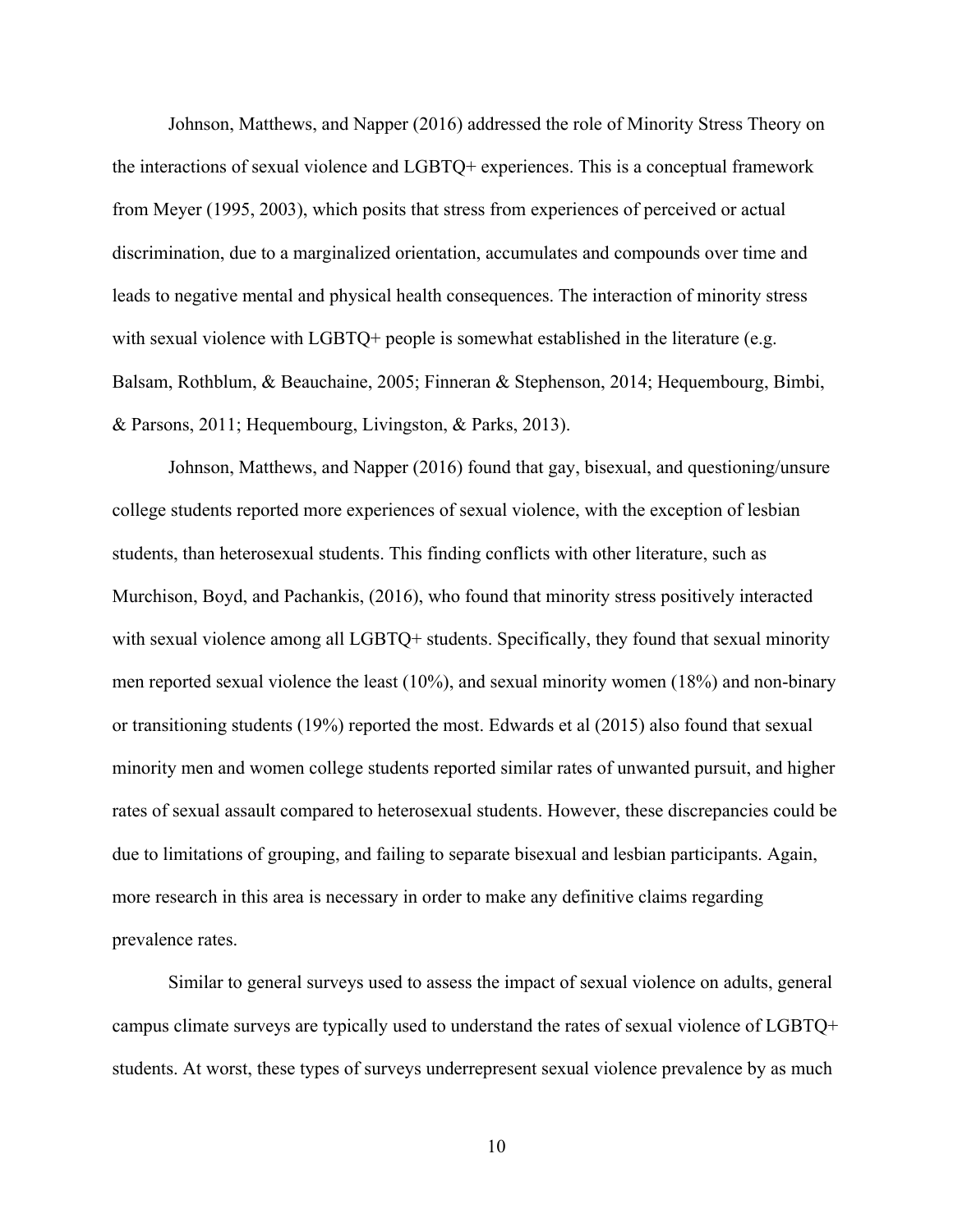as 1.5 times compared to sexual violence-specific surveys (de Herr & Jones, 2017). Such surveys found that among LGBQ people, general climate surveys reported an average prevalence rate of 6.8%-11.2%, while sexual violence-specific surveys reported an average prevalence of 16.1- 22.4%. While it is clear that LGBTQ+ students are at a higher risk for experiencing sexual violence than the general population, the specific interactions of gender and sexuality and specific attributes related to these are unclear.

There are currently limited Canadian studies within this area, and so it is difficult to compare prevalence rates in a Newfoundland and Labrador context. McDougall, Langille, Steenbeek, Asbridge, and Andreou (2016) found that 6.8% of university students from the Atlantic provinces (i.e. Newfoundland and Labrador, New Brunswick, Nova Scotia, and Prince Edward Island) reported experiencing 'completed rape.' While this may shed some light on the subject, it fails to account for the broader definitions of sexual violence, even within a Canadian legal framework. Studies specifically looking at transgender experiences, race, disability, and other intersections of identity are also limited. Studies which address sexual violence at trade and vocational colleges are also lacking, with most research focused on university campuses instead.

**Youth prevalence.** While research surrounding LGBTQ+ adolescence and sexual violence is decidedly limited, the LGB population has been found to be at a higher risk when compared to cisgender, heterosexual youth (Williams, Connolly, Pepler, & Craig, 2003). Further, in a systematic review of the literature Saewyc et al. (2006) found that girls were more likely to report abuse than boys, however there was a distinct difference between sexual orientations groups among boys. They reported that among girls, 1 in 4 to nearly half of lesbian and bisexual girls reported experiencing sexual abuse. Heterosexual and mostly heterosexual girls reported sexual abuse prevalence ranging from slightly under 10% to just over 25%. For boys in most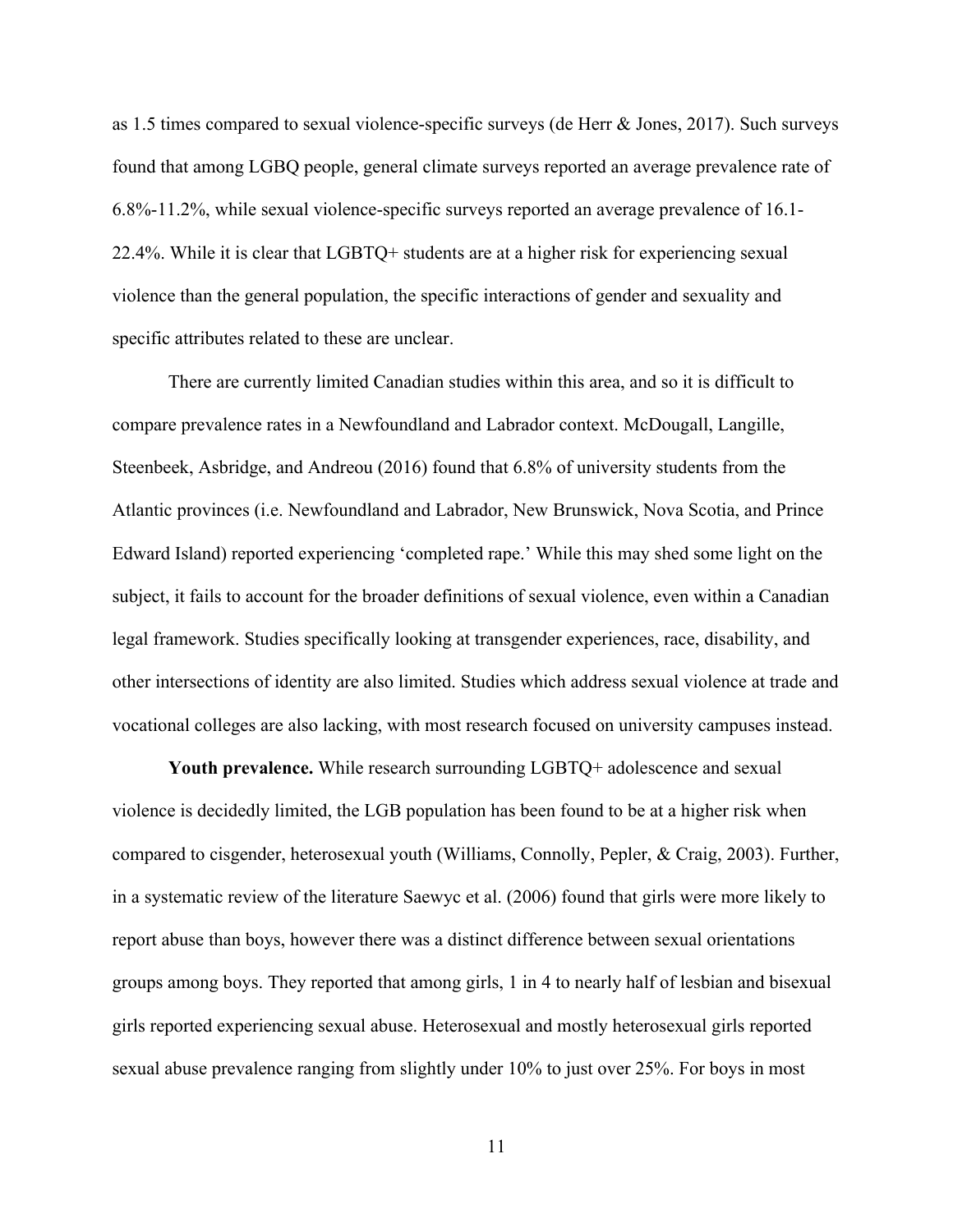surveys, they found that heterosexual and mostly heterosexual boys had a reported prevalence rate of sexual abuse well under 10%, but gay and bisexual boys were found to be nearly as likely as bisexual and lesbian girls to report sexual abuse, at 1 in 4 for bisexual boys and 1 in 5 for gay boys.

However, there are some difficulties in assessing what constitutes as 'youth.' More recently, the notion of youth has shifted to include "emerging adulthood" as a distinct categorical framework to encompass the developmental period of 18-25 (Tanner & Arnett, 2009). Indeed, one study by Abrams, Eilola, and Swift (2009) even found that the average age that youth ended was perceived to be 45 by some within the United Kingdom. To be clear, there is no consistent recommendation for identifying the cut-off point for 'youth.' Others, such as Statistics Canada, use classifications such as five-year groups (see "Classification of age categories by five-year age groups," n.d.). Age classifications are therefore important to note as a difficulty in conducting such research.

One study using such descriptors as 'youth,' and 'young' people which addressed LGBTQ+ violence included participants aged 18-25 and found one-fifth of a sample of 536 people experienced sexual abuse and almost one-fifth reported experiencing sexual violence in a relationship (Wong, Weiss, Ayala, & Kipke, 2010).

While there is less research in this area when compared to others, recent research has also found that LGBTQ+ youth are at a higher likelihood of experiencing sexual violence when compared to cisgender, heterosexual peers (Dank, Lachman, Sweig, & Yahner, 2014; Ybarra, Mitchell, Palmer, & Reisner, 2014; Kosciw, Greytak, Bartkiewicz, Boesen, & Palmer, 2012). However, more research in this area, especially around trans and gender non-conforming youth is needed in order to fully understand the needs and experiences of this group.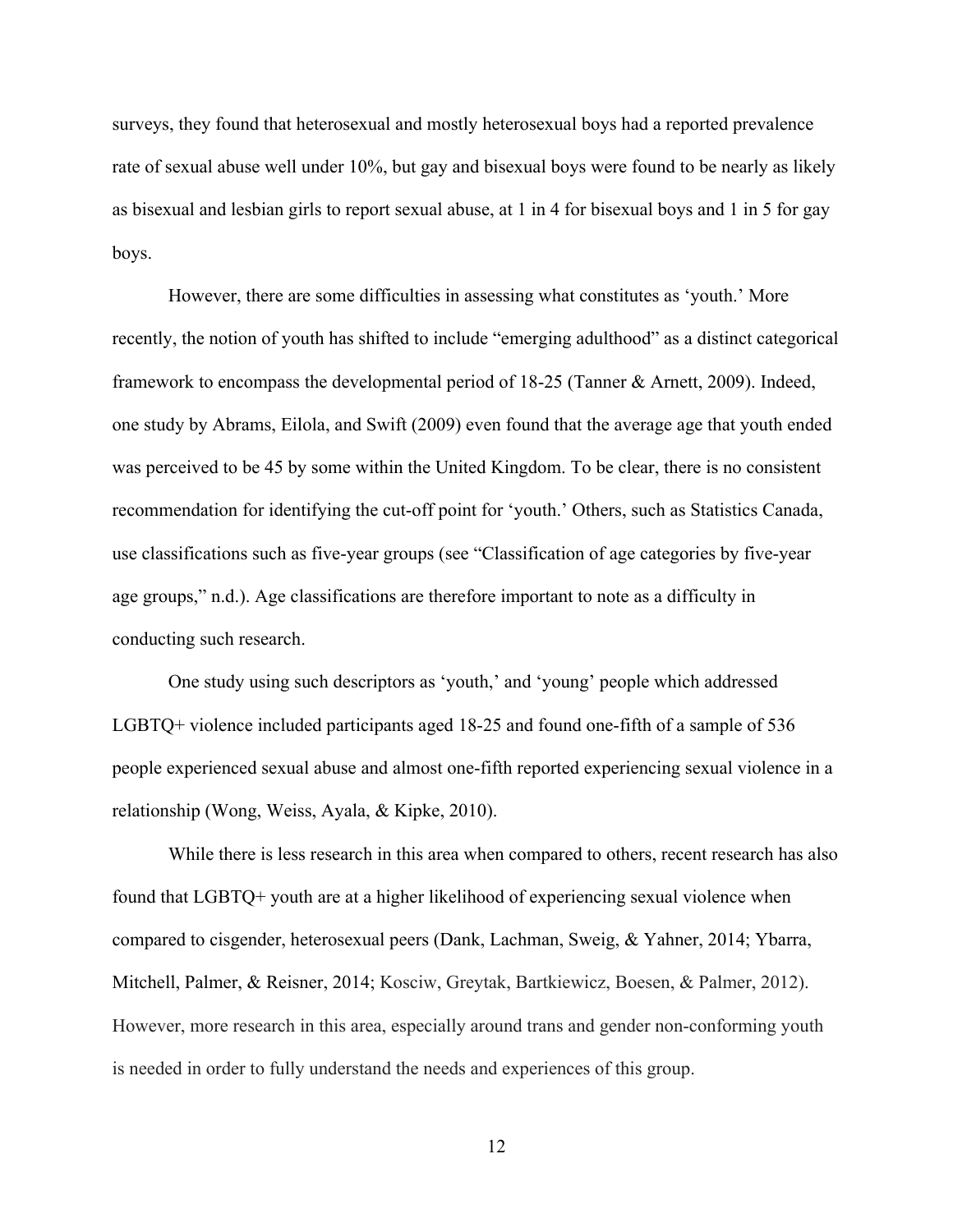## **Police Reported Crimes**

In 2015, Canada had 21,500 reported sexual assaults, with the majority (98%) being at Level One (Allen, 2016). Within Newfoundland and Labrador, the rate of police-reported sexual assault increased by 21% from 2014 (+62 reports, total of 365 in 2015), one of the largest increases in Canada. Perreault (2015) notes that while other rates of violent crimes in Canada decreased from 2004 to 2014, sexual assault remained stable over the 10-year period. Perreault further notes that only an estimated 5% of sexual assault gets reported to the police, based on the 2014 General Social Survey on Victimization, recruiting Canadians aged 15 and older.

 Within the United States from 2006-2010, rape or sexual assault was among the highest unreported crimes, estimated at 65% going unreported (Langton, Berzofsky, Krebs, & Smiley-McDonald, 2012). It should be noted that Canada has a broader legal definition of sexual assault and sexual violence, and this narrow definition of sexual assault may skew estimates from the US. There are few studies which report on LGBTQ+ rates of police reporting, although one study on violence found that only 9% of transgender victims reported sexual violence to police (Testa et al., 2012). There is a demonstrated need to explore the rates of police reporting among LGBTQ+ people in order to fully realize the severity and issues surrounding accessing legal and police services.

#### **Substance Use**

There is currently little literature which specifically addresses substance use as a mediating factor of LGBTQ+ sexual violence. Some studies have found evidence to suggest that cisgender, sexual minority women report higher levels of hazardous drinking, higher rates of childhood sexual abuse, and later sexual revictimization as an adult, compared to cisgender, heterosexual women. (Hughes et al., 2010). The link between sexual minority women's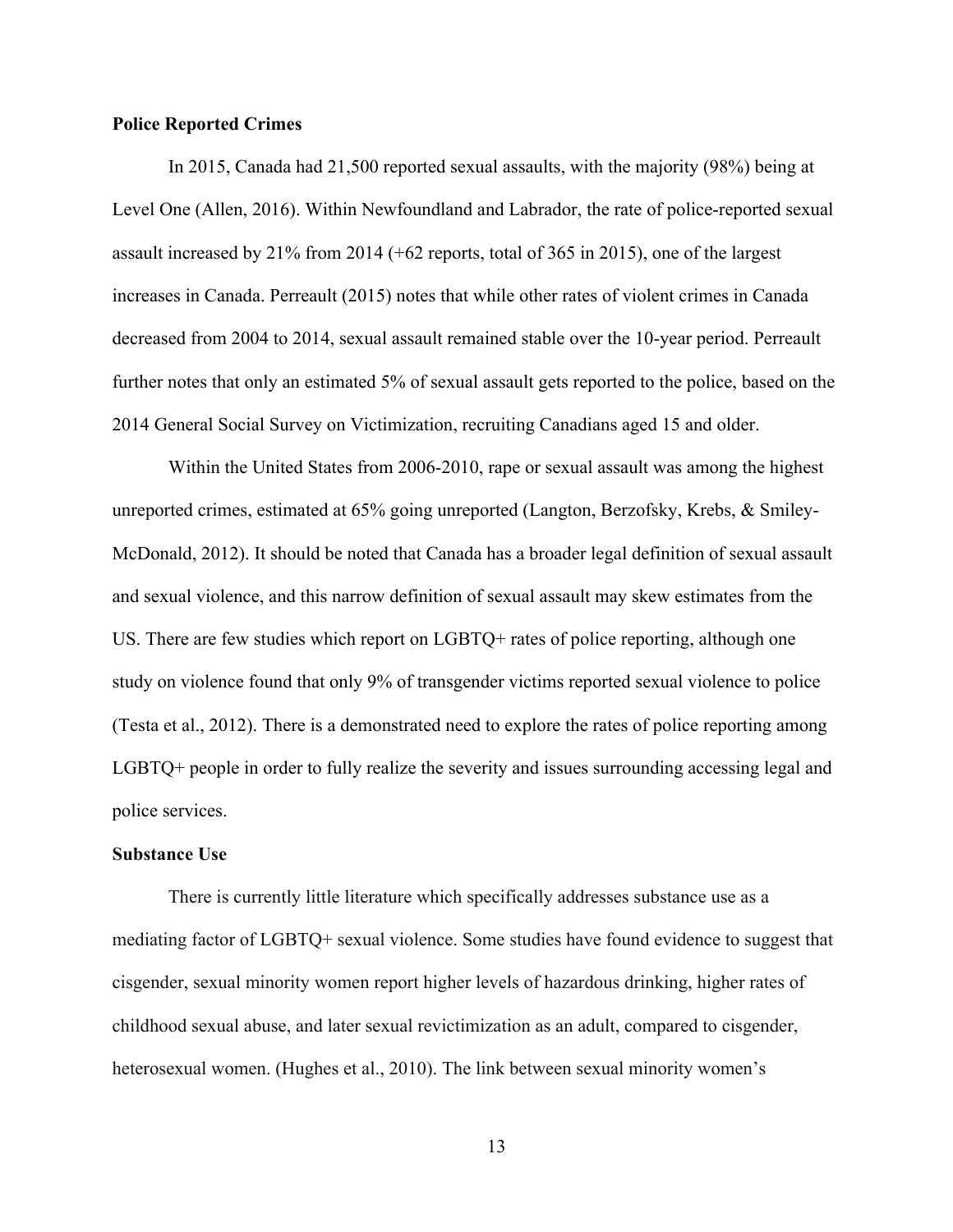experience of childhood sexual abuse and later substance abuse and sexual violence or revictimization has also been found by some (Gilmore et al., 2014). Although, Han et al. (2013) found that alcohol use was the best predictor of adult sexual violence among lesbian women, while childhood sexual abuse was the best predictor of adult sexual violence among gay men, indicating the need for more research in this area.

Monk and Jones (2014) found that among general population women, alcohol use preceded sexual violence, although it is not clear if sexual violence occurs before or after problem substance use. That is, it is largely unclear if problem substance use occurs before an experience of sexual violence, or if it occurs as a coping strategy after an experience of sexual violence. To elaborate, among general population undergraduate women, 20% in a study indicated some type of completed sexual assault since entering college, with most sexual assaults occurring after voluntary consumption of alcohol, with only a few cases of drug-facilitated assault (Krebs, Lindquist, Warner, Fisher, & Martin, 2009). Ullman, Najdowski, & Filipas (2009) found that sexual violence among general population women was linked with experiencing PTSD and subsequent alcohol misuse, which predicted revictimization. Another study found that among sexual minority women, alcohol misuse was found to be caused by sexual assault as a means of coping (Rhew, Stappenbeck, Bedard-Gilligan, Hughes, & Kaysen, 2017).

There is a great need for general population research which specifically addresses the use of alcohol and drugs in experiences before or after sexual violence in order to fully understand the role that it plays within such experiences. More research is needed regarding substance use as a factor in sexual violence experiences especially for sexual minority men as well as trans and gender non-conforming peoples.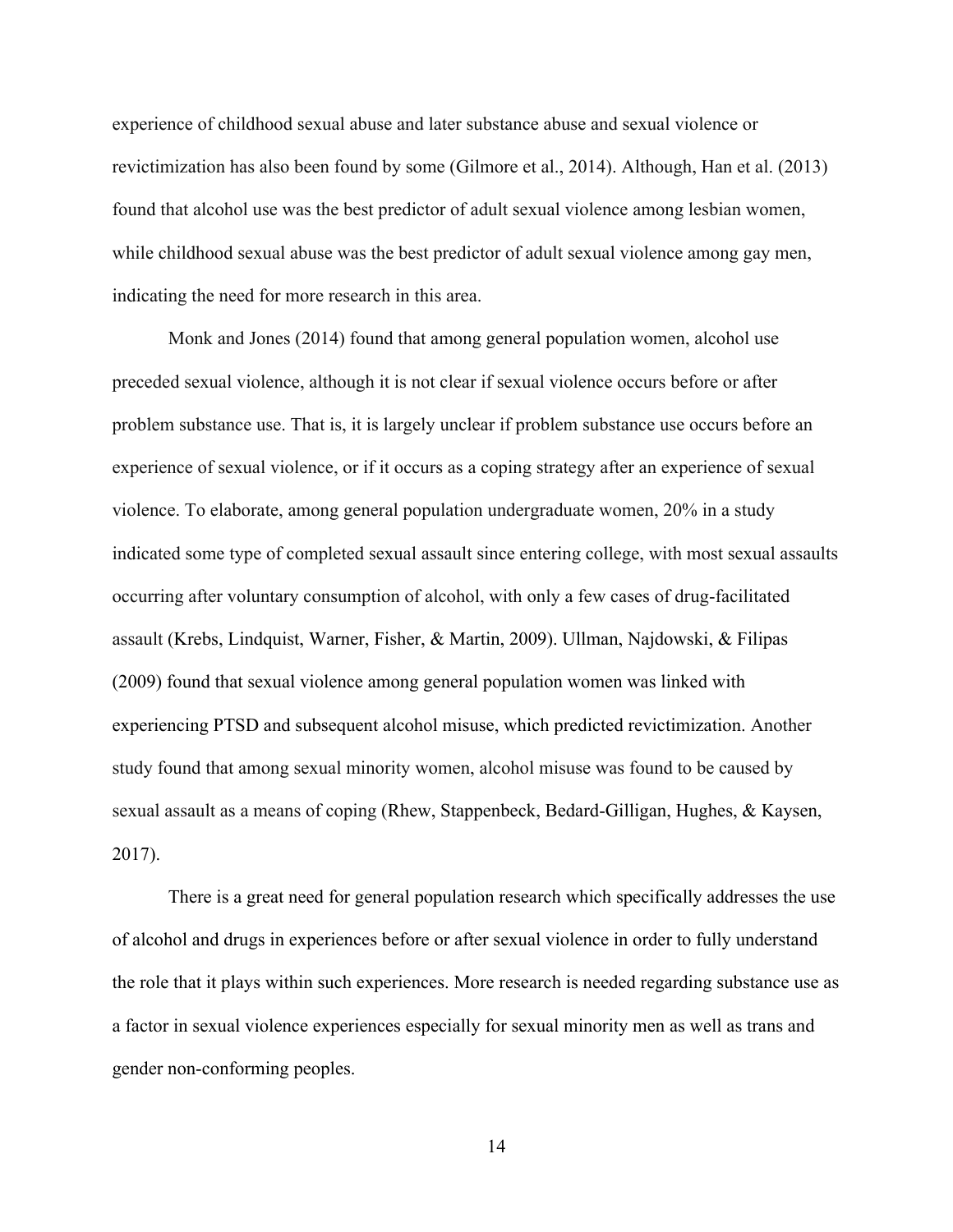### **Intimate Partner Violence**

Intimate Partner Violence (IPV) can "be any form of psychological/verbal (e.g., name calling, threats, manipulation), financial (e.g., controlling access to monetary resources), physical (e.g., the use of physical force), or sexual (e.g., verbal and/or physical coercion to engage in unwanted sexual activity) violence directed at another individual" (Barrett & St. Pierre, 2013, p. 2). For the consideration of this research, this literature review will specifically focus on sexual violence within the context of broader IPV. Admittedly, this area of the literature is particularly lacking compared to research on IPV which addresses physical or 'domestic violence,' and research that does include sexual violence typically groups all forms of violence together. The majority of literature focuses on cisgender lesbian, gay, and bisexual men and women.

**LGBTQ+ people.** The Centre for Disease Control (CDC), based out of the United States, found a high lifetime prevalence of rape, physical violence, and stalking among cisgender lesbian, bisexual, and gay men and women within the context of an intimate relationship (Walters, Chen, & Breiding, 2013). Specifically, they found that 43.8% of lesbian women experienced IPV, compared to 61.1% of bisexual women and 35% of heterosexual women. For men, they found that 26% of gay men reported experiencing IPV, compared to 37.3% of bisexual men and 29% of heterosexual men. These findings contradict the general IPV literature on prevalence rates found above; however, they are limited in that they group IPV as a monolithic category, and they focus specifically on completed, forced rape rather than broader definitions of sexual violence. As mentioned previously, the general disagreement in the area of sexual violence on a consistent definition likely contributes to large ranges of prevalence reported in the literature (Finneran & Stephenson, 2012).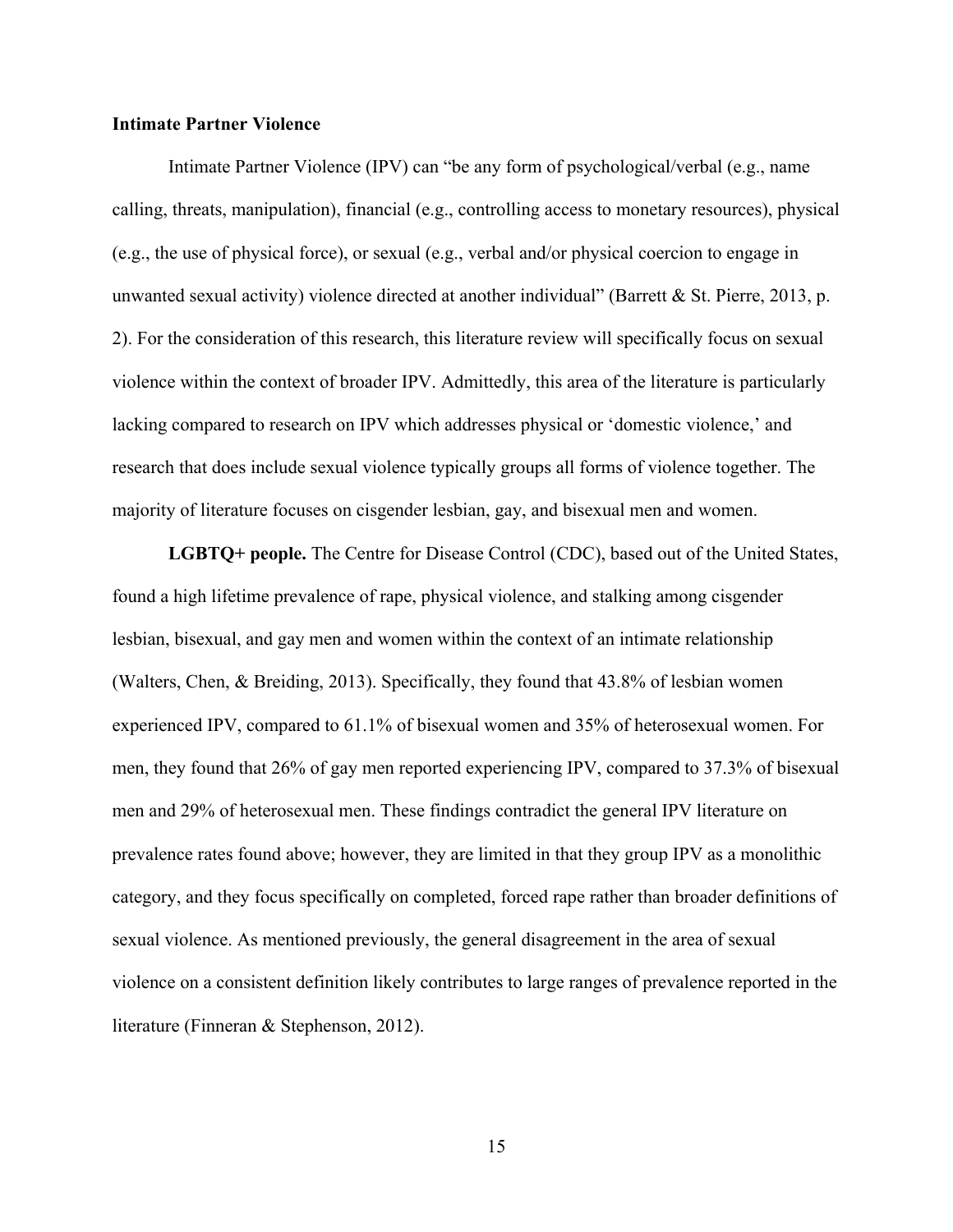The findings from the CDC also contradict prevalence rates from others, such as Messinger (2011), who found that all types of IPV were more than twice as prevalent among LGB people compared to heterosexual people. Bisexual participants specifically experienced higher rates of IPV, but with perpetrators of the opposite sex. This study is limited by its relatively small sample size and conceptual groupings of LGB people, in that it leaves out queer, pansexual, and other minority sexual orientations and genders. However, Goldberg and Meyer (2013) also found that lifetime and one-year IPV (sexual violence) prevalence for gay men and bisexual men and women, but not lesbian women, were higher when compared to heterosexual groups.

Few studies have addressed trans experiences of IPV at all, especially in relation to sexual violence, and even fewer have addressed the discrepancies within the trans community itself. When LGBQ people were compared against trans people, one study found that 20% of their sample of LGBQ people reported experiencing IPV. Trans people reported higher rates of IPV, with one in three trans participants reporting IPV. No statistical difference was found between transmen, transwomen, and genderqueer/other identified individuals (Langenderfer-Magruder, Whitfield, Walls, Kattari, & Ramos 2016).

Most research reviewed in the area of IPV has found that gay men and lesbian women report experiences and prevalence similar to heterosexual women, in that psychological abuse is the most common form reported, multiple forms of abuse are commonly experience, and severity increases over time (Sorenson  $\&$  Thomas 2009). Perhaps unsurprisingly, sexual violence is the least studied form of victimization within IPV literature, and so prevalence rates must be viewed with caution (Badenes-Ribera, Bonilla-Campos, Frias-Navarro, Pons-Salvador, Monterde-i-Bort, 2016).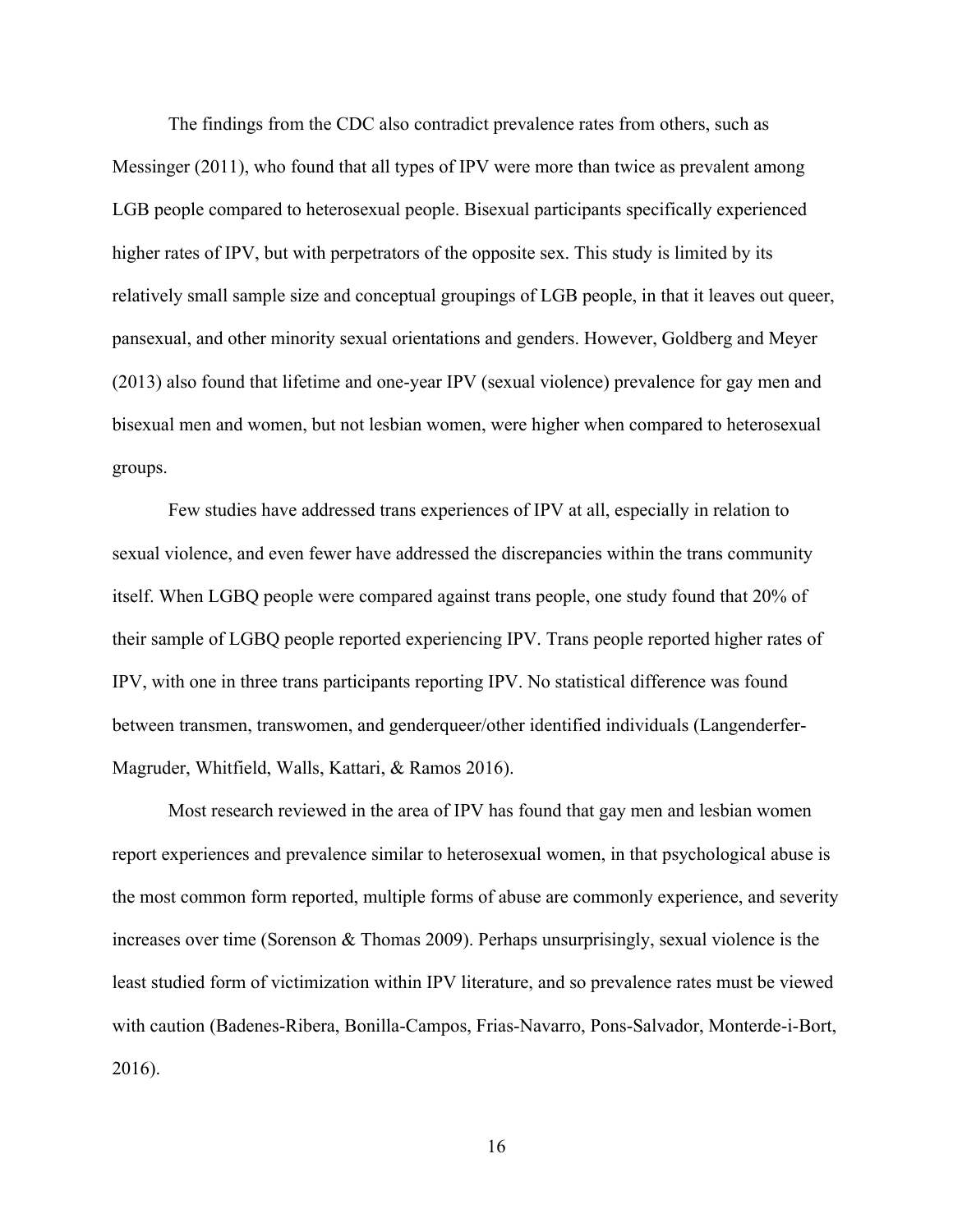**Men who have sex with men.** Among cisgender gay and bisexual men (including MSM), a review of the literature found the rate of IPV to be between 15.4% and 51%. Differences in definitions, perceived meaning of relationship and partner, and measurements used largely contribute to this broad range (Buller, Devries, Howard, & Bacchus 2014). These rates also change when types of IPV are studied separately.

When sexual violence was considered separately within IPV, one study found only 4% of participants reported being coerced into sex, and 1% reported being a perpetrator (Stephenson, Khosropour, & Sullivan 2010); although, it is unclear what constituted coerced sex. Oringher and Samuelson (2011) further found a strong correlation between being both the recipient and perpetrator of IPV. Finneran and Stephenson (2012) also found that nonphysical forms of violence were reported more commonly than either physical or sexual forms of violence. However, Finneran and Stephenson (2013) also found that while over half of MSM participants in their study viewed IPV as common and problematic, the majority perceived police to be less helpful than for heterosexual victims of IPV, which may contribute to these lower rates.

Important to note, IPV itself among MSM has "been historically measured using definitions of violence derived from and validated on women" (Finneran & Stephenson, 2012, p. 170). This limitation is particularly important as it may underscore the complex nature of IPV and sexual violence among MSM as a distinct sub-group of broader LGBTQ+ experiences. More research is necessary in order to constitute how MSM relationships differ from other relationship types.

**Women who have sex with women.** Among cisgender lesbian and bisexual women (including WSW), general prevalence rates of IPV ranges from 9.6% to 51.5% (Badenes-Ribera et al., 2016); although, this literature has similar methodological challenges as other studies.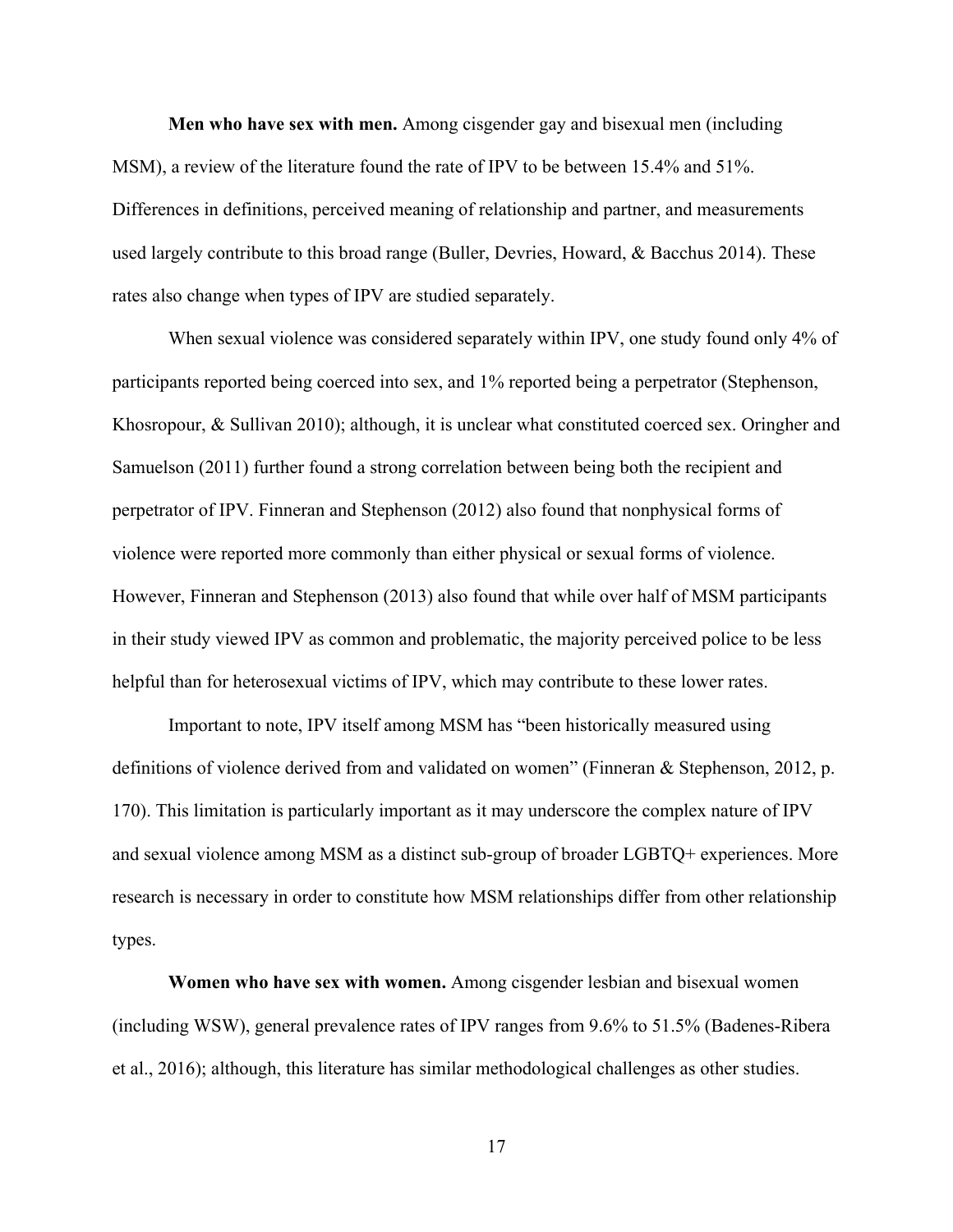Similar to studies on MSM groups, traditional, heterosexual discourse has considered men and women to be biologically connected to immutable qualities of masculinity and femininity (Hassouneh & Glass, 2008). This is particularly challenging for LGBTQ+ research due to the range of gendered expressions and experiences within the community.

Hassouneh & Glass (2008) studied the nature of IPV among WSW groups, and found several important themes. They found that WSW participants reported feeling that women do not abuse other women, and that their relationship dynamics were just 'the way things were supposed to be.' This made it difficult for participants to recognize or self-identify with popular IPV narratives. This connected with the theme of the 'lesbian utopia,' in which masculinity is seen as inherently male, and the source of violent predispositions render women immune to such violent tendencies (Ristock, 2002). As pointed out by Giorgio (2002), LGBTQ+ communities may be more reluctant to talk about IPV as a means of self-preservation against stigma and to resist societal denigration of LGBTQ+ lives which may contribute to this myth.

Further, lesbian participants reported that abusive partners may know 'how to play' law enforcement who were less informed on assessing violence in same-sex women's relationships, and typically assessed based on perceived masculinity (Hassouneh  $&$  Glass, 2008). This may involve the perpetrator's use of gender role stereotypes, such as the emotional and hysterical women stereotype, to manipulate police and avoid arrest. These themes can be logically extended to other sexual and gender minority groups as themes involve gender roles, which affect the entire LGBTQ+ community.

Similar to general sexual violence literature, Minority Stress Theory has also been found to be somewhat predictive of IPV within LGBQ relationships (Carvalho, Lewis, Derlega, Winstead, & Viggiano, 2011; Finneran & Stephenson 2014; Edwards & Sylaska 2012). Intimate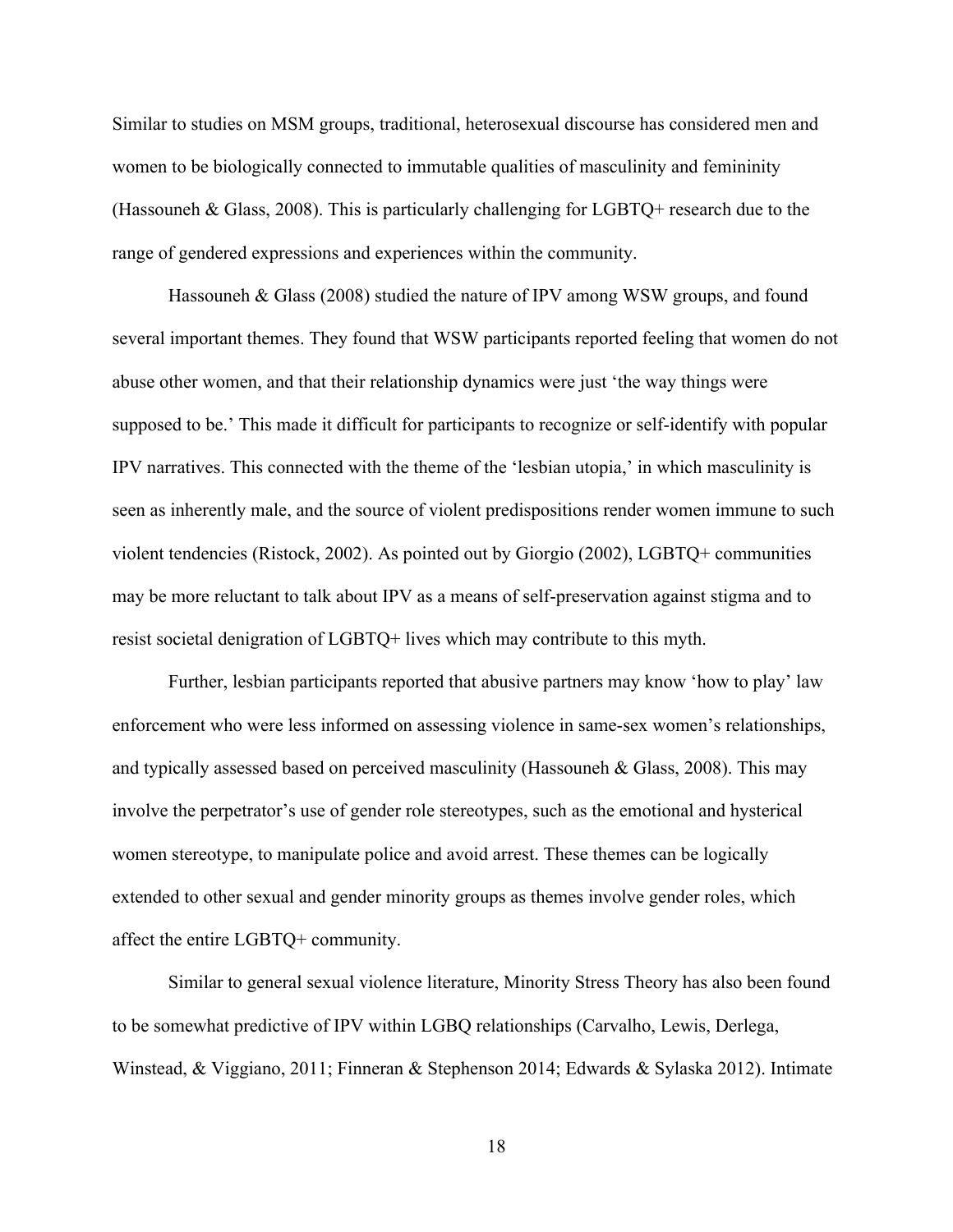Partner Violence has also been found to be more prevalent among LGBTQ+ college and university students (Edwards & Sylaska 2012; Oringher & Samuelson 2011; Porter & Williams, 2011), and youth (Kubicek, McNeeley, & Collins 2015; Martin-Storey 2014), although limitations exist as in the broader sexual violence literature (i.e. definition agreement, lack of trans inclusion, methodology). As pointed out by Baker, Buick, Kim, Moniz, and Nava (2012), "The connection between personal factors and the larger social and cultural contexts raises questions about the ability of survey questions to adequately explore connections" (p. 188). Future research must address the complex interactions between gender, gender role, gender expression, and sexuality, as well as larger social influences such as race, (dis)ability, and others in order to make more meaningful claims.

#### **Summary**

This chapter reviewed the current literature regarding sexual violence within North America. It examined the relationship between sexual violence and prevalence rates, policereported crimes, substance use, and intimate partner violence. It outlined the higher rates of sexual violence among LGBTQ+ across the board, with some limitations regarding the definition of sexual violence within research, methodological challenges, and inter- and intra-group differences between lesbian, gay, bisexual, trans, queer, and other sexual and gender minorities.

The following chapter will discuss the methodology and methods used in conducting the current research. It outlines the research design, data collection and sampling methods, as well as procedures used to employ the current study.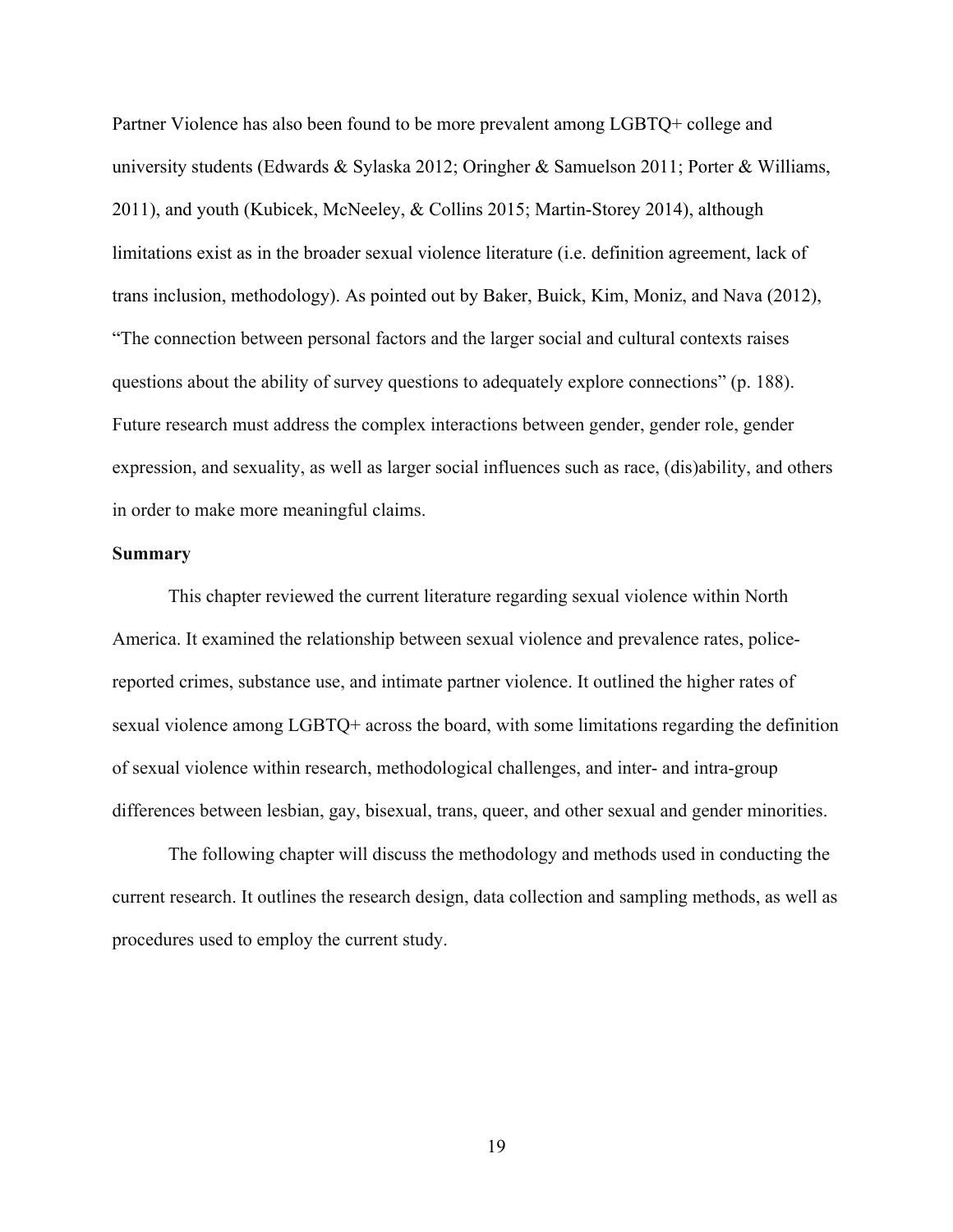#### **Chapter 3: Methodology and Methods**

The purpose of the current research is to determine if sexual violence is occurring among LGBTQ+ communities within the province of Newfoundland and Labrador. Specifically, the research seeks to understand how the phenomenon of sexual violence according to the Canadian legal definition was being enacted. Secondly, if sexual violence is occurring among LGBTQ+ people within the province, the study seeks to understand how and what these experiences look like within the context examined.

### **Research Design**

This research uses a descriptive phenomenological approach in answering the research questions. This approach is useful within the context of sexual violence research as it lends itself to the ability of the researcher and participants to explore the phenomenon in greater depth than other methods allow, and is useful for phenomena that have not been extensively explored within existing literature (Giorgi, 2012). To this end, an anonymous, online survey was used in this research study. Using a combination of both closed- and opened-ended questions, participants were given the opportunity to report their experiences in a structured format (closed-ended questions) and describe their experiences in as much or as little detail as they felt necessary (open-ended questions),

The survey itself is a replication of Menning and Holtzman's (2014) survey exploring awkward, uncomfortable, or emotionally charged sexual experiences among LGBTQ people on a mid-sized US college campus. Their survey was adapted from Koss, Gidycz, and Wisniewski's (1987) original survey exploring sexual violence. Menning and Holtzman (2014) adapted this survey to address the gap in sexual violence literature involving LGBTQ+ communities. For the purposes of the current study, demographic questions were adapted to fit a Canadian, and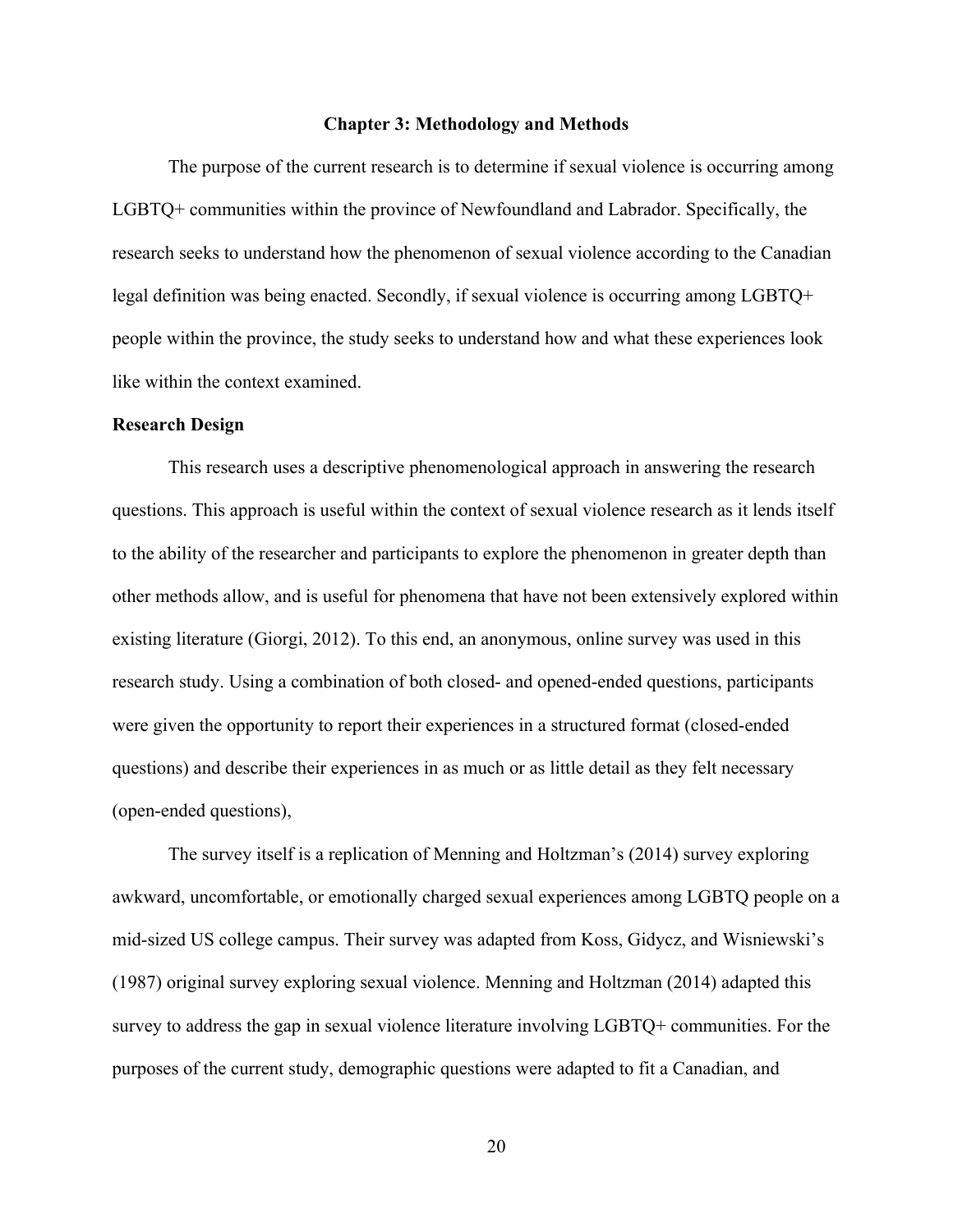Newfoundland and Labrador context. Demographics were also opened up to youth and older adult age ranges, rather than limiting it to college and post-secondary students. Participants were further given the opportunity to voice any concerns or add information they felt was not captured by the survey questions at the end of each section.

The use of 'insider knowledge' heavily informs the lens through which the current study is investigated. 'Insider knowledge' has been largely used within the field of Anthropology, Social Work and by ethnographic researchers. It is a methodology in which the researcher identifies with the population being studied (Kanuha, 2000). As Kanuha mentions, it "takes an emic perspective, rather than etic, in that it is subjective, informed, and influential" (p. 441). As a Queer researcher and insider, there are pros and cons to this approach. It is beneficial in that the researcher is situated within the community, has better access to participants, maintains trust, and has knowledge of the issues affected by the community. However, it is criticized as having a distorted viewpoint and lacking objectivity, and can cause role confusion due to the influences of relationships among participants and researcher (Taylor, 2011). With this being said, the researcher argues here that such use of 'insider knowledge' methodology is necessary in order to be reflective of the lived experiences of the community, while allowing for space to be made for marginalized voices which might not otherwise have the opportunity to access such research.

## **Data Collection**

**Sampling and Recruitment**. Participant recruitment was largely centred around three strategies: snowball sampling through physical posters, social media, and email recruitment, all of which were informed by the use of 'insider knowledge.' A recruitment poster was created and posted physically at Memorial University of Newfoundland, St. John's campus, Corner Brook campus, and around Happy Valley-Goosebay (Labrador). The poster detailed the nature of the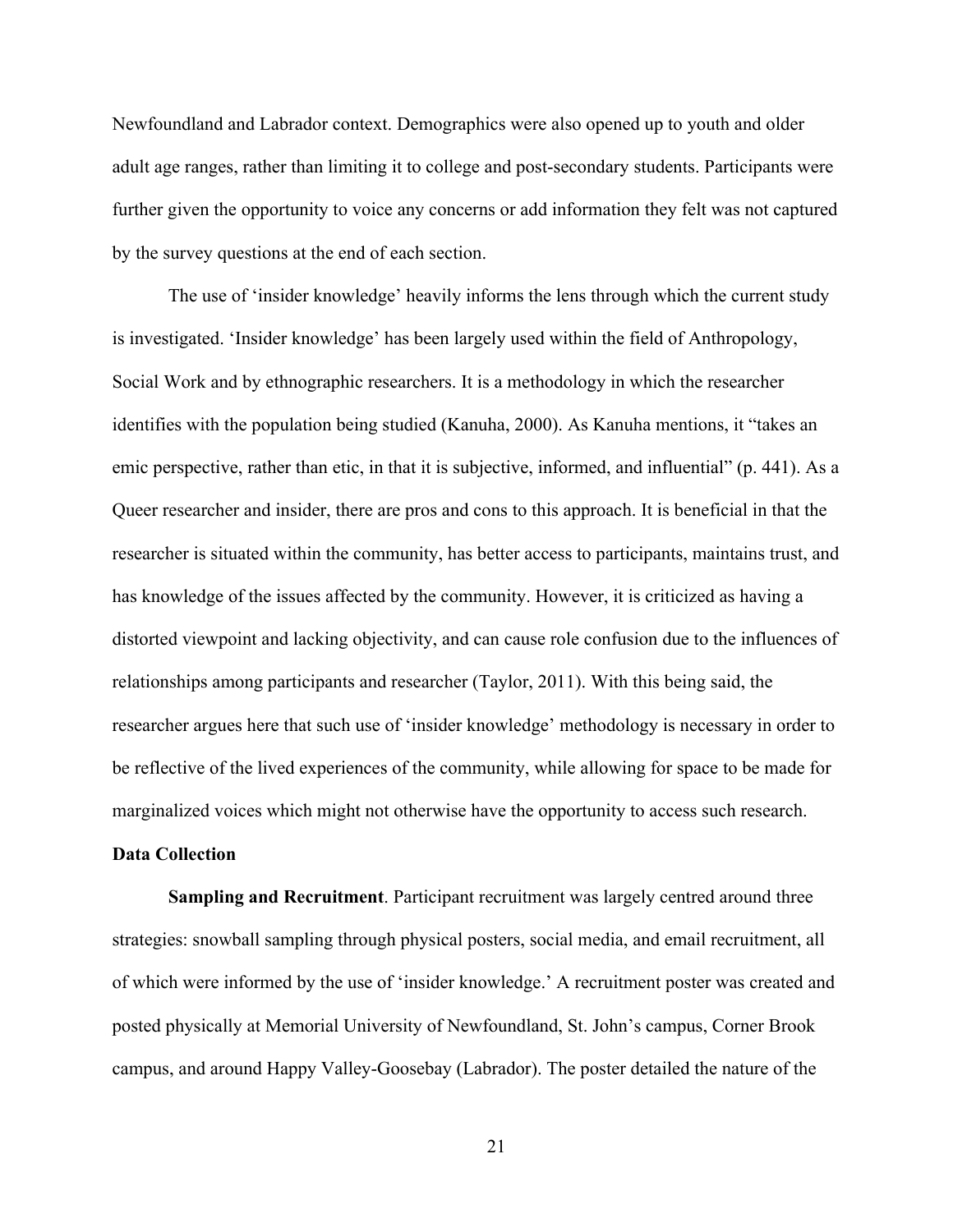study, inclusion criteria, and provided a link to the online survey. An electronic version of the recruitment poster was then shared three separate times, about one month apart, to various Facebook groups and pages. The poster was emailed to provincial LGBTQ+ and allied organizations, such as the coalitions against violence, and the province's Sexual Assault Crisis Centre, with the request that it be shared with whomever may be suitable.

Inclusion criteria noted in the poster detailed the need to have experiences in Newfoundland and Labrador, must be at least 13 years old, and must identify along the LGBTQ+ continuum. While this limits the experiences of men who have sex with men (MSM) and women who have sex with women (WSW) who may not identify as LGBTQ+, it is a conscious decision to recruit from the LGBTQ+ community due to the difficulties in reaching this population and the nature of in-group/out-group violence. Further, the choice to include participants aged at least 13 years or older was made due the high levels of violence experienced among this demographic population (Martin-Storey, 2015; Luo, Stone, & Tharp, 2014).

The use of snowball sampling methods is useful for the study of 'hidden' or marginalized communities, as it can be used to connect to participants' social networks, especially for use within LGBTQ+ populations (Browne, 2005). This strategy is especially useful since the rise in popularity of social media websites such as Facebook. Moreover, using snowball sampling with social media allows for a higher response rate, and increased trust between participants' and the researcher due to the availability of the researcher's profile and the interaction with the communities (Baltar & Brunet, 2011).

Insider knowledge is especially pertinent here, as there is a more complex understanding of the issues being explored. Regarding sampling and recruitment, being a member of the community under investigation can allow for an ease of access due to an awareness of physical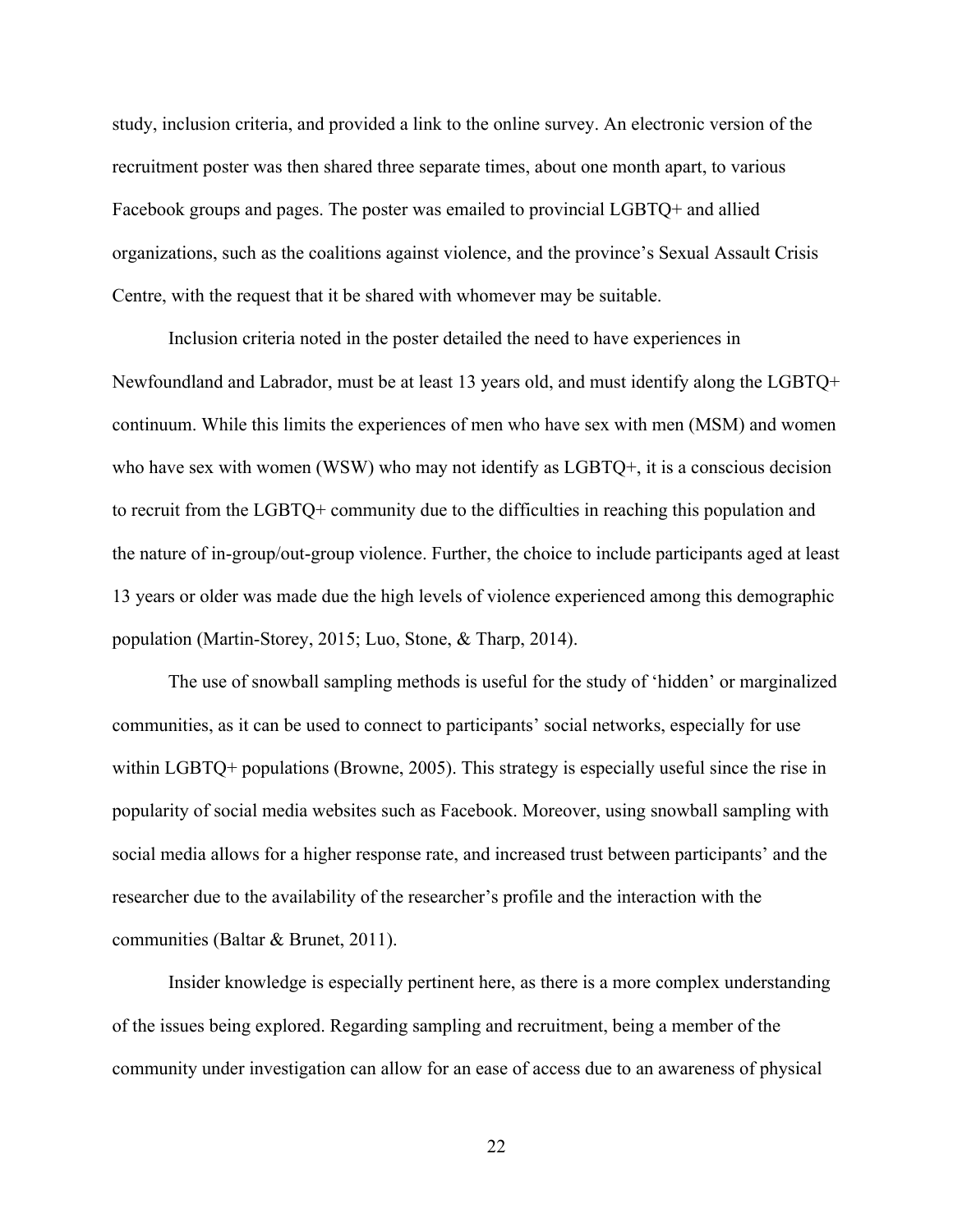and online spaces to connect with the community. Further, such membership can elicit a greater sense of trust and respect between researcher and participant, which is important when exploring traumatic and intimate experiences.

**Participants.** A total of 153 participants attempted the survey. Among these, 100 participants participated in the survey to completion. After removing participants who did not report experiences of sexual violence, a total sample size of 99 was produced. A further discussion of the speculative reasons for the response rate will take place in the limitations section of this paper.

#### **Procedures**

An anonymous, online survey was replicated with permission from Menning and Holtzman (2014). The survey was hosted on Fluidsurveys in order to account for privacy law concerns, as other survey websites have web servers hosted in the United States and are thus subject to United States laws. Fluidsurveys, on the other hand, has servers located within Canada and is not subject to these laws (Online Surveys – Data Privacy in Canada, n.d.).

The survey was distributed through social media, specifically Facebook, emailing 12 organizations located throughout the province, and poster advertising in three separate communities, including St. John's, Happy Valley-Goosebay and Corner Brook. The recruitment material contained a link to the survey, which described the study and the possible harmful consequences, such as being re-victimized or triggered for those suffering from Post-Traumatic Stress Disorder (PTSD). To mitigate this harm, participants were reminded that they could close the survey at any point, and several resources including the province's Mental Health Crisis Line, and Sexual Assault Crisis Line services were located on each survey page. A cultural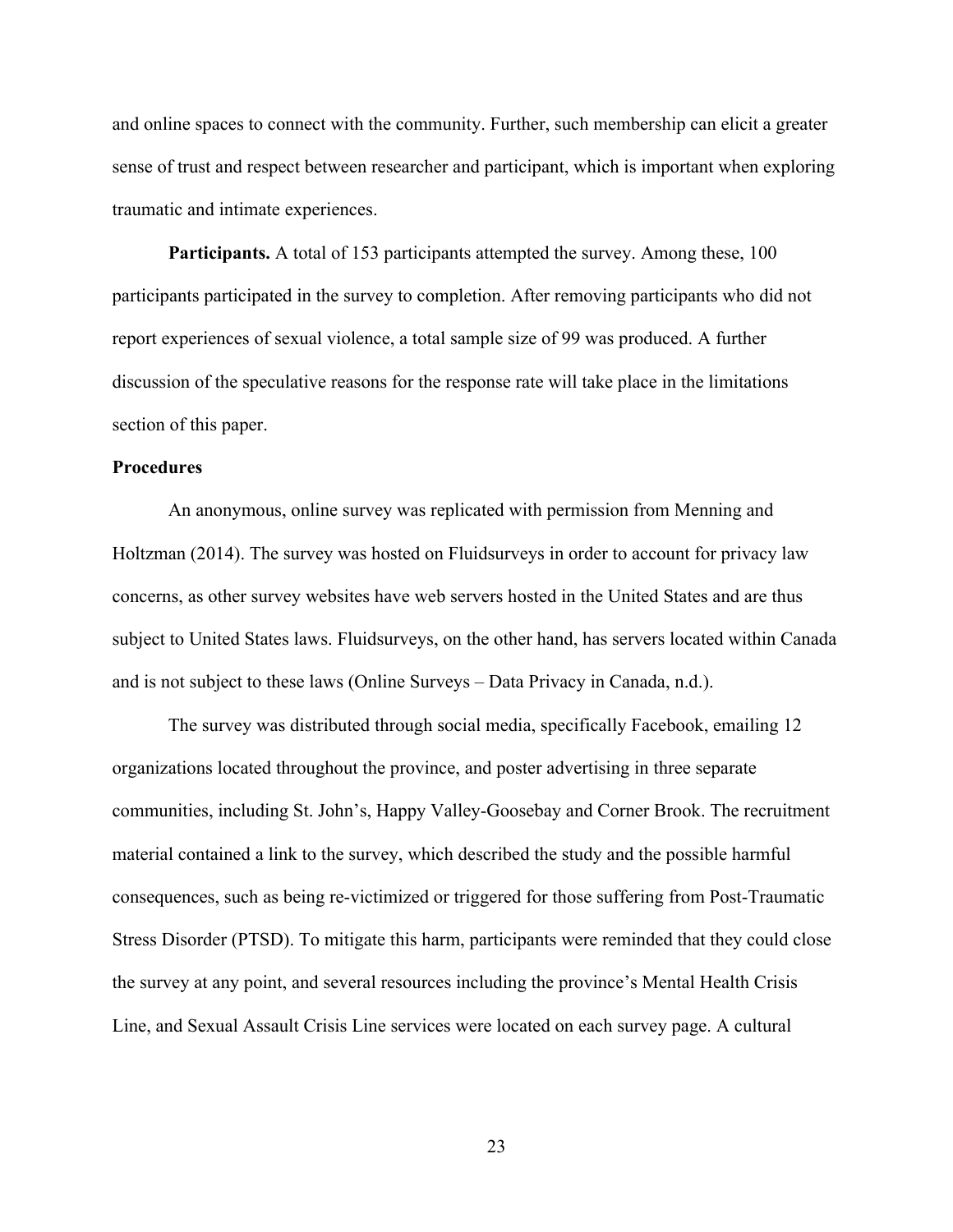competency training session was conducted and recorded for the Sexual Assault Crisis Line, which all volunteers were required to complete, including future volunteers.

**Instrument.** The survey produced from Menning and Holtzman (see Appendix B for the survey instrument used for the current study) was modelled after the Sexual Experiences Survey (SES), created by Koss et al. (1987). The SES was found to have internal consistency reliabilities of .74 for [cisgender, heterosexual women and .89 for cisgender, heterosexual men. Test-retest agreement among administrators was found to be 93% (Koss & Gidycz, 1985). Validity was studied at the same time of the initial survey project, accounting for self-report bias (Pearson correlation of .73 ( $p < 0.001$ ) for women's level of victimization; 0.61 ( $p < 0.001$ ) for men based on level of aggression), and with only 3% (2 out of 68) respondents who reported meeting US legal definitions of sexual violence were judged to have misinterpreted the questions.

The SES established reliability using cisgender, heterosexual people, and with American definitions of sexual violence; however, it is strong due to high reliability and validity. Further, it addresses complex interactions of sexual violence, rather than the simplistic heteronormative concepts (i.e. the societal and cultural assumptions of cisgender and heterosexual identity) of sexual violence, making it an important tool for the purposes of this study.

Questions were adjusted for demographic purposes, including adjustment to geographic location to be inclusive of Newfoundland and Labrador's wide geography and population spread. Questions surrounding sexual orientation and gender identity were left open, with a question regarding sex assigned at birth being included in order to code answers according to cisgender and transgender identity status (see Appendix B). Participants were also invited to add any comments they had at the end of each section through open-ended question format.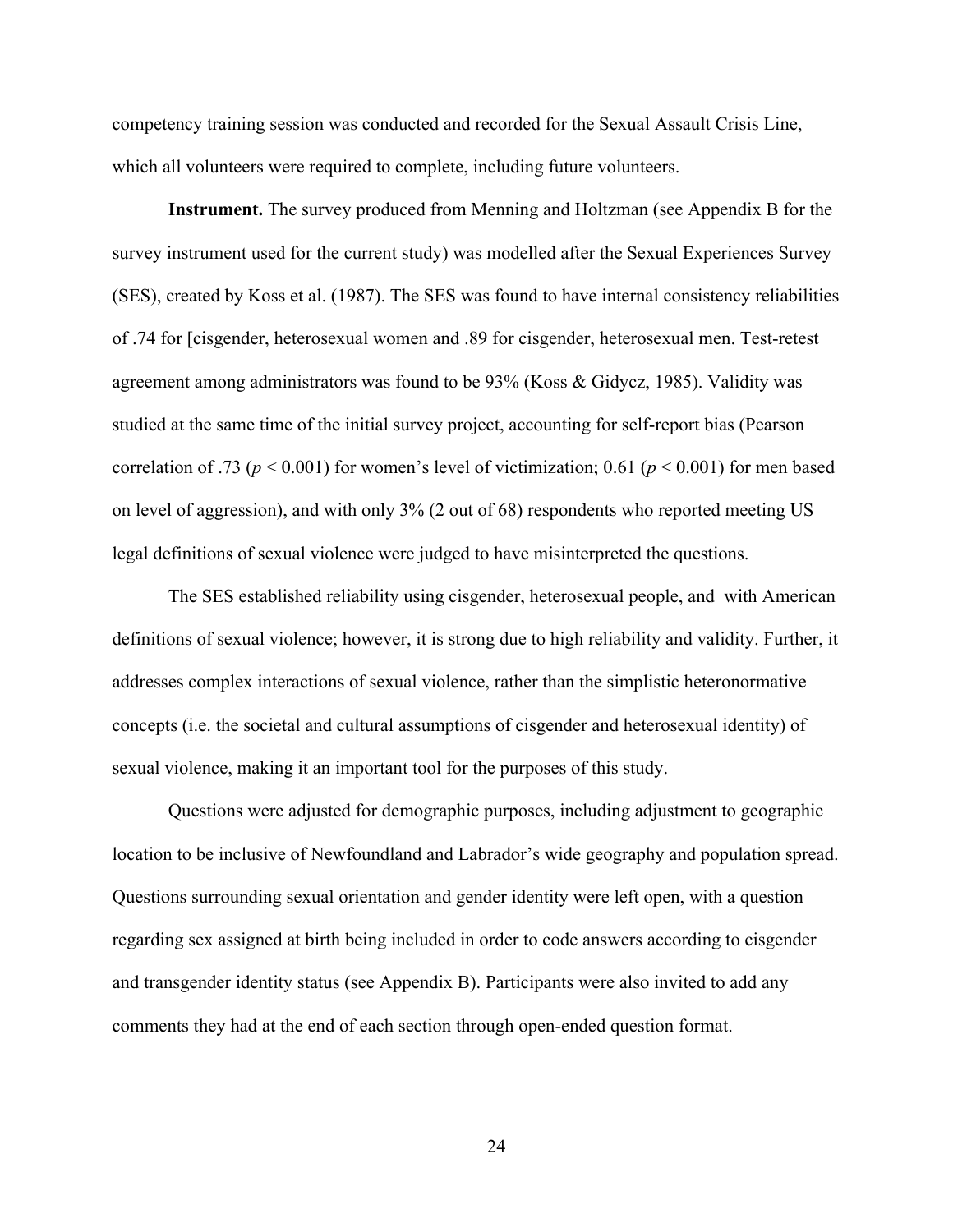The decision to categorize gender and sexuality questions this way was a conscious one. This was done in order to avoid conflating sex (i.e. biological characteristics such as chromosomes, genitalia, and secondary sex characteristics) and gender (i.e. the internal sense of connection and identity to gender), which is different from gender expression (i.e. how one externally displays their sense of gender through clothing, hairstyles, etc.) and sexual orientation (i.e. who you are romantically and/or sexually attracted to).

**Data Analysis.** The data obtained from this survey were analyzed using descriptive statistics for closed-ended questions, and generic qualitative content analysis of open-ended questions. Responses comprised of sentences that varied from several words to several sentences in length. Questions asked about types of verbal and physical pressure, threat or force used, presence of drugs and/or alcohol, activities before and after the event, location during the most recent experience of sexual violence, experiences of discomfort, reactions, feelings afterwards, and if someone was told afterwards.

Data analysis is further disseminated based on general LGBTQ+ membership, rather than dividing it by lesbian, gay, bisexual, trans, queer and other gender and sexual minority categories. This is to ensure current findings are being represented against prevailing notions of heterosexual and cisgender-specific understandings of sexual violence.

Traditional, qualitative content analysis is used as the prevailing method of analysis of open-ended questions. Content analysis is useful in that it can be used to make valid inferences from a given text (Weber, 1990). An emergent coding structure was used, rather than a priori (Stemler, 2001). This process is outlined by Haney, Russell, Gulek, and Fierros (1998), which entails two researchers independently coding the data (i.e. the current author and the supervising researcher) using one or two-word key phrases which represented the text. Next, the researchers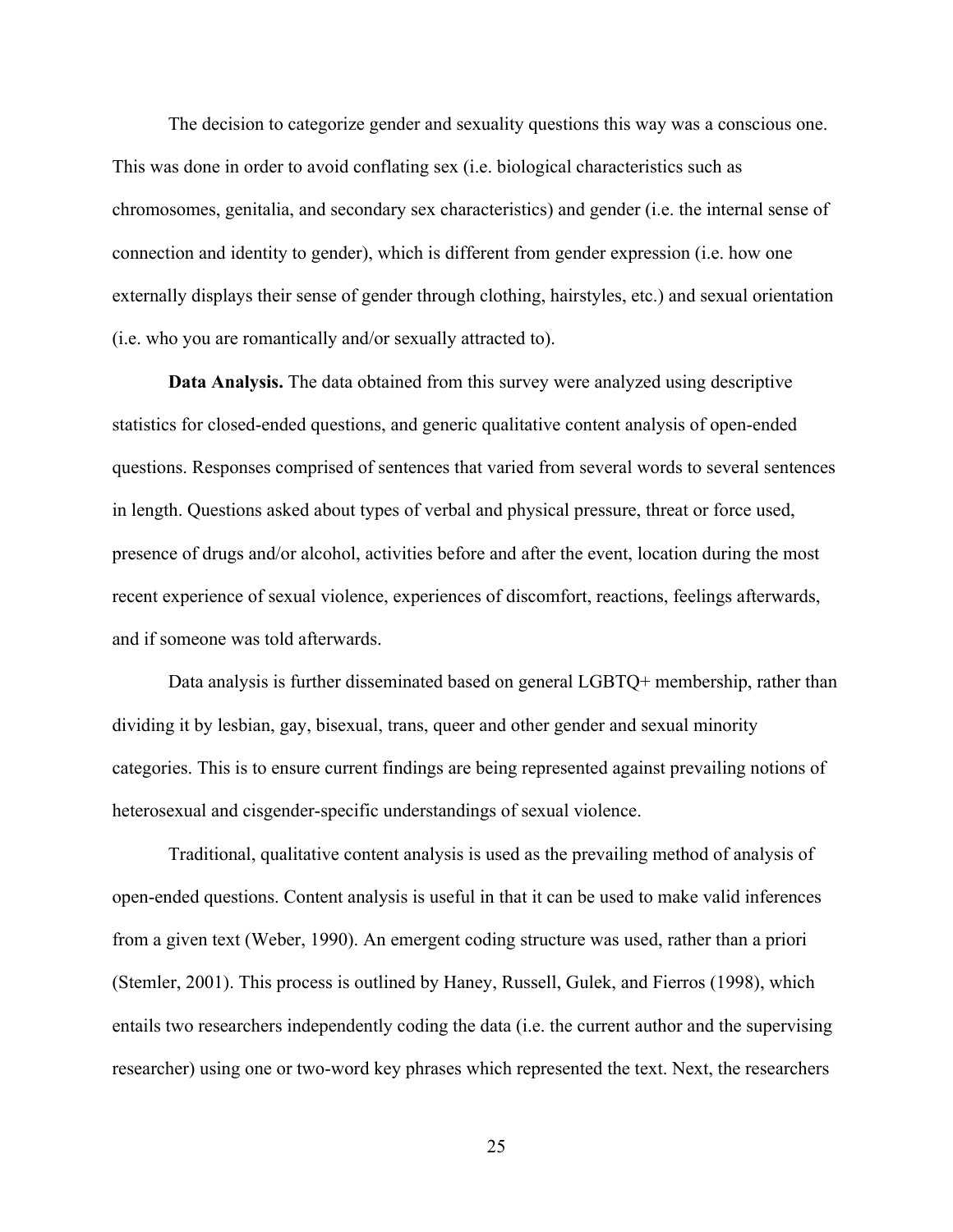met and compared notes, reconciling any differences. This ensured a high inter-rater reliability of the data through high agreement rates. Next, codes were grouped into similar categories based on repetitions and context of the data (Ryan & Bernard, 2003), and finally general themes were developed representing these categories.

Closed-ended questions were analyzed using descriptive statistics and frequencies. To achieve this, SPSS v.24.0 was utilized, and tables are presented; however, further analysis was not pursued because of the size and grouping complexities of the sample (Bartlet, Kotrlik, & Higgins, 2001; Hill, 1998).

### **Summary**

The current chapter presented the methodology and methods of the research study. It presented the research design, followed by the methods utilized to conduct data collection, participant recruitment, and data analysis. The following chapter will present the results of this study. It will first present the descriptive characteristics of the demographic, followed by the frequency analysis of closed-ended questions. Next, it will present the frequencies and content analysis of closed- and opened-ended questions, and finally, the content analysis of only openended questions are presented.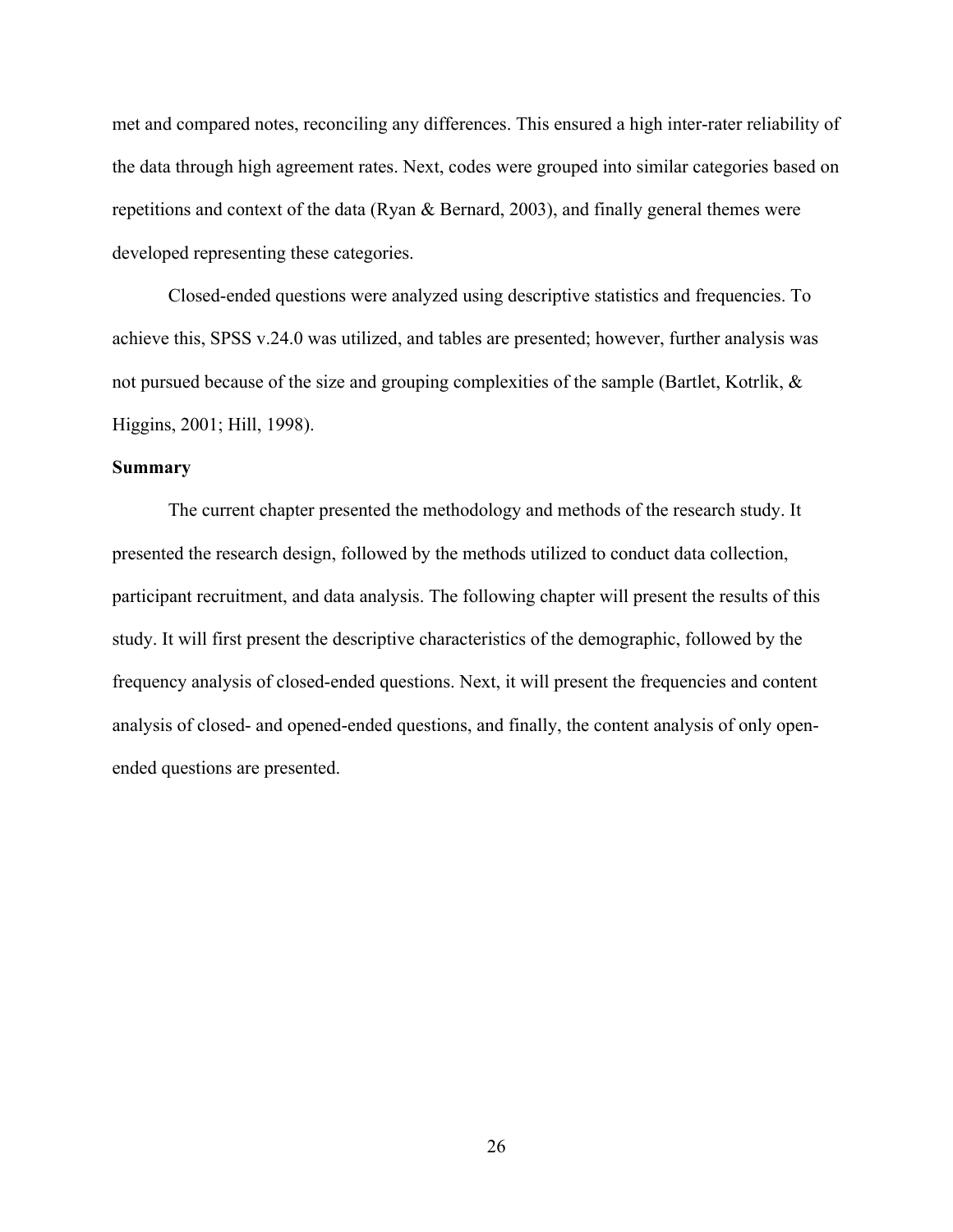#### **Chapter 4: Results**

 The purpose of this research is to determine if and how sexual violence occurs among gender and sexual minority communities within the province of Newfoundland and Labrador. Using an exploratory approach to the research, it replicated and expanded upon a survey adapted by Menning and Holtzman (2014), adjusted for demographic considerations, and conducted anonymously using an online survey tool.

The results are comprised of  $(1)$  participant demographic information,  $(2)$  descriptive statistics reporting the frequencies of responses for closed-ended questions and (3) a thematic analysis of the data retrieved from open-ended questions contained within the general sexual violence survey, ranging from 1-5 sentences in length.

 The results are presented and organized by question. Many of the questions included multiple modifiers or influencers within each response and, as a result, several questions total response percentages exceeding 100 per cent. These multiple modifiers also contributed to the emergent process of multiple themes within the data.

## **Demographics**

Demographic data was collected and presented here for descriptive purposes (see Appendix A). Demographic questions were modified to be more geographically relevant. Participants were asked to identify the region of Newfoundland and Labrador that they resided in, as well as the population of the town that they lived in. This allowed for an understanding of rural and urban contexts while allowing for privacy and anonymity. Almost 75 per cent of participants within the sample (74.7%,  $n = 74$ ) identified as living within the Avalon region of the province. Of those within the Avalon region,  $66.7\%$  ( $n = 66$ ) of participants identified as living in a town with over 30,000 people.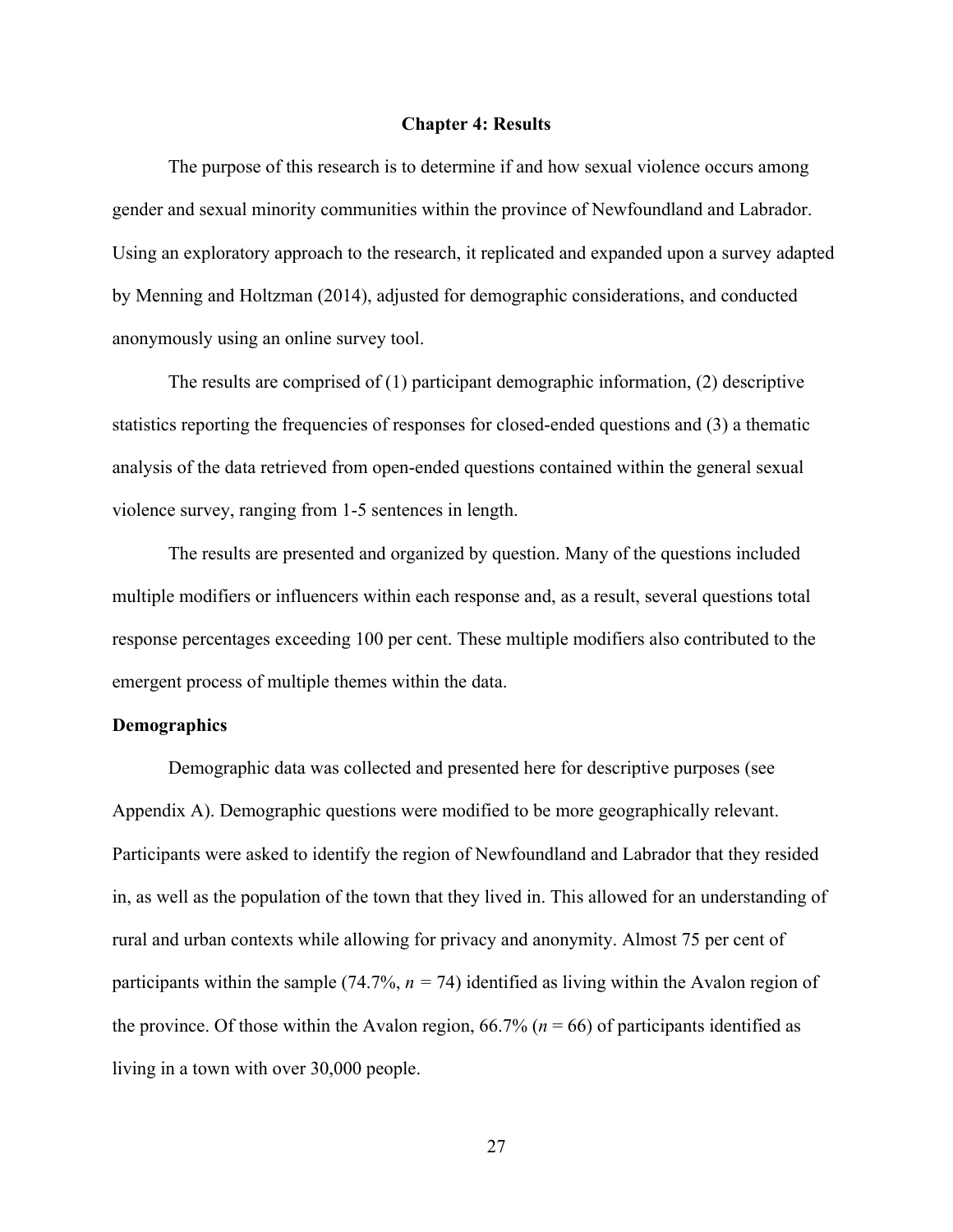Looking specifically at gender, the survey asked participants what sex they were assigned at birth, and proceeded to ask what their gender was. The data from these questions were crossreferenced and it was found that a majority of the sample identified as cisgender, referring to when sex assigned at birth aligns with gender identity (65.7%, *n =* 65). However, a substantial number of participants were representing from the transgender community, whether explicitly or through cross-referencing both questions  $(34.3\%, n = 34)$ . Regarding sexual orientation, the majority of participants identified as bisexual  $(29.3\%, n = 29)$ , gay  $(18.2\%, n = 18)$ , pansexual  $(15.1\%, n = 15)$ , and queer  $(13.2\%, n = 13)$ . With regard to race, almost the entire sample identified as Caucasian or White (90.9%,  $n = 90$ ), while 8.1% ( $n = 8$ ) identified as aboriginal or indigenous.

Regarding relationship status, under half reported being in a relationship  $(44.4\%, n = 44)$ , with the next largest group reporting being single at the time of the survey  $(27.3\%, n = 27)$ . Participants reported cohabitating with someone (14.1%, *n =* 14), being in a polyamorous relationship (6.1%,  $n = 6$ ), dating someone (4%,  $n = 4$ ), or being married to someone (4%,  $n =$ 4).

The sample was well educated, with  $41.1\%$  ( $n = 41$ ) of participants reporting being a college graduate or more, and  $43.4\%$  ( $n = 43$ ) reporting having attained some college education, but no diploma or degree. Just over half of the participants in the sample reported being enrolled in a school (53.5%,  $n = 53$ ), with 49.5% ( $n = 49$ ) of those being enrolled in a college or university. The largest age group within the sample were between 18-24, with 51.5% ( $n = 51$ ) of the total sample. The next largest age group within the sample were between 26-29, with 26.3%  $(n = 26)$  of the total sample. Only 9%  $(n = 9)$  of the sample were aged 13-17, and 10%  $(n = 10)$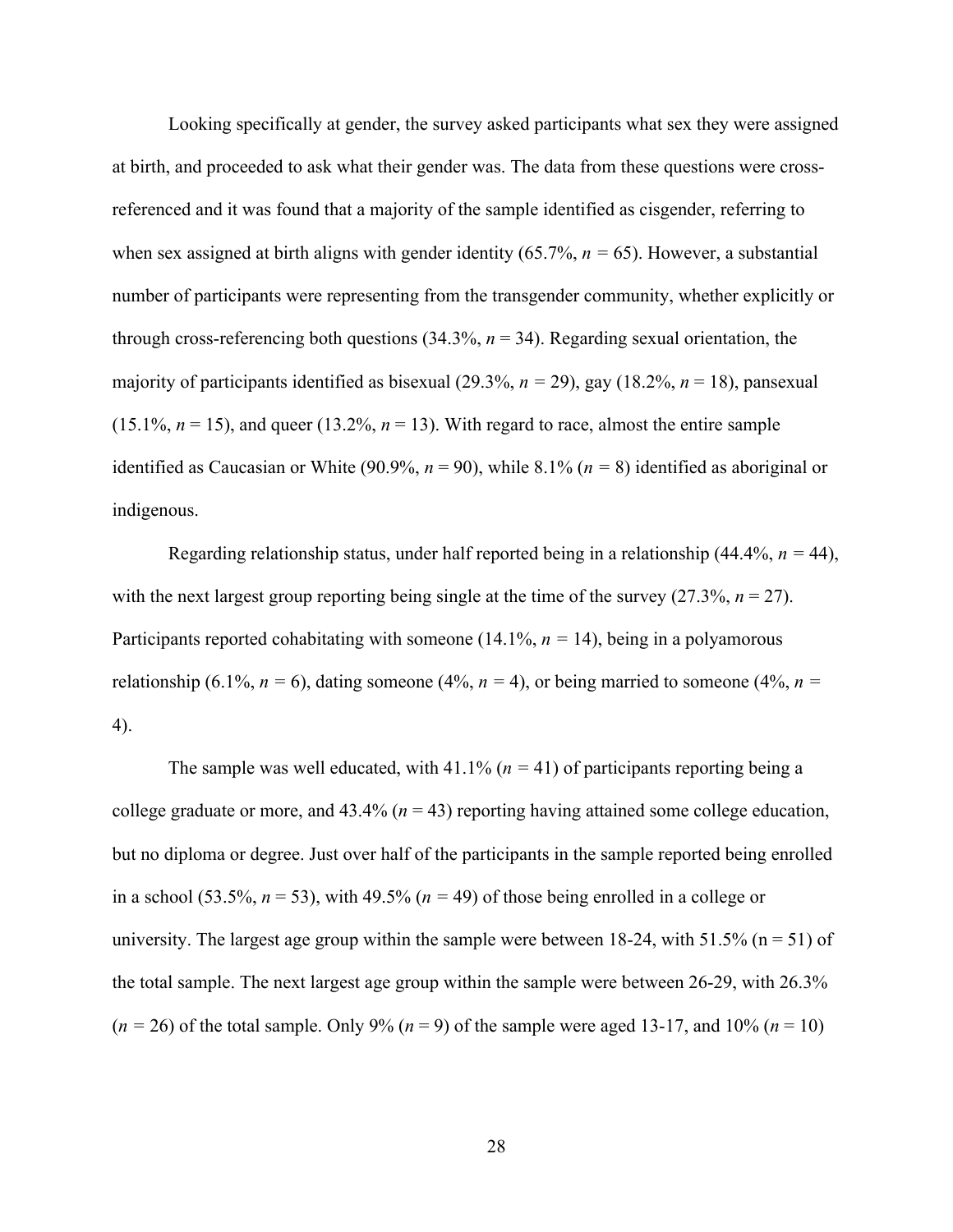were aged 30-39. There were only  $2\%$   $(n = 2)$  of participants identified in this sample above age 40.

#### **Analysis**

Descriptive statistics are used to present the frequency with which participants in the sample experienced sexual violence at any point in their life. Following this, the frequency of various factors regarding sexual violence is presented alongside the qualitative analysis of participant responses (for those who responded 'yes' to experiencing pressure, threat, force, or substance abuse). Open-ended questions were then presented to all participants, regardless of experiential context, and the analysis is presented here. Closed-ended responses were asked in relation to *any* unwanted sexual experience, while all other questions thereafter were specifically related to participants' *most recent* unwanted sexual experience.

#### **Closed-Ended Responses – Unwanted Sexual Experiences**

This section will focus explicitly on closed-ended response questions only. Participants were asked to think about all unwanted sexual experiences, regardless of timeline. The results are presented as frequencies in order to facilitate a greater understanding of sexual violence.

**Have you ever had sex play when you did not want to?** Within the sample, 83.8% (*n =*  83) indicated that they had ever experienced sex play when they did not want to, while the remaining 16.2% (*n* = 16) indicated that they had never experienced unwanted sex play. Of the participants who had indicated that they had experienced sex play when they did not want to, 14.5% ( $n = 12$ ) endorsed experiencing this once, 31.3% ( $n = 26$ ) endorsed experiencing this 2 – 3 times,  $13.3\%$  ( $n = 11$ ) endorsed experiencing this  $4 - 5$  times, and  $41\%$  ( $n = 34$ ) endorsed experiencing this more than five times. Table 1 presents specific contexts that participants reported related to unwanted sex play.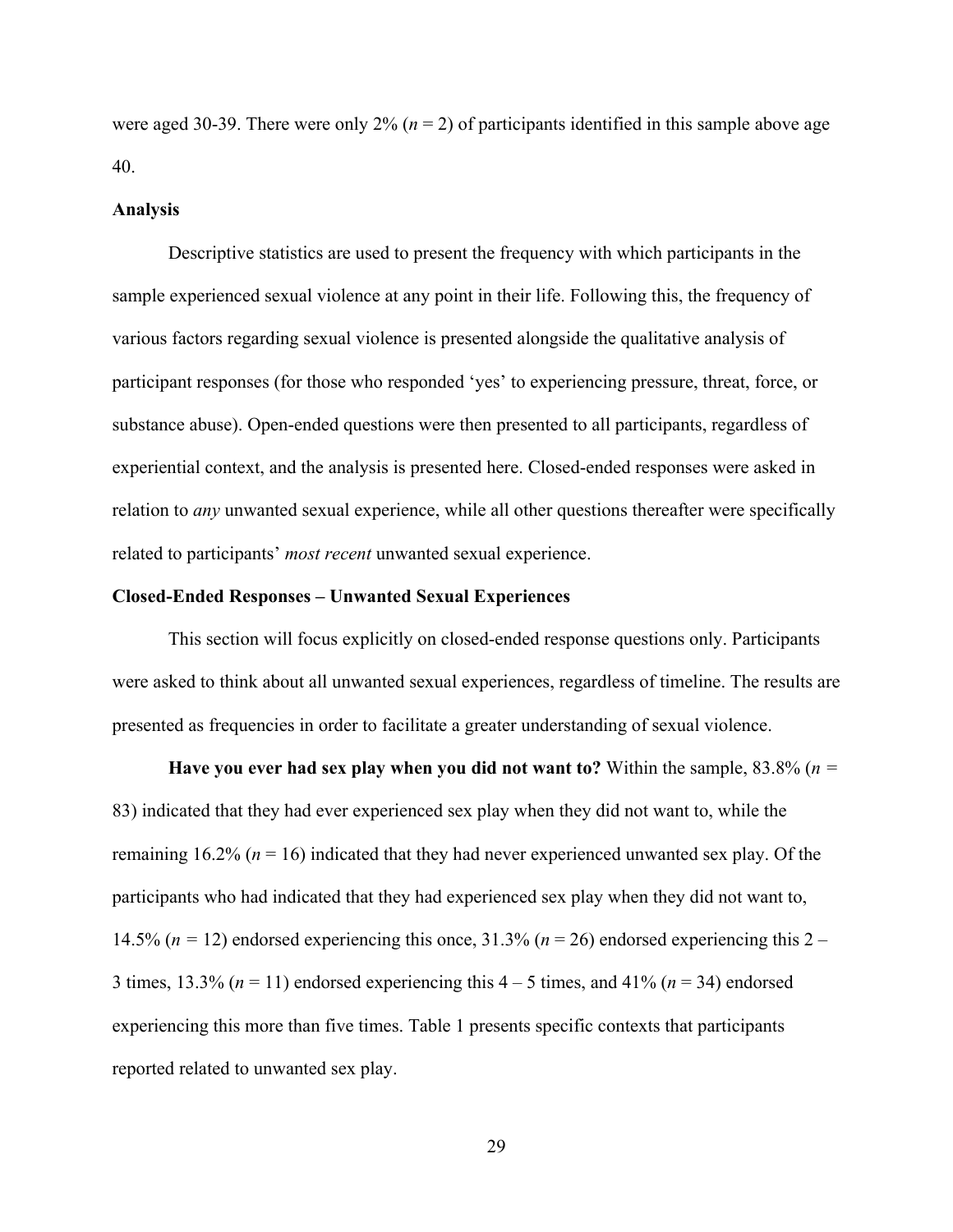# Table 1

# *Specific contexts of participant responses to unwanted sex play.*

| $(n = 99)$              | Missing    | None                  | Once           | $2 - 3$ times | $4 - 5$        | More than 5    |
|-------------------------|------------|-----------------------|----------------|---------------|----------------|----------------|
|                         | response   |                       |                |               | times          | times          |
| Person's continual      | 19         | 17                    | 11             | 26            | 5              | 21             |
| arguments and pressure  | $(19.2\%)$ | $(17.2\%)$            | $(11.1\%)$     | $(26.3\%)$    | $(5.1\%)$      | $(21.2\%)$     |
| Person made verbal      | 21         | 60                    | 5              | 8             | $\mathbf{1}$   | $\overline{4}$ |
| threats                 | $(21.2\%)$ | $(60.6\%)$            | $(5.1\%)$      | $(8.1\%)$     | $(1.0\%)$      | $(4.0\%)$      |
| Person used their       | 19         | 62.6                  | $\overline{7}$ | 5             | $\mathbf{1}$   | 5              |
| position of authority   | $(19.2\%)$ | $(19.2\%)$            | $(7.1\%)$      | $(5.1\%)$     | $(1.0\%)$      | $(5.1\%)$      |
| (boss, camp counselor,  |            |                       |                |               |                |                |
| supervisor) to make you |            |                       |                |               |                |                |
| Person used some degree | 20         | 30                    | 23             | 16            | $\mathfrak{S}$ | 5              |
| of physical force       | $(20.2\%)$ | $(30.3\%)$            | $(23.2\%)$     | $(16.2\%)$    | $(5.1\%)$      | $(5.1\%)$      |
| (twisting your arm,     |            |                       |                |               |                |                |
| holding you down, etc.) |            |                       |                |               |                |                |
| to make you             |            |                       |                |               |                |                |
| Person gave you alcohol | 21         | 43                    | 15             | 14            | $\mathbf{1}$   | 5              |
| or drugs                |            | $(21.2\%)$ $(43.4\%)$ | $(15.2\%)$     | $(14.1\%)$    | $(1.0\%)$      | $(5.1\%)$      |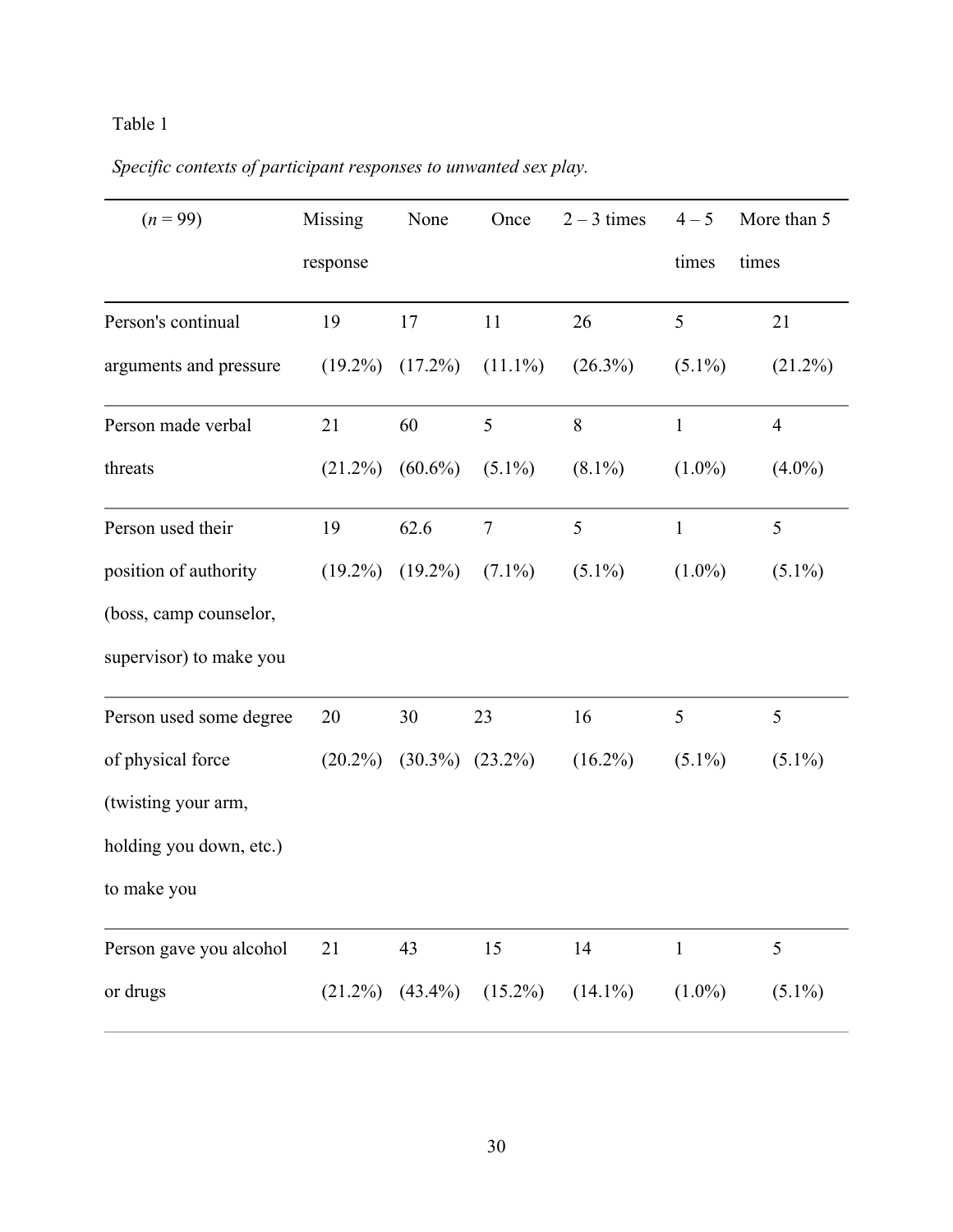**Have you ever had oral sex when you did not want to?** Within the sample, 45.5% (*n =*  45) indicated that they had ever experienced oral sex when they did not want to, while the remaining 54.5% (*n* = 54) indicated that they had never experienced unwanted oral sex. Of the participants who had indicated that they had experienced oral sex when they did not want to, 24.4% ( $n = 11$ ) endorsed experiencing this once, 33.3% ( $n = 15$ ) endorsed experiencing this 2 – 3 times,  $8.9\%$  ( $n = 4$ ) endorsed experiencing this  $4 - 5$  times, and  $33.3\%$  ( $n = 15$ ) endorsed experiencing this more than five times. Table 2 presents specific contexts that participants reported related to unwanted oral sex.

Table 2

*Specific contexts of participant responses to unwanted oral sex.*

| $(n = 99)$              | Missing    | None       | Once           | $2 - 3$ times | $4 - 5$          | More than 5    |
|-------------------------|------------|------------|----------------|---------------|------------------|----------------|
|                         | response   |            |                |               | times            | times          |
| Person's continual      | 54         | 11         | $\tau$         | 12            | 3                | 12             |
| arguments and pressure  | $(54.5\%)$ | $(11.1\%)$ | $(7.1\%)$      | $(12.1\%)$    | $(3.0\%)$        | $(12.1\%)$     |
| Person made verbal      | 56         | 31         | $\overline{4}$ | $6(6.1\%)$    | $\boldsymbol{0}$ | $\overline{2}$ |
| threats                 | $(56.6\%)$ | $(31.3\%)$ | $(4.0\%)$      |               | $(0.0\%)$        | $(2.0\%)$      |
| Person used their       | 56         | 33         | 3              | $3(3.0\%)$    | $\mathbf{1}$     | $\overline{3}$ |
| position of authority   | $(56.6\%)$ | $(33.3\%)$ | $(3.0\%)$      |               | $(1.0\%)$        | $(3.0\%)$      |
| (boss, camp counselor,  |            |            |                |               |                  |                |
| supervisor) to make you |            |            |                |               |                  |                |
| Person used some degree | 54         | 18         | 10             | 12            | $\mathbf{1}$     | 4              |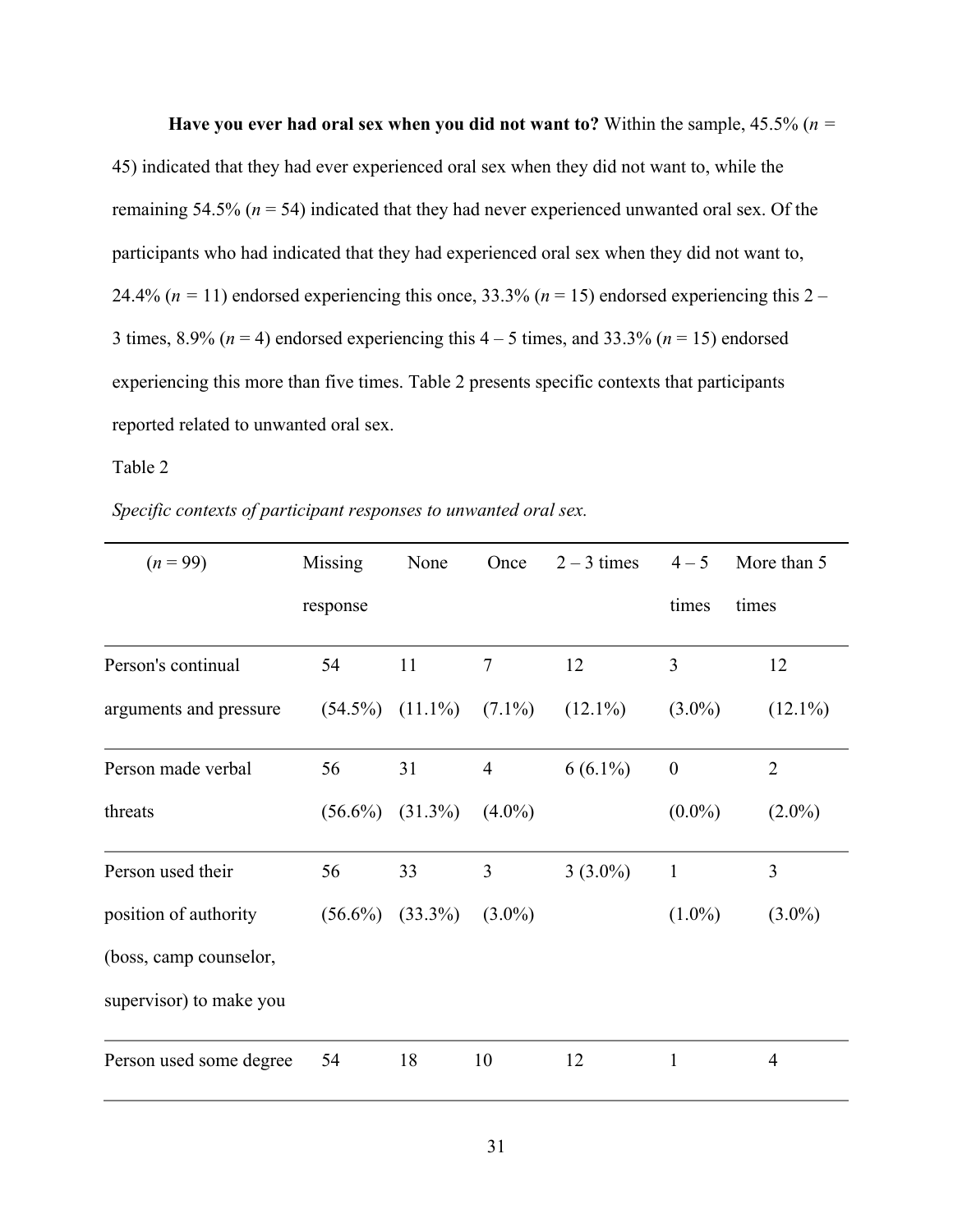| of physical force       |            | $(54.5\%)$ $(18.2\%)$ $(10.1\%)$ |           | $(12.1\%)$   | $(1.0\%)$ | $(4.0\%)$ |  |
|-------------------------|------------|----------------------------------|-----------|--------------|-----------|-----------|--|
| (twisting your arm,     |            |                                  |           |              |           |           |  |
| holding you down, etc.) |            |                                  |           |              |           |           |  |
| to make you             |            |                                  |           |              |           |           |  |
| Person gave you alcohol | 56         | 25                               | 9         | $4(4.0\%)$ 1 |           | 4         |  |
| or drugs                | $(56.6\%)$ | $(25.3\%)$                       | $(9.1\%)$ |              | $(1.0\%)$ | $(4.0\%)$ |  |

**Have you ever been fisted or fisted a partner when you did not want to?** Within the sample,  $7.1\%$  ( $n = 6$ ) indicated that they had ever been fisted or fisted a partner when they did not want to, while the remaining 92.9% (*n* = 92) indicated that they had never experienced unwanted fisting. Of the participants who had indicated that they had experienced fisting or fisting a partner when they did not want to, 57.1% (*n =* 4) endorsed experiencing this once, and 42.9% ( $n = 3$ ) endorsed experiencing this  $2 - 3$  times. Table 3 presents specific contexts that participants reported related to unwanted oral sex.

# Table 3

*Specific contexts of participant responses to unwanted fisting or fisting a partner.*

| $(n = 99)$                   | Missing    | None      |           | Once $2-3$ times | $4 - 5$          | More than 5 |
|------------------------------|------------|-----------|-----------|------------------|------------------|-------------|
|                              | response   |           |           |                  | times            | times       |
| Person's continual arguments | 92         | 4         | 1         |                  | $\boldsymbol{0}$ |             |
| and pressure                 | $(92.9\%)$ | $(4.0\%)$ | $(1.0\%)$ | $(1.0\%)$        | $(0.0\%)$        | $(1.0\%)$   |
| Person made verbal threats   | 92         | 4         | 2         | $\mathbf{0}$     | $\boldsymbol{0}$ |             |
|                              | $(92.9\%)$ | $(4.0\%)$ | $(2.0\%)$ | $(0.0\%)$        | $(0.0\%)$        | $(1.0\%)$   |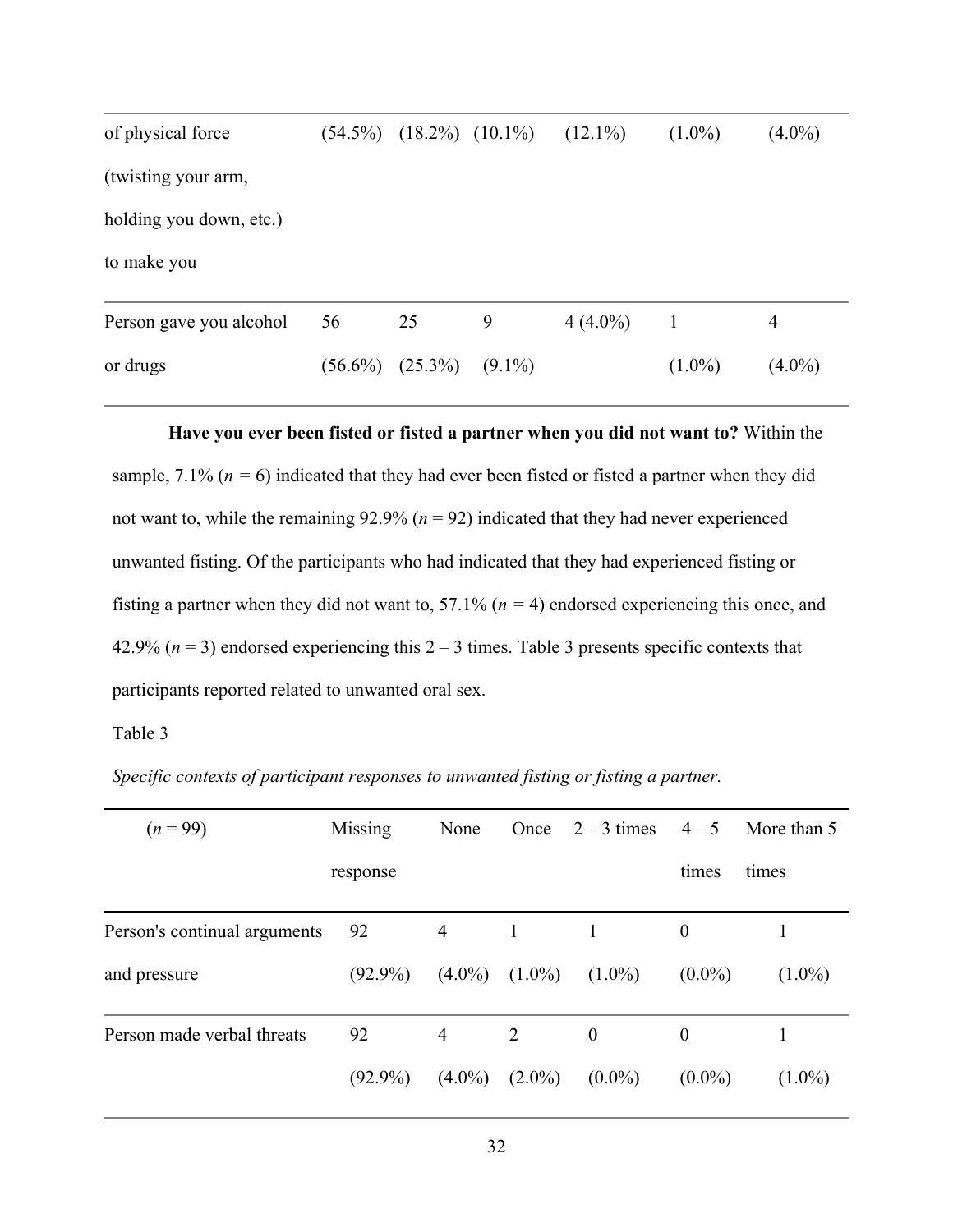| Person used their position of | 92         | 6                 | $\mathbf{1}$   | $\boldsymbol{0}$ | $\boldsymbol{0}$ | $\boldsymbol{0}$ |
|-------------------------------|------------|-------------------|----------------|------------------|------------------|------------------|
| authority (boss, camp         | $(92.9\%)$ | $(6.1\%)$         | $(1.0\%)$      | $(0.0\%)$        | $(0.0\%)$        | $(0.0\%)$        |
| counselor, supervisor) to     |            |                   |                |                  |                  |                  |
| make you                      |            |                   |                |                  |                  |                  |
| Person used some degree of    | 92         | $\overline{4}$    | $\overline{2}$ | $\boldsymbol{0}$ | $\boldsymbol{0}$ | 1                |
| physical force (twisting your | $(92.9\%)$ | $(4.0\%) (2.0\%)$ |                | $(0.0\%)$        | $(0.0\%)$        | $(1.0\%)$        |
| arm, holding you down, etc.)  |            |                   |                |                  |                  |                  |
| to make you                   |            |                   |                |                  |                  |                  |
| Person gave you alcohol or    | 92         | 3                 | $\overline{2}$ | 1                | $\boldsymbol{0}$ | 1                |
| drugs                         | $(92.9\%)$ | $(3.0\%)$         | $(2.0\%)$      | $(1.0\%)$        | $(0.0\%)$        | $(1.0\%)$        |

**Have you ever had someone ATTEMPT to engage in sexual intercourse when you did not want to, but the intercourse DID NOT ACTUALLY OCCUR?** Within the sample, 73.7% ( $n = 73$ ) indicated that they had ever experienced attempted sexual intercourse when they did not want to, while the remaining  $26.3\%$  ( $n = 26$ ) indicated that they had never experienced unwanted attempted sexual intercourse. Of the participants who had indicated that they had experienced attempted sexual intercourse when they did not want to, 28.2% (*n =* 20) endorsed experiencing this once,  $33.8\%$  ( $n = 24$ ) endorsed experiencing this  $2 - 3$  times,  $9.9\%$  ( $n = 7$ ) endorsed experiencing this  $4 - 5$  times, and  $28.2\%$  ( $n = 20$ ) endorsed experiencing this more than five times. Table 4 presents specific contexts that participants reported related to unwanted attempted sexual intercourse.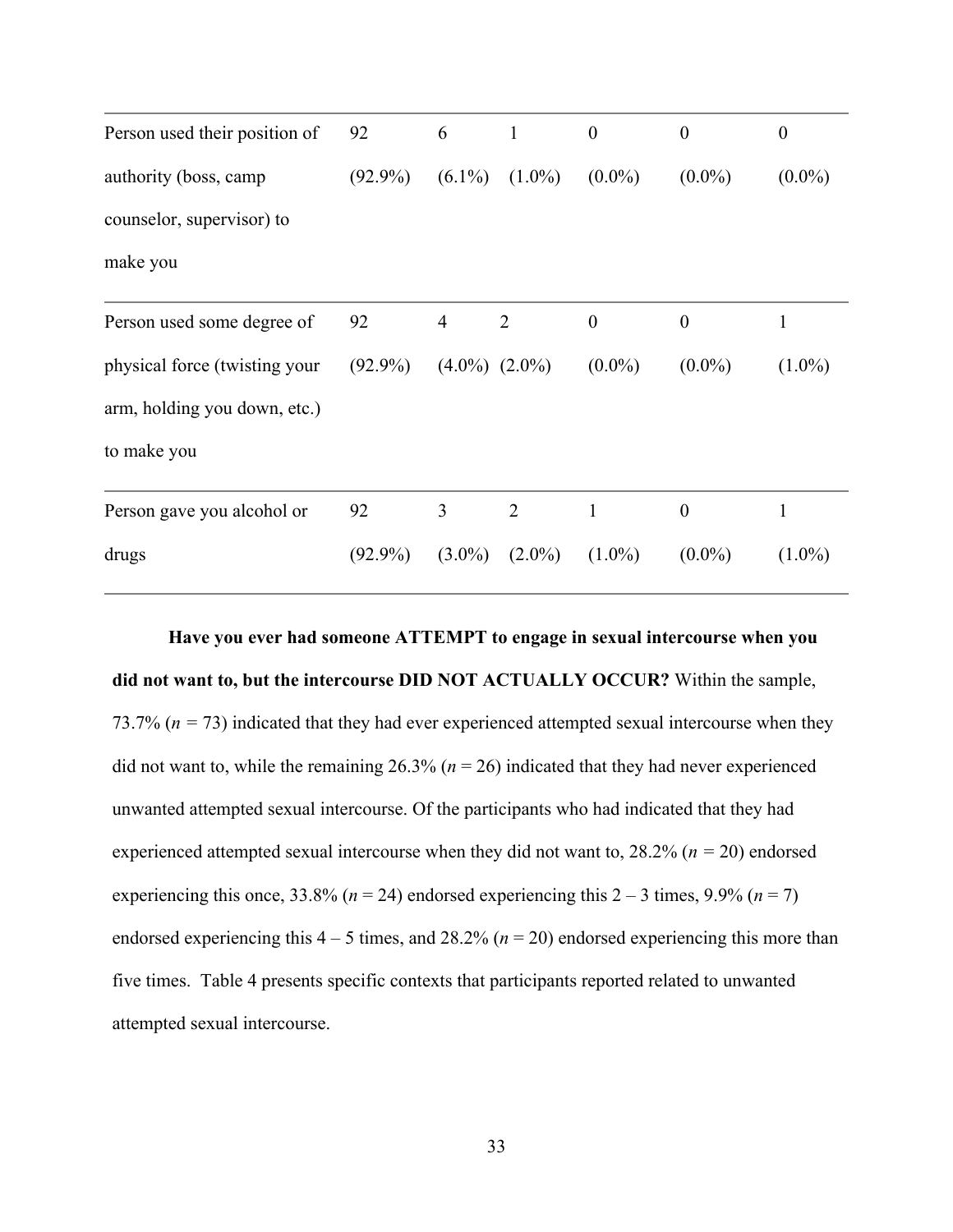# Table 4

|  |  |  |  |  |  |  | Specific contexts of participant responses to unwanted attempted sexual intercourse. |  |
|--|--|--|--|--|--|--|--------------------------------------------------------------------------------------|--|
|  |  |  |  |  |  |  |                                                                                      |  |

| $(n = 99)$               | Missing    | None                | Once       | $2 - 3$ times | $4 - 5$        | More than 5    |
|--------------------------|------------|---------------------|------------|---------------|----------------|----------------|
|                          | response   |                     |            |               | times          | times          |
| Person's continual       | 28         | 9                   | 11         | 27            | 9              | 15             |
| arguments and pressure   | (28.3%)    | $(9.1\%)$           | $(11.1\%)$ | (27.3%)       | $(9.1\%)$      | $(15.2\%)$     |
| Person made verbal       | 31         | 47                  | $8\,$      | 9             | $\mathbf{1}$   | $\overline{3}$ |
| threats                  | $(31.3\%)$ | $(47.5\%)$          | $(8.1\%)$  | $(9.1\%)$     | $(1.0\%)$      | $(3.0\%)$      |
| Person used their        | 30         | 54                  | 8          | $\mathbf{1}$  | $\overline{2}$ | $\overline{4}$ |
| position of authority    | $(30.3\%)$ | $(54.5\%)$          | $(8.1\%)$  | $(1.0\%)$     | $(2.0\%)$      | $(4.0\%)$      |
| (boss, camp counselor,   |            |                     |            |               |                |                |
| supervisor) to make you  |            |                     |            |               |                |                |
| Person used some         | 31         | 33                  | 17         | 12            | $\mathbf{1}$   | 5              |
| degree of physical force | $(31.3\%)$ | $(33.3\%) (17.2\%)$ |            | $(12.1\%)$    | $(1.0\%)$      | $(5.1\%)$      |
| (twisting your arm,      |            |                     |            |               |                |                |
| holding you down, etc.)  |            |                     |            |               |                |                |
| to make you              |            |                     |            |               |                |                |
| Person gave you alcohol  | 30         | 37                  | 13         | 14            | $\overline{2}$ | 3              |
| or drugs                 | $(30.3\%)$ | $(37.4\%)$          | $(13.1\%)$ | $(14.1\%)$    | $(2.0\%)$      | $(3.0\%)$      |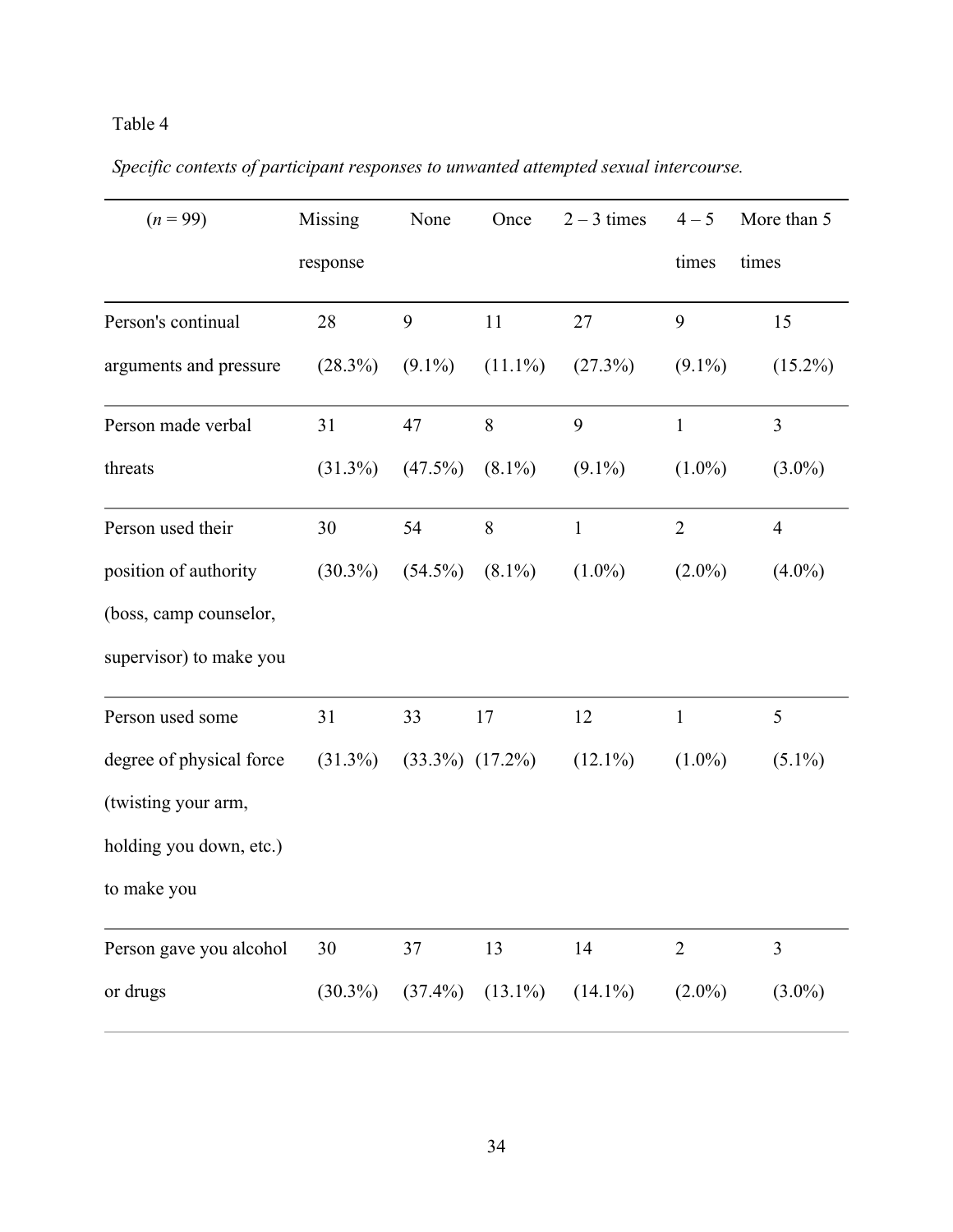#### **Have you ever had sexual intercourse when you did not want to?** Within the sample,

62.6% ( $n = 72$ ) indicated that they had ever experienced sexual intercourse when they did not want to, while the remaining  $37.4\%$  ( $n = 37$ ) indicated that they had never experienced unwanted sexual intercourse. Of the participants who had indicated that they had experienced sexual intercourse when they did not want to, 36.5% (*n =* 23) endorsed experiencing this once, 25.4%  $(n = 16)$  endorsed experiencing this  $2 - 3$  times,  $3.2\%$   $(n = 2)$  endorsed experiencing this  $4 - 5$ times, and  $34.9\%$  ( $n = 22$ ) endorsed experiencing this more than five times. Table 5 presents specific contexts that participants reported related to unwanted sexual intercourse.

Table 5

*Specific contexts of participant responses to unwanted sexual intercourse.*

| $(n = 99)$              | Missing    | None       | Once           | $2 - 3$ times | $4 - 5$          | More than 5    |
|-------------------------|------------|------------|----------------|---------------|------------------|----------------|
|                         | response   |            |                |               | times            | times          |
| Person's continual      | 39         | $\tau$     | 17             | 18            | $\overline{2}$   | 16             |
| arguments and pressure  | $(39.4\%)$ | $(7.1\%)$  | $(17.2\%)$     | $(18.2\%)$    | $(2.0\%)$        | $(16.2\%)$     |
| Person made verbal      | 41         | 40         | $\overline{7}$ | 6             | $\overline{0}$   | 5              |
| threats                 | $(41.4\%)$ | $(40.4\%)$ | $(7.1\%)$      | $(6.1\%)$     | $(0.0\%)$        | $(5.1\%)$      |
| Person used their       | 42         | 48         | 6              | $\mathbf{1}$  | $\mathbf{1}$     | $\mathbf{1}$   |
| position of authority   | $(42.4\%)$ | $(48.5\%)$ | $(6.1\%)$      | $(1.0\%)$     | $(1.0\%)$        | $(1.0\%)$      |
| (boss, camp counselor,  |            |            |                |               |                  |                |
| supervisor) to make you |            |            |                |               |                  |                |
| Person used some degree | 40         | 31         | 15             | 6             | $\boldsymbol{0}$ | $\overline{7}$ |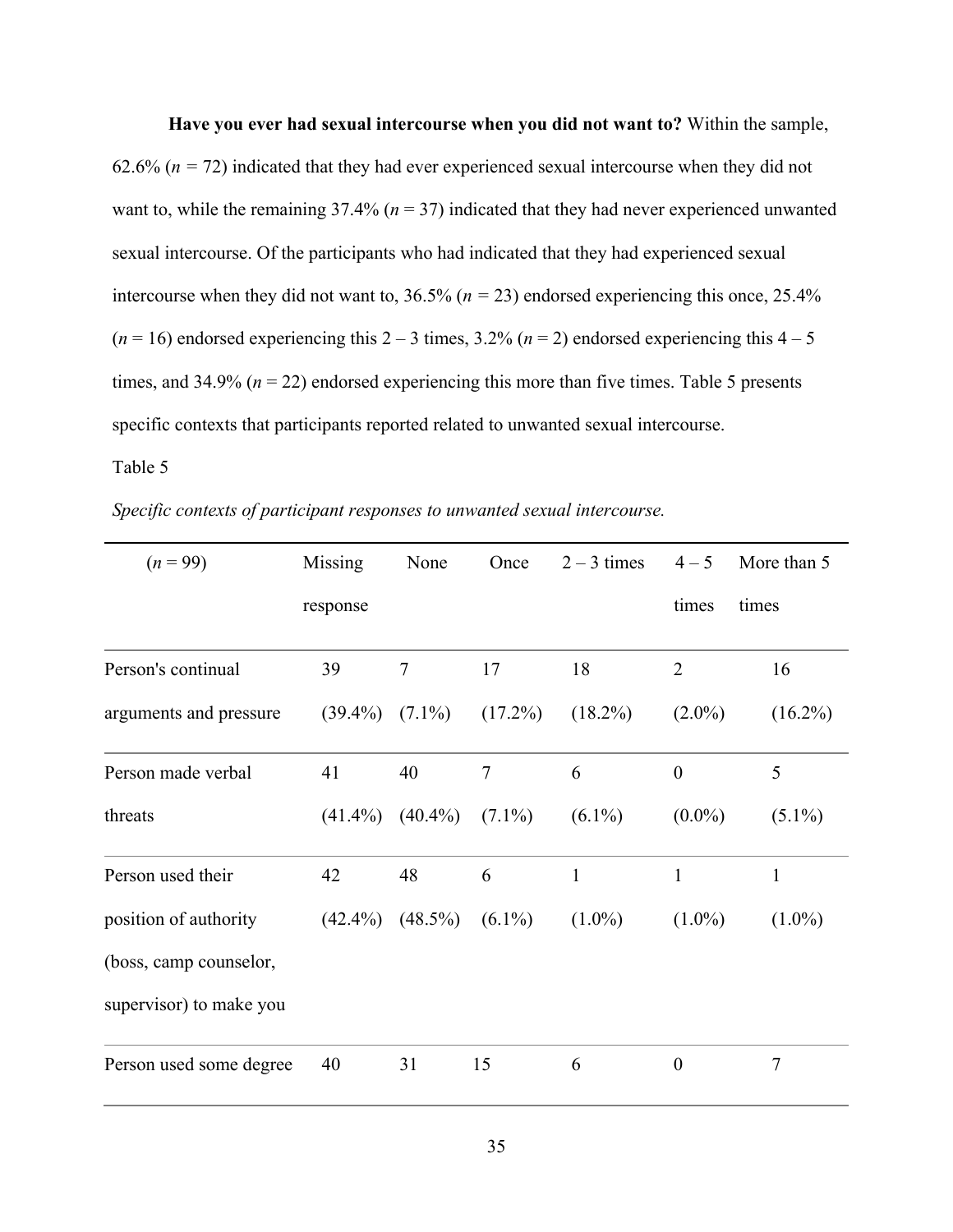| of physical force       | $(40.4\%)$ | $(31.3\%) (15.2\%)$ |            | $(6.1\%)$      | $(0.0\%)$ | $(7.1\%)$ |  |
|-------------------------|------------|---------------------|------------|----------------|-----------|-----------|--|
| (twisting your arm,     |            |                     |            |                |           |           |  |
| holding you down, etc.) |            |                     |            |                |           |           |  |
| to make you             |            |                     |            |                |           |           |  |
| Person gave you alcohol | 40         | 35                  | 10         | $\overline{4}$ | 3         | 7         |  |
| or drugs                | $(40.4\%)$ | $(35.4\%)$          | $(10.1\%)$ | $(4.0\%)$      | $(3.0\%)$ | $(7.1\%)$ |  |

# **Closed- and Open-Ended Response Analysis**

The next section will look at closed-ended and open-ended combination questions. The following questions asked participants to think about their most recent experience of sexual violence when responding to the questions. It is noted here that participants may endorse multiple themes within the same response, and so results may indicate a total percentage higher than 100.

**Verbal pressure.** This section involves the use of verbal pressure to engage in unwanted sexual activity.

*Frequency*. Participants were initially asked if they had ever experienced verbal pressure. Of the total sample,  $62.6\%$  ( $n = 62$ ) reported experiencing verbal pressure (see Table 6).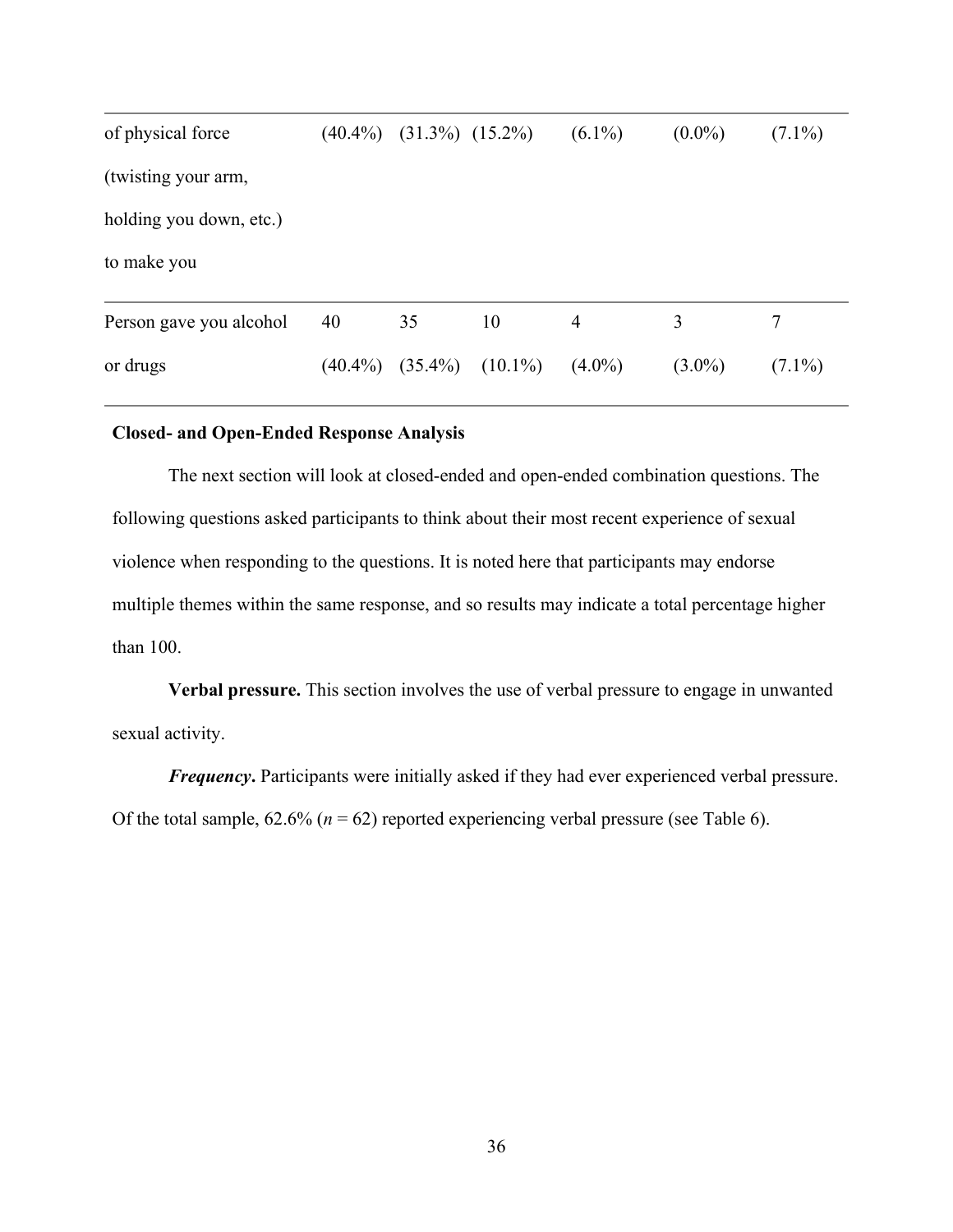# Table 6

| $(n = 99)$                          | $\boldsymbol{n}$ | $\frac{0}{0}$ |  |
|-------------------------------------|------------------|---------------|--|
| Did you experience verbal pressure? |                  |               |  |
| Yes                                 | 62               | 62.6          |  |
| N <sub>0</sub>                      | 34               | 34.3          |  |
| Missing response                    | 3                | 3.0           |  |

*Participant responses to verbal pressure.*

All participants who endorsed experiencing verbal pressure responded to an open-ended follow up question to describe this further. Two specific themes emerged from the data, and one theme preliminarily emerged that was specific to LGBTQ+ experiences, although not enough data was gathered to make this finding generalizable. This is included here to look at how LGBTQ+ narratives may differ from heteronormative concepts of sexual violence.

*Guilt.* The first theme which emerged revolved around pressure surrounding guilt. Of the participants who endorsed verbal pressure,  $41.9\%$  ( $n = 26$ ) reported experiences of guilt including emotional guilt, nagging, manipulation, and relentless or persistent pressure. For 34.6% (*n* = 18) of the sample who endorsed verbal pressure, many of them described such pressure within the context of a relationship. For example, when asked if there was anything to expand upon that was not identified within the survey questions, one participant noted that "a lot of times it's pressure from the person, even when you're not horny but they are. Makes you feel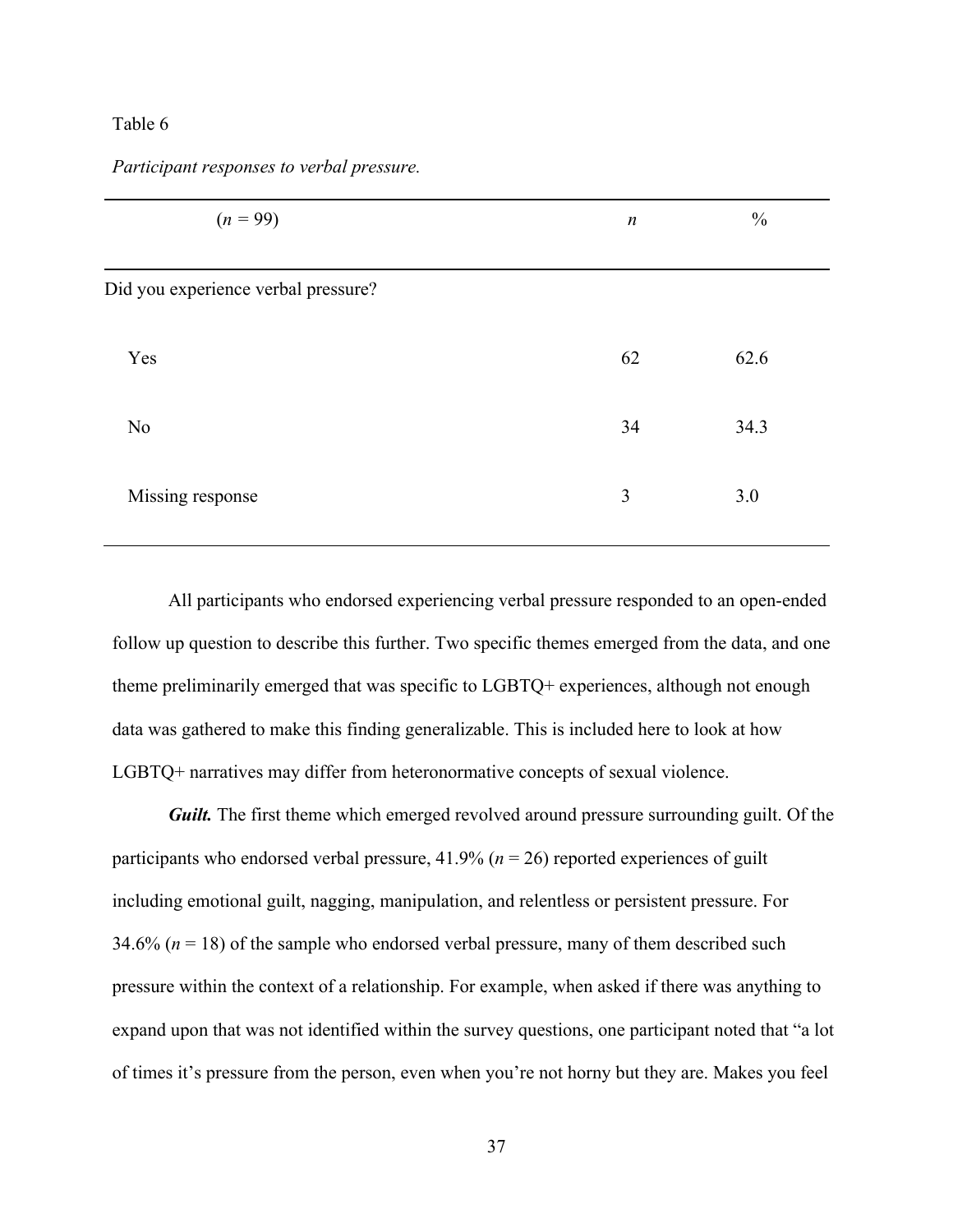obligated. This has happened even when in committed relationships." Another participant noted that "he pestered and kept asking for sex because he wanted it, when I was trying to sleep. He said if I loved him, I would have sex with him." This type of ultimatum response within relationship-oriented pressure was a frequent theme subsumed under guilt, with 13.5% (*n* = 7) of those who endorsed verbal pressure reporting the threat of breaking up by a partner.

*Shame.* The second theme that emerged involved the concept of shame or being shamed. Of the participants who endorsed verbal pressure,  $13.5\%$  ( $n = 7$ ) reported experiences that were categorized by persuasion, negative comments, and pestering. One participant noted being pressured through "persuasion, invalidation of feelings, being put down," while another noted "persuasion (you're acting like you are a virgin)."

Finally, it is important to note the threat of 'being outed.' This refers to the process of disclosing one's non-heterosexual, non-cisgender sexual or gender identity to others when one is not open about such identities (i.e. being 'in the closet'). Only 3.9% (*n* = 2) of those who endorsed verbal pressure reported experiencing this; however, it represents a concern which is otherwise not present within heteronormative sexual violence literature and training.

## **Physical threat.**

*Frequency*. Participants were initially asked if they had been physically threatened. Of the total sample  $18.2\%$  ( $n = 18$ ) reported being physically threatened (see Table 7).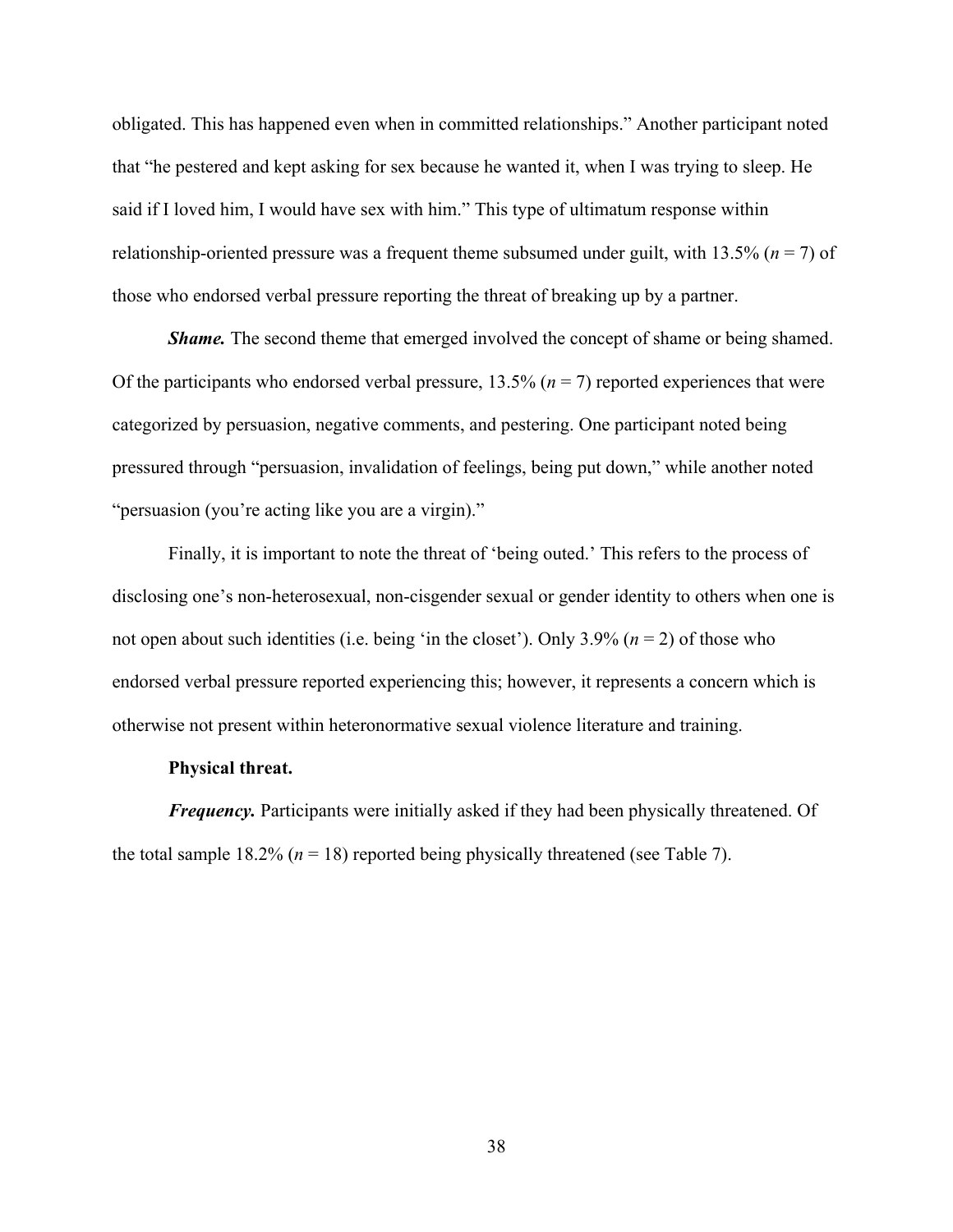# Table 7

| $(n = 99)$                      | $\boldsymbol{n}$ | $\frac{0}{0}$ |  |
|---------------------------------|------------------|---------------|--|
| Were you physically threatened? |                  |               |  |
| Yes                             | 18               | 18.2          |  |
| N <sub>o</sub>                  | 77               | 77.8          |  |
| Missing response                | $\overline{4}$   | 4.0           |  |

*Participant responses to physical threat.*

All 18 participants who indicated they had been physically threatened chose to respond to the open-ended question in this section. The themes that were presented were coded according to a single-influencer and multiple-influencers. The main theme that emerged involved the use of size as reported by  $66.7\%$  ( $n = 12$ ) of participants who endorsed experiencing physical threat. Size was coded through strength, physical size or presence, and intimidation. This was also presented by single as well as multiple influencers. An example of a single influencer is seen as referenced by three participants, who reported being "scared by physical size."

 Multiple influencers involved more than one reported circumstance involving physical threat. This was coded to include size as well as hitting, throwing, number of perpetrators, and the enactment of violence. Size and threat or enactment of physical violence were the biggest contributors, and 72.2% ( $n = 13$ ) of participants reported multiple influencers. For example, several participants reported the influence of both size and physical enactment of force. One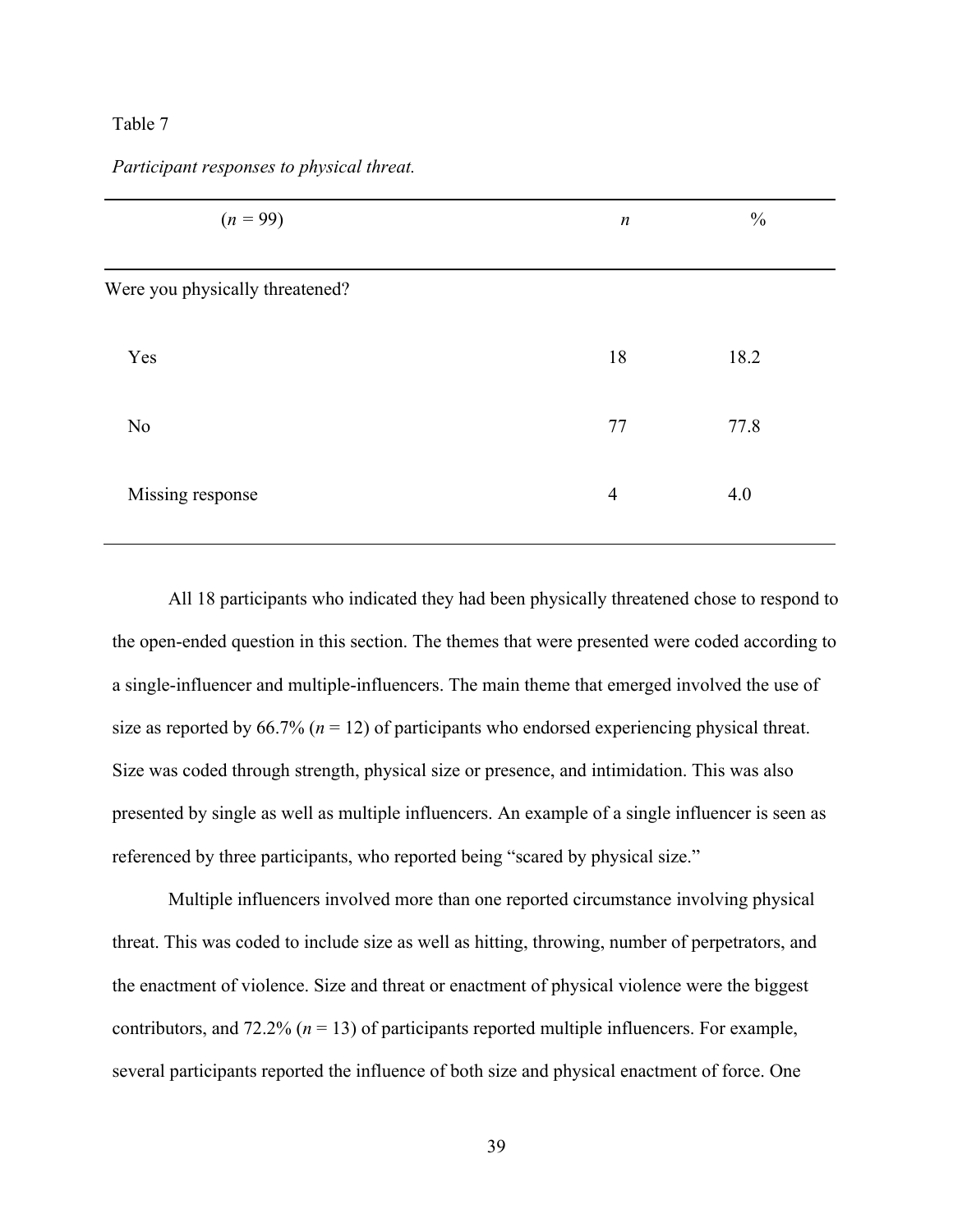participant noted that "[they] told me they would get on top of me and make me since they were twice my size and weight. They were a lot bigger and got on top of me and wouldn't move." Here, the use of enactment, or physically moving on top of the participant, was paired with the threat of doing so and the intimidation of size.

# **Physical force.**

*Frequency.* Participants were asked if physical force was used in their experience. Of the total sample,  $37.4\%$  ( $n = 37$ ) reported physical force being used (see Table 8).

#### Table 8

| $(n = 99)$               | $\boldsymbol{n}$ | $\frac{0}{0}$ |
|--------------------------|------------------|---------------|
| Was physical force used? | 96               |               |
| Yes                      | 37               | 37.4          |
| No                       | 59               | 59.6          |
| Missing response         | 3                | 3.0           |

*Participant responses to physical force used.*

Out of the 37 participants who responded 'yes,' 86.5% (*n* = 32) answered the proceeding open-ended question. Frequently, three types of physical force were used on participants: being grabbed, hit, and restricted movement.

 *Grabbing or hitting.* Being grabbed was reported by 21.9% (*n =* 7) participants. Hitting was categorized to include descriptions of hitting, punching, biting, and/or slapping. Of those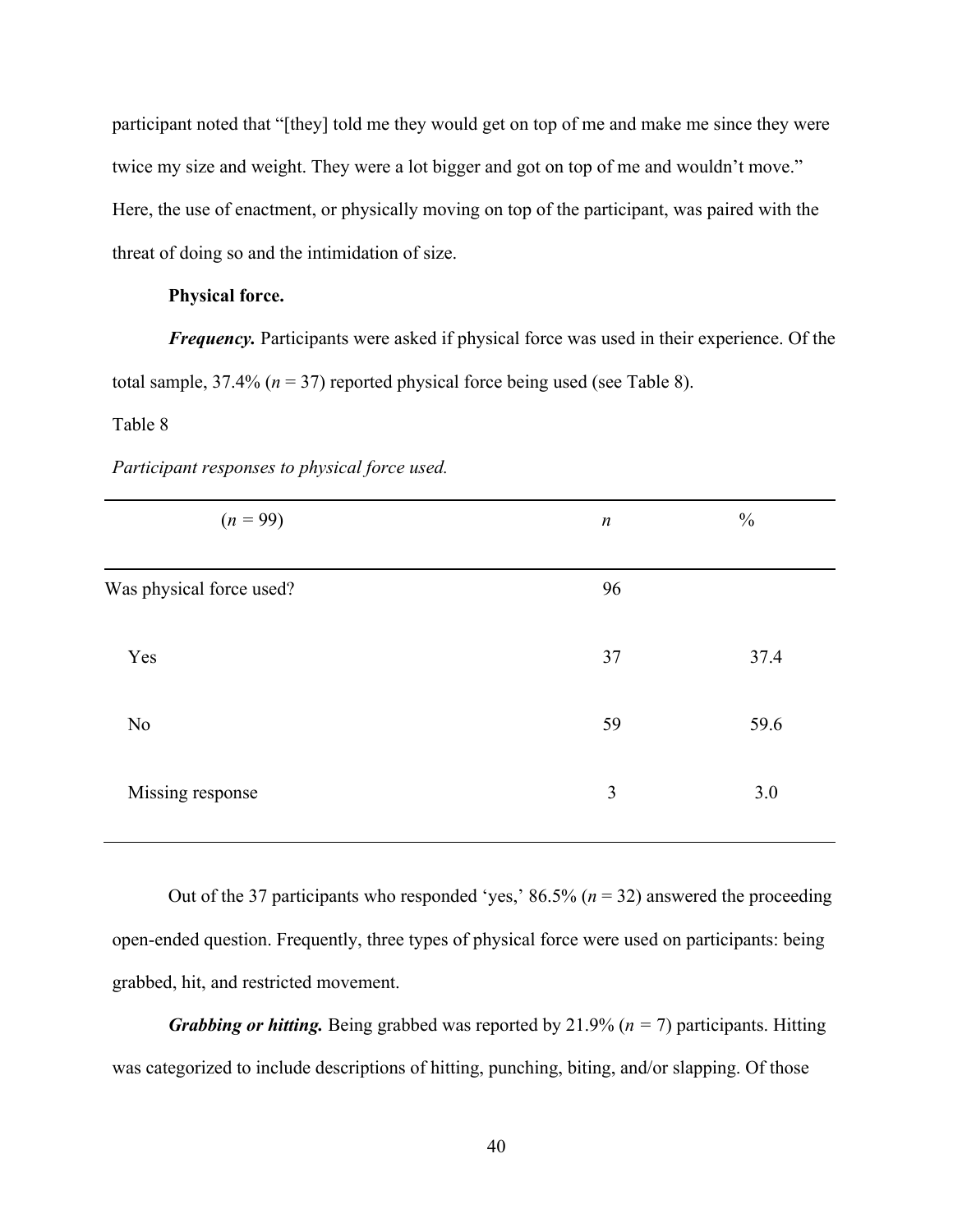who endorsed experiencing physical force,  $21.9\%$  ( $n = 7$ ) reported this type of physical force used against them (e.g. "hit me across the face, pinned me down, choke me [*sic*], bit my neck really hard;" "She slapped me across the face several times").

*Restriction of movement.* Restricting movement was the most frequent type of physical force reported by participants. This included being held down, pinned, restrained, or any other related descriptors. Of those who endorsed experiencing the use of physical force,  $62.5\%$  ( $n =$ 20) participants reported this type of force. Some participants reported solely being restrained as the type of force (e.g. "pinning of the arms;" "physically restrained"), while others reported this type of force in conjunction with other types of force. For example, one participant reported "They grabbed my wrists and pulled my arms and hit me, also got on top of me and wouldn't move." This participant reports experiencing three of the frequent themes which emerged from participant responses.

# **Drugs/Alcohol.**

*Frequency*. Participants were initially asked if anyone had been under the influence of drugs or alcohol. Of the total sample, 32.3% (*n* = 32) reported the involvement of drugs, alcohol, or both in their experiences (see Table 9).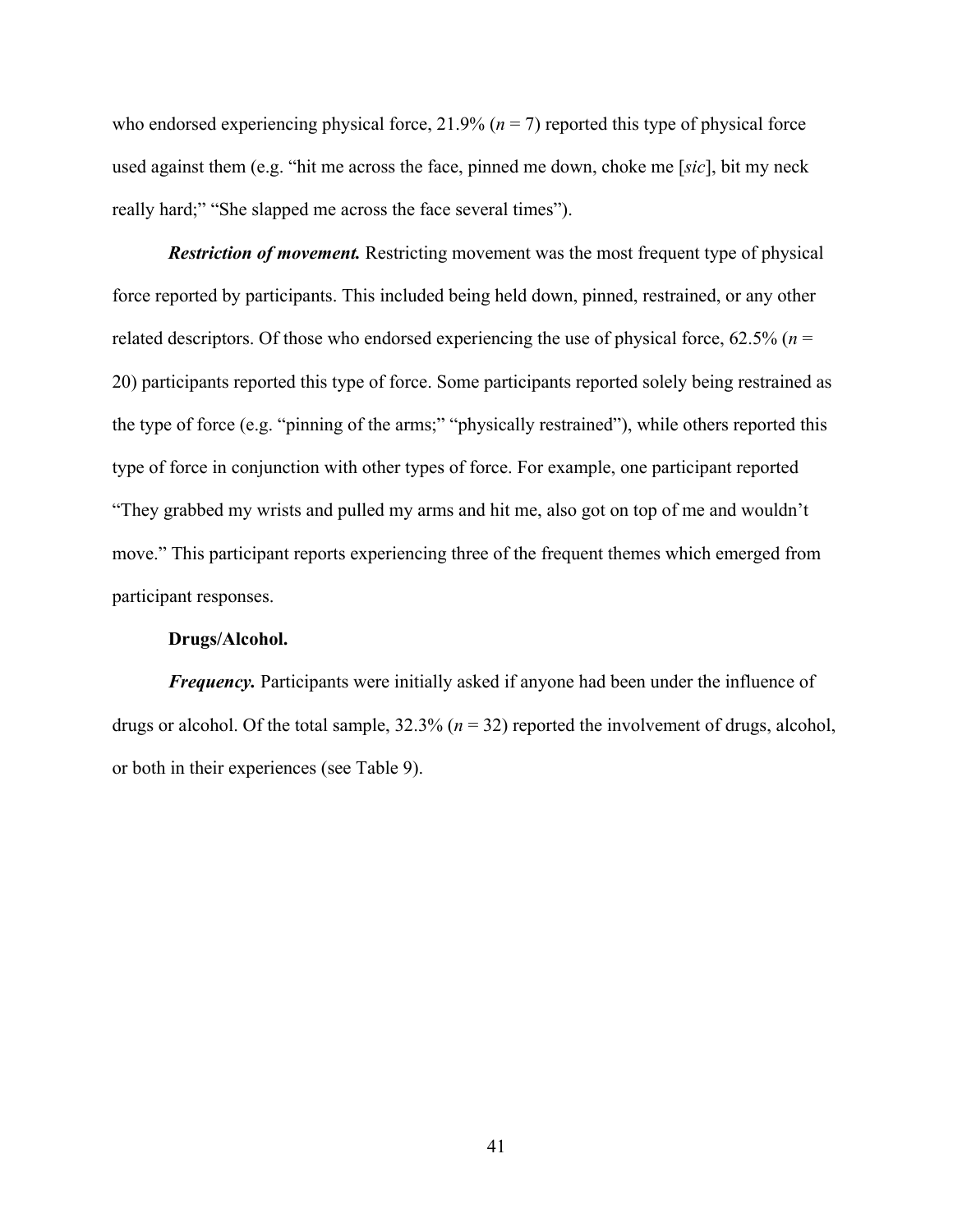# Table 9

*Participant responses to drug or alcohol influence.*

| $(n = 99)$                                                                 | $\boldsymbol{n}$ | $\frac{0}{0}$ |
|----------------------------------------------------------------------------|------------------|---------------|
| Was anyone who was involved in the unwanted experience under the influence |                  |               |
| of drugs or alcohol at the time?                                           |                  |               |
| Yes                                                                        | 32               | 32.3          |
| N <sub>o</sub>                                                             | 62               | 62.6          |
| Missing response                                                           | 5                | 5.1           |

Of those who endorsed the use of drugs or alcohol,  $93.8\%$  ( $n = 30$ ) of participants expanded on this question through open-ended response. Out of these 30 responses, 80% (*n =*  24) reported the involvement of alcohol, while 13.3% (*n* = 4) reported the use of marijuana. Regarding the use of alcohol within participants' experiences, 46.7% (*n =* 14) of the participants explicitly reported that both they and the perpetrator were under the influence of alcohol. The intensity of the use of alcohol by both parties varied in response. For example, one participant noted "I had had a few drinks but he was over a dozen beer in," while another noted "she'd already been drinking before I even got there, and she made me a very strong drink as well when I got there." Of those who endorsed experiencing drugs or alcohol, 13.3% (*n =* 4) reported only the perpetrator being under the influence of alcohol, while  $6.7\%$  ( $n = 2$ ) of the participants reported being the only person under the influence of alcohol, while the perpetrator was not.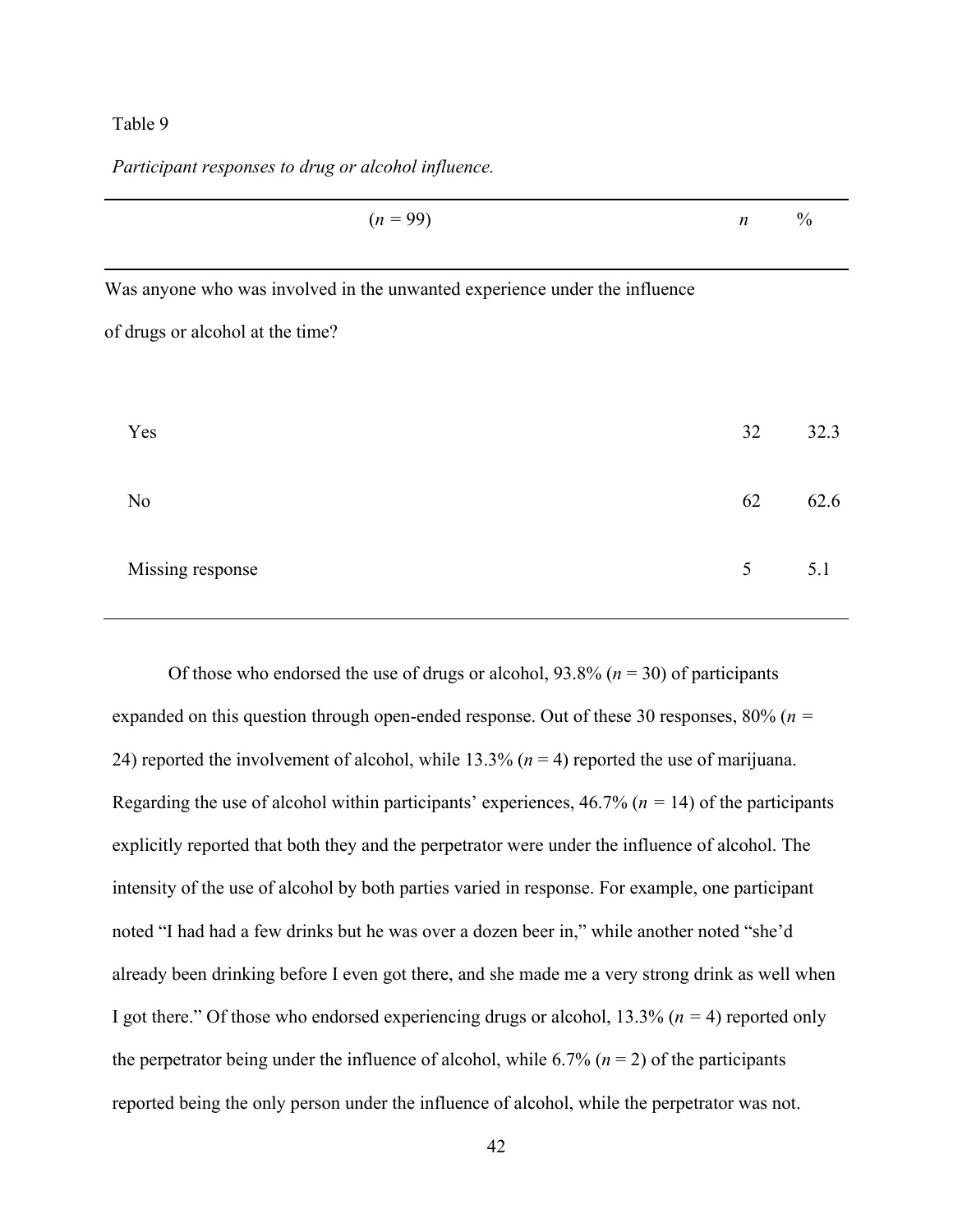#### **Open-Ended Response Analysis**

The following section analyzes open-ended only questions asked of all survey participants (*n* = 99). Participants were asked to think about their most recent experience of sexual violence when responding to the questions. The final question utilizes a frequency table in presenting findings, which models the formatting of the survey questionnaire. As mentioned in previous sections, some participants may endorse multiple themes in their response to some or all of the questions, and so results may indicate a percentage higher than 100. On the other hand, not all responses were captured in the reported themes here, as there were not enough responses to necessitate a categorical theme. This may also be reflected in the percentages reported here.

**One hour prior.** The fifth question of the analysis asked participants "What were you doing approximately one hour before your most recent unwanted sexual experience took place?" This question was answered by  $81.8\%$  ( $n = 81$ ) of the total sample. The prominent theme emerging from the data was that most people were in social settings at least one hour prior to their experience, including house parties, bars, and with friends. Interestingly,  $21\%$  ( $n = 17$ ) of the participants) explicitly reported being with the perpetrator. Some participants reported that "[the perpetrator was driving me home," while others reported "watching a movie with the other person involved." Responses which indicated being with the perpetrator often described the scenario as being in a more intimate space, such as being one-on-one at the perpetrators house, watching television, driving with the perpetrator, or being isolated in a public space (ex. school, party) with the perpetrator.

**Location.** This question asked participants "Please describe where you were during the unwanted sexual experience. Please do not use actual addresses or names." Of the total sample,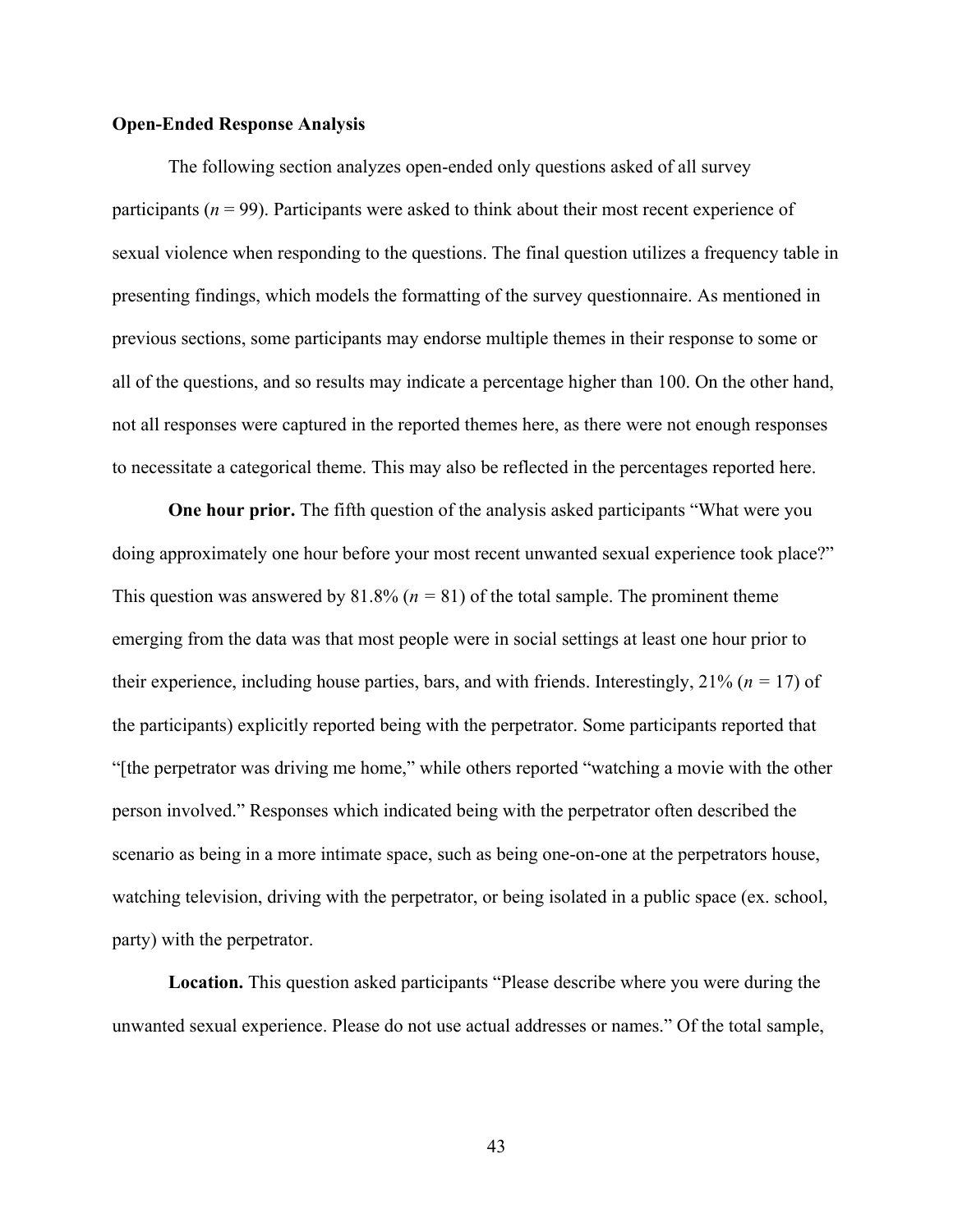84.9% (*n* = 84) participants responded to this open-ended question. Three themes emerged from this data; public-social, public-private, and private.

*Public/Social settings.* This type of setting included bars/clubs, friend's houses or house parties. Of those who responded to this question,  $15.5\%$  ( $n = 13$ ) of participants described being located in these types of spaces, although there were similarities amongst them. While participants described these experiences within social contexts, many described being isolated within such venues, similar to the previous question. For example, one participant noted "I was in the back of an ally [*sic*] in lower [downtown area]," while another noted being at a "friend's house, surrounded by strangers." These experiences note the social setting, but within a broader context, there is an isolation component which separates the social component.

*Public-private settings*. This particular phenomenon of isolation in social contexts was also found within the public-private domain, as reported  $10.7\%$  ( $n = 9$ ) of participants. This domain refers to the public spaces that participants reported, such as school libraries, public parks, and walking home, that also exist within isolation. One participant responded that their experience occurred "[…] on the dance floor/in their hotel room." This kind of dual-experience represents both the public club space as well as social, while moving to the private hotel room, isolated but within the same experience. Another participant shared their experience, explaining that they were "in the woods by my school," and another reported that they were "[…] in the back room of the library at school." Both of the participants' note being isolated within the public space, thereby shifting the experience to private.

*Private settings*. The majority of experiences took place at the home, referring to the victim's home or a shared home, as reported by 27.4% (*n* = 23) of participants, or the perpetrator's home, as reported by 34.5% (*n* = 29) participants. Within these spaces, 22.6% (*n* =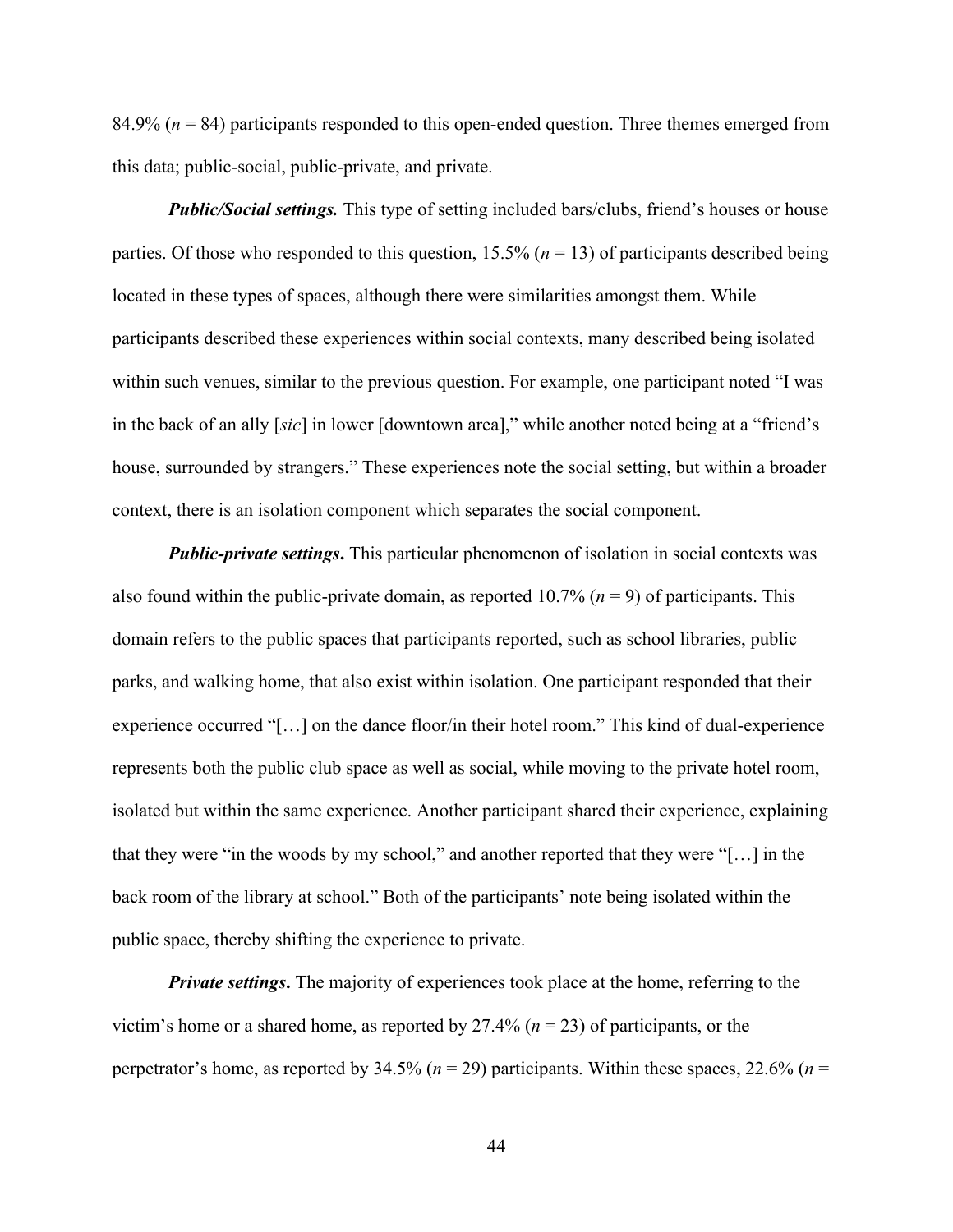19) of the participants indicated that the experience occurred within a bedroom. Interestingly, many of the responses indicated that the home was shared with a partner, the home of their partner, or the home of a friend or best friend. However, it is not clear exactly how many experiences involved these situations as several responses were not explicit in this regard ("I was in her apartment," "in his house," etc.). Others, were more explicit in explaining that "I was in the apartment that I shared with my boyfriend at the time," or "in bed, with my partner at the time," reinforcing the broader theme of intimate partner violence within these results.

**Discomfort before the event.** The survey next asked participants "Please think about the events that led up to the unwanted sexual experience. At what point did you begin to feel uncomfortable during your interactions with the individual(s) involved?" Of the total sample 86.9% (*n* = 86) responded to this open-ended question. Three themes emerged out of the responses—sexual conversations, pressure, and physical touch.

*Sexual conversations.* As a theme, this represents coded categories of compliments, sexual comments, and sexual topics of conversation. Of those who responded, 11.6% (*n* = 10) of participant responses fell within this theme. An example of this is referenced by one participant who explained "I began to feel uncomfortable when they were making sexual comments at me. They were specifically referencing the convenience of an easy removal of a piece of clothing merchandise […]," in which the participant notes that the comments were directed at them, as opposed to being present within a conversational topic. Other participants noted feeling discomfort when conversations took on a sexual topic, as one participant explains feeling uncomfortable "When he started talking sexual to me out of the blue." Again, the language denotes sexual conversations happening to the participant, rather than with the participant, indicating a lack of mutuality to sexual conversations that occur.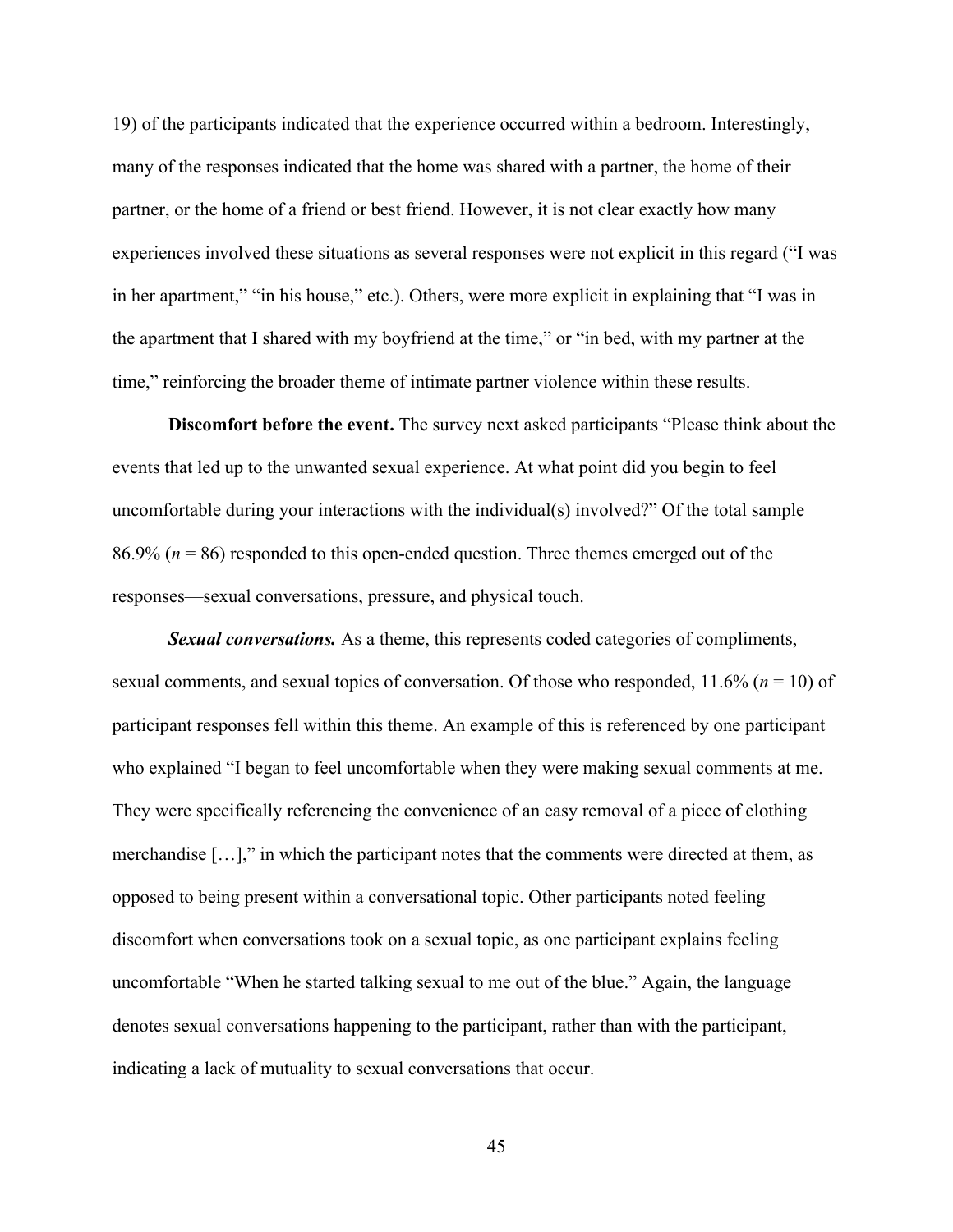*Pressure.* This theme emerged from categories that included verbal, persuasion, and frequency and repetition responses. This theme reflects a more verbal indicator of discomfort in order to separate the pressure of physical enactment which is reflected in the third theme. While only 8.1% ( $n = 7$ ) participants indicated this, it represented one of the most frequent experiences within this sample. Pressure can be simplified as one participant noted feeling uncomfortable "once they started trying to have sex." However, experiences ranged in intensity, as one participant explains "I expressed discomfort when it passed just making out and he began persuading me/being emotionally abusive." Pressure, then, can be considered along a continuum, ranging from expectations ("Knowing that there was sexual expectation that didn't align with what I wanted [...]"), to frequent requests ("We were in bed and I was trying to go to sleep. I felt uncomfortable after the third time he asked me to have sex"), to escalating pressure ("When he started getting pushy").

*Physical touch*. The third theme arising from this question involved physical intrusion of personal space. This particular theme was coded according to intrusive touching, sexual touching (i.e. buttocks, breasts, genitals), and unwanted kissing. This was the theme which represented the most frequent point of initial discomfort among participants, with 22.1% (*n* = 19) of participant responses. Several participants reported feeling discomfort with an interaction with an expartner. One participant aptly described their experience, explaining "[it] was a bad, shallow relationship that was several weeks past its expiration date. I should have ended it a month or two sooner, but breakups are messy and it would have complicated our living arrangements significantly […]." Although there were not enough explicit reports that were significant, it is representative of the broader emergent issue of IPV as a frequent source of violence within the lives of LGBTQ+ participants.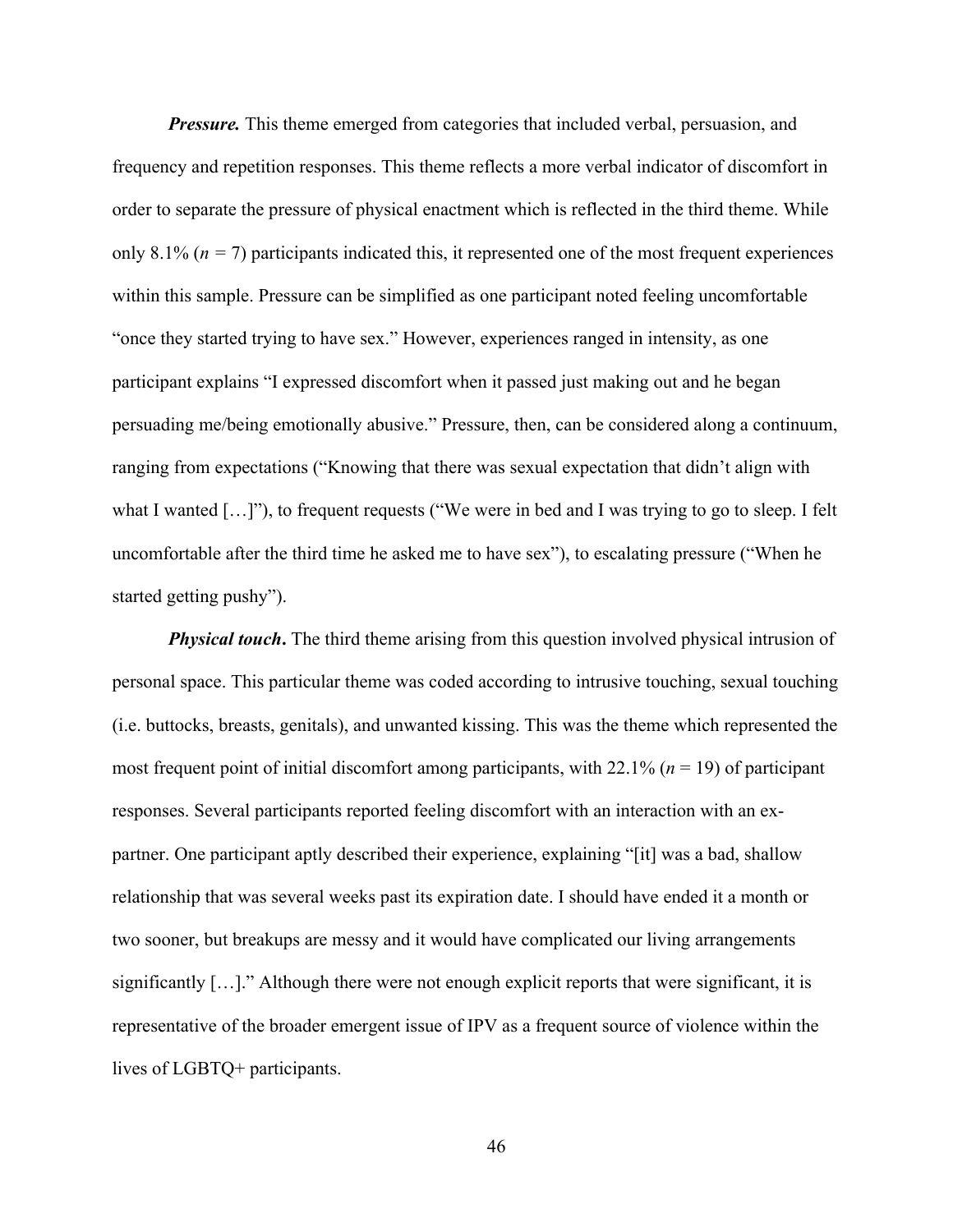Similar to the theme of pressure, this theme emerged as a continuum of experiences, ranging from intruding physical space through non-sexual touching ("When attacker [*sic*] put their arm around me"), to unwanted kissing ("As soon as they kissed me;" "[I] started to feel uncomfortable when she started to hang off of me, kiss me, and tell the party how hot [I] was in bed"), to genital touching ("I began to feel uncomfortable when he started touching my butt and chest area;" "when they tried to start kissing me, then even more so when they tried to take my penis out of my pants") and physical force ("When they crawled on top of me and put their crotch in my face;" "When he threw me under a patio and forced me down."). Discomfort was therefore initialized in this sample by topics changing to sexual in nature, and intruding on physical space.

**Physical or verbal reactions.** The next question under analysis asked participants "How did you react (physically and/or verbally) to the unwanted advances?" Of the total sample, 86.9%  $(n = 86)$  responded to the open-ended question. Two distinct strategies were used by participants: setting (or attempting) boundaries, and shutting down. As a sub-theme of boundary setting, resistance emerged as a strategy endorsed by some participants, which was ultimately different than these themes due to the active, rather than passive, nature of it.

*Setting, or attempting to set boundaries.* This included physical, verbal (or both) limits. Of the participants who responded, 27.9% (*n* = 24) described setting boundaries as a reaction to unwanted advances. Verbally, some participants reported reacting passively, as described by one participant "Being female, when in an uncomfortable situation, I have been taught to laugh it off or smile, so I did." Here, it is noted that passive responses and boundaries interact with other factors, such as gender-role influencers. Other participants noted setting boundaries "By moving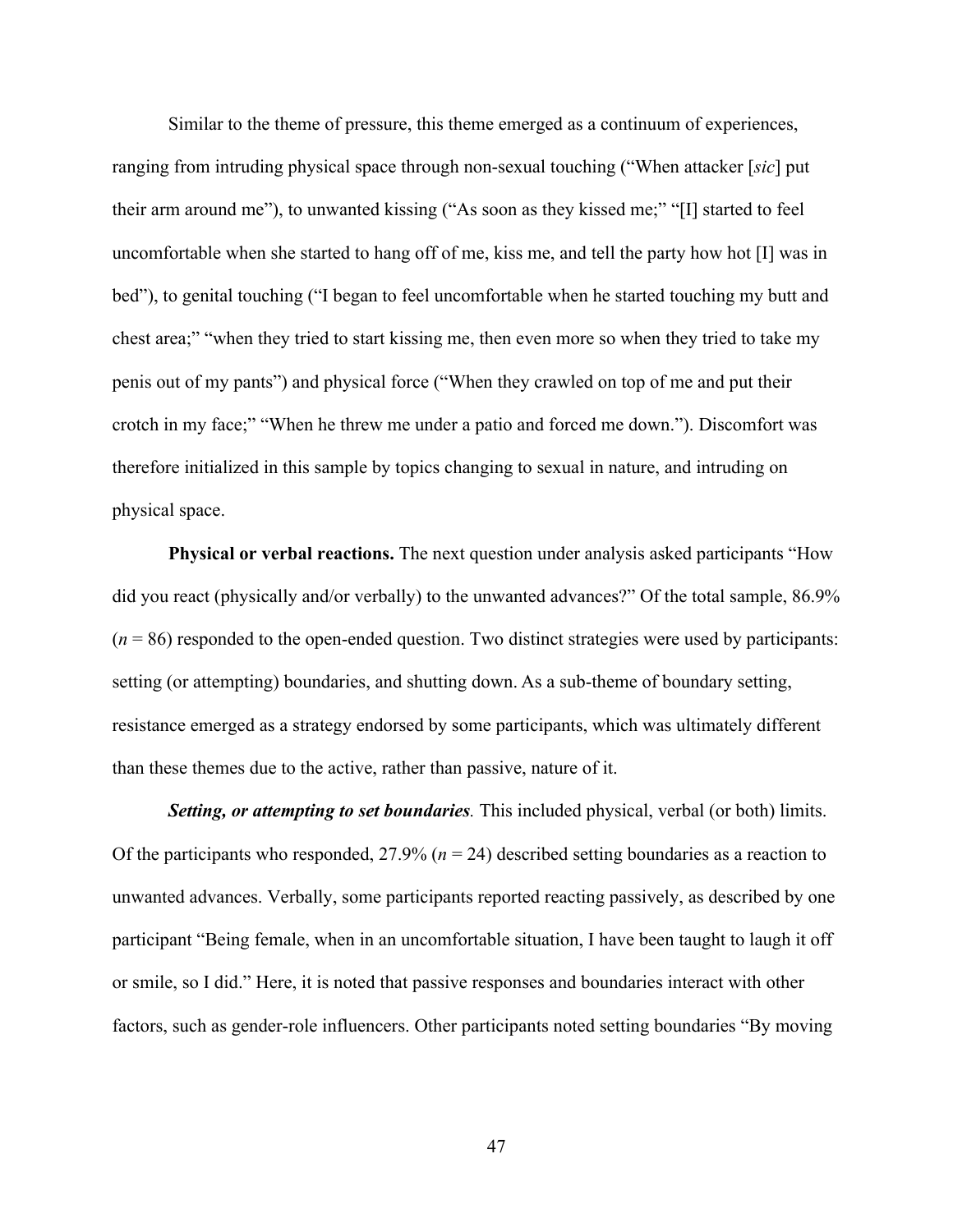away, by saying I wasn't in the mood, pacifying him by saying I would do it another time." The passive verbal response here is also indicative of gender-based role expectations.

 Physical boundaries ranged in intensity. Some participants reported moving away ("Jumped away from them;" "I tried to move away but was physically unable to […];" "moved my head around, trying to push him off"), while others reacted with more intensity ("I tried to harm the person physically and screaming but they restrained me and covered my mouth"). Others, still, reported reactions which encompassed both verbal and physical limitations ("I expressed discomfort and put space between us;" "I shoved the person and told them to stop  $[\ldots]$ ").

 As a theme, resistance emerged as a distinct sub-theme of setting boundaries. It emerged from an active verbal or physical boundary as a reaction to unwanted advances. Of the participants who responded to this question,  $14\%$  ( $n = 12$ ) responded in this way. Some participants actively responded to unwanted advances through active verbal limits. For example, one participant reported "I said 'no' over and over. I said this isn't right," while another reported "[I] told them I didn't want to do anything, wouldn't let them kiss me." The active verbal limit was described as more explicit than the passive response. Physical forms of resistance, on the other hand, were coded by avoidance reactions, as well as physically leaving the space. For example, one participant noted "At first I rolled away as though I wasn't awake. I hoped that would stop him but it didn't. I smacked his hand away and got up and left." Reactions through overall limitations and boundaries were appropriate to the range of contexts described by participants, but underline the various dynamics—both internal and external—that interact with the complex situations in which sexual violence occurs.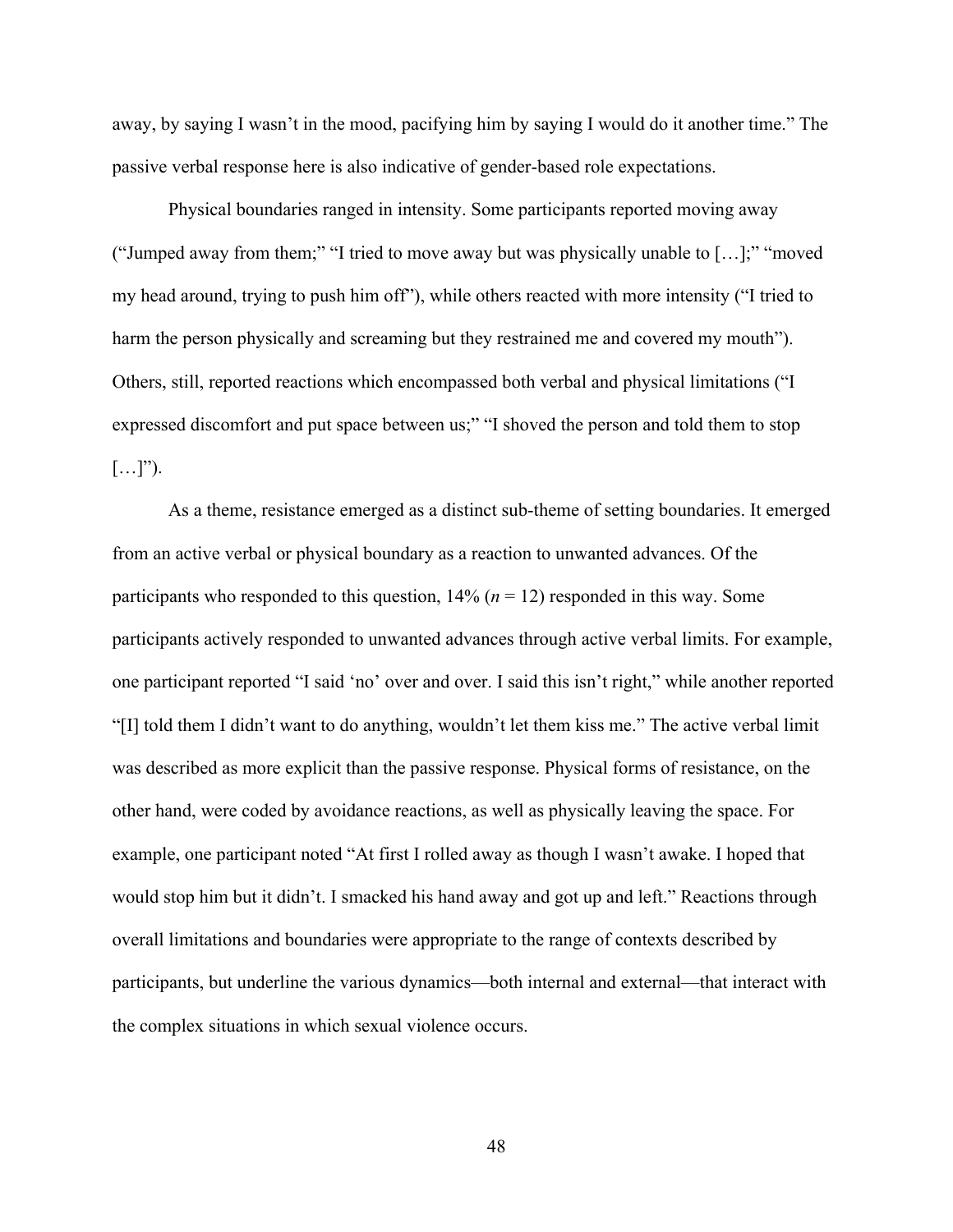*Shutting down*. Finally, the theme of shutting down emerged from a large portion of the responses. Of the participants who responded to the question,  $34.9\%$  ( $n = 30$ ) endorsed this theme. Participants responded to the question by reporting freezing up, succumbing to the experience, going along with it, having no reaction, dissociating from the experience, or going through with the experience to "shut them up." One participant reported "I shut down. I was in shock. I struggled but he was much stronger than me. I tried to say stop. I was crying a lot." Another noted "I was scared so I didn't say anything," while another reported "I held off at first, but I gave in after a while." The concept of shutting down in this regard represents a variety of strategies to cope with the experiences of sexual violence.

**Feelings immediately afterwards.** The next open-ended question asked "What were your feelings immediately afterwards?" Out of the total sample asked, 88.9% (*n* = 88) of participants responded to this question. Of those participants who responded to the question, 12.5% (*n* = 11) participants reported feelings categorized as sadness. This included coded statements of sad, devastation, worthless, hopeless, and disappointed. Meanwhile,  $6.8\%$  ( $n = 6$ ) of participants who responded to the question reported feeling confused (e.g. "confused," "mixed," "uneasy, unsure of my feelings"). Over half of the participants  $(54.5\%, n = 48)$  who responded to this question reported feelings that were categorized as shame and guilt, including codes of disgust, regret, shock, feeling dirty, and used (e.g. "feeling used and wanted to go back home. Feeling disgusted with myself;" "I cried a lot and felt dirty and disgusting. I still do sometimes;" "Shame. I felt like it was my fault. Embarrassed that I let it happen to me").

Of the sample who responded,  $12.5\%$  ( $n = 11$ ) reported feeling fear, while 6.8% ( $n = 6$ ) of the participants reported feeling anger, which included feeling annoyed, frustrated, bitter, and betrayed. Finally,  $8\%$  ( $n = 7$ ) of the participants who responded to the question reported feeling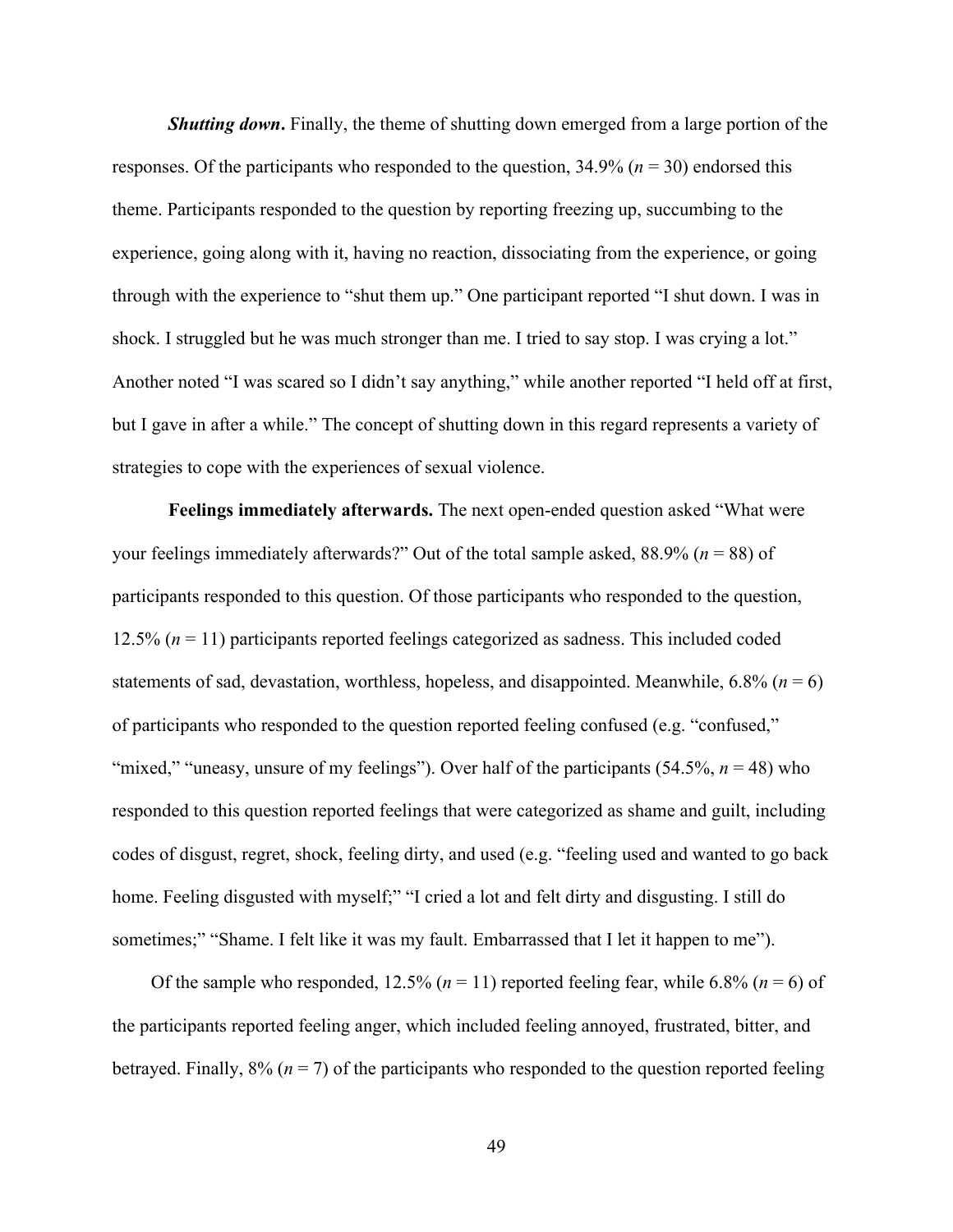numb, which included 'shutting down,' and indifference, as indicated by some participants who reported, "I didn't really feel anything," "indifference," and "that it was normal." While these feelings are reported as singular categories, most participants reported multiple feelings within their responses. As mentioned previously, responses were coded into multiple categories, skewing the total numbers presented here.

**Actions immediately afterwards.** The next open-ended question analyzed here asked all participants "What did you do immediately afterwards?" Out of the total sample, 88.9% (*n* = 88) responded to this question. Five themes emerged from the data, including reaching out, leaving, staying, returning to normal, and self-soothing. The first theme, reaching out, refers to telling another person, including a guidance counsellor, friends, or family members (either online, in person, or over the phone). Of those who answered the question, 13.6% (*n* = 12) reported reaching out, while only 2.7% ( $n = 2$ ) of the participants reported reaching out immediately afterwards for legal support or hospital accompaniment.

Regarding leaving after the experience,  $27.3\%$  ( $n = 24$ ) of those who responded reported leaving (e.g. "I went home. I went to bed. I tried to put it out of my mind;" "I ran outside;" "Nothing just drove home"), while  $8\%$  ( $n = 7$ ) of participants reported staying after the unwanted sexual experience (e.g. "Stayed in bed with the individual;" "stayed the night;" "we continued to hang out for some reason"). The context heavily informed how individuals responded, with some having the ability to leave due to the setting (i.e. at a bar, at a party, public), while others were constrained due to the nature of co-habitation with a partner.

The concept of returning to normal was also presented by  $11.4\%$  ( $n = 10$ ) of the participants who answered, which included responses that dictated doing nothing immediately afterwards. Here, the absence of response was connected with the idea of returning to a sense of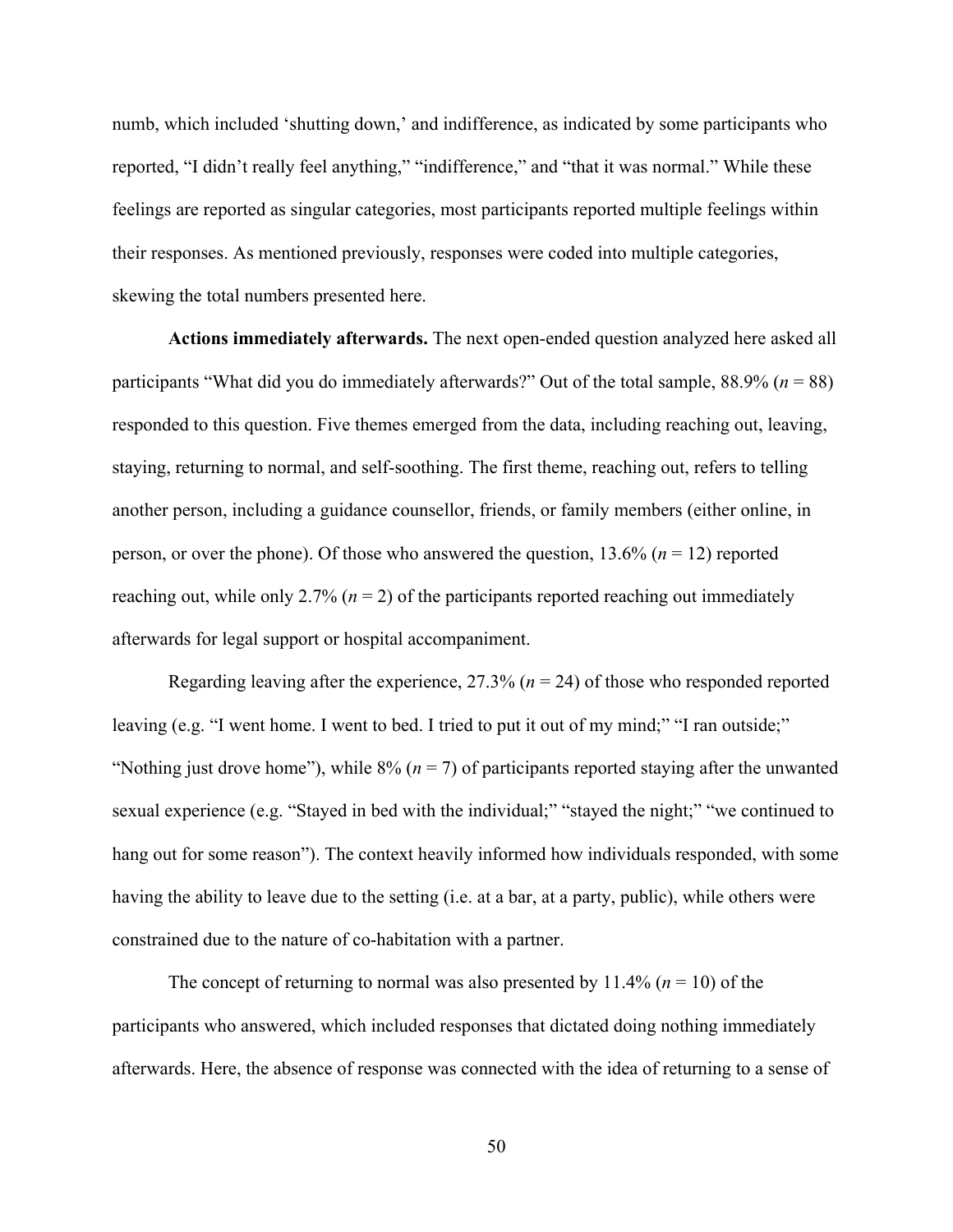normalcy. One participant reported "[I] continued to hangout [*sic;* with the perpetrator] like nothing happened," while another responded, "I left the back room, went back to my books, and kept studying." Another participant aptly described the concept of returning to normal after a traumatic experience, explaining "[I] tried to make things feel normal and forget what had happened." The act of returning to normal, then, allows for a cognitive dissociation from the event.

Finally,  $45.5\%$  ( $n = 40$ ) of participants who answered reported actions consistent with the theme of self-soothing. This included crying (reported by 10.2%, *n =* 9), self-medicating with drugs, alcohol, or prescription medication (reported by  $4.6\%$ ,  $n = 4$ ), cleaning oneself or showering (reported by 6.8%,  $n = 6$ ), sleeping (reported by 19.3%,  $n = 17$ ), or other methods such as self-talk, pacing, self-harm, grounding, or nothing. Self-harm is included here as it is a form of self-soothing, but does not necessarily mean that it is a healthy coping strategy. This theme resonates with a return to normalcy in that it provides victims a way to decrease psychological distress resulting from a traumatic experience.

# **Who did you tell and why?**

*Frequency*. Participants were initially asked if they had told anyone about their experience immediately after it had happened. Of the total sample, 25.3% (*n* = 25) reported disclosing the experience immediately after it happened to someone else (see Table 9 below).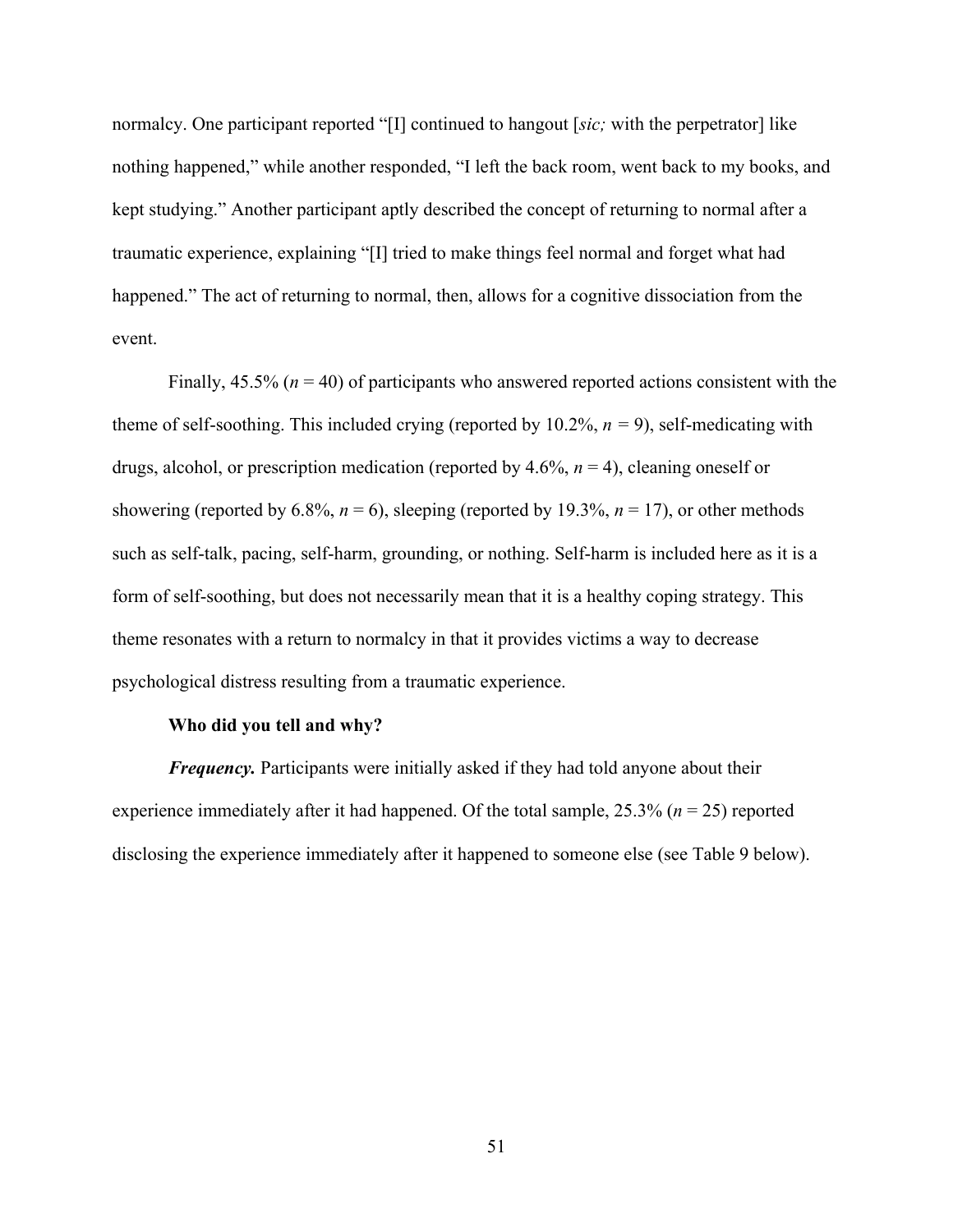# Table 10

| $(n = 99)$                                                               | $\boldsymbol{n}$ | $\frac{0}{0}$ |
|--------------------------------------------------------------------------|------------------|---------------|
| Did you tell anyone about your experience immediately after it happened? |                  |               |
| Yes                                                                      | 25               | 25.3          |
| N <sub>0</sub>                                                           | 69               | 69.7          |
| Missing response                                                         | 5                | 5.1           |
|                                                                          |                  |               |

*Participant responses to disclosure of their experience to others.*

The proceeding question asked participants "If yes, who did you tell and why did you tell them? Please do not use actual names." Of those who responded 'yes,' all 25 answered the openended question. Of those who responded,  $72\%$  ( $n = 18$ ) reported telling a friend, defined as roommate, friend, close friend, or best friend. Further,  $12\%$  ( $n = 3$ ) reported telling a partner,  $8\%$  $(n=2)$  reported telling an ex-partner,  $8\%$   $(n=2)$  reported telling a family member, such as a parent or sibling,  $8\%$  ( $n = 2$ ) reported telling a co-worker, and  $4\%$  ( $n = 1$ ) reported telling a guidance counsellor. As in previous questions, percentages here are indicative of telling multiple people within the same response, and is reflected by an unequal total percentage.

The majority of participants who responded here  $(52\%, n = 13)$  decided to tell someone in order to receive emotional support. This included to feel better, as one participant describes, "[I told] friends and a coworker. I'm not really sure why, I just wanted to feel less alone. However, they all responded in hurtful ways." Some participants such as this one described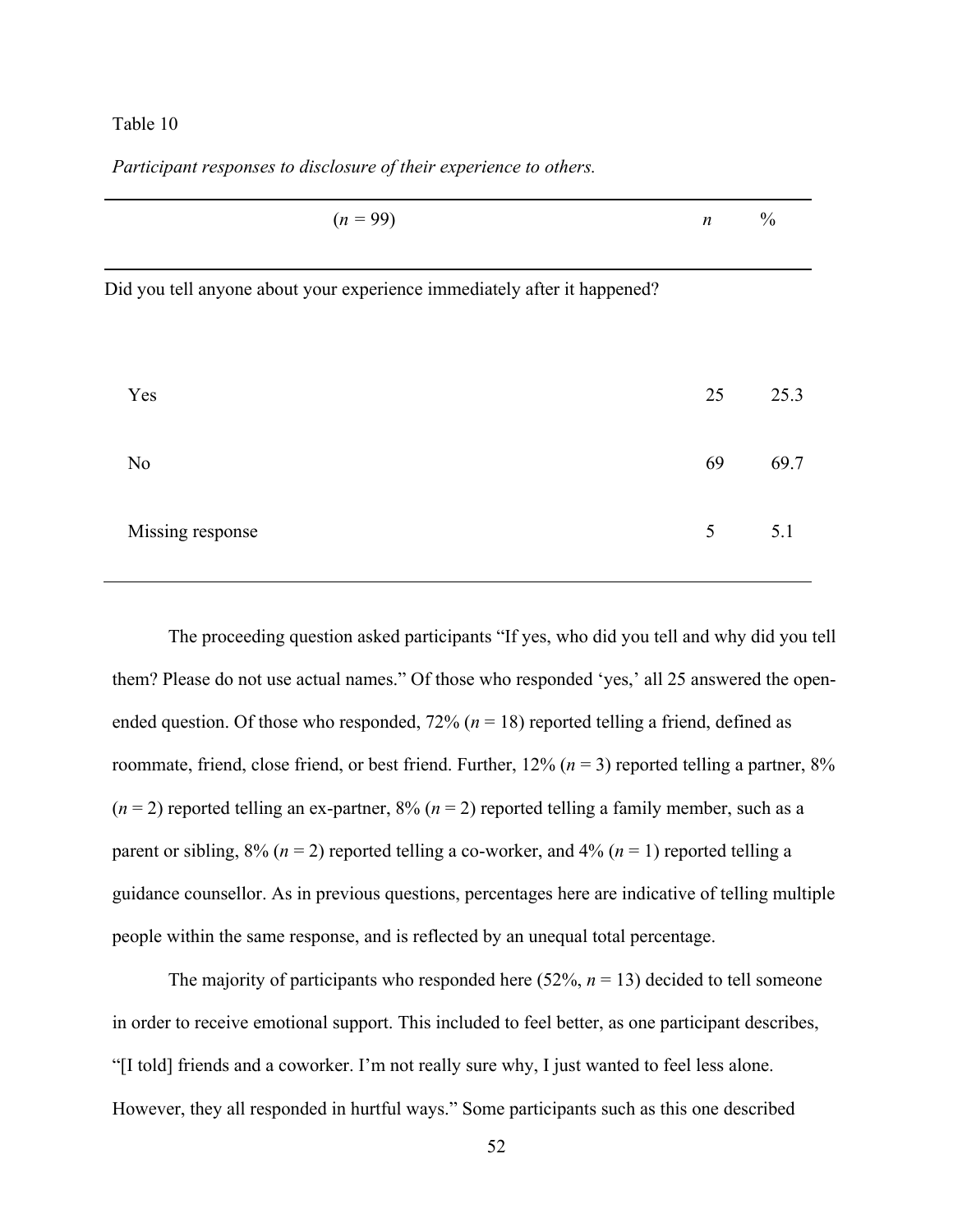seeking out help but receiving an unhelpful or emotionally harmful response. Other participants described telling someone in order to understand their situation in order to feel better, as one participant described, "[…] I told him because I hoped he'd be able to help me come to terms with it and feel better." One participant described telling someone six months after the experience due to having a trusted relationship and similar experiences, explaining

"I didn't tell someone until 6 months after. I told my best friend. I picked that friend because they have experienced sexual assault, they are queer, they are someone I trust to listen and support me, and because they are gentle and non-judgmental, and I trusted them to be able to understand that experience for what it was."

Here, the nature of peer support is especially evident given the similar experience component that is outlined.

Other participants reported telling family members or roommates in order to protect them from possible dangers, and to receive aid in legal support ("[…] I told them because I knew I needed to report it this time and I didn't [know] how to on my own"). However, these reports were not frequent enough as an emerging theme outside of emotional support, and so they are not described in detail here.

#### **Summary**

This chapter presented the results of the analysis for both open-ended questions and closed-ended questions, from a survey about sexual violence within Newfoundland and Labrador's LGBTQ+ communities. It presented demographic information of the sample, and proceeded to analyze responses using a traditional content analysis. It identified emergent themes and descriptive statistics to report frequencies which emerged from participant responses.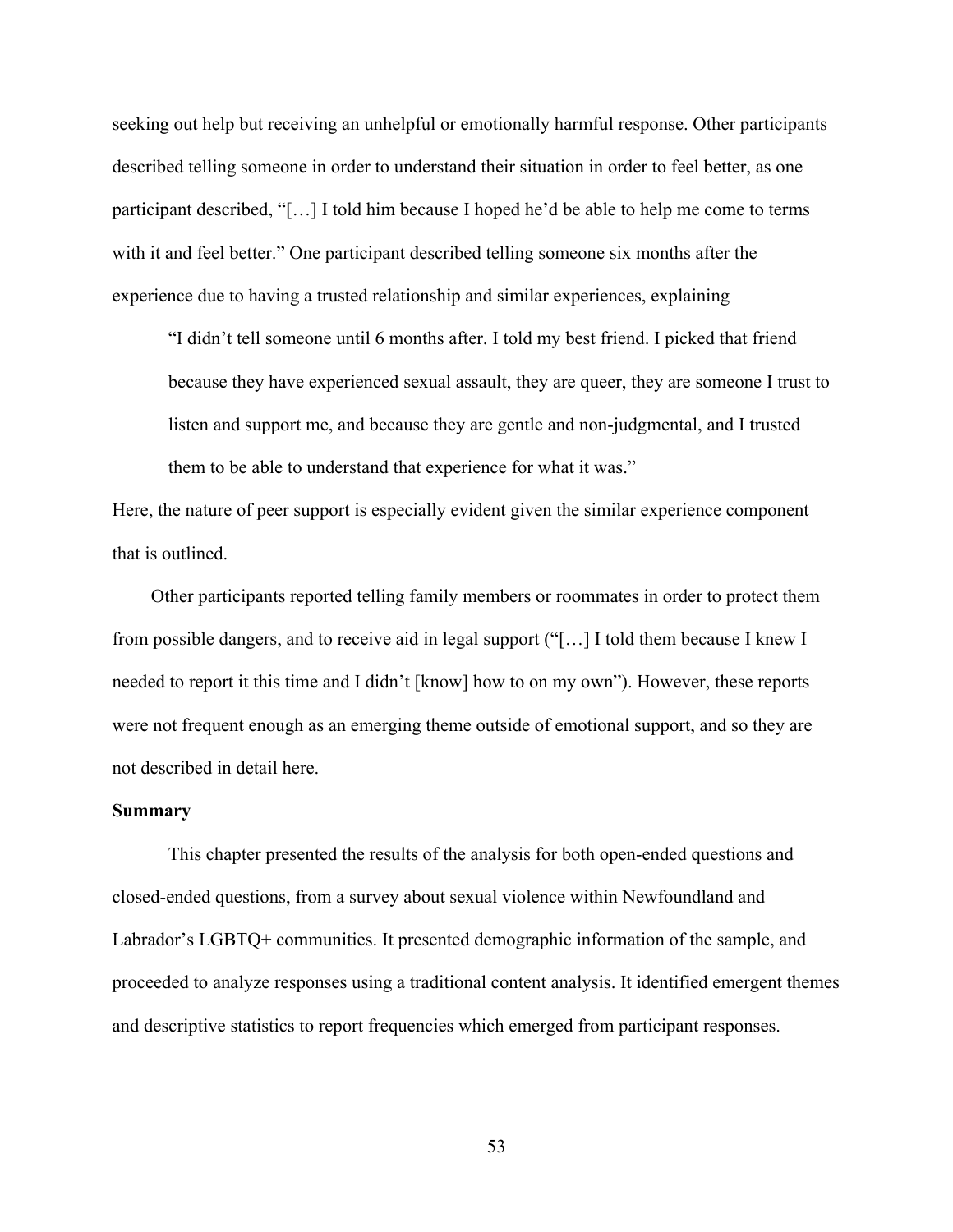To summarize, participants reported being verbally pressured through guilt, shaming, and some reported threats of being outed. Participants reported physical threats through both single and multiple influencers. Specifically, size, strength and intimidation were reported as the most common physical threat. Regarding physical force, it was reported that grabbing, hitting, and restriction were the most common types used within sexual violence experiences, with a third of participants in this sample reporting the use of physical force.

 Drugs and alcohol were relatively common, with a third of participants in the sample reporting the use of alcohol. Participants reported alcohol being used to varying degrees by both the perpetrator and the victim, reporting both parties using alcohol to varying degrees, the perpetrator only using alcohol, and the victim only using alcohol. Further, participants were most likely to be in a social setting one hour prior to their most recent unwanted sexual experience. This included being at a party, a bar, or with friends, and one-fourth of the participants reported being with the perpetrator at least one hour prior.

 During the event, participants reported being in public (e.g. school, park), public-private (e.g. alley, wooded area), or private settings. The majority of participants reported being home, the perpetrator's home, or a shared home with a partner. A fourth of participants explicitly reported the event occurring in a bedroom. Leading up to the event, participants reported beginning to feel uncomfortable when conversations turned sexual, and when sexual compliments or comments were directed toward them. Participants also reported feeling discomfort when pressure or persuasion was used (e.g. frequent requests for sex), and when their physical space was intruded upon through physical touching, unwanted kissing, or genital touching.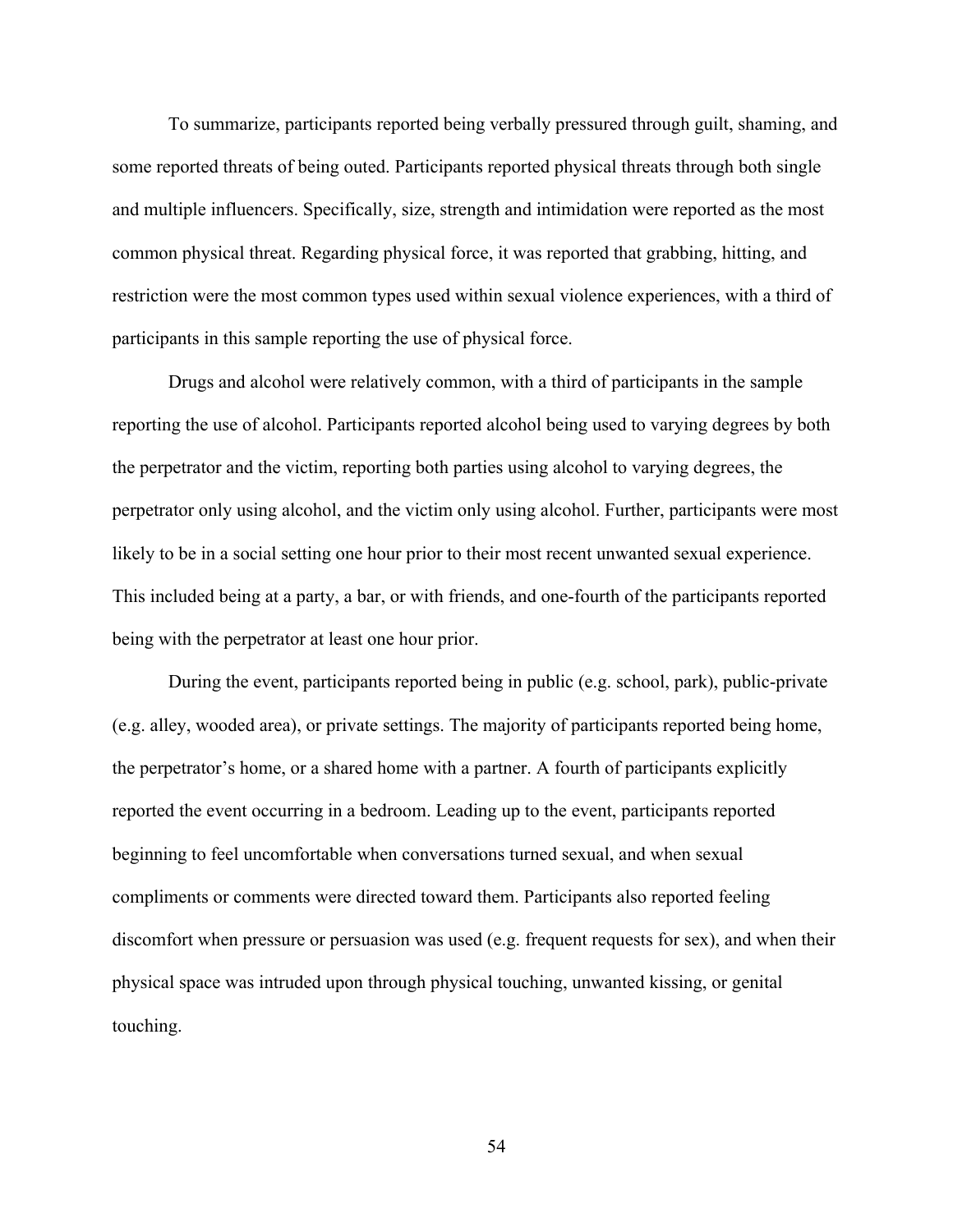Participants in this survey reported reacting to physical and verbal advances through setting or attempting to boundaries, such as verballing telling the perpetrator 'no,' or putting space between those involved. A smaller amount of participants reported actively resisting or physically leaving, while a third of participants reported shutting down, which included freezing up, succumbing, going along with it, dissociating, and so on. Participants reported feeling sad, confused, fearful, angry, or numb immediately afterwards. Almost half of the participants in the sample reported feeling disgust, guilt, or shame immediately after an unwanted sexual experience.

 Immediately following an experience of sexual violence, participants reported reaching out to someone, leaving the situation, staying with the perpetrator, returning to normal or selfsoothing. Self-soothing included any action which acted as a strategy to reduce psychological distress, including self-medicating, crying, cleaning themselves, or sleeping. Participants chose to reach out and tell a friend or family member immediately after their experience. Most chose to tell someone in order to feel better, receive emotional support, and understand their experience.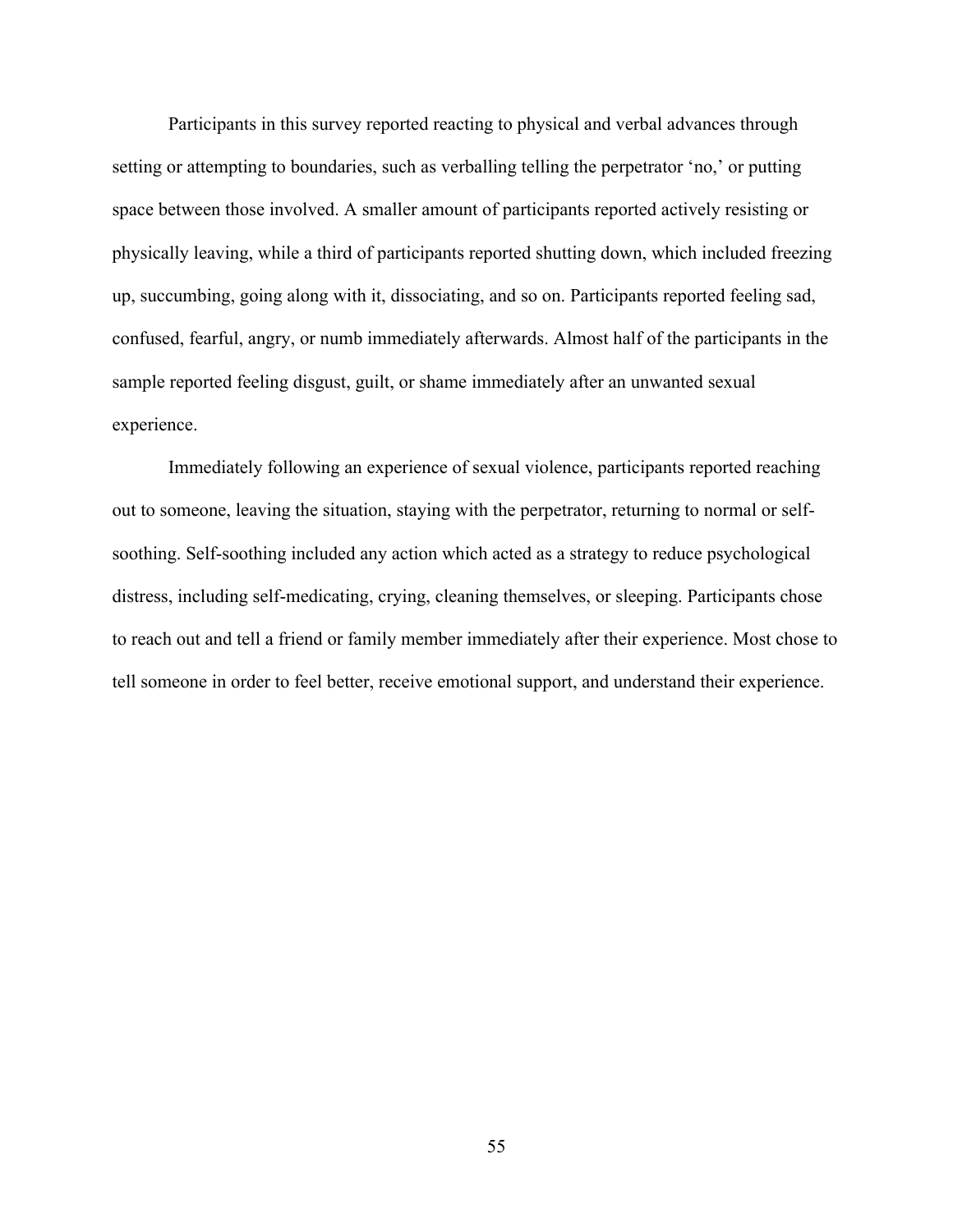#### **Chapter 5: Discussion**

The purpose of this research was to explore the phenomenon of sexual violence among gender and sexual minority communities (LGBTQ+) within Newfoundland and Labrador. While prevalence was not the aim of this study, results indicate that sexual violence does happen among LGBTQ+ within the province, with many similarities to heterosexual, cisgender sexual violence; however, there were also some differences found that were consistent with current literature studying adolescent and adult sexual violence. To this end, this chapter will discuss the results of the analysis of both the closed and open-ended responses from an anonymous, general sexual violence survey.

Overwhelmingly, 83% of the sample indicated that they had ever experienced unwanted sex play. Just under half (45.5%) reported ever experiencing unwanted oral sex, while 7.1% reported experiencing unwanted fisting and unwanted fisting of a partner. Almost three-fourths (73%) reported experiencing attempted unwanted sexual intercourse, while 62.6% reported experiencing unwanted sexual intercourse. Considering these reports, it is clear that sexual violence is occurring among LGBTQ+ people within Newfoundland and Labrador. It is alarming to consider the high prevalence of sexual intercourse, both attempted and completed, indicating a need for more research on provincial prevalence rates in order to fully understand this in the context of general prevalence.

The specific contexts of sexual violence experiences are complex. Verbal pressure appeared to be the most common form of coercion, with 62.6% of the sample experiencing this in their most recent experience of sexual violence. However, physical threats were somewhat common, reported by 18.2% of the sample, and physical force was utilized in just over one-third, or 37.4%, of participants' most recent experience of sexual violence. Alcohol or drugs were also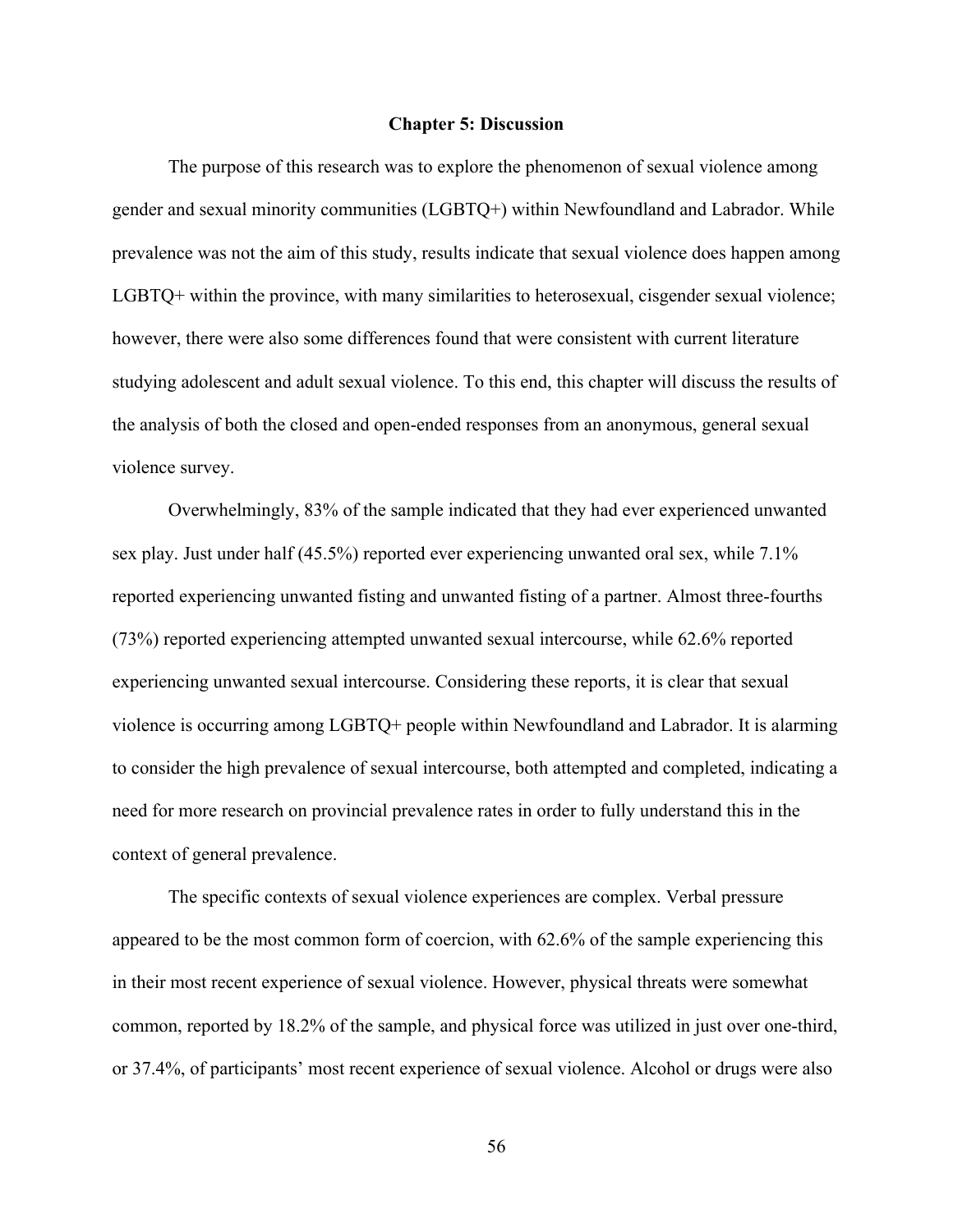frequently present, with almost a third of participants, or 32.3%, reporting the presence of substances in their most recent experiencing. Only one-fourth of participants, or 25.3% of the sample, told anyone immediately afterwards.

These findings are especially interesting when contextualized with the emergent themes that arose from open-ended questions. What follows, then, is the discussion of such themes organized similarly to the results. It will interpret the findings based on demographic characteristics, verbal pressure, physical threat or force, the use of substances, where participants were one hour prior to their most recent experience, where the event took place, what initiated discomfort and how participants reacted, and if participants told someone and why. This discussion will allow for a more robust understanding of sexual violence within Newfoundland and Labrador among LGBTQ+ people.

#### **Demographics**

Of those within the Avalon region,  $66.7\%$  ( $n = 66$ ) of participants identified as living in a town with over 30,000 people. The only location in the province with this population size is the province's capital, St. John's; therefore, this indicates a largely urban sample. This data should not be interpreted as generalizable to the entire province due to the lack of data from areas with small populations, but instead should be thought of as referential to the current sample due to limitations in recruitment and access to communities.

There was a fairly diverse representation of gender within the sample. Gender is a diverse spectrum, and while binary categories of cisgender and transgender were presented in the results, many participants presented their own descriptors for gender identity (see Appendix A), and should not be considered within such binaristic paradigms. Some participants identified multiple identities that are not reflective of these categories. For example, two participants identified as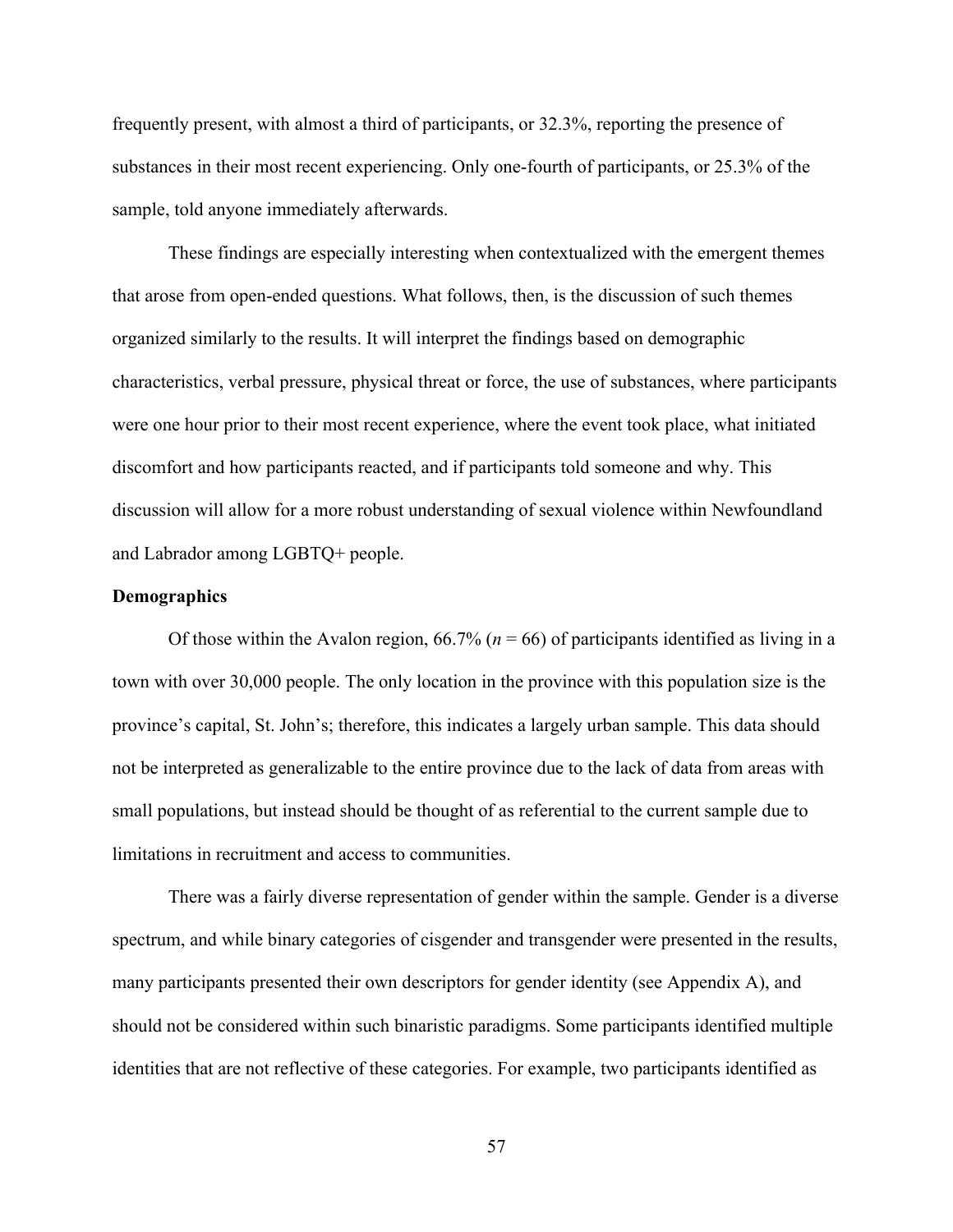"queer/pansexual," which is not reflected within the singular identifier statistics. This may be due to the political nature of 'queer' as an identifier, in which some people within the LGBTQ+ community may identify as predominantly queer and something else as a means of differentiation and to align with a social justice stance (although this is not necessarily true of all those who take on such identities).

Considering education, 41.1% of participants reported being a college graduate or more. Just over half of the participants in the sample reported being enrolled in a school with half of those being enrolled in a college or university. This is consistent with the age range of participants, with just over half of the current sample aged 18-25. Therefore, the data represents a fairly well-educated sample. The high inclusion of current college or university students may be due to the researcher access to such communities, in that it was easier to recruit from the university campuses due to higher visibility and personal contacts between researcher and participants.

Overall, answers reported in this survey were diverse and complex. Many participants reported multiple influencers in each of their response. These answers therefore provide only a snapshot of the experiences of the current sample of participants and do not necessarily represent the larger community. Responses were rich, complex, and multi-layered, and should be considered within these larger contexts. Ultimately, the results of this survey suggest that many LGBTQ+ people within Newfoundland and Labrador experience sexual violence similarly to the general public in North America, but prevalence differences remain unclear.

# **Verbal Pressure**

 **Guilt and shaming.** Guilt and shaming were primarily used as a means to pressure participants into unwanted sexual activity. Guilt was often discussed by participants as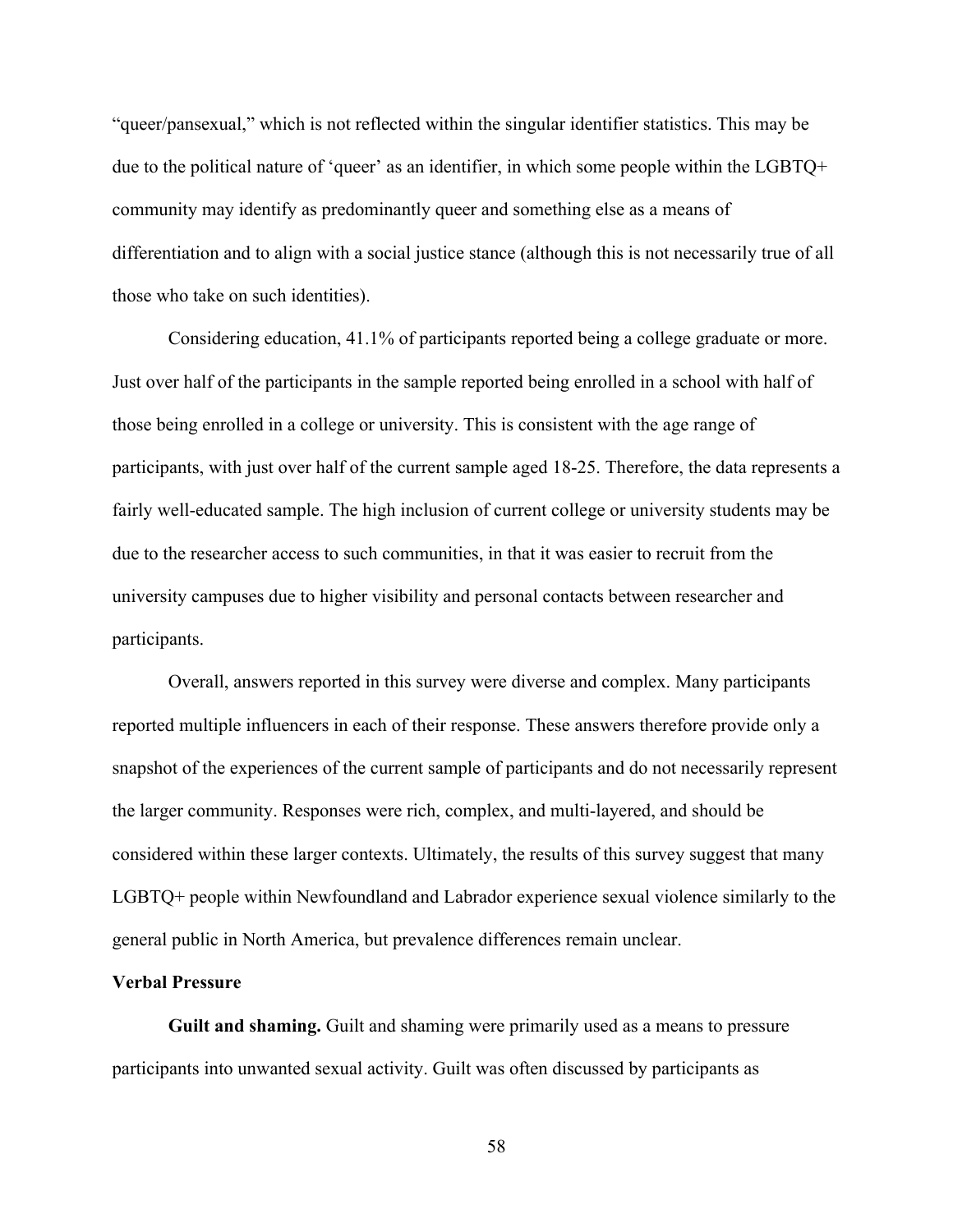'nagging,' and persistent or relentless pressure to have sex with the perpetrator. Consistent with the findings of Menning and Holtzman (2014), guilt and shame tactics were often used to pressure participants into engaging in sex. It was often considered easier to give in to pressures for sex because participants found it easier than arguing about what participants wanted.

While guilt and shame are not as well studied within sexual violence literature, in part due to the focus on physical forms of sexual violence, this finding does shed some light on the processes of verbal pressure. These feelings are especially meaningful in light of research surrounding posttraumatic experiences and symptoms. There has been a correlation between selfreports of high feelings of shame and self-critical thinking regarding PTSD (Harman & Lee, 2010). Shame and guilt are thus thought to be a part of a larger disturbance to the 'social self' (Budden, 2009), with broader implications on identity, emotional self-regulation, proneness to psychopathology, suicidality, and other impacts (Wilson, Droždek, & Turkovic, 2006). While the link to PTSD and shame was not explicitly addressed in this study, the high percentage of reports of guilt and shame following a traumatic experience, such as sexual violence, is indicative of a need for more research in this area and for practitioners to be aware of such needs when working with survivors.

 **Outing.** While only a small percentage of the sample endorsed outing as a method of verbal pressure or threat, it is nonetheless an important consideration for sexual violence, as indicated by others (e.g. Elliot, 1996; Freedner et al., 2002; Peterman & Dixon, 2003). This finding may suggest that more LGBTQ+ feel confident coming out due to reduced social stigma and community acceptance, and so this threat may not be as relevant as it was 20 years ago. However, this should be interpreted with caution due to the small percentage of participants who reported this. It is unclear just how much this is prevalent within the Newfoundland and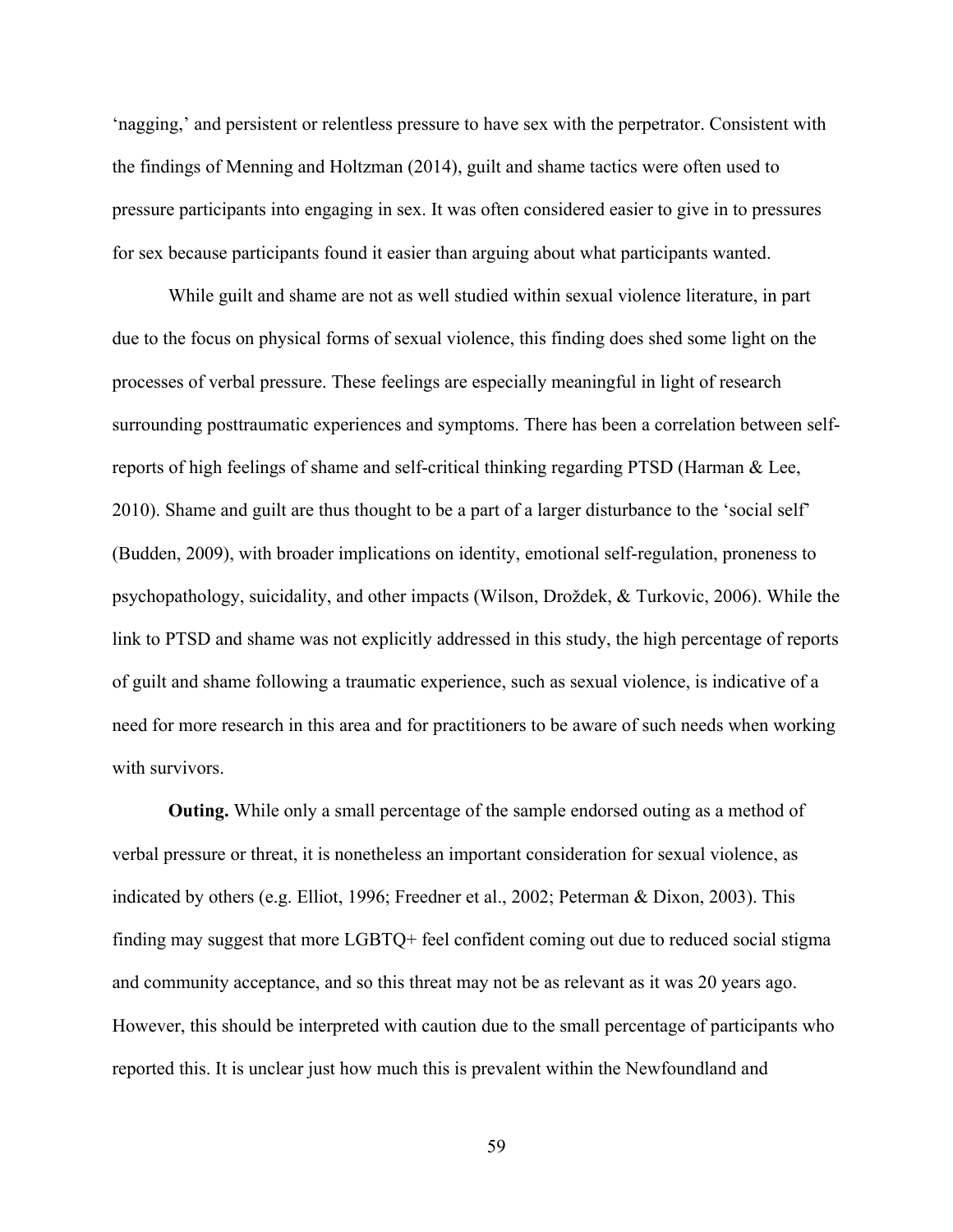Labrador LGBTQ+ community, but it should be noted as a concern here. This may also be indicative of the recruitment methods employed, in that LGBTQ+ community groups and LGBTQ+-serving and allied organizations were recruited both online and in person. Such organizations and groups may only be used by out LGBTQ+ people, and so those who may experience sexual violence and IPV may be missed due to the nature of the hidden community.

# **Physical Threat and Force**

 **Size**. Fewer participants reported experiencing physical threats, and among those who did report experiencing physical threats, the majority indicated that the size of the perpetrator acted as a form of intimidation. This may suggest that victims of sexual violence are at an immediate disadvantage due to size differences, although few studies control for partner size in understanding experiences of sexual violence and so it is difficult to make any conclusions because of this.

 **Restriction of movement.** In terms of physical force being used in experiences of sexual violence, many participants reported being restricted by perpetrators. This included being pinned down, someone forcing themselves on top of participants, and blocking access to exits. This sample reported less physical force in terms of use of weapons, however forces such as biting and hitting were reported, albeit infrequently. The frequency of restriction among this sample may be due to the nature of the relationship between the victim and perpetrator.

Many participants reported being with their assailant, or explicitly reported being in an intimate relationship with the perpetrator of their most recent experience of sexual violence. This suggests a prior relationship with the perpetrator, whether in the capacity of an acquaintance, friend, or partner. The relationship between perpetrator and victim is especially important given that acquaintances (just met or otherwise) may give victims a false sense of familiarity (Logan,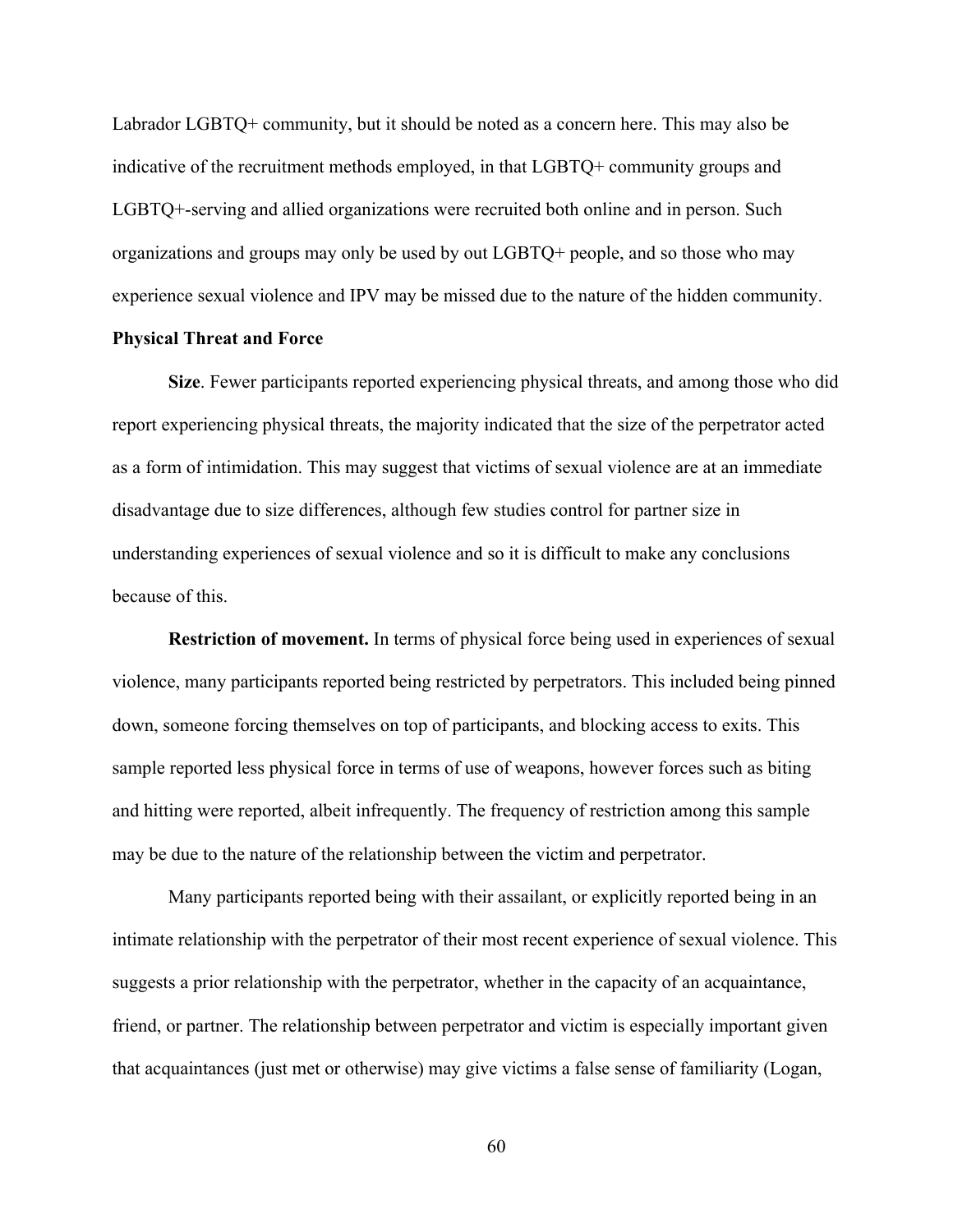Cole, & Capillo, 2007). However, this may be unsurprising given the paucity of research within dominant sexual violence literature which suggests most victims do not experience strangerdepicted sexual violence (Basile, et al., 2014; Riggs, Houry, Long, Markovchick, & Feldhaus, 2000; Stermac, Du Mont, & Dunn, 1998; Ullman & Siegal, 1993), although this is not as well understood among LGBTQ+ groups.

# **Substance Use**

Almost one-fourth of participants reported the presence of alcohol in the involvement of their most recent experience of sexual violence. Given the high number of college-aged students, this figure is perhaps unsurprising. Alcohol consumption within university and college spaces has been widely studied (e.g. Arbour-Nicitopoulos, Kwan, Lowe, Taman, & Faulkner, 2010; Reed, Prado, Matsumoto, & Amaro, 2010; White & Hingson, 2013), especially given the partyculture that frequently occurs on college campuses (e.g. Boyle & Walker, 2016; O'Neil, Lafreniere, & Jackson, 2016).

 Newfoundland and Labrador, but more so the island of Newfoundland, also has a drinking culture which may be separate from that of North America and other Western countries. The specificity of such a drinking culture has been of concern since the 1960s (e.g. Szwed, 1966), and has been even used in earlier tourism promotions to reinforce such a cultural norm (Overton, 1980). Further, in *The Chief Public Health Officer's Report on the State of Public Health in Canada 2015 Alcohol Consumption in Canada*, Newfoundland and Labrador was ranked lowest in past year alcohol consumption, while ranked highest for patterns of risky drinking among those who drink alcohol. The province was also ranked as having one of the highest percentage of heavy drinkers at 25.4% of the population (Public Health Agency of Canada, 2016). Such a drinking culture is seen especially within the province's capital, which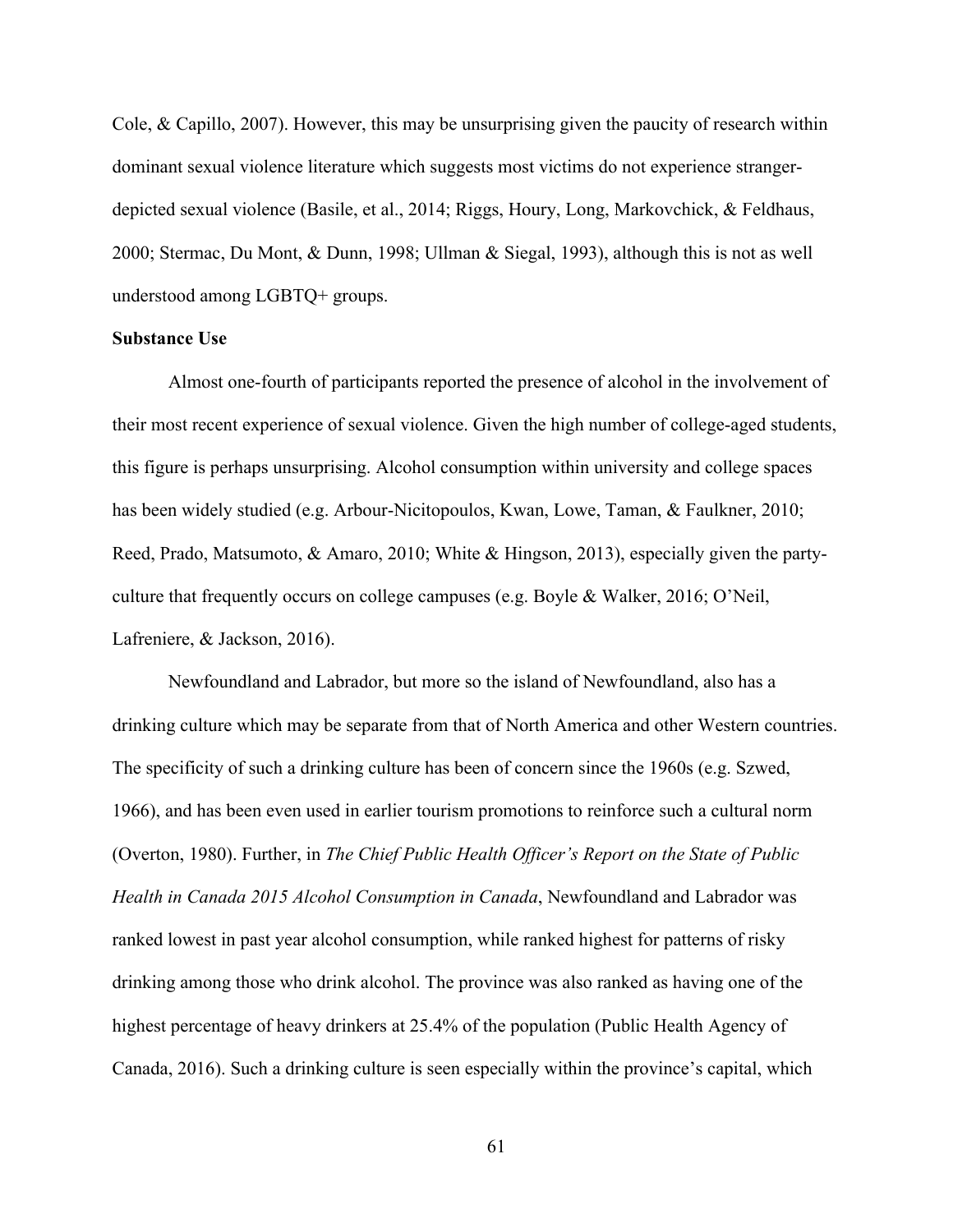boasts the infamous George Street, a two-block area in downtown St. John's which consists entirely of pubs, clubs, and restaurants. While such a culture of drinking may not be unique to Newfoundland and Labrador, it may suggest a potential risk regarding this broader type of culture which is not seen in other areas of the literature.

# **Actions One Hour Prior**

Social settings were the most frequently reported activity or space described by participants in this study. This includes being at a house party, a friend's house, or a bar. Again, this finding may be unsurprising given the study's more representative college-aged population, and the culture of drinking prevalence within college's and the province.

 While the activities participants engaged in may not necessarily be surprising, it was interesting to note that many participants reported being with the perpetrator at least one hour prior to their most recent experience of sexual violence. Considering the relational nature described earlier, this may further suggest that sexual violence is more commonly perpetrated by someone known to the victim (e.g. Riggs, et al., 2000; Stermac, et al., 1998). This finding should be noted within the context of Newfoundland and Labrador's interesting geography. That is to say, most participants identified as living within the area of the province's capital city – which could be attributed to recruitment strategy or possible out-migration patterns of LGBTQ+ people within the province. Due to this pattern of migration, either in St. John's or out of the province to more urban areas, there is an identifiable community within this area. However, the size of the community is smaller, and so the likelihood of knowing the perpetrator in an experience of sexual violence is much more likely than the general population.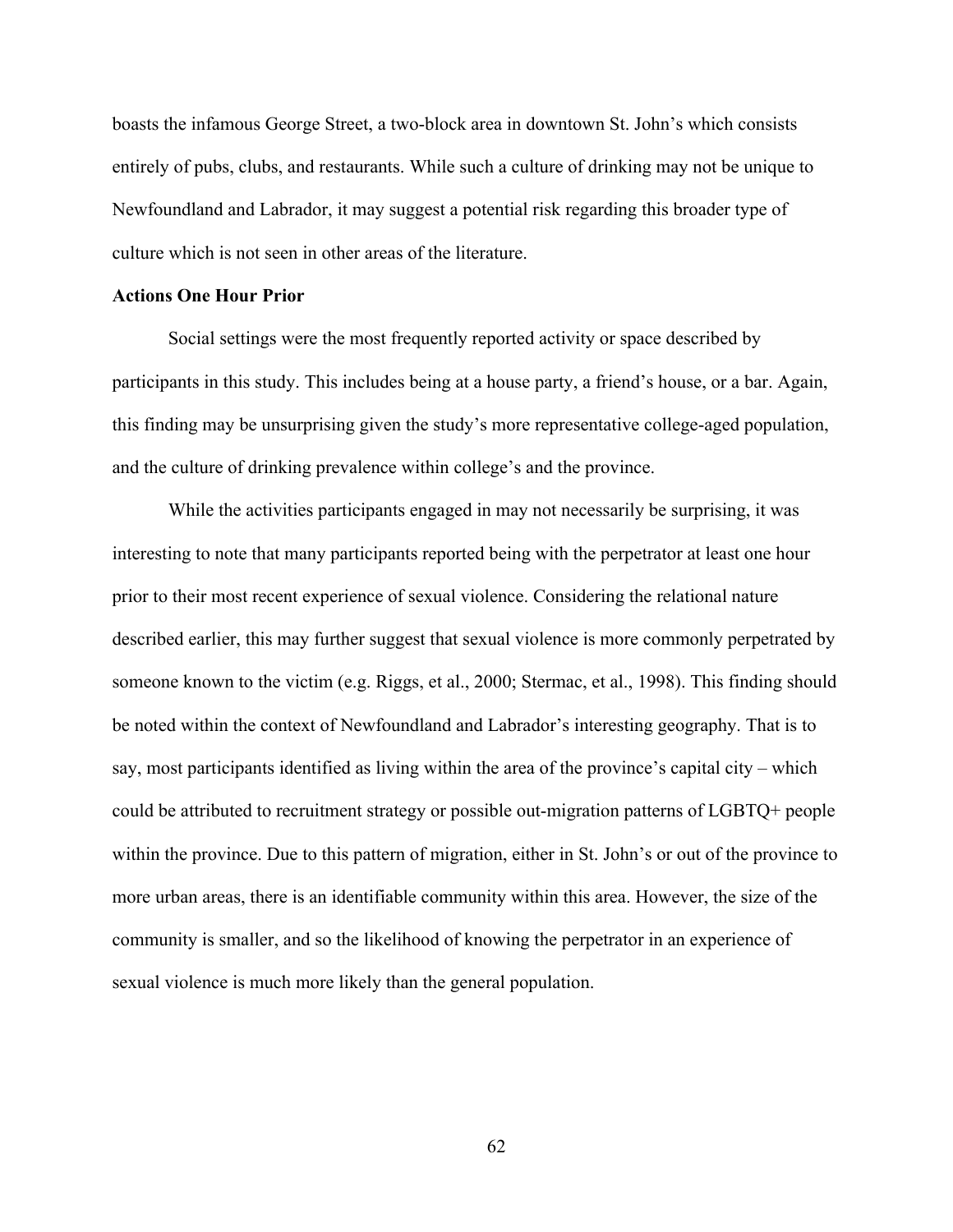### **Location During the Event**

During the most recent experience of sexual violence, the majority of participants responded that they had been at home, at the perpetrator's home, or in a shared home. Specifically, the bedroom was the most reported location within the home. This finding is also consistent with Menning and Holtzman's (2014) findings.

 This is likely due to the intimate and private nature of the setting. As a space, bedrooms are typically associated with physical intimacy and so may be used to communicate intent nonverbally. This finding may be unsurprising, given the current sample and the nature of IPV, as well as the insecure housing often associated with college students, such as dormitory rooms as primary living spaces. Several participants also reported experiencing sexual violence in their living rooms during otherwise non-sexual situations including watching television. This is a more common phenomenon given the cultural trope 'Netflix and chill,' to indicate watching television under the guise of sexual interaction (Zimmer, Solomon, & Carson, 2016), although there is little available literature around such cultural tropes within sexual violence research. Given the younger demographic, this may suggest that participants who are less familiar with such cultural tropes or dating contexts may be at higher risk of sexual violence.

This has also been found in other studies which discuss the nature of IPV and dating violence among LGBTQ+ in their first relationship (see Ristock, 2002, 2005). Younger LGB people may be more likely to experience IPV and dating violence especially (Trotman, 2013), although there is less research regarding trans people. This connection may be due to the affirmative connection between identity and the relationship, the lack of knowledge about LGBTQ+ relationships, the embedded nature of LGBTQ+ relationships, or lack of resources available for the community (Donovan & Hester, 2008).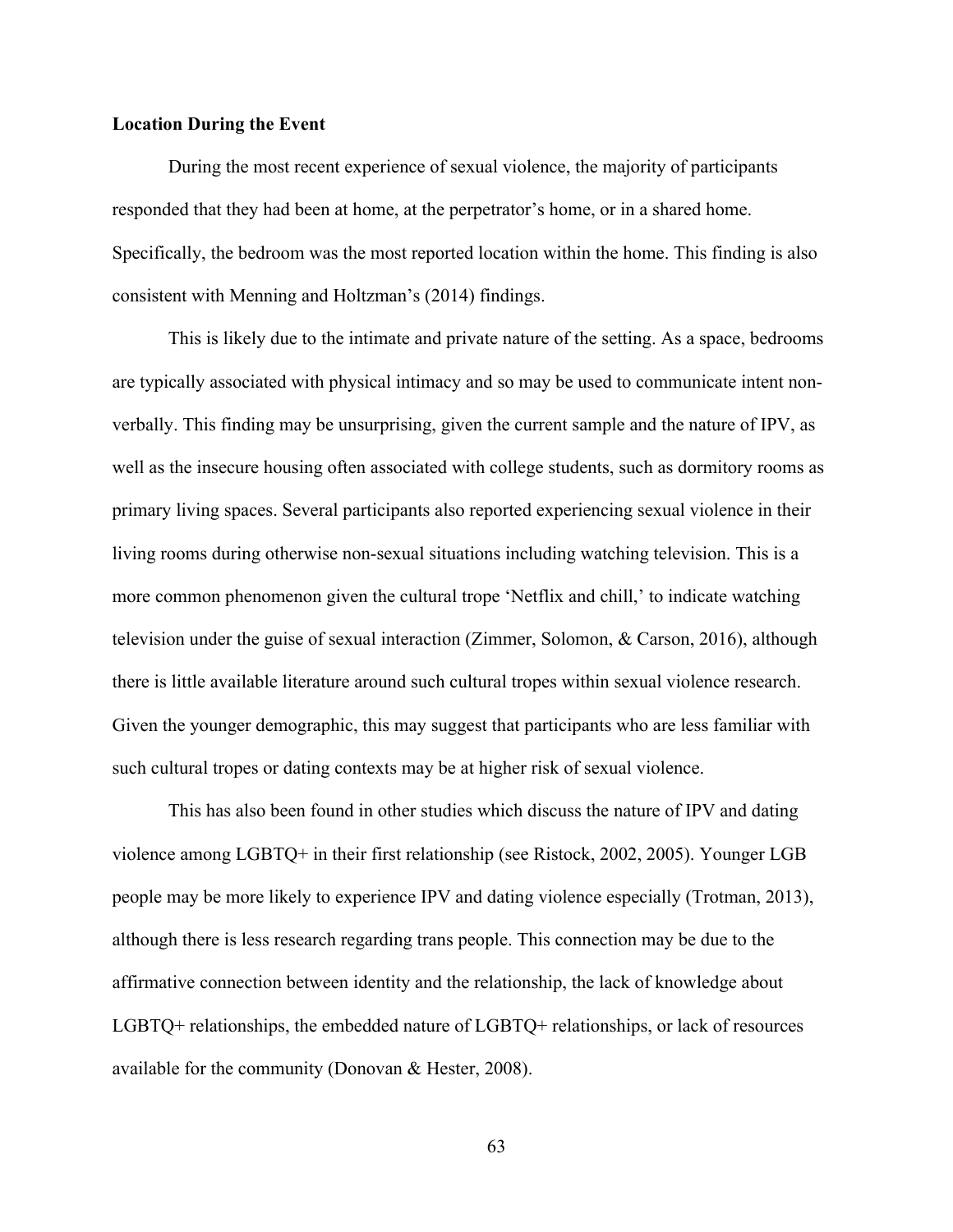# **Discomfort and Reaction**

 **Verbal and physical intrusion.** Verbally, participants reported feeling initial discomfort when conversations turned sexual, or when sexual comments were made at them. A smaller number of participants reported that verbal pressure, as described previously, caused initial discomfort. Physically, participants reported that intrusion on their personal space initiated discomfort in their experience. This ranged from unwanted kissing, physical touching, and sexual touching. This is consistent with Menning and Holtzman's (2014) findings.

 **Reaction.** Participants reported reacting to such unwanted advances through setting, or attempting to set boundaries, both verbally and physically. This was further characterized by passive or active response (i.e resistance). The nature of passive responses was indicated by laughing off unwanted verbal advances or smiling, which was understood among participants as gender based. Physical boundaries included moving away and putting physical space between participant and perpetrator, while ranging to more intensive responses including shoving and hitting, or both verbal and physical reactions.

 Active responses, or resistance reactions, were both verbal and physical and included explicitly telling perpetrators 'no,' or physically leaving the space. This is consistent with general population literature on risk perception regarding sexual violence, in which people judge their environment for potential risk and then appraise their ability to deal with the perceived threat (Nurius, 2000). While some may perceive an ability to effectively handle the situation through such active responses, others may not be able to effectively handle the situation, leading to a passive or absence of response.

 The majority of participants reported shutting down, including the inability to say no, fear of harm, succumbing, or letting it happen. In a review of the literature, Gidycz, McNamara, and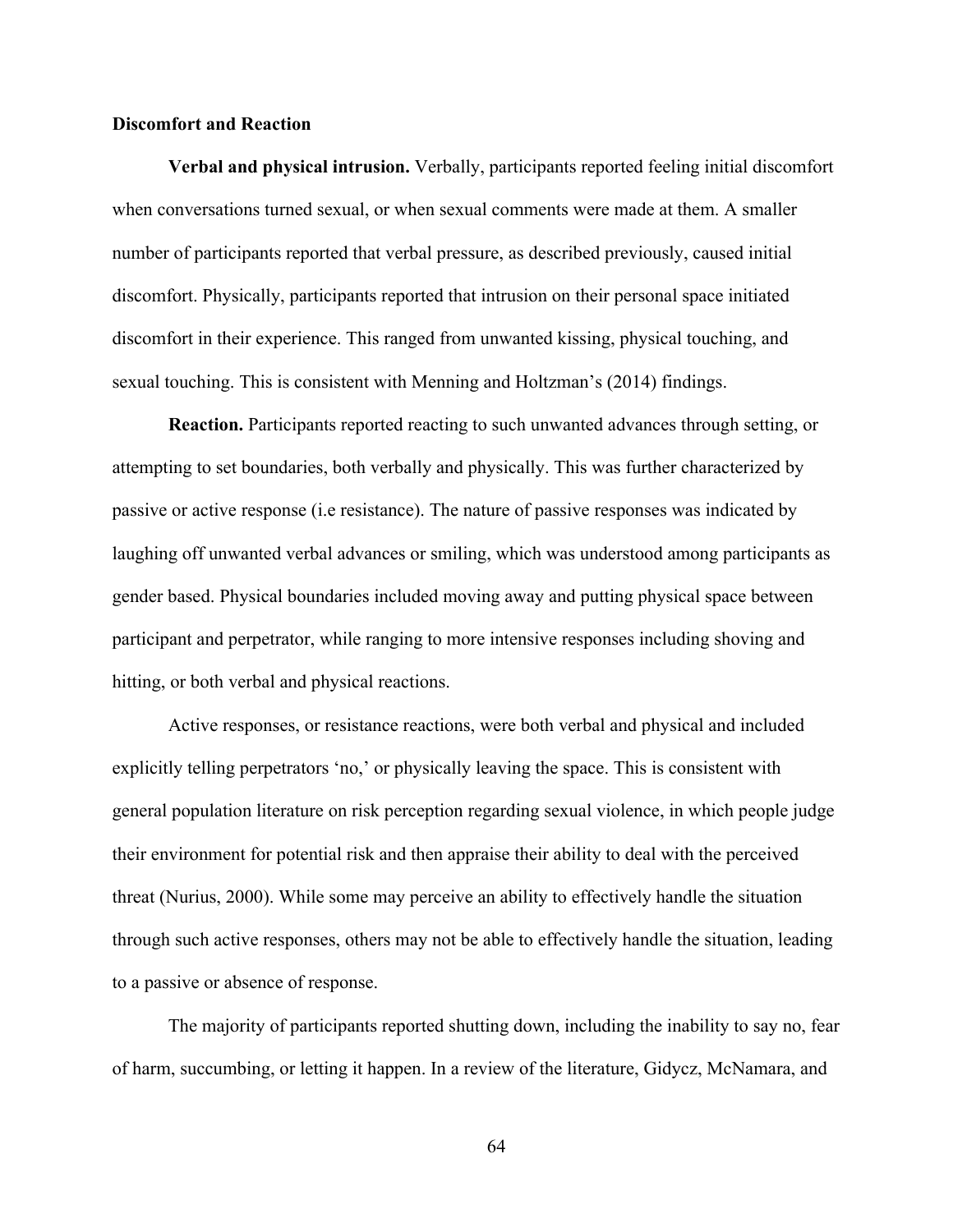Edwards (2006) found several studies which suggested a possible correlation between sexual victimization and deficits in risk perception, although the results are inconsistent. This potential correlation may be extended to LGBTQ+ people, especially when minority stress, the lack of available resources, or information about LGBTQ+ sex are considered together. While this study cannot infer such claims, it may be important to consider for future areas of research.

The finding that many participants reported shutting down may suggest a need for selfdefense and assertiveness training for LGBTQ+ people. While this may risk putting the onus of protection on the victim, it may mitigate the difference between those who are able to actively respond to unwanted advances and those who are unable to respond. This is to say, there is a need for systematic change in addressing sexual violence addressed to those who perpetrate it, however this need must be placed within current realities of harm which are experienced by LGBTQ+ people. Further, some studies suggest that self-defense and assertiveness training among cisgender, heterosexual women has been somewhat effective in reducing likelihood of experiencing sexual violence, and as a method of recovery for post-assault victims of sexual violence (e.g. Brecklin & Ullman, 2004; Gidycz, Rich, Orchowski, King, & Miller, 2006; Hollander, 2014; Orchowski, Gidycz, & Raffle, 2008)

The reactions reported in the data were also contextualized within relationships where threats of break-up were used to communicate a need for sex. Several participants reported going along with their experience because of an assumed responsibility for providing sex when they did not want to have sex. It appears from the data that the nature of IPV, as discussed in the literature review, was sometimes conflated with an inability to talk about sexual needs between partners and interpreted as a violent reaction when discussions of breaking up were made.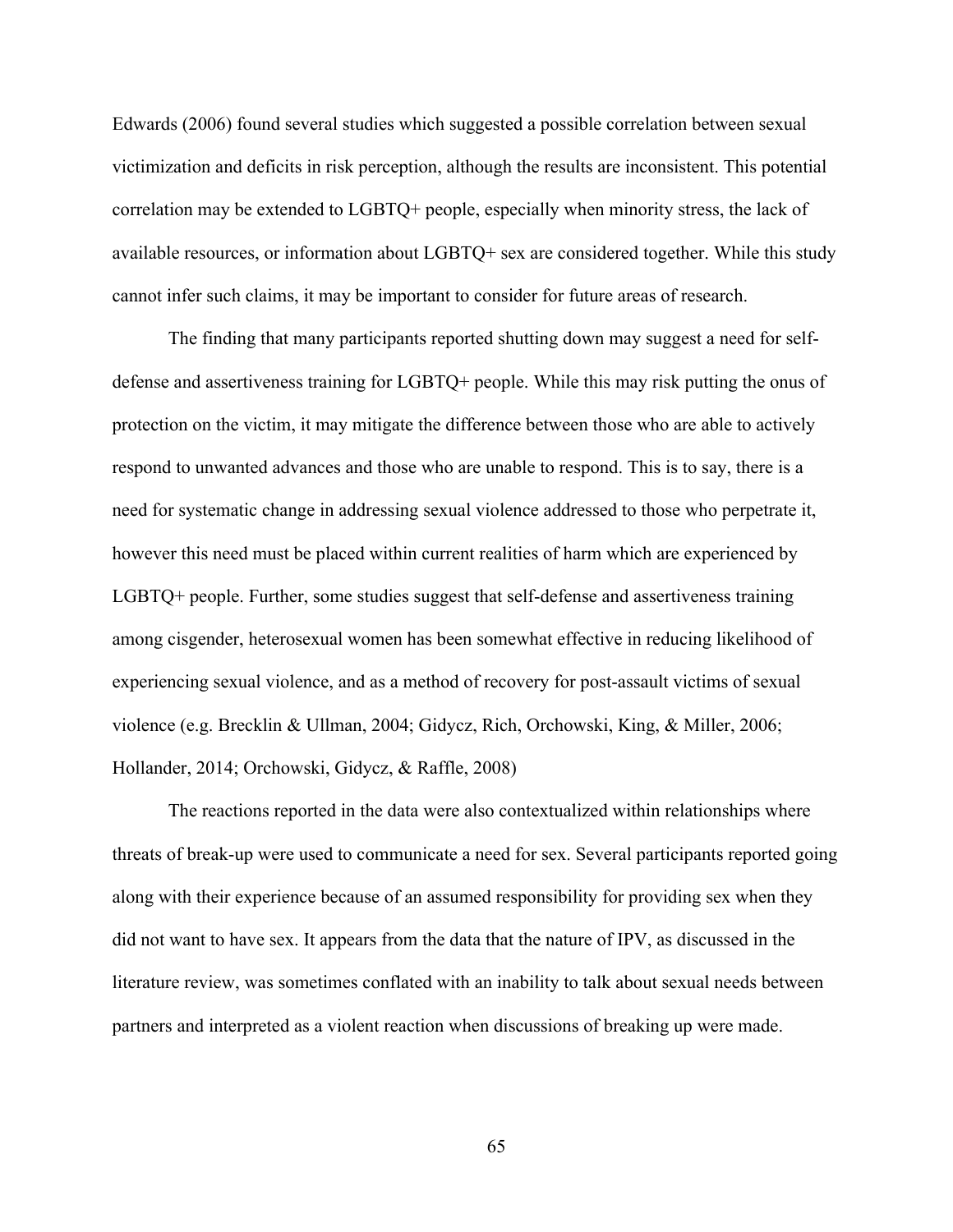Therefore, in these situations it is unclear if participants were unable to maintain open communication about sexual needs or the presence of IPV.

# **Responses Immediately After the Event**

 **Feelings.** Most participants reported feeling disgust, shame and guilt immediately after their most recent experience of sexual violence. This was also characterized by self-blame, and feeling used and dirty. This reaction is consistent with findings from Menning and Holtzman (2014), indicating a similarity of responses across groups. Such feelings are important indicators of long-term impacts on survivors. Similar to cisgender, heterosexual men and women, such responses can be indicative of long-term anxiety, depression, PTSD, low self-image, and substance abuse, among other things (Badour, Feldman, Babson, Blumenthal, & Dutton, 2012; Sigurvinsdottir & Ullman, 2014; Walker, Archer, & Davies, 2005).

 **Actions.** Self-soothing was most frequently reported as what participants did immediately following their experience. This consisted of both positive and negative reactions, which was not necessarily characterized by healthy responses. For example, some participants reported self-harm immediately following their experience. While this is not a healthy response, it was an action consistent with self-soothing in that it was a strategy used to reduce psychological distress.

 An uncertainty of what to do was also expressed by several participants. Some reported choosing to stay with the perpetrator, whether that be their partner or a friend, family member, acquaintance, or stranger, while others chose to leave. The nature of this decision is not entirely understood, even among participants themselves. Participants also reported reactions consistent with a return to normalcy. This is consistent with literature surrounding avoidant trauma reactions, specifically post-traumatic stress disorder (PTSD) responses (Krause, Kaltman,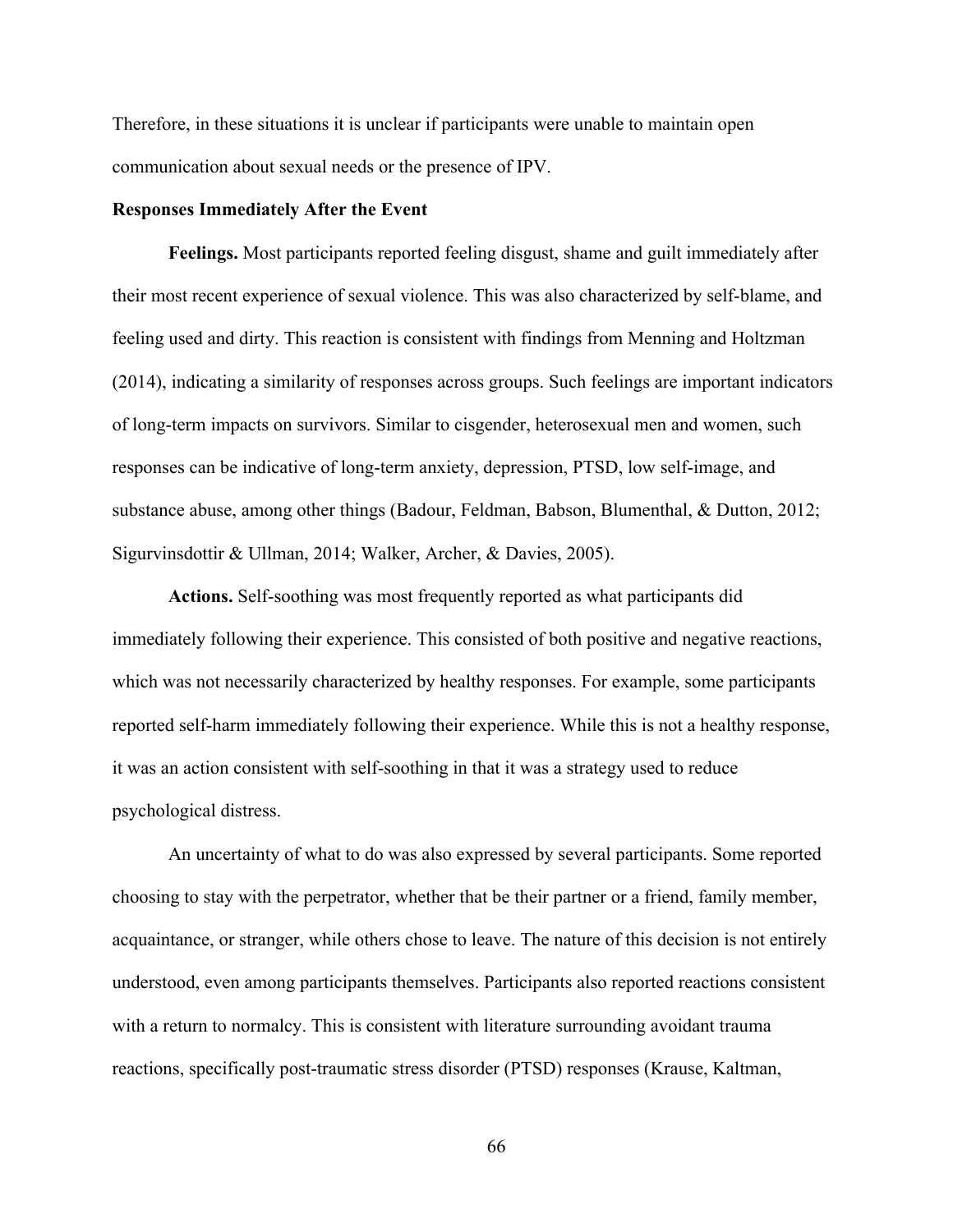Goodman, & Dutton, 2008; Leiner, Kearns, Jackson, Astin, & Rothblum, 2012; Ullman & Filipas, 2005). This suggests that LGBTQ+ victims of sexual violence may have similar needs to the general population, with the requirement of basic core competencies by service providers in order to avoid revictimization. This may also suggest that there is a high rate of PTSD among LGBTQ+ victims of sexual violence which may need to be further addressed in research.

*Reaching out.* A portion of the participants reported reaching out immediately after their experience. When asked who participants told immediately following their experience, and why they chose to do so, it was frequently reported that friends, some family, and some partners or ex-partners were told. Overwhelmingly, friends were reported to be told first. This may be because of the nature of rejection by family members among LGBTQ+ people (e.g. Klein  $\&$ Golub, 2016; Ryan, Russell, Huebner, Diaz, & Sanchez, 2010). Such a phenomenon speaks to the nature of 'chosen family' among LGBTQ+ communities, or non-biological network of close friends which are referred to as family. In other words, LGBTQ+ people often face rejection from family upon disclosure of their identity, resulting in a stronger establishment between peers. Peer support therefore plays a larger role among LGBTQ+ people, due to the systemic and systematic barriers. Such barriers may include stigma, lack of community awareness, discrimination, and so on. Taken together, these prevent the community from seeking support elsewhere (Eady, Dobinson, & Ross, 2011; McIntyre, Daley, Ruhterford, & Ross, 2011; Shipherd, Green, & Abramovitz, 2010; Snapp, Watson, Russell, Diaz, & Ryan, 2015).

 Reaching out was frequently cited as a means to seek support, understand their experiences, and reduce psychological distress. This strategy may suggest that social support is an important factor in recovery from experiences of sexual violence among LGBTQ+ people. However, several participants reported reaching out only to receive negative reactions, such as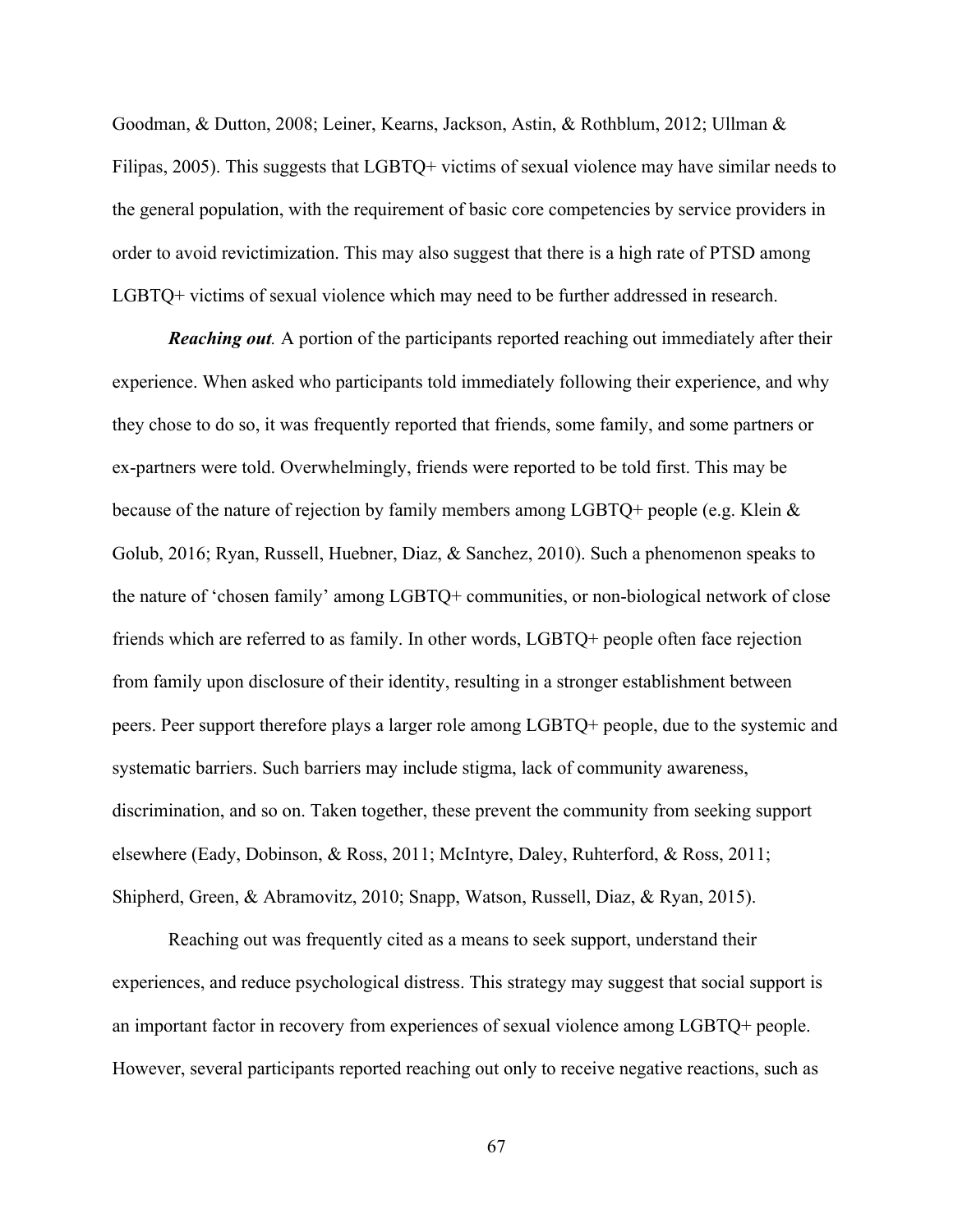disbelief and general lack of support. The role of social support, then, does not necessarily mean positive outcomes. Rather, it is the perception of social support and, more specifically, the quality of the social support which predicts the rate of recovery (Ahrens, 2006; Ullman & Peter-Hagene, 2014).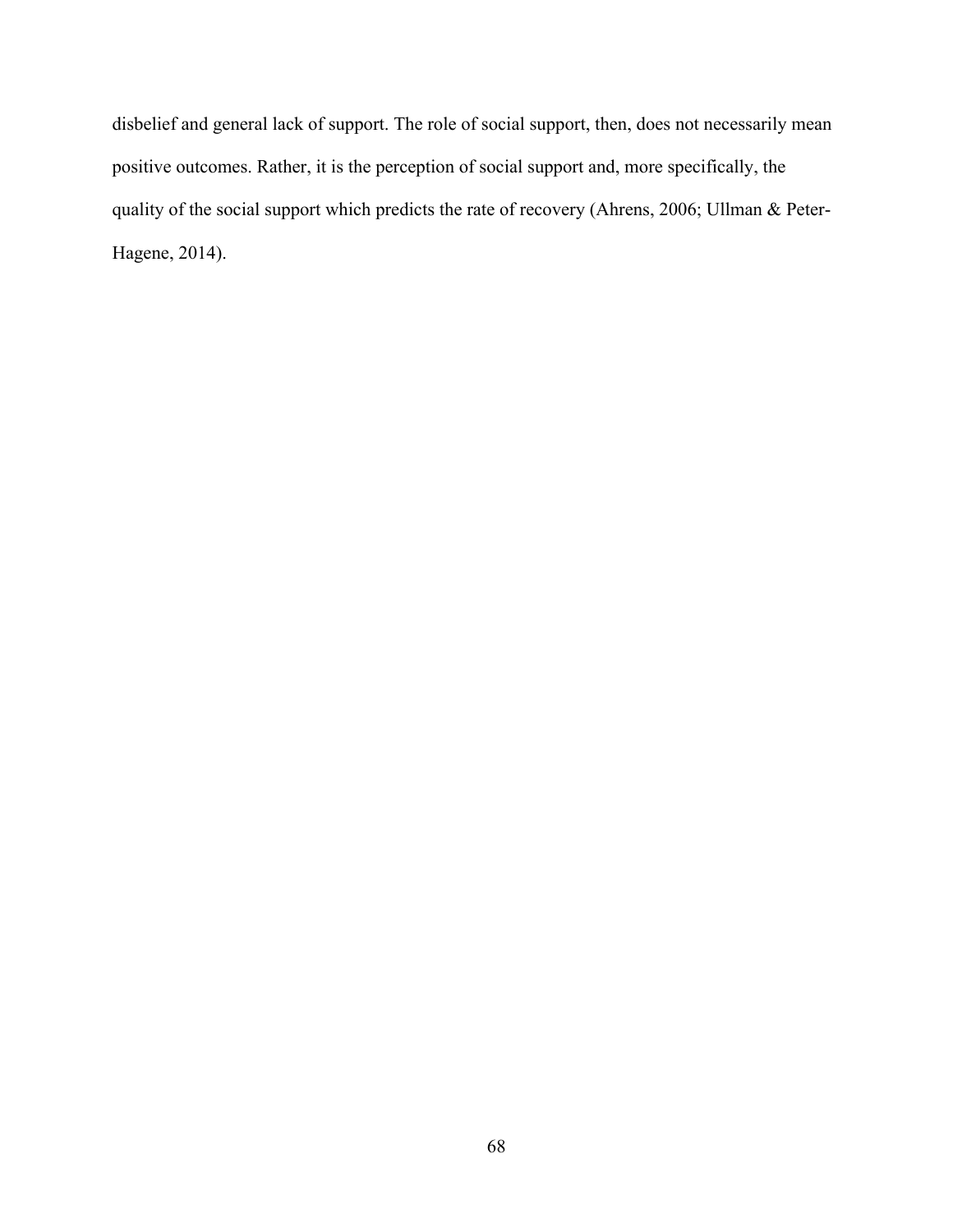## **Chapter 6: Limitations, Implications and Conclusion**

# **Limitations**

This research is not without its faults. Some of the limitations in using survey methods to conduct research with LGBTQ+ communities regarding sexual violence are that, despite having insider access, reaching the community was still difficult. Recruitment used convenience sampling methods to access community groups which was typically utilized by open LGBTQ+ people. Therefore, this research cannot be generalized. Further, because the survey did not ask if participants were open about their identity or in the closet, a more vulnerable population of the LGBTQ+ community may be missed. This increased risk is due to the requirement of people in the closet to out themselves in order to seek help. Those who are still in the closet may also have an inability to convey their experiences due to an unfamiliarity with LGBTQ+ terminology and language.

Recruitment using social media is an increasingly more popular method among researchers. However, a limitation is the nature of the digital divide. Newfoundland and Labrador has 50% of its population within the Avalon region, while the rest are spread out geographically in rural and isolated communities (Statistics Canada, 2017). Due to the nature of online recruitment methods, coastal and rural communities with no cell-phone service, dial-up or no internet, or low socio-economic status are all less likely to be reached. Within a Newfoundland and Labrador context, areas with smaller populations and more isolated communities may be particularly affected by this.

Online recruitment for this study also did not utilize paid advertisements to reach a wider audience. Budget restraints restricted the access to be able to do this and so recruitment was limited to word of mouth and snowball techniques.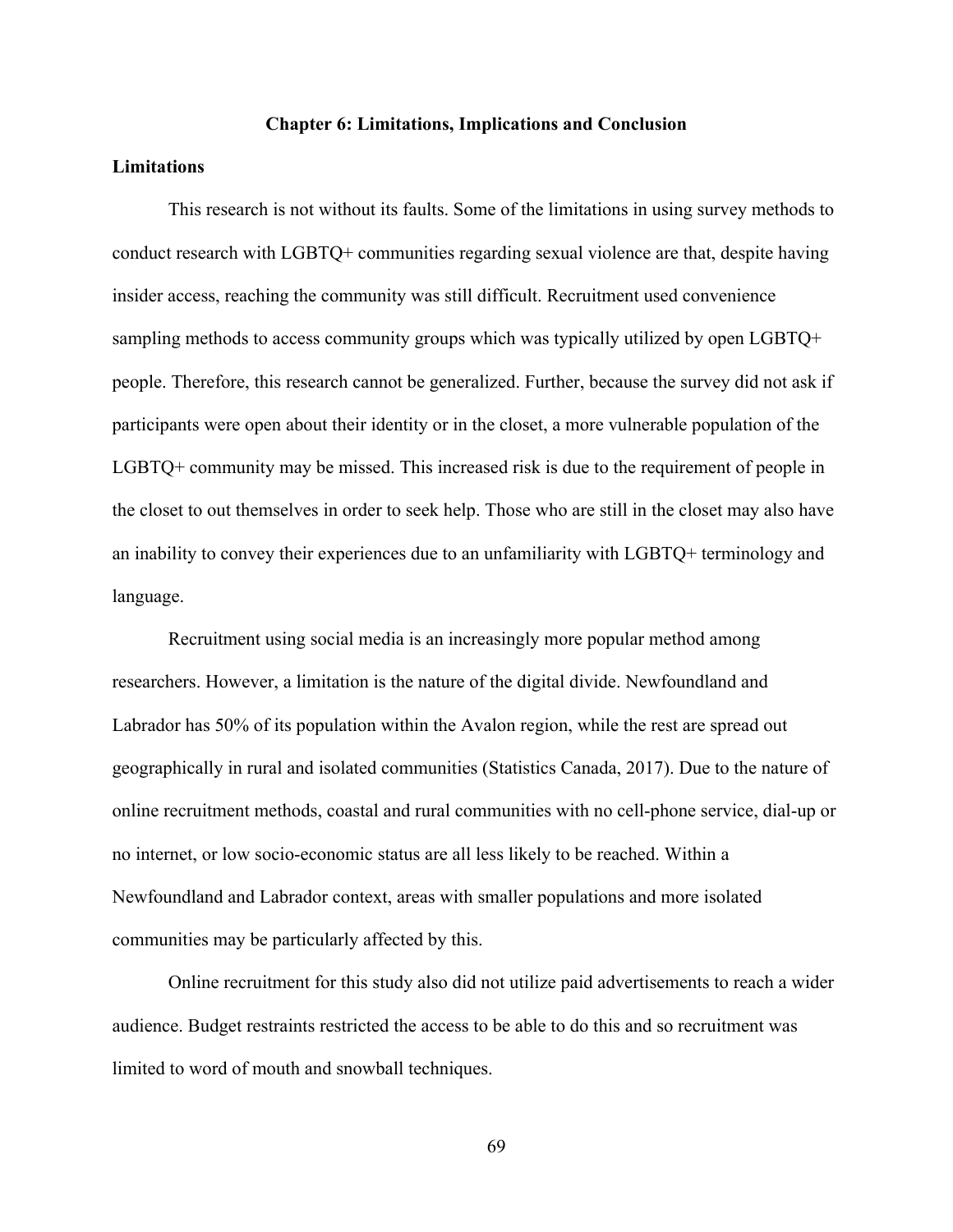Regarding prevalence data, while there are crime statistics within Canada of reported sexual violence, there is no current data which speaks to prevalence rates within the province of Newfoundland and Labrador. This is a major limitation in that the findings from this study cannot be compared against anything within a local context. As a result, the extent to which sexual violence occurs within the Newfoundland and Labrador LGBTQ+ community is largely unknown.

The survey instrument itself was limited in that it was designed for use with a college population. While a large sample of the participants were college and university students, it is unknown if the instrument holds the same efficacy for the general population. Further, it is largely unknown if the perpetrator of sexual violence was known by the participants of this study. Inferences based on open-ended responses were made to make suggestions regarding the experiences of known versus unknown perpetrators within the context of sexual violence, however a question within the instrument to address this would have given the research the ability to ascertain this information explicitly. Similarly, given the role of gender schema espoused by some of the participants in their experiences, this research failed to determine the influence of gender roles on victimization. This is to say, femininity and masculinity are traditionally thought of as deterministic character traits attached to femaleness and maleness respectively. Scholarship within queer and feminist thought has critically engaged with this concept, arguing that all people share different amounts of these traits, rather than one or the other (e.g. Butler, 1990). A self-report question to determine qualities of masculinity and femininity among victims of sexual violence would allow for a deeper understanding of the complex nature of such experiences.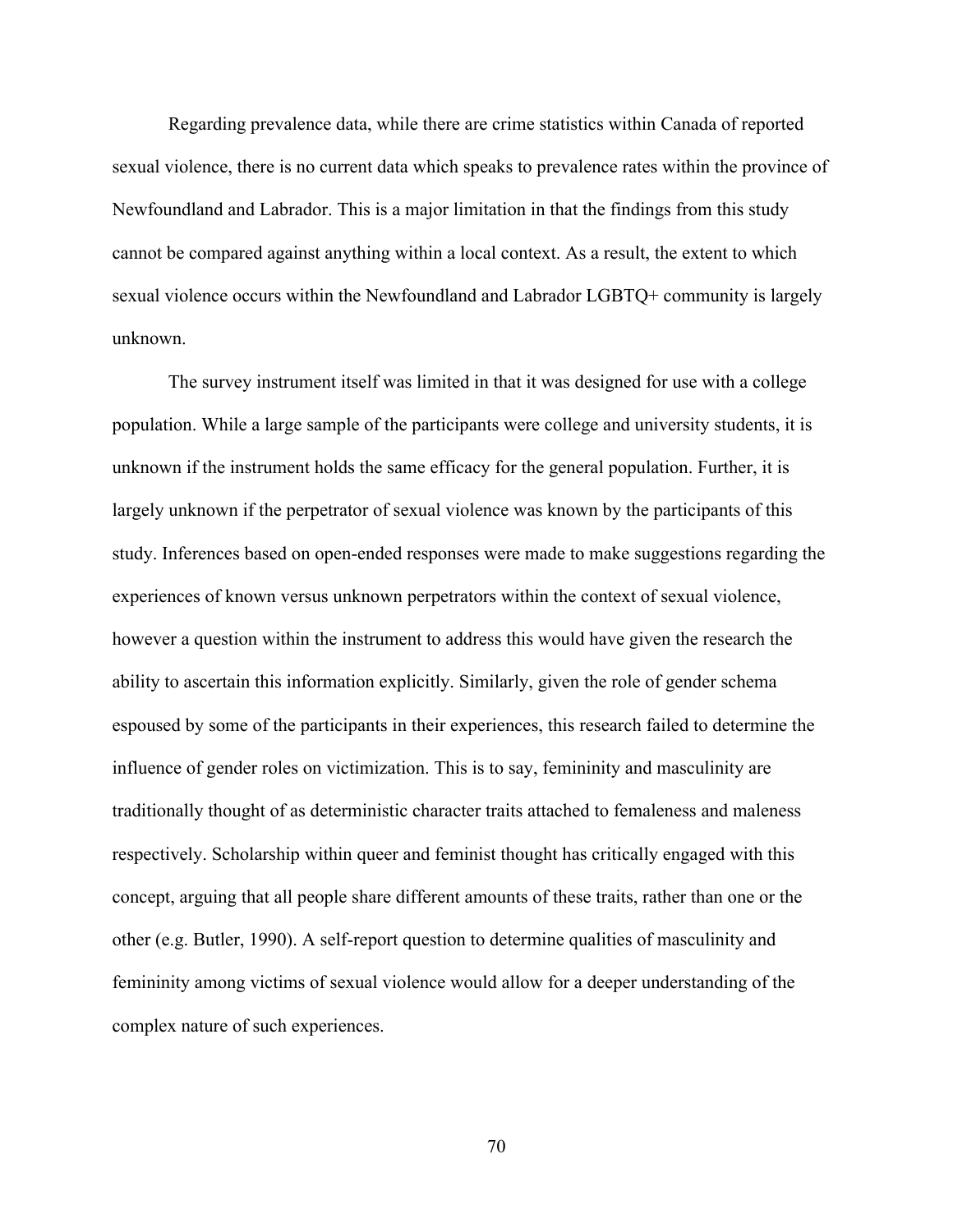When considering race and ethnicity, several participants provided feedback to this question, informing on the need to differentiate ethnicity and race, which was assumed as homogenous in the original survey design, and replicated here. This was a shortcoming that was not considered in this study, and may be important for future researchers. Considering the intersections of race, ability, class and other identities, especially the more vulnerable areas of these communities, it is important to consider their impact on sexual violence.

Ultimately, more research is needed in the area of LGBTQ+ sexual violence. While there is a dearth of research on IPV, little is known about adult sexual violence within this community. Within a Newfoundland and Labrador context, prevalence data is needed in order to compare and generalize findings. Recruitment should be specific and address the most vulnerable groups at risk within the community. Research which looks specifically at each community within the broader LGBTQ+ spectrum is needed in order to determine inter-group differences. Finally, several participants noted the use of mobile and online dating technology as a mediating factor in their experience, however not enough to make any inferences. Given the rise in popularity of such technology for dating and seeking out sex, it would behoove future researchers to address the role that this technology plays within experiences of sexual violence.

#### **Implications for Practitioners, Educators, and the Community**

The results from this research show that many people within the Newfoundland and Labrador LGBTQ+ community experience sexual violence similarly to the general population. While generalizations cannot be made, health and mental health practitioners, educators, and all those working with LGBTQ+ people should feel more confident in providing ethical services. With this being said, it would be beneficial for those working with LGBTQ+ people to acquire basic competency training. This type of professional development should address the role of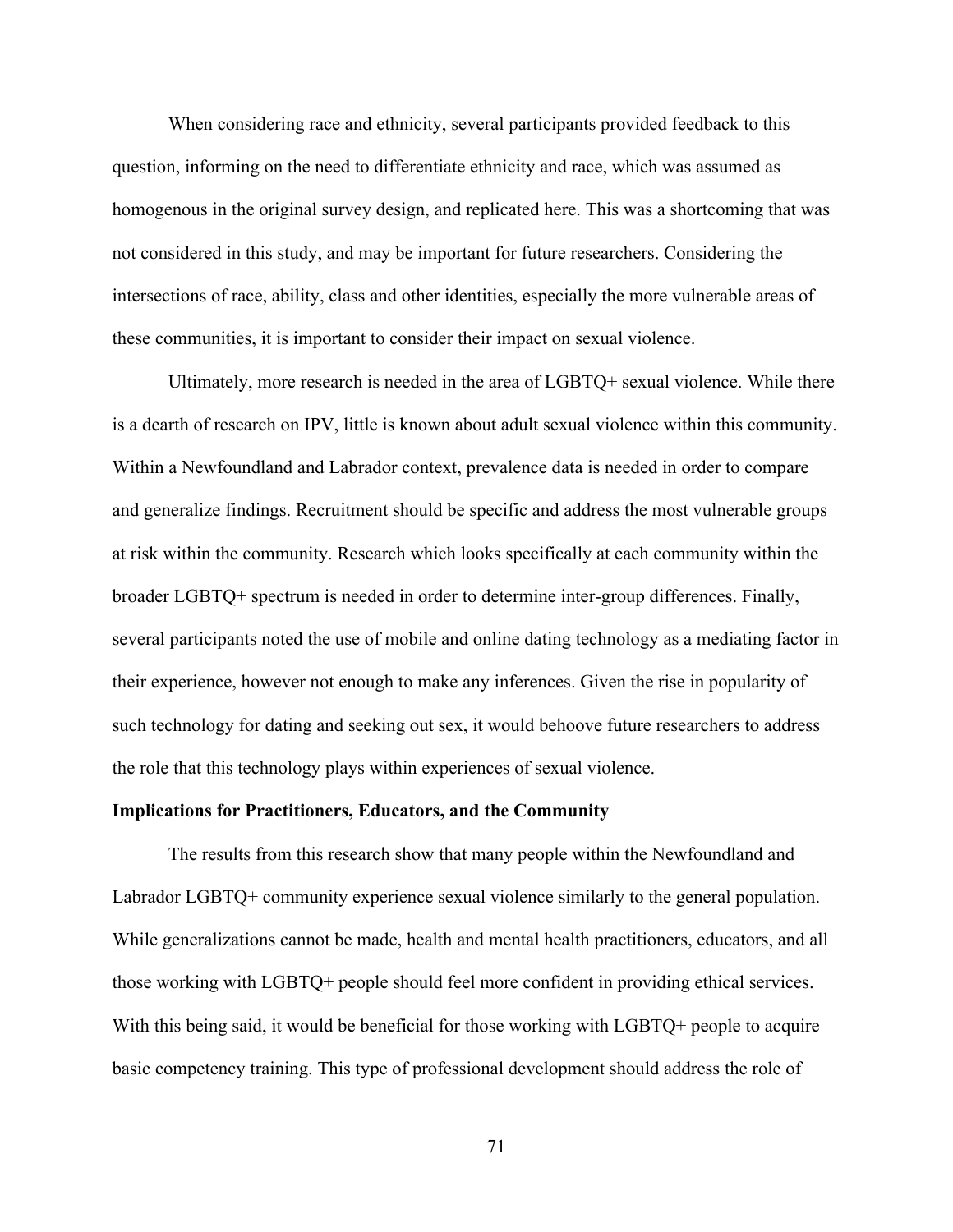heterosexism (i.e. the assumptions of heterosexuality and its implication on culture and society) and gender roles, as well as provide a basic understanding of pronouns and gender. This training should also be on-going and consistent for new staff and to ensure confidence among practitioners. This may also reduce the rate of re-victimization among LGBTQ+ people who reach out to such services.

The large number of college and university students within this survey speaks to the need for more college and educational awareness. Those working with LGBTQ+ people should seek out or create resources that raise awareness of sexual violence among LGBTQ+ students. This is especially relevant given that there are few resources currently available – those who are in paid positions to do so are encouraged to create accessible resources that stimulate an inclusive awareness of sexual violence. Further, sexual violence policies should reflect gender neutral language which avoids heterosexist assumptions. Such policies should include a break-down of the complete process of reporting sexual violence in order to demystify the experience.

Due to low community awareness, social campaigns are needed in order to address this gap. Myths surrounding LGBTQ+ sexual violence should be debunked in these campaigns, as such myths that sexual violence does not occur within the LGBTQ+ community are contributing barriers to being able to access social services. Health and legal organizations should promote any professional development or policy changes through media outlets in order to inform the public of LGBTQ+ oriented inclusion, as many people from the community experience negative responses from those in the helping fields and may not be aware of shifting attitudes from these institutions.

Given the high incidence of substance use within the community as both a coping strategy following an experience of sexual violence, and preceding an experience of sexual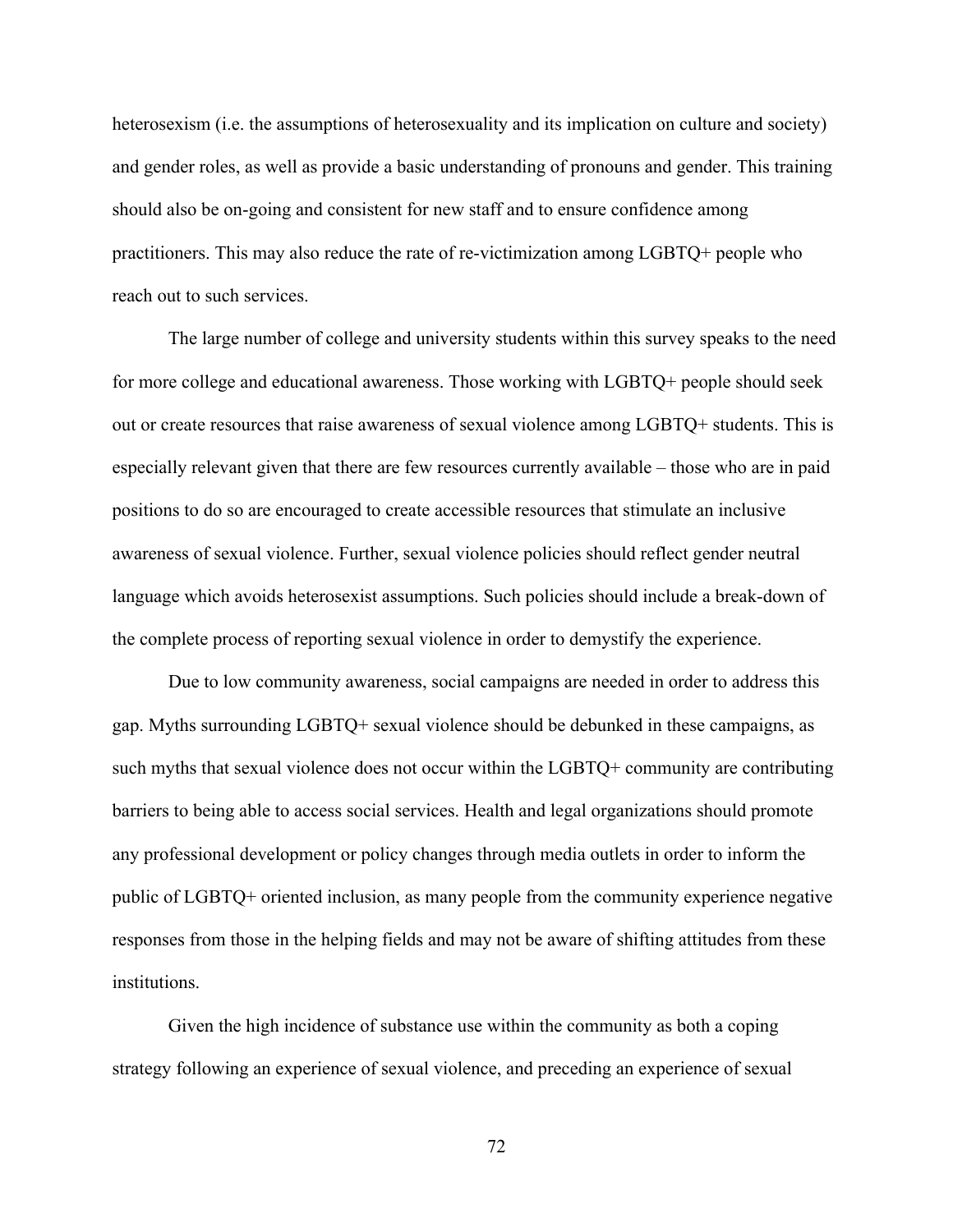violence, regional health authorities as well as college and university campuses should use LGBTQ+ targeted awareness campaigns. Current campaigns which address the general community are often dismissed by LGBTQ+ people as irrelevant. Including a targeted social campaign, or LGBTQ+-specific add-ons to existing campaign may provide some benefits by raising community awareness.

Counsellors and other health professionals should assess for intimate partner violence among LGBTQ+ people as they would for cisgender and heterosexual women. IPV is an alarmingly prevalent phenomenon among the community, and so directly addressing violence within this capacity, regardless of age, is necessary to ensure those vulnerable to abuse are not being missed within the system.

Educators may be interested in creating assertiveness training workshops for adolescent and college-aged populations. These ages may be at a disadvantage for assessing risk of sexual violence due to a lack of social messages about LGBTQ+ relationships, myths regarding sexual violence, heightened levels of anxiety, and other factors. Educators who teach health and sexual education classes should address issues of affirmative consent (i.e. 'yes means yes rather' than 'no means no') using a gender and sexuality inclusive framework with support language and relevant case vignettes.

Ultimately, practitioners should work with LGBTQ+ communities in order to create resources and improve access to care by removing barriers. Local contexts will require different responses, so there is no uniform response that can be made. Work with LGBTQ+ communities typically burdens activists by requesting unpaid and voluntary work which may increase burnout and fatigue. Therefore, those working with LGBTQ+ communities should give honorariums for work when possible. Practitioners should therefore utilize a social justice-informed and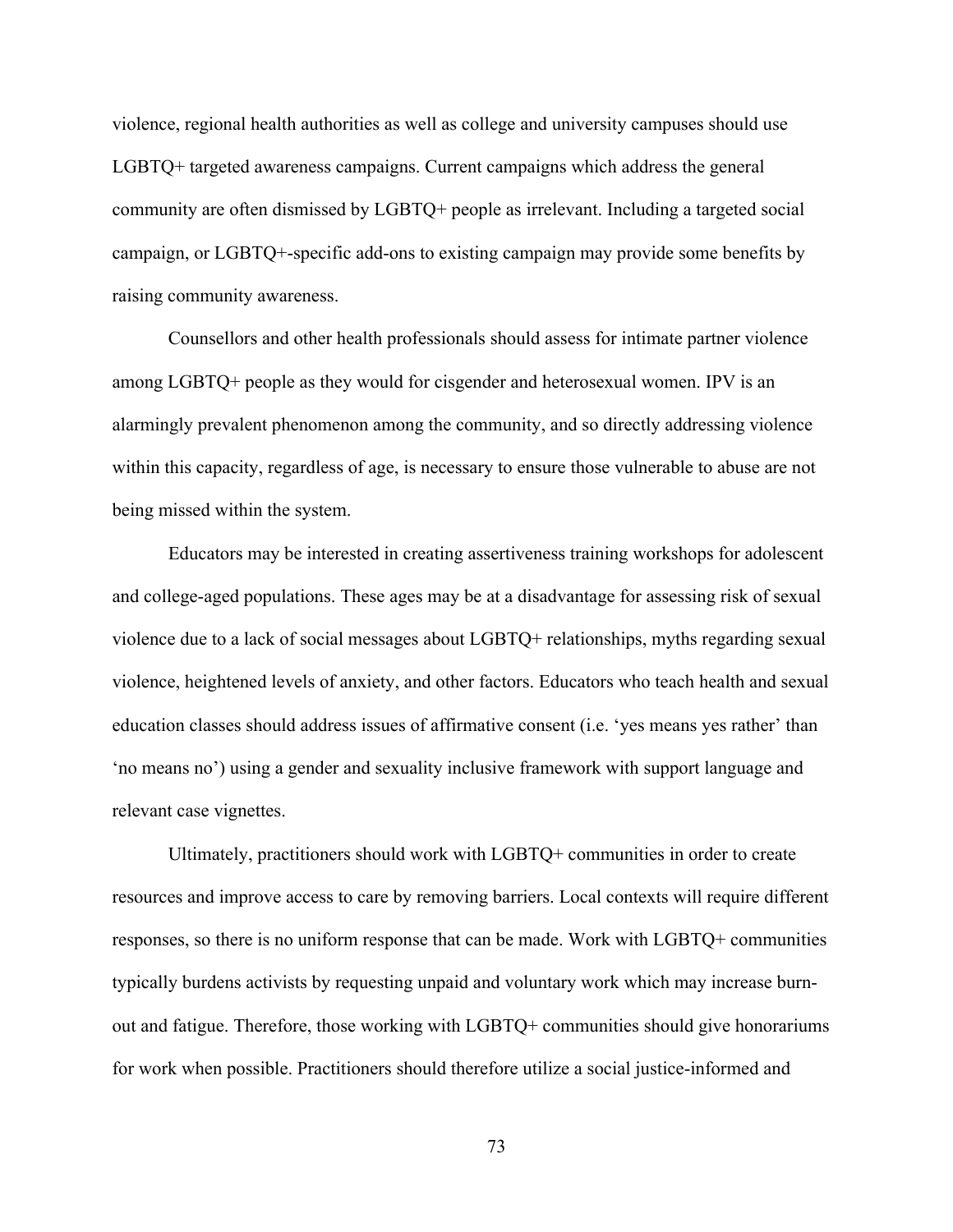multicultural model of care in order to reduce re-victimization, remove systemic and systematic barriers to care, and work with the community to inform the development of practice and resources.

# **Conclusion**

This research explored the experiences of sexual violence among LGBTQ+ people within Newfoundland and Labrador. To explore this phenomenon, a survey replicated from Menning and Holtzman (2014) was utilized, with adjustments made to demographic questions to account for geographical and population differences. The survey was answered by 99 people from all areas of the province. The results of the survey were largely consistent with Menning and Holtzman's. The analysis of open-ended questions revealed prominent themes which spoke to the nature complex experiences of sexual violence, which were consistent with the other findings (e.g. Balsam et al., 2005).

 Major themes revealed that participants mostly were with the perpetrator in a social setting before their experience of sexual violence occurred. More often, alcohol was involved either at a house party, friend's house, or at a bar. However, participants most often moved to a private space such as a bedroom, many of which being in their home or at the perpetrator's house during the event. Participants were more likely to feel shame, guilt, or disgust immediately afterward, and slept in order to feel better. Participants were also most likely to tell a close friend in order to feel better and understand what had happened to them.

 This study is limited by non-probability sampling methods, and so the results cannot be generalized to all LGBTQ+ people. However, it does shed some light on the seldom-studied phenomenon of sexual violence within LGBTQ+ communities, specifically within a Newfoundland and Labrador context. These findings suggest that these experiences are largely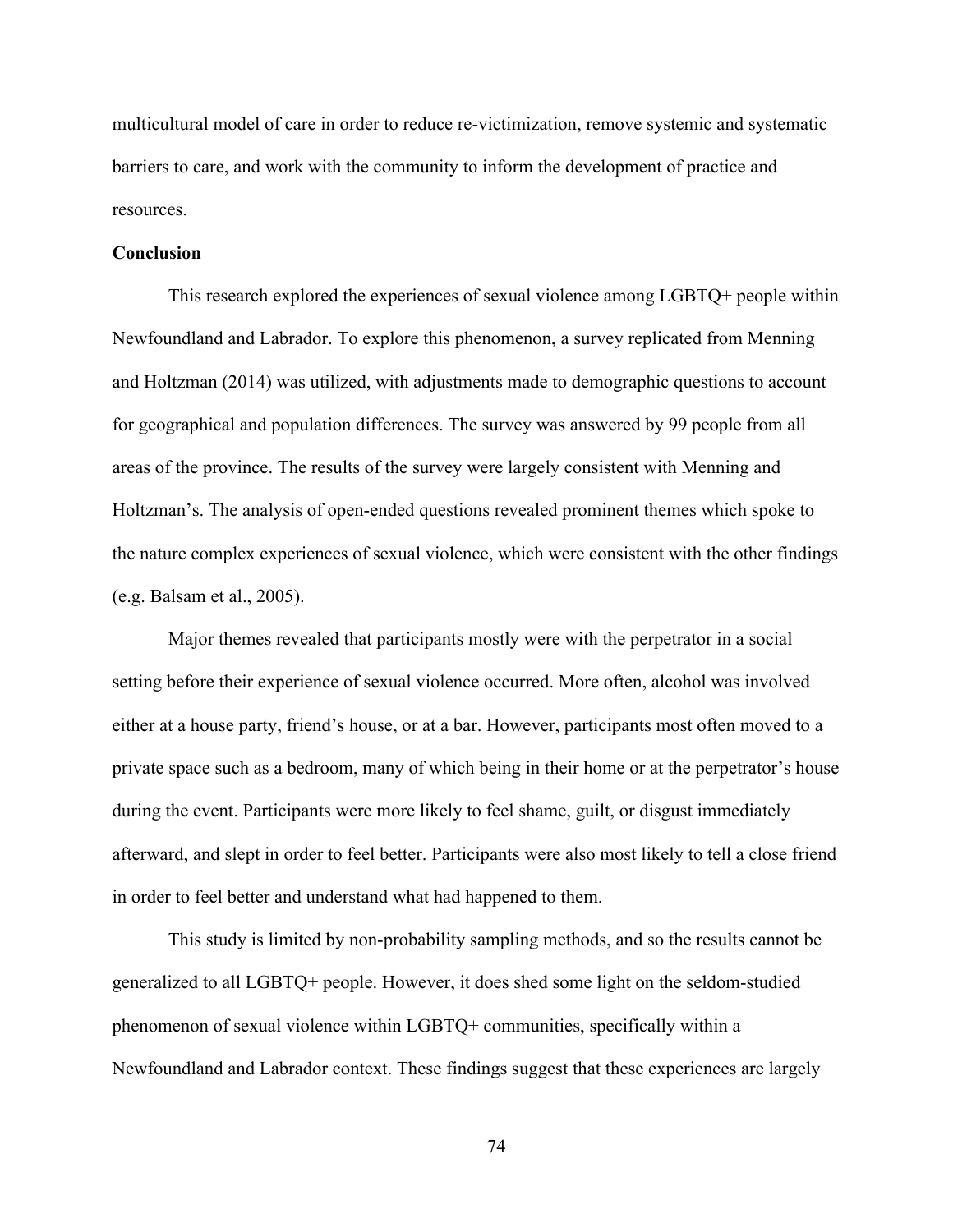similar to dominant experiences of sexual violence, although there are differences attributed to barriers to service, outing, and rural-urban divides. Practitioners should be aware of these differences, as well as differences between and within groups. Ultimately, more research is needed on prevalence and experience to further understand the complexities of sexual violence within LGBTQ+ communities. Researchers and practitioners are encouraged to consult and work with LGBTQ+ communities in order to bridge this gap in knowledge and services.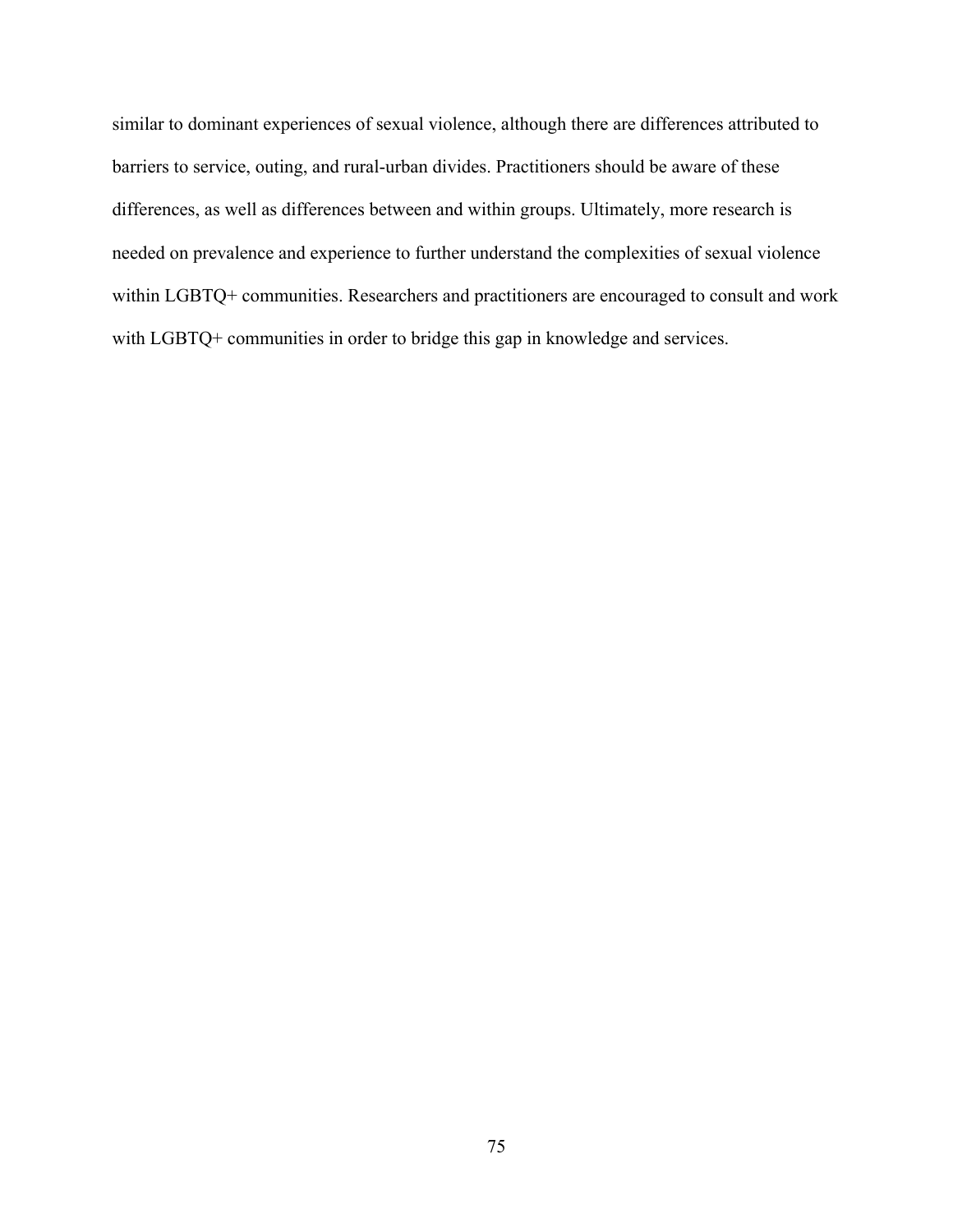### References

- Abrams, D., Eilola, T., & Swift, H. (2009). *Attitudes to age in Britain 2004–8.* (No. 599). U.K.: Department for Work and Pensions.
- Ahrens, C. E. (2006). Being silenced: The impact of negative social reactions on the disclosure of rape. *American Journal of Community Psychology, 38*(3-4), 31-34.
- Allen, M. (2016). *Police-reported crime statistics in Canada, 2015* (No. 85-002-X). Ottawa: Juristat.
- Arbour-Nicitopoulos, K. P., Kwan, M. Y., Lowe, D., Taman, S., & Faulkner, G. E. (2010). Social norms of alcohol, smoking, and marijuana use within a Canadian university setting. *Journal of American College Health, 59*(3), 191-196.
- Badenes-Ribera, L., Bonilla-Campos, A., Frias-Navarro, D., Pons-Salvador, G., & Monterde-i-Bort, H. (2016). Intimate partner violence in self-identified lesbians: A systematic review of its prevalence and correlates. *Trauma, Violence, & Abuse, 17*(3), 284-297.
- Badour, C. L., Feldner, M. T., Babson, K. A., Blumenthal, H., & Dutton, C. E. (2013). Disgust, mental contamination, and posttraumatic stress: Unique relations following sexual versus non-sexual assault. *Journal of anxiety disorders*, *27*(1), 155-162.
- Baker, N. L., Buick, J. D., Kim, S. R., Moniz, S., & Nava, K. L. (2013). Lessons from examining same-sex intimate partner violence. *Sex Roles, 69*(3-4), 182-192.
- Balsam, K. F., Lehavot, K., & Beadnell, B. (2011). Sexual revictimization and mental health: A comparison of lesbians, gay men, and heterosexual women. *Journal of Interpersonal Violence, 26*(9), 1798-1814.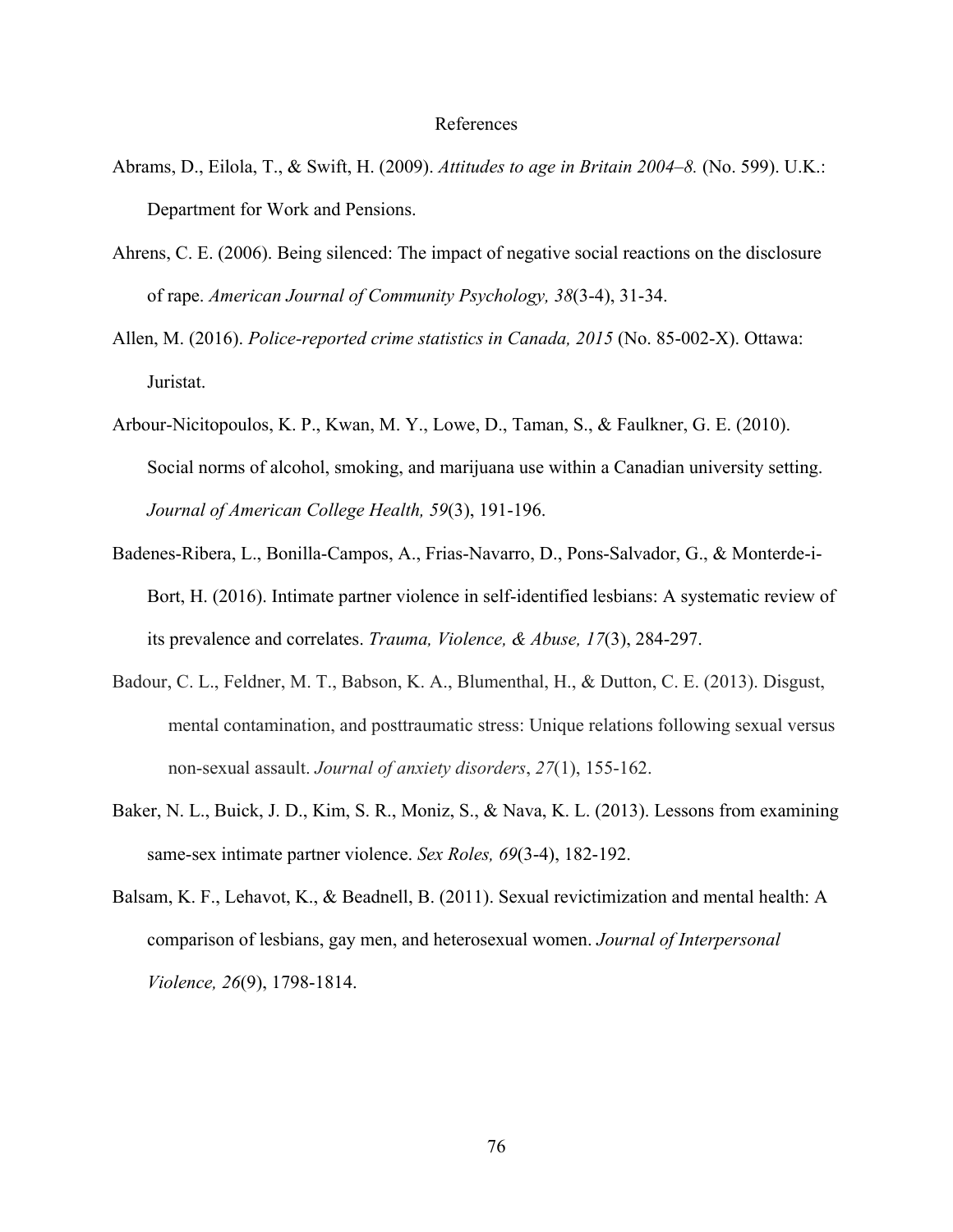- Balsam, K. F., Rothblum, E. D., & Beauchaine, T. P. (2005). Victimization over the life span: A comparison of lesbian, gay, bisexual, and heterosexual siblings. *Journal of Consulting and Clinical Psychology, 73*(3), 477.
- Baltar, F., & Brunet, I. (2012). Social research 2.0: Virtual snowball sampling method using facebook. *Internet Research, 22*(1), 57-74.
- Barlett, J. E., Kotrlik, J. W., & Higgins, C. C. (2001). Organizational research: Determining appropriate sample size in survey research. *Information technology, learning, and performance journal*, *19*(1), 43.
- Barrett, B. J., & St. Pierre, M. (2013). Intimate partner violence reported by lesbian-, gay-, and bisexual-identified individuals living in canada: An exploration of within-group variations. *Journal of Gay & Lesbian Social Services, 25*(1), 1-23.
- Basile, K. C., Chen, J., Black, M. C., & Saltzman, L. E. (2007). Prevalence and characteristics of sexual violence victimization among US adults, 2001–2003. *Violence and Victims, 22*(4), 437-448.
- Basile, K., Smith, S., Breiding, M., Black, M., & Mahendra, R. (2015). *Sexual Violence Surveillance: Uniform Definitions and Recommended Data Elements, Version 2.0. Atlanta (GA): National Center for Injury Prevention and Control, Centers for Disease Control and Prevention; 2014.[Cited 2015 April 30],*
- Boyle, K. M., & Walker, L. S. (2016). The neutralization and denial of sexual violence in college party subcultures. *Deviant Behavior, 37*(12), 1392-1410.
- Brecklin, L. R., & Ullman, S. E. (2004). Correlates of postassault self-defense/assertiveness training participation for sexual assault survivors. *Psychology of Women Quarterly*, *28*(2), 147-158.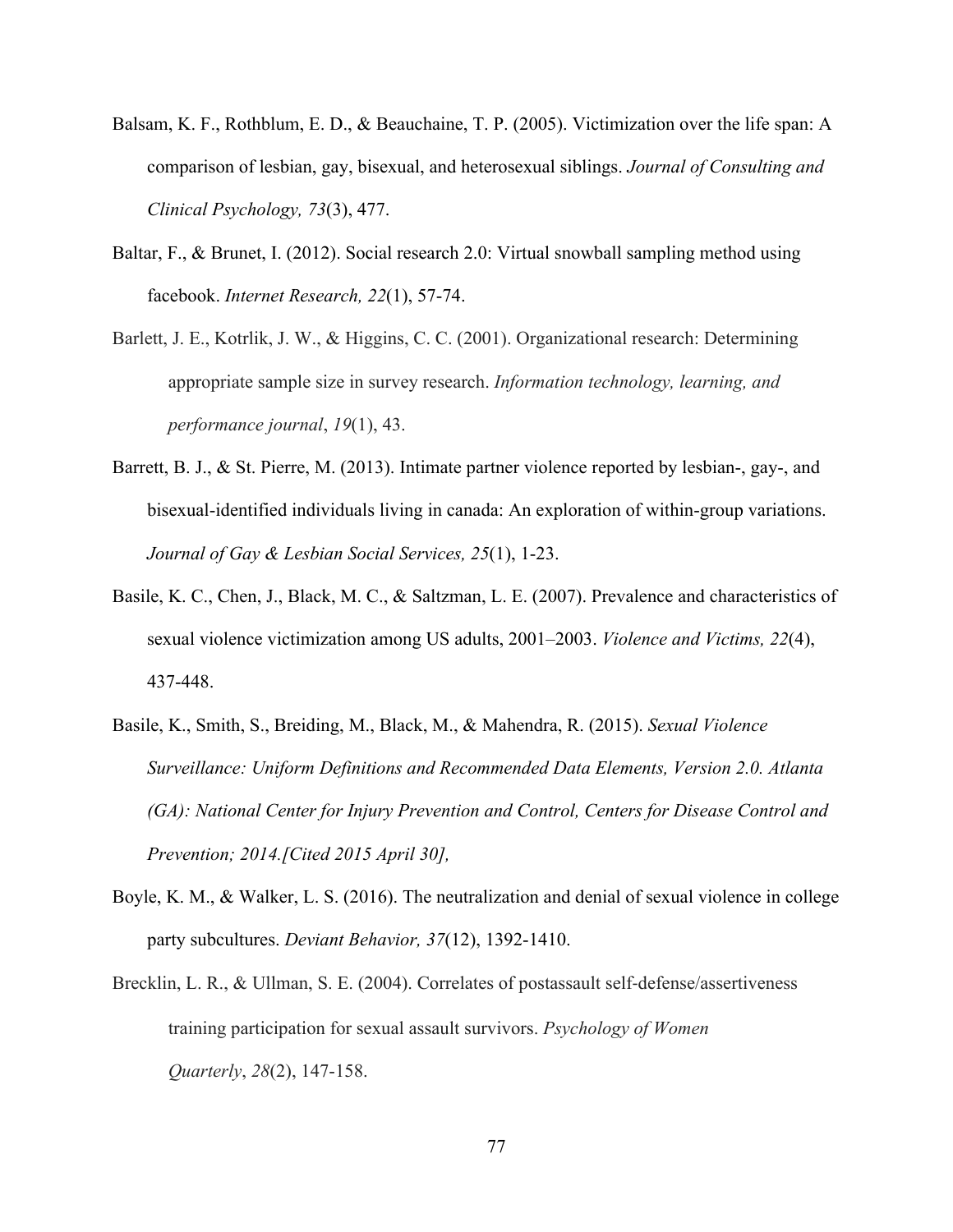- Browne, K. (2005). Snowball sampling: Using social networks to research non-heterosexual women. *International Journal of Social Research Methodology, 8*(1), 47-60.
- Budden, A. (2009). The role of shame in posttraumatic stress disorder: A proposal for a socioemotional model for DSM-V. *Social Science & Medicine*, *69*(7), 1032-1039.
- Buller, A. M., Devries, K. M., Howard, L. M., & Bacchus, L. J. (2014). Associations between intimate partner violence and health among men who have sex with men: A systematic review and meta-analysis. *PLoS Medicine, 11*(3), e1001609.
- Butler, J. (1990). *Gender trouble: Feminism and the subversion of identity*. New York, USA: Routledge.
- Carvalho, A. F., Lewis, R. J., Derlega, V. J., Winstead, B. A., & Viggiano, C. (2011). Internalized sexual minority stressors and same-sex intimate partner violence. *Journal of Family Violence, 26*(7), 501-509.
- Clements-Nolle, K., Marx, R., & Katz, M. (2006). Attempted suicide among transgender persons: The influence of gender-based discrimination and victimization. *Journal of Homosexuality, 51*(3), 53-69.
- Coulter, R. W., Mair, C., Miller, E., Blosnich, J. R., Matthews, D. D., & McCauley, H. L. (2017). Prevalence of past-year sexual assault victimization among undergraduate students: Exploring differences by and intersections of gender identity, sexual identity, and race/ethnicity. *Prevention Science,* 1-11.

*Criminal Code,* R.S.C. 1985, c. C-46, s.271.

Dank, M., Lachman, P., Zweig, J. M., & Yahner, J. (2014). Dating violence experiences of lesbian, gay, bisexual, and transgender youth. *Journal of Youth and Adolescence, 43*(5), 846-857.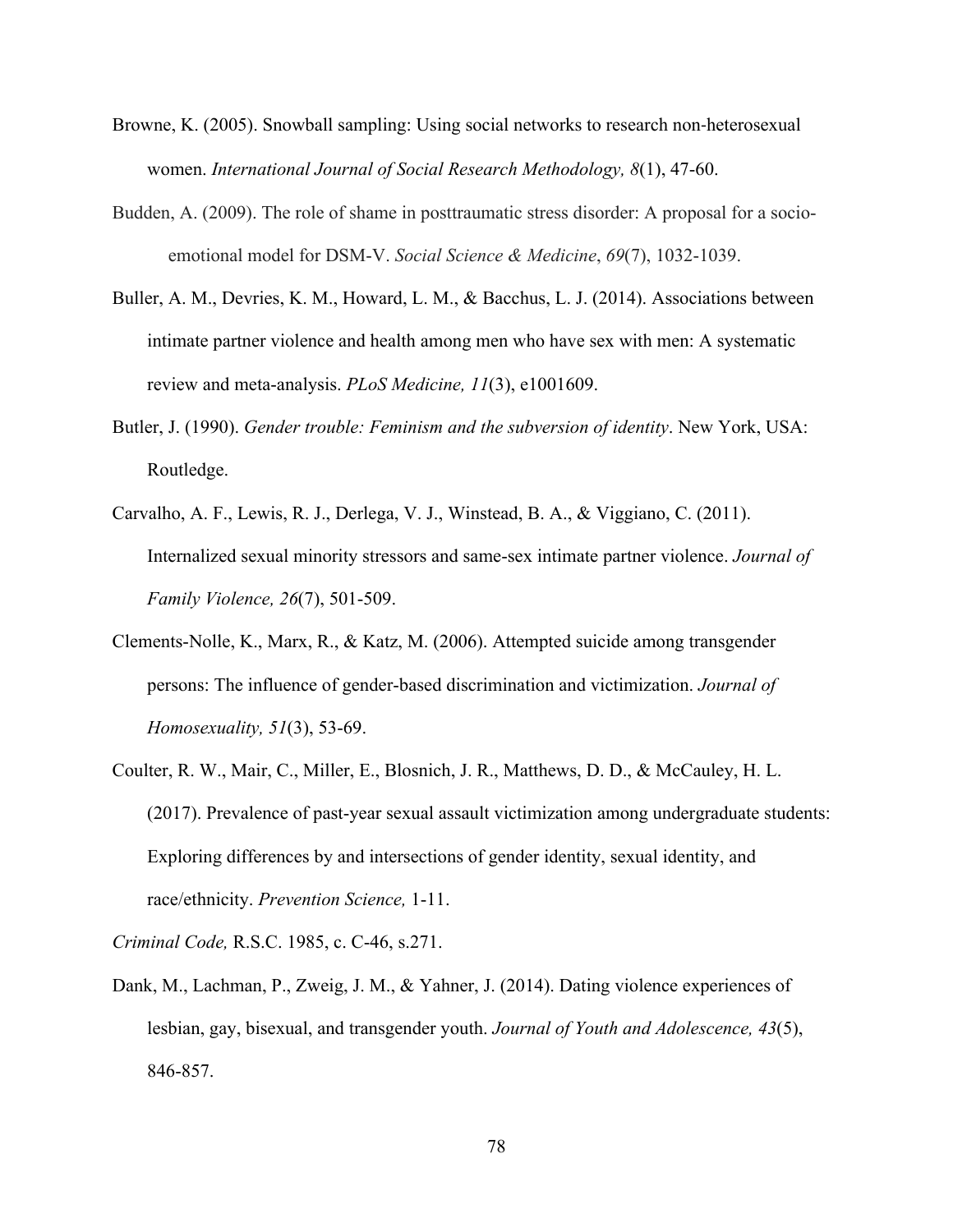- de Heer, B., & Jones, L. (2017). Measuring sexual violence on campus: Climate surveys and vulnerable groups. *Journal of School Violence, 16*(2), 207-221.
- Donovan, C., & Hester, M. (2008). 'Because she was my first girlfriend, I didn't know any different': Making the case for mainstreaming same-sex sex/relationship education. *Sex Education, 8*(3), 277-287.
- Donovan, C., & Hester, M. (2008). 'Because she was my first girlfriend, I didn't know any different': Making the case for mainstreaming same-sex sex/relationship education. *Sex Education, 8*(3), 277-287.
- Eady, A., Dobinson, C., & Ross, L. E. (2011). Bisexual people's experiences with mental health services: A qualitative investigation. *Community Mental Health Journal*, *47*(4), 378-389.
- Edwards, K. M., & Sylaska, K. M. (2013). The perpetration of intimate partner violence among LGBTQ college youth: The role of minority stress. *Journal of Youth and Adolescence, 42*(11), 1721-1731.
- Edwards, K. M., Sylaska, K. M., Barry, J. E., Moynihan, M. M., Banyard, V. L., Cohn, E. S., . . . Ward, S. K. (2015). Physical dating violence, sexual violence, and unwanted pursuit victimization: A comparison of incidence rates among sexual-minority and heterosexual college students. *Journal of Interpersonal Violence, 30*(4), 580-600.
- Elliot, P. (1996). Shattering illusions: Same-sex domestic violence. *Journal of Gay & Lesbian Social Services, 4*(1), 1-8.
- Fedina, L., Holmes, J. L., & Backes, B. L. (2016). Campus sexual assault: A systematic review of prevalence research from 2000 to 2015. *Trauma, Violence, & Abuse,* , 1524838016631129.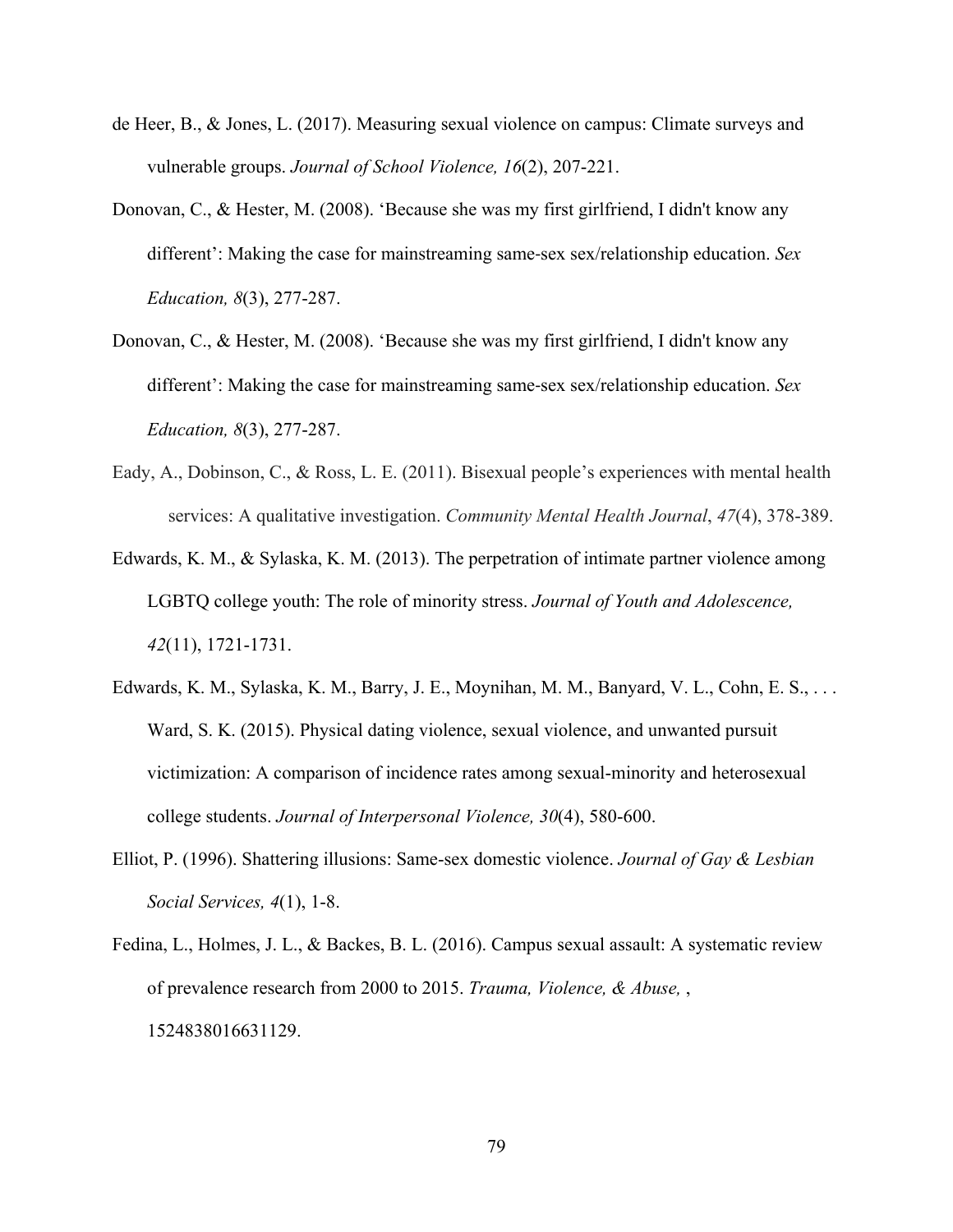- Finneran, C., & Stephenson, R. (2012). Intimate partner violence among men who have sex with men: A systematic review. *Trauma, Violence, & Abuse, 14*(2), 168-185.
- Finneran, C., & Stephenson, R. (2014). Intimate partner violence, minority stress, and sexual risk-taking among US men who have sex with men. *Journal of Homosexuality, 61*(2), 288- 306.
- Finneran, C., & Stephenson, R. (2013). Gay and bisexual men's perceptions of police helpfulness in response to male-male intimate partner violence. *The Western Journal of Emergency Medicine, 14*(4), 354-362. doi:10.5811/westjem.2013.3.15639 [doi]
- Freedner, N., Freed, L. H., Yang, Y. W., & Austin, S. B. (2002). Dating violence among gay, lesbian, and bisexual adolescents: Results from a community survey. *Journal of Adolescent Health, 31*(6), 469-474.
- Gidycz, C. A., McNamara, J. R., & Edwards, K. M. (2006). Women's risk perception and sexual victimization: A review of the literature. *Aggression and Violent Behavior, 11*(5), 441-456.
- Gidycz, C. A., Rich, C. L., Orchowski, L., King, C., & Miller, A. K. (2006). The evaluation of a sexual assault self-defense and risk-reduction program for college women: a prospective study. *Psychology of Women Quarterly*, *30*(2), 173-186.
- Gilmore, A. K., Koo, K. H., Nguyen, H. V., Granato, H. F., Hughes, T. L., & Kaysen, D. (2014). Sexual assault, drinking norms, and drinking behavior among a national sample of lesbian and bisexual women. *Addictive Behaviors, 39*(3), 630-636.
- Giorgi, A. (2012). The descriptive phenomenological psychological method. *Journal of Phenomenological Psychology, 43*(1), 3-12.
- Giorgio, G. (2002). Speaking silence: Definitional dialogues in abusive lesbian relationships. *Violence Against Women, 8*(10), 1233-1259.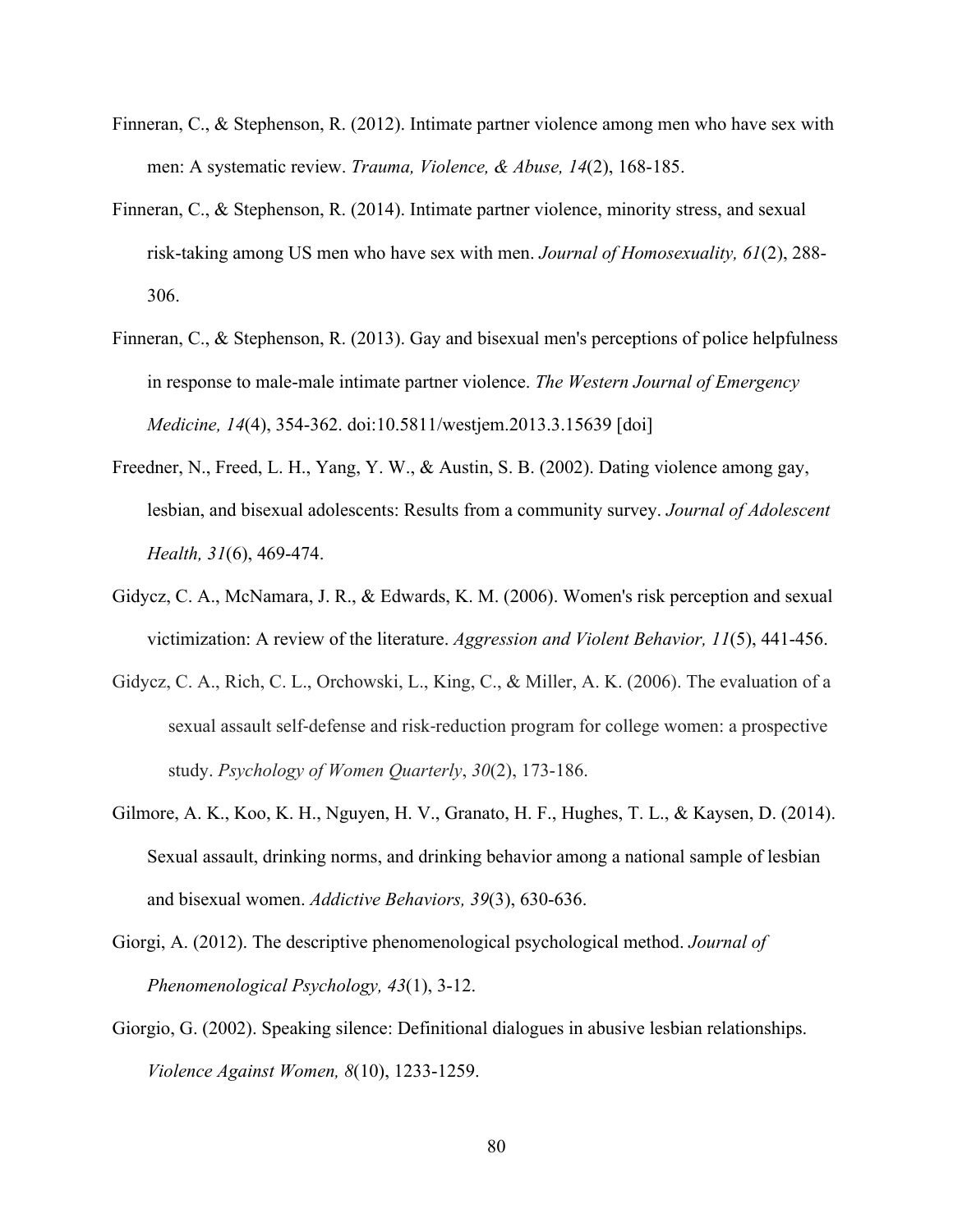- Goldberg, N. G., & Meyer, I. H. (2013). Sexual orientation disparities in history of intimate partner violence: Results from the california health interview survey. *Journal of Interpersonal Violence, 28*(5), 1109-1118.
- Han, S. C., Gallagher, M. W., Franz, M. R., Chen, M. S., Cabral, F. M., & Marx, B. P. (2013). Childhood sexual abuse, alcohol use, and PTSD symptoms as predictors of adult sexual assault among lesbians and gay men. *Journal of Interpersonal Violence, 28*(12), 2505-2520.
- Haney, W., Russell, M., Gulek, C., & Fierros, E. (1998). Drawing on education: Using student drawings to promote middle school improvement. *Schools in the Middle, 7*(3), 38-43.
- Harman, R., & Lee, D. (2010). The role of shame and self-critical thinking in the development and maintenance of current threat in post-traumatic stress disorder. *Clinical psychology & psychotherapy*, *17*(1), 13-24.
- Hassouneh, D., & Glass, N. (2008). The influence of gender role stereotyping on women's experiences of female same-sex intimate partner violence. *Violence Against Women, 14*(3), 310-325.
- Hequembourg, A. L., Bimbi, D., & Parsons, J. T. (2011). Sexual victimization and health-related indicators among sexual minority men. *Journal of LGBT Issues in Counseling, 5*(1), 2-20.
- Hequembourg, A. L., Livingston, J. A., & Parks, K. A. (2013). Sexual victimization and associated risks among lesbian and bisexual women. *Violence Against Women, 19*(5), 634- 657.
- Hequembourg, A. L., Livingston, J. A., & Parks, K. A. (2013). Sexual victimization and associated risks among lesbian and bisexual women. *Violence Against Women, 19*(5), 634- 657.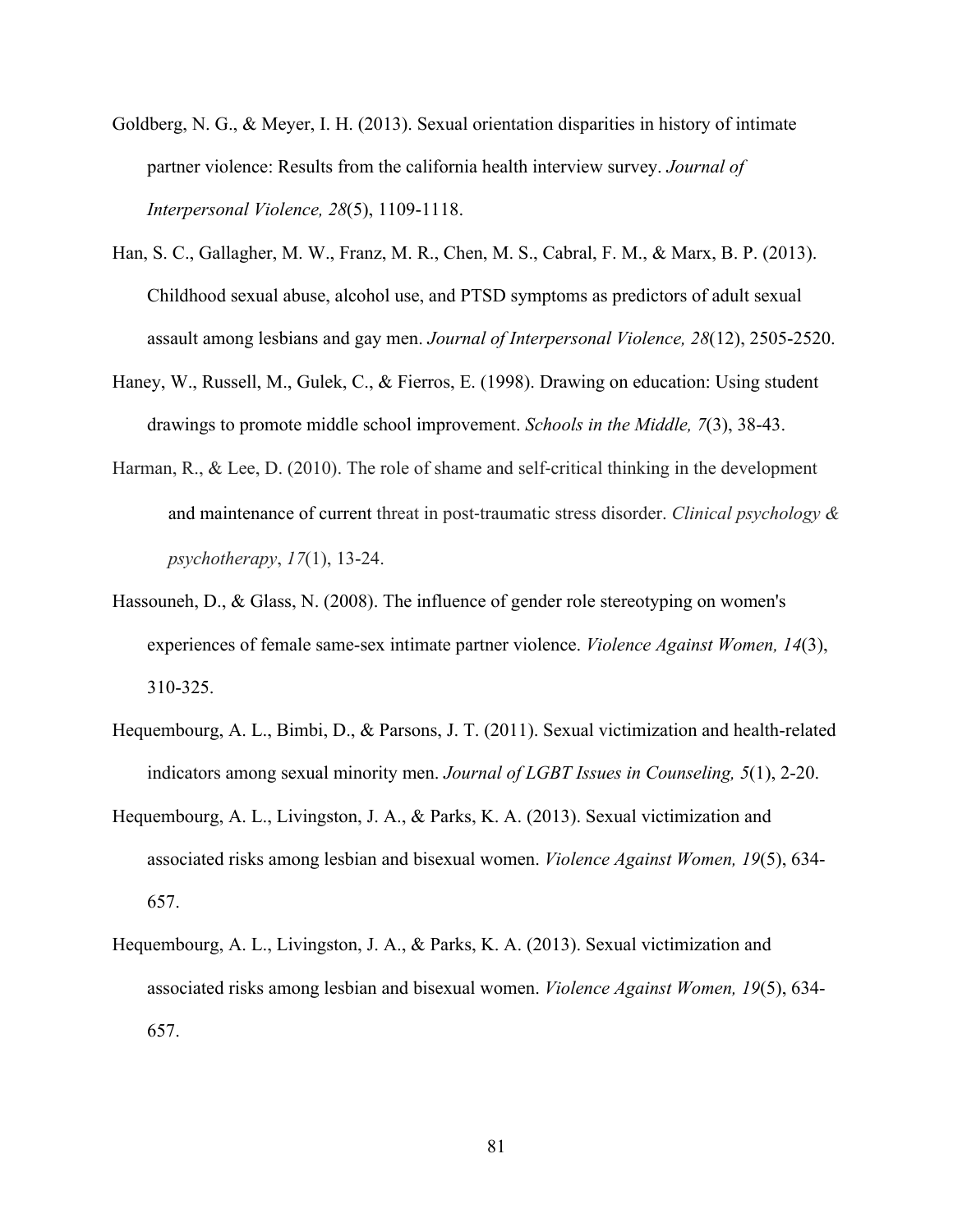- Hequembourg, A. L., Parks, K. A., Collins, R. L., & Hughes, T. L. (2015). Sexual assault risks among gay and bisexual men. *The Journal of Sex Research, 52*(3), 282-295.
- Hill, R. (1998). What sample size is "enough" in internet survey research. *Interpersonal Computing and Technology: An electronic journal for the 21st century*, *6*(3-4), 1-12.
- Hollander, J. A. (2014). Does self-defense training prevent sexual violence against women? *Violence Against Women*, *20*(3), 252-269.
- Hughes, T. L., Szalacha, L. A., Johnson, T. P., Kinnison, K. E., Wilsnack, S. C., & Cho, Y. (2010). Sexual victimization and hazardous drinking among heterosexual and sexual minority women. *Addictive Behaviors, 35*(12), 1152-1156.
- Johnson, L. M., Matthews, T. L., & Napper, S. L. (2016). Sexual orientation and sexual assault victimization among US college students. *The Social Science Journal, 53*(2), 174-183.
- Kanuha, V. K. (2000). "Being" native versus "going native": Conducting social work research as an insider. *Social Work, 45*(5), 439-447.
- Kenagy, G. P., & Bostwick, W. B. (2005). Health and social service needs of transgender people in Chicago. *International Journal of Transgenderism, 8*(2-3), 57-66.
- Klein, A., & Golub, S. A. (2016). Family rejection as a predictor of suicide attempts and substance misuse among transgender and gender nonconforming adults. *LGBT health*, *3*(3), 193-199.
- Kosciw, J. G., Greytak, E. A., Bartkiewicz, M. J., Boesen, M. J., & Palmer, N. A. (2012). *The 2011 national school climate survey: The experiences of lesbian, gay, bisexual and transgender youth in our nation's schools.* ERIC.
- Koss, M. P., & Gidycz, C. A. (1985). Sexual experiences survey: Reliability and validity. *Journal of Consulting and Clinical Psychology, 53*(3), 422.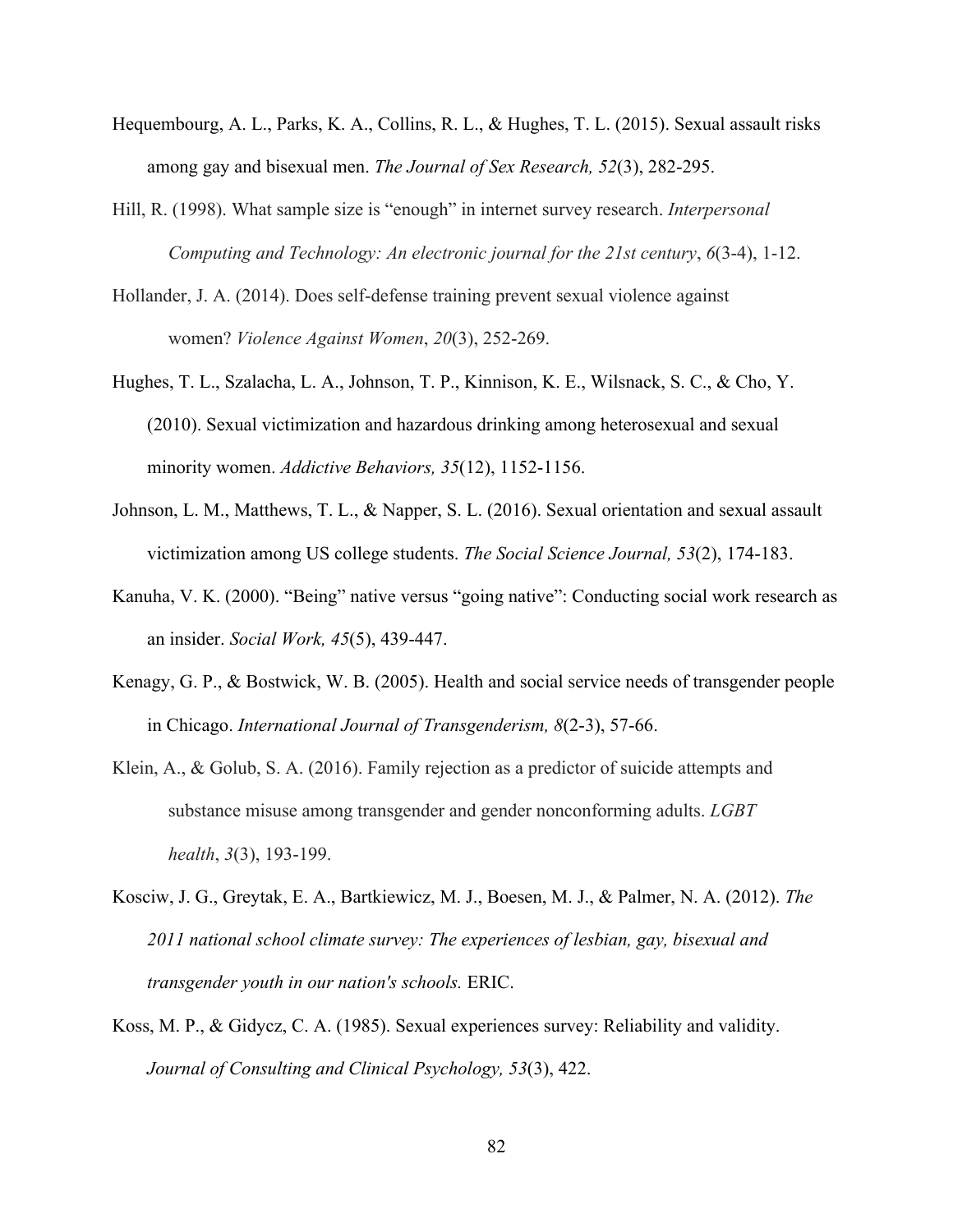- Koss, M. P., Gidycz, C. A., & Wisniewski, N. (1987). The scope of rape: Incidence and prevalence of sexual aggression and victimization in a national sample of higher education students. *Journal of Consulting and Clinical Psychology, 55*(2), 162.
- Krahe, B., Scheinberger-Olwig, R., & Schütze, S. (2001). Risk factors of sexual aggression and victimization among homosexual men. *Journal of Applied Social Psychology, 31*(7), 1385- 1408.
- Krause, E. D., Kaltman, S., Goodman, L. A., & Dutton, M. A. (2008). Avoidant coping and PTSD symptoms related to domestic violence exposure: A longitudinal study. *Journal of Traumatic Stress, 21*(1), 83-90.
- Krebs, C. P., Lindquist, C. H., Warner, T. D., Fisher, B. S., & Martin, S. L. (2009). College women's experiences with physically forced, alcohol-or other drug-enabled, and drugfacilitated sexual assault before and since entering college. *Journal of American College Health, 57*(6), 639-649.
- Kubicek, K., McNeeley, M., & Collins, S. (2015). "Same-sex relationship in a straight world" individual and societal influences on power and control in young men's relationships. *Journal of Interpersonal Violence, 30*(1), 83-109.
- Langenderfer-Magruder, L., Whitfield, D. L., Walls, N. E., Kattari, S. K., & Ramos, D. (2016). Experiences of intimate partner violence and subsequent police reporting among lesbian, gay, bisexual, transgender, and queer adults in Colorado: Comparing rates of cisgender and transgender victimization. *Journal of Interpersonal Violence, 31*(5), 855-871.
- Langton, L., Berzofsky, M., Krebs, C. P., & Smiley-McDonald, H. (2012). *Victimizations not reported to the police, 2006-2010* US Department of Justice, Office of Justice Programs, Bureau of Justice Statistics Washington, DC.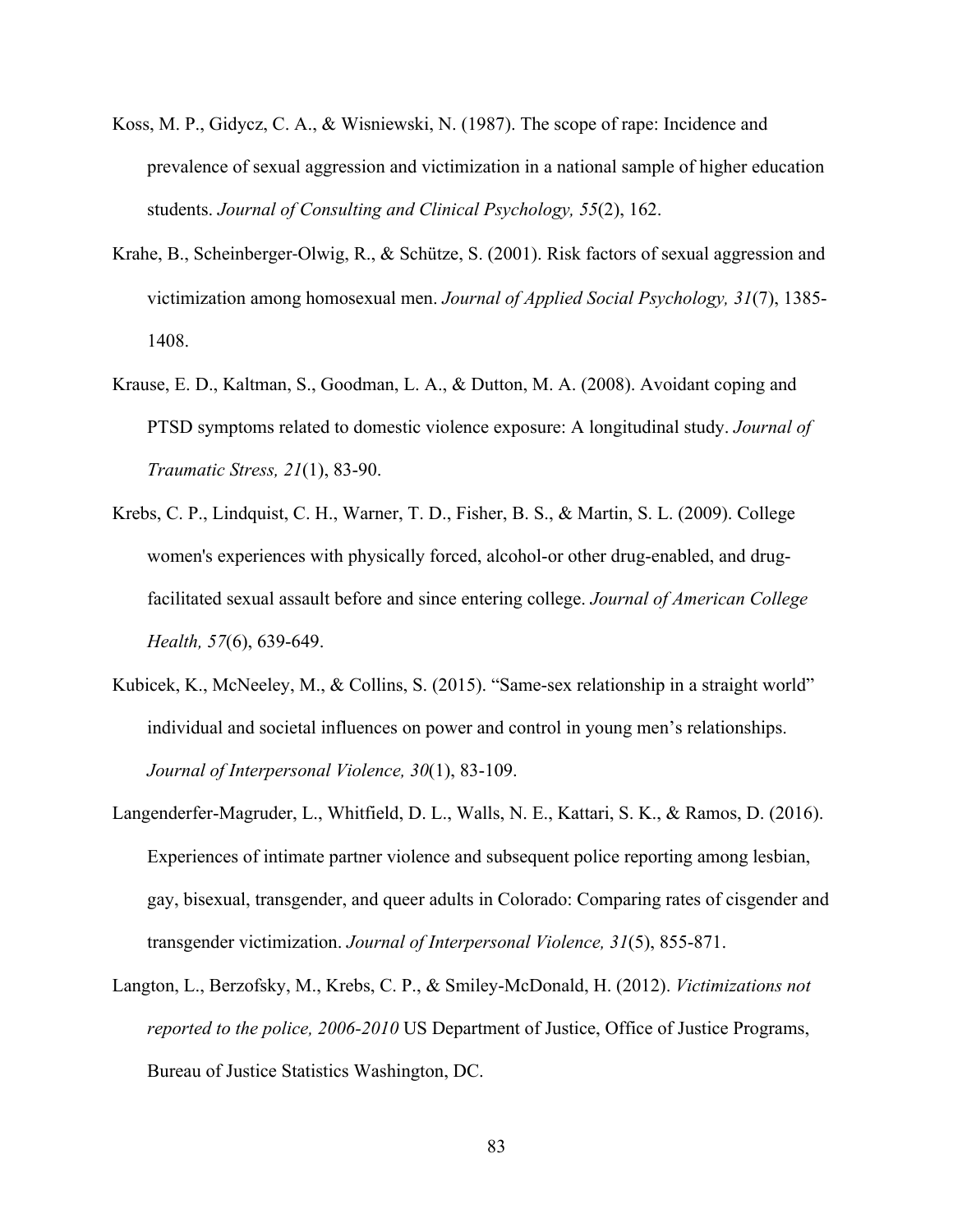- Leiner, A. S., Kearns, M. C., Jackson, J. L., Astin, M. C., & Rothbaum, B. O. (2012). Avoidant coping and treatment outcome in rape-related posttraumatic stress disorder. *Journal of Consulting and Clinical Psychology, 80*(2), 317.
- Logan, T., Cole, J., & Capillo, A. (2007). Differential characteristics of intimate partner, acquaintance, and stranger rape survivors examined by a sexual assault nurse examiner (SANE). *Journal of Interpersonal Violence, 22*(8), 1066-1076.
- Luo, F., Stone, D. M., & Tharp, A. T. (2014). Physical dating violence victimization among sexual minority youth. *American Journal of Public Health, 104*(10), e66-e73.
- Martin-Storey, A. (2015). Prevalence of dating violence among sexual minority youth: Variation across gender, sexual minority identity and gender of sexual partners. *Journal of Youth and Adolescence, 44*(1), 211-224.
- McDougall, E. E., Langille, D. B., Steenbeek, A. A., Asbridge, M., & Andreou, P. (2016). The relationship between non-consensual sex and risk of depression in female undergraduates at universities in maritime Canada. *Journal of Interpersonal Violence.* 0886260516675468.
- McIntyre, J., Daley, A., Rutherford, K., & Ross, L. E. (2012). Systems-level barriers in accessing supportive mental health services for sexual and gender minorities: Insights from the provider's perspective. *Canadian Journal of Community Mental Health*, *30*(2), 173-186.

Messinger, A. M. (2011). Invisible victims: Same-sex IPV in the national violence against women survey. *Journal of Interpersonal Violence, 26*(11), 2228-2243.

Menning, C., & Holtzman, M. (2013).

Processes and patterns in gay, lesbian, and bisexual sexual assault: A multimethodological assessment. *Journal of Interpersonal Violence, 29*(6), 1071-1093. doi:10.1177/0886260513506056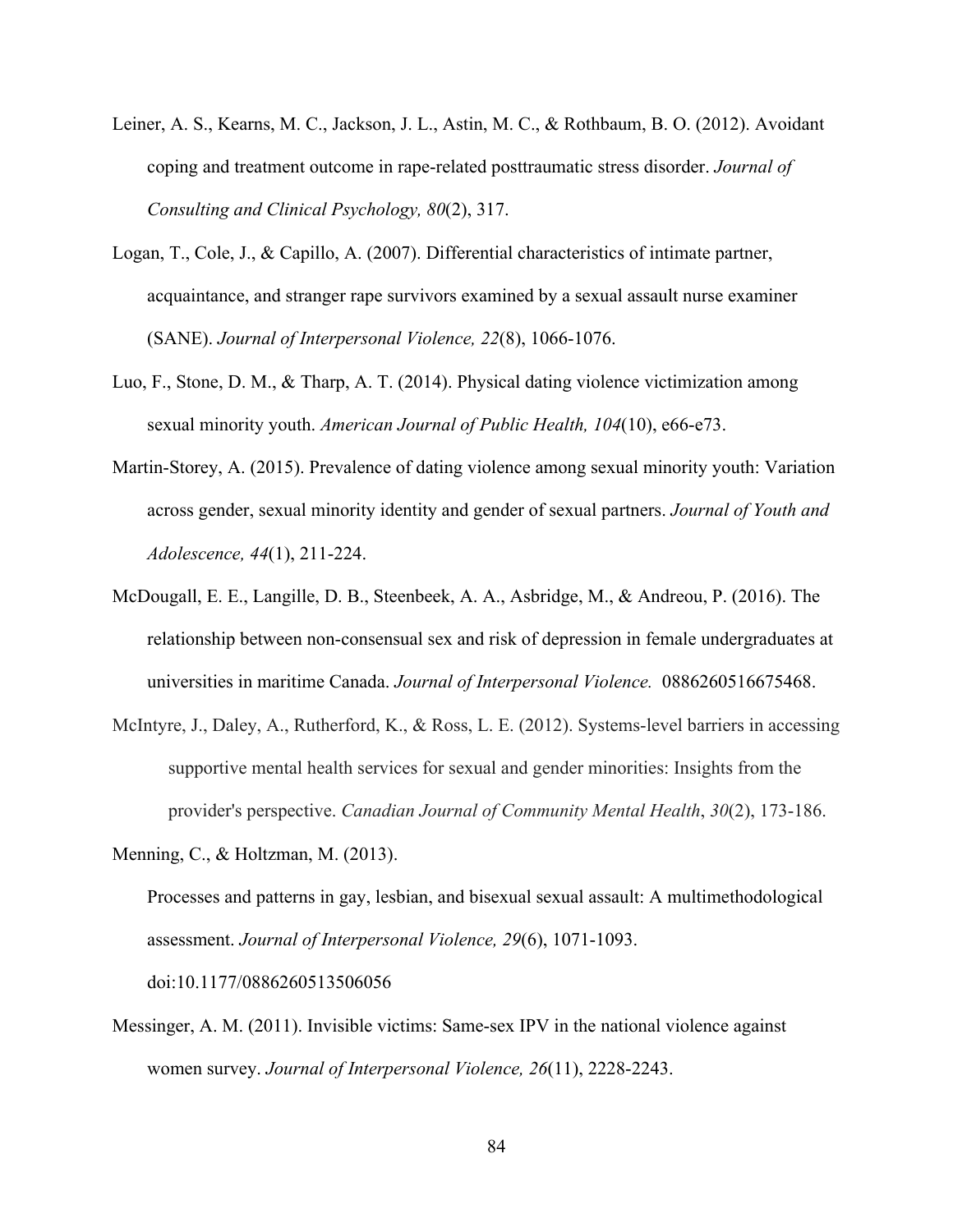- Meyer, I. H. (1995). Minority stress and mental health in gay men. *Journal of Health and Social Behavior,* 38-56.
- Meyer, I. H. (2003). Prejudice, social stress, and mental health in lesbian, gay, and bisexual populations: Conceptual issues and research evidence. *Psychological Bulletin, 129*(5), 674.
- Monk, L., & Jones, A. (2014). Alcohol consumption as a risk factor for sexual assault: A retrospective analysis. *Journal of Forensic and Legal Medicine, 23*, 55-61.
- Murchison, G. R., Boyd, M. A., & Pachankis, J. E. (2016). Minority stress and the risk of unwanted sexual experiences in LGBQ undergraduates. *Sex Roles,* 1-18.
- Nurius, P. S. (2000). Risk perception for acquaintance sexual aggression: A social-cognitive perspective. *Aggression and Violent Behavior, 5*(1), 63-78.
- O'Neil, A. I., Lafreniere, K. D., & Jackson, D. L. (2016). Pre-drinking motives in Canadian undergraduate students: Confirmatory factor analysis of the prepartying motivations inventory and examination of new themes. *Addictive Behaviors, 60*, 42-47.
- Online Surveys Data Privacy in Canada. (n.d.). Retrieved September 04, 2017, from http://fluidsurveys.com/canada/data-privacy-canada/
- Orchowski, L. M., Gidycz, C. A., & Raffle, H. (2008). Evaluation of a sexual assault risk reduction and self-defense program: A prospective analysis of a revised protocol. *Psychology of Women Quarterly*, *32*(2), 204-218.
- Oringher, J., & Samuelson, K. W. (2011). Intimate partner violence and the role of masculinity in male same-sex relationships. *Traumatology, 17*(2), 68-74.

Perreault, S. (2015). *Criminal victimization in Canada, 2014.* (No. 85-002-X). Juristat.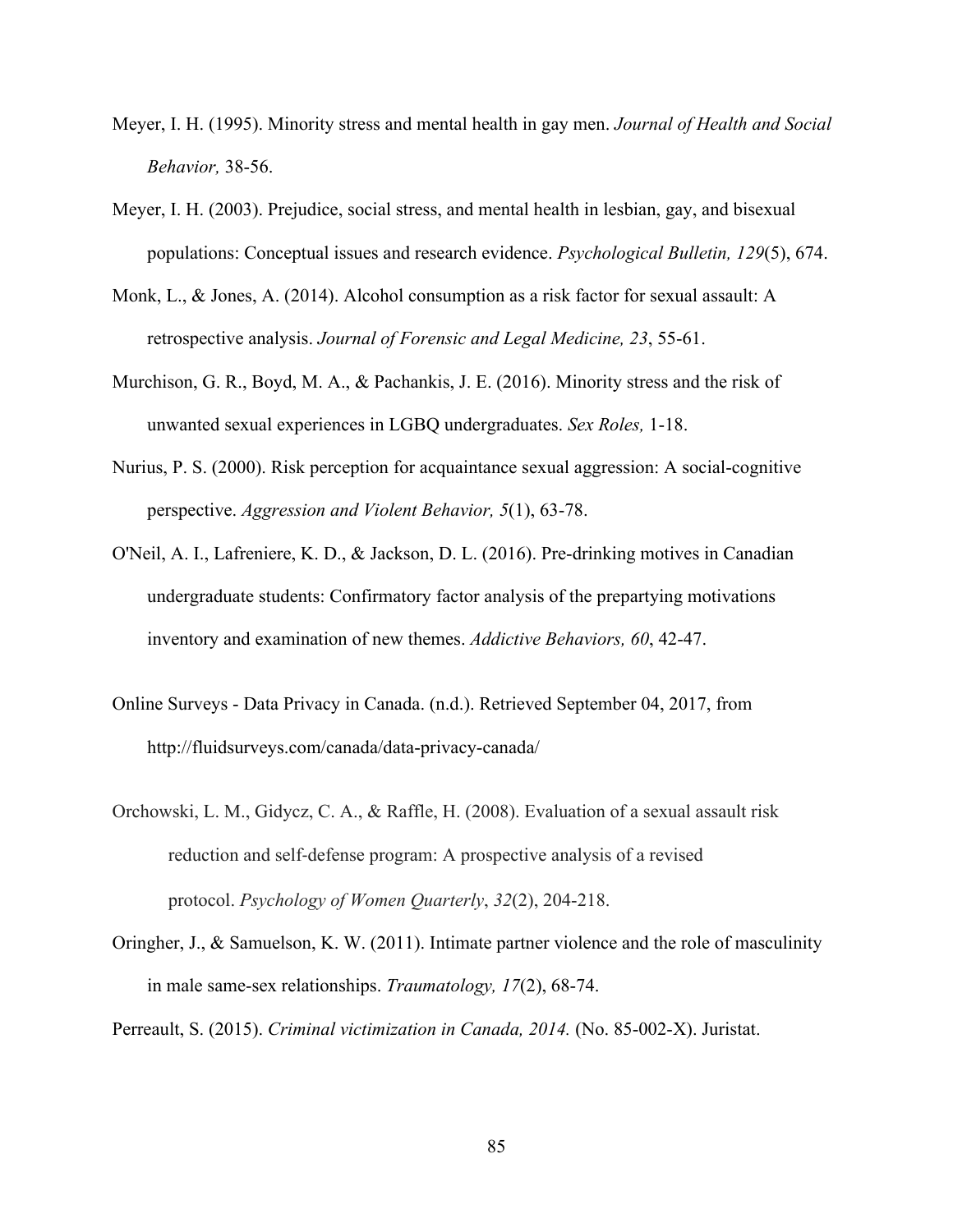- Peterman, L. M., & Dixon, C. G. (2003). Domestic violence between same-sex partners: Implications for counseling. *Journal of Counseling & Development, 81*(1), 40-47.
- Porter, J., & Williams, L. M. (2011). Intimate violence among underrepresented groups on a college campus. *Journal of Interpersonal Violence, 26*(16), 3210-3224.
- Public Health Agency of Canada. (2016). *The Chief Public Health Officer's Report on the State of Public Health in Canada 2015 Alcohol Consumption in Canada. Retrieved from https://www.canada.ca/en/public-health/services/publications/chief-public-health-officerreports-state-public-health-canada/2015-alcohol-consumption-canada.html#a9*
- Reed, E., Prado, G., Matsumoto, A., & Amaro, H. (2010). Alcohol and drug use and related consequences among gay, lesbian and bisexual college students: Role of experiencing violence, feeling safe on campus, and perceived stress. *Addictive Behaviors, 35*(2), 168-171.
- Rhew, I. C., Stappenbeck, C. A., Bedard-Gilligan, M., Hughes, T., & Kaysen, D. (2017). Effects of sexual assault on alcohol use and consequences among young adult sexual minority women. *Journal of Consulting and Clinical Psychology, 85*(5), 424.
- Riggs, N., Houry, D., Long, G., Markovchick, V., & Feldhaus, K. M. (2000). Analysis of 1,076 cases of sexual assault. *Annals of Emergency Medicine, 35*(4), 358-362.
- Ristock, J. L. (2002). *No more secrets: Violence in lesbian relationships* Psychology Press.
- Ristock, J., & Timbang, N. (2005). Relationship violence in lesbian/gay/bisexual/transgender/queer [LGBTQ] communities. *Violence Against Women Online Resources,*
- Rothman, E. F., Exner, D., & Baughman, A. L. (2011). The prevalence of sexual assault against people who identify as gay, lesbian, or bisexual in the united states: A systematic review. *Trauma, Violence, & Abuse, 12*(2), 55-66.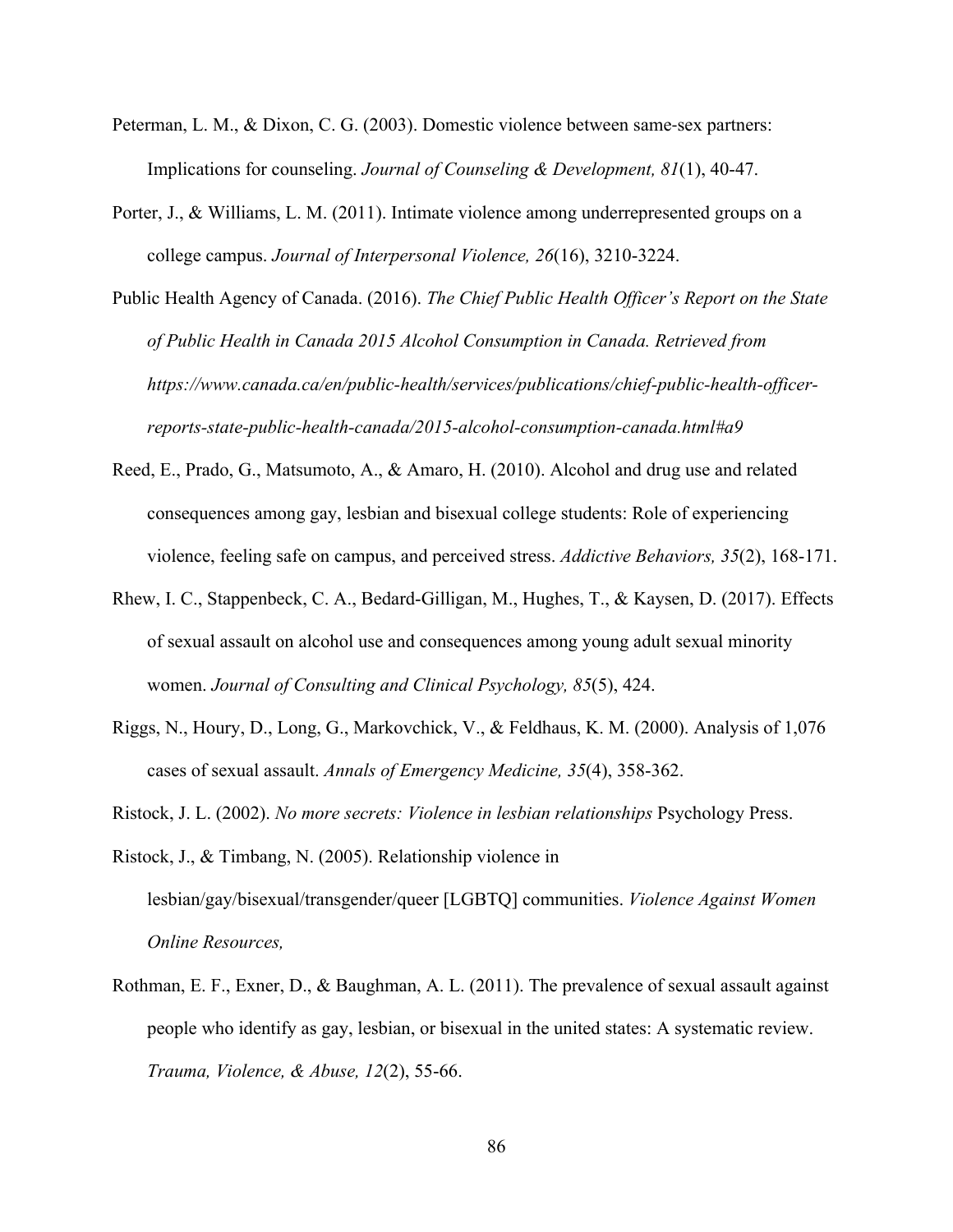- Ryan, G. W., & Bernard, H. R. (2003). Techniques to identify themes. *Field Methods, 15*(1), 85- 109.
- Ryan, C., Russell, S. T., Huebner, D., Diaz, R., & Sanchez, J. (2010). Family acceptance in adolescence and the health of LGBT young adults. *Journal of Child and Adolescent Psychiatric Nursing*, *23*(4), 205-213.
- Saewyc, E., Skay, C., Pettingell, S., Reis, E., Bearinger, L., Resnick, M., . . . Combs, L. (2006). Hazards of stigma: The sexual and physical abuse of gay, lesbian, and bisexual adolescents in the United States and Canada. *Child Welfare, 85*(2), 195-213.
- Shipherd, J. C., Green, K. E., & Abramovitz, S. (2010). Transgender clients: Identifying and minimizing barriers to mental health treatment. *Journal of Gay & Lesbian Mental Health*, *14*(2), 94-108.
- Sigurvinsdottir, R., & Ullman, S. E. (2015). Social reactions, self-blame, and problem drinking in adult sexual assault survivors. *Psychology of violence*, *5*(2), 192.
- Sigurvinsdottir, R., & Ullman, S. E. (2016). Sexual assault in bisexual and heterosexual women survivors. *Journal of Bisexuality, 16*(2), 163-180.
- Snapp, S. D., Watson, R. J., Russell, S. T., Diaz, R. M., & Ryan, C. (2015). Social support networks for LGBT young adults: Low cost strategies for positive adjustment. *Family Relations*, *64*(3), 420-430.
- Sorenson, S. B., & Thomas, K. A. (2009). Views of intimate partner violence in Same-and Opposite-Sex relationships. *Journal of Marriage and Family, 71*(2), 337-352.
- Statistics Canada. (2015). Classification of age categories by five-year age groups. Retrieved from http://www.statcan.gc.ca/eng/concepts/definitions/class-age1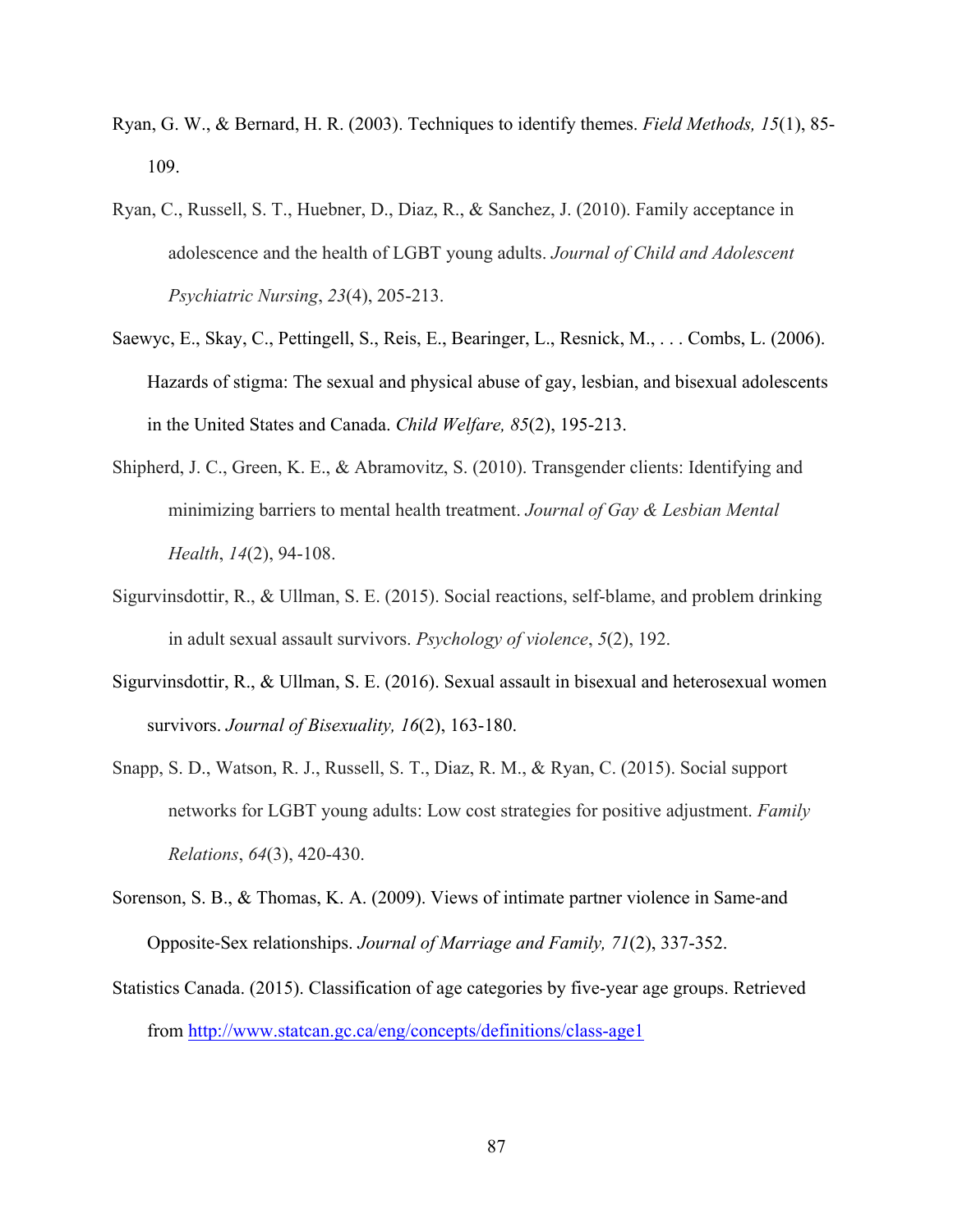- Statistics Canada. (2017). *Avalon peninsula [economic region], Newfoundland and Labrador and Newfoundland and Labrador [province] (table). Census profile.* (2016 Census No. 98- 316-X2016001). Ottawa: Statistics Canada Catalogue.
- Stemler, S. (2001). An overview of content analysis. *Practical Assessment, Research & Evaluation, 7*(17), 137-146.
- Stephenson, R., Khosropour, C., & Sullivan, P. (2010). Reporting of intimate partner violence among men who have sex with men in an online survey. *The Western Journal of Emergency Medicine, 11*(3), 242-246.
- Stermac, L., Du Mont, J., & Dunn, S. (1998). Violence in known-assailant sexual assaults. *Journal of Interpersonal Violence, 13*(3), 398-412.
- Stotzer, R. L. (2009). Violence against transgender people: A review of United States data. *Aggression and Violent Behavior, 14*(3), 170-179.
- Szwed, J. F. (1966). Gossip, drinking, and social control: Consensus and communication in a Newfoundland parish. *Ethnology, 5*(4), 434-441.
- Tanner, J., & Arnett, J. (2009). Handbook of youth and young adulthood: New perspectives and agendas.
- Taylor, J. (2011). The intimate insider: Negotiating the ethics of friendship when doing insider research. *Qualitative Research, 11*(1), 3-22.
- Testa, R. J., Sciacca, L. M., Wang, F., Hendricks, M. L., Goldblum, P., Bradford, J., & Bongar, B. (2012). Effects of violence on transgender people. *Professional Psychology: Research and Practice, 43*(5), 452-459.
- Tjaden, P. G., & Thoennes, N. (2000). *Extent, nature, and consequences of intimate partner violence.* (NCJ 181867). Washington, DC: U.S. Department of Justice, National Institute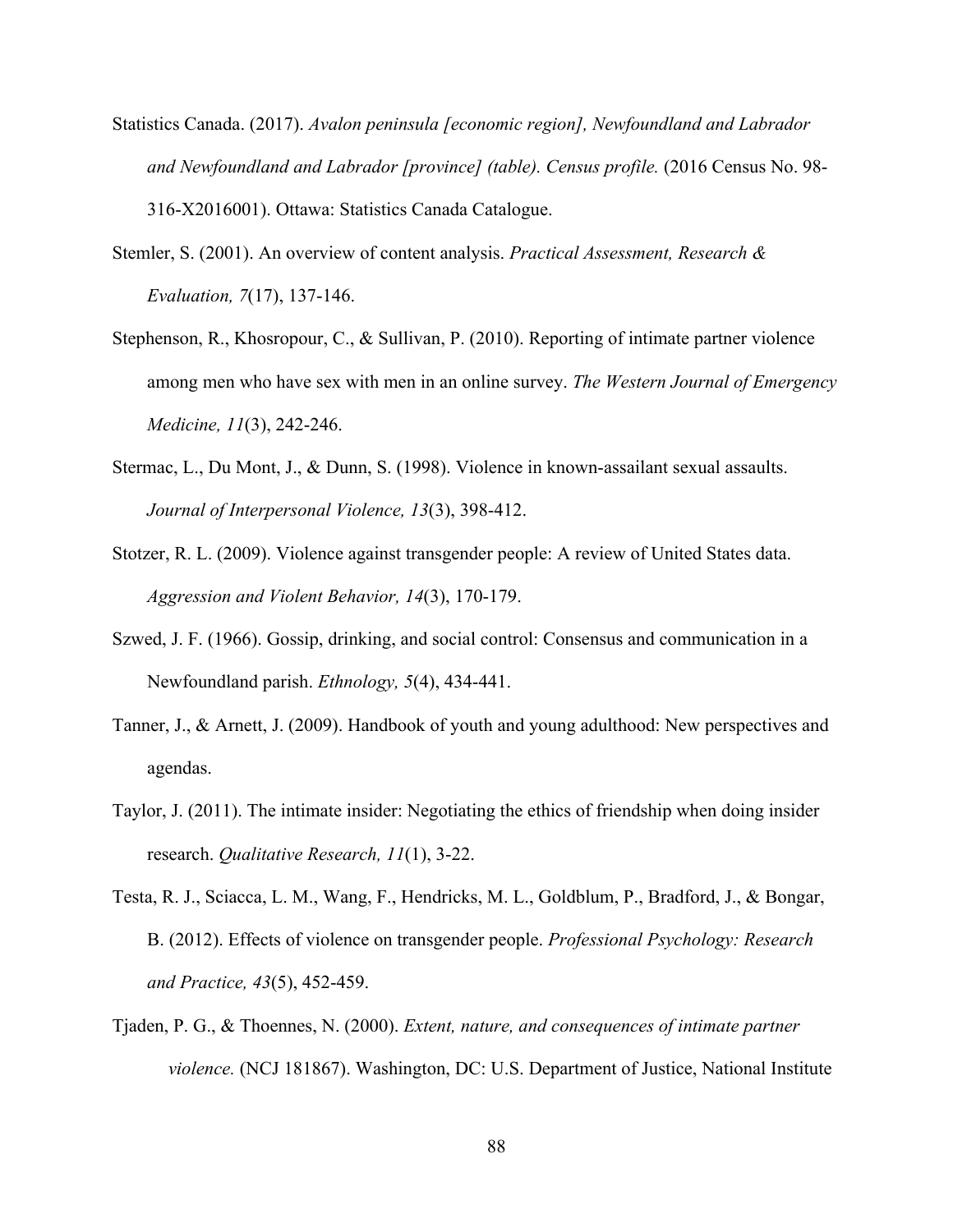of Justice.

- Tjaden, P. G., & Thoennes, N. (2006). *Extent, nature, and consequences of rape victimization: Findings from the national violence against women survey.* (NCJ 210346). Washington, DC: U.S. Department of Justice, National Institute of Justice.
- Trotman, A. D. (2013). *Predictors of intimate partner violence in women's same sex relationships* University of Rhode Island.
- Ullman, S. E., & Filipas, H. H. (2005). Gender differences in social reactions to abuse disclosures, post-abuse coping, and PTSD of child sexual abuse survivors. *Child Abuse & Neglect, 29*(7), 767-782.
- Ullman, S. E., Najdowski, C. J., & Filipas, H. H. (2009). Child sexual abuse, post-traumatic stress disorder, and substance use: Predictors of revictimization in adult sexual assault survivors. *Journal of Child Sexual Abuse, 18*(4), 367-385.
- Ullman, S. E., & Peter-Hagene, L. (2014). Social reactions to sexual assault disclosure, coping, perceived control, and PTSD symptoms in sexual assault victims. *Journal of Community Psychology, 42*(4), 495-508.
- Ullman, S. E., & Siegel, J. M. (1993). Victim-offender relationship and sexual assault. *Violence and Victims, 8*(2), 121-134.
- Walker, J., Archer, J., & Davies, M. (2005). Effects of rape on men: A descriptive analysis. *Archives of Sexual Behavior*, *34*(1), 69-80.
- Walters, M. L., Chen, J., & Breiding, M. J. (2013). The national intimate partner and sexual violence survey (NISVS): 2010 findings on victimization by sexual orientation. *Atlanta, GA: National Center for Injury Prevention and Control, Centers for Disease Control and Prevention, 648*(73), 6.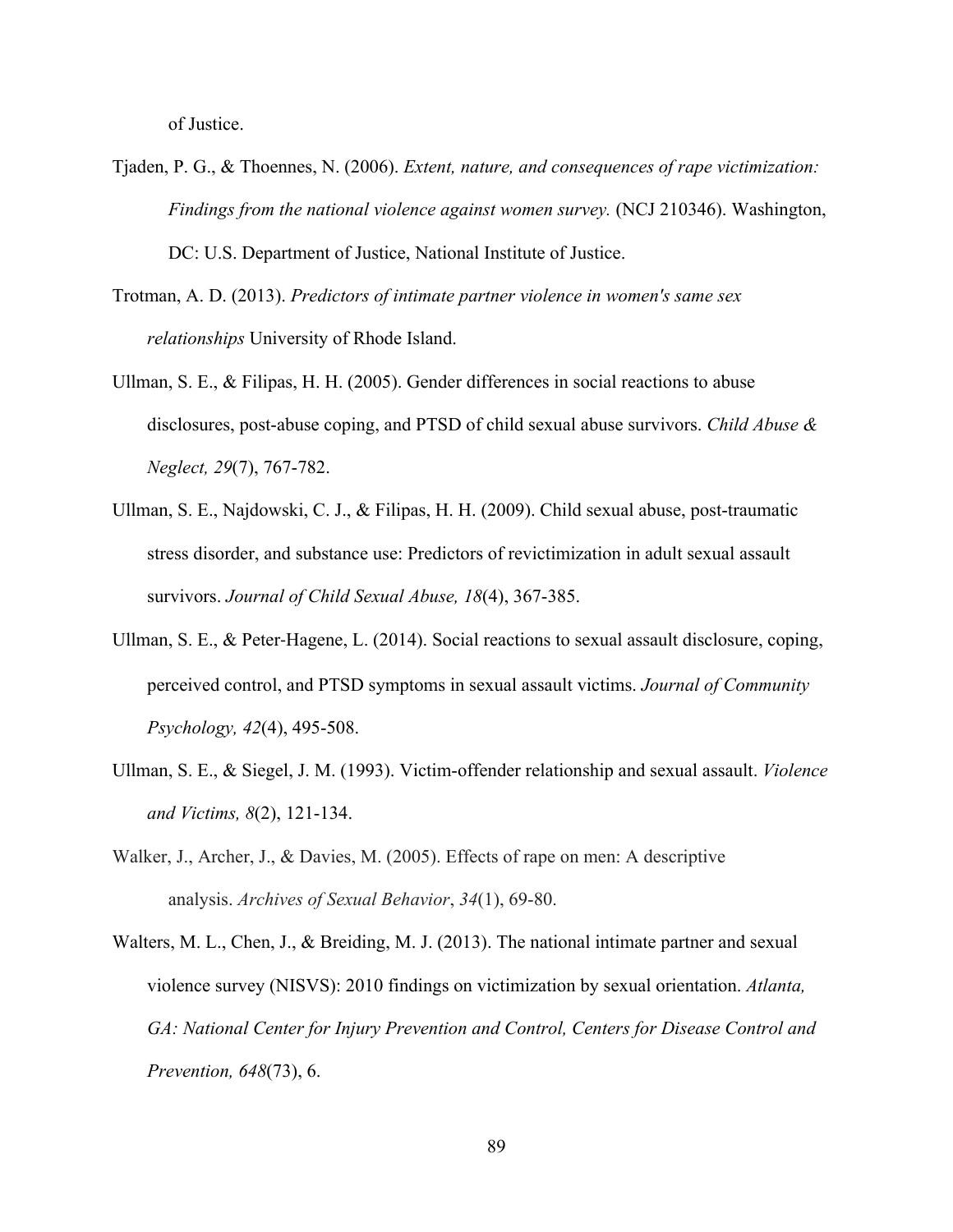Weber, R. P. (1990). *Basic content analysis.* Sage.

- White, A., & Hingson, R. (2013). The burden of alcohol use: Excessive alcohol consumption and related consequences among college students. *Alcohol Research: Current Reviews, 35*(2), 201-218.
- Williams, T., Connolly, J., Pepler, D., & Craig, W. (2003). Questioning and sexual minority adolescents: High school experiences of bullying, sexual harassment and physical abuse. *Canadian Journal of Community Mental Health, 22*(2), 47-58.
- Wilson, J. P., Droždek, B., & Turkovic, S. (2006). Posttraumatic shame and guilt. *Trauma, Violence, & Abuse*, *7*(2), 122-141.
- Wong, C. F., Weiss, G., Ayala, G., & Kipke, M. D. (2010). Harassment, discrimination, violence, and illicit drug use among young men who have sex with men. *AIDS Education and Prevention, 22*(4), 286-298.
- Ybarra, M. L., Mitchell, K. J., Palmer, N. A., & Reisner, S. L. (2015). Online social support as a buffer against online and offline peer and sexual victimization among US LGBT and non-LGBT youth. *Child Abuse & Neglect*, *39*, 123-136.
- Zimmer, B., Solomon, J., & Carson, C. (2016). Among the new words. *American Speech, 91*(2), 200-225.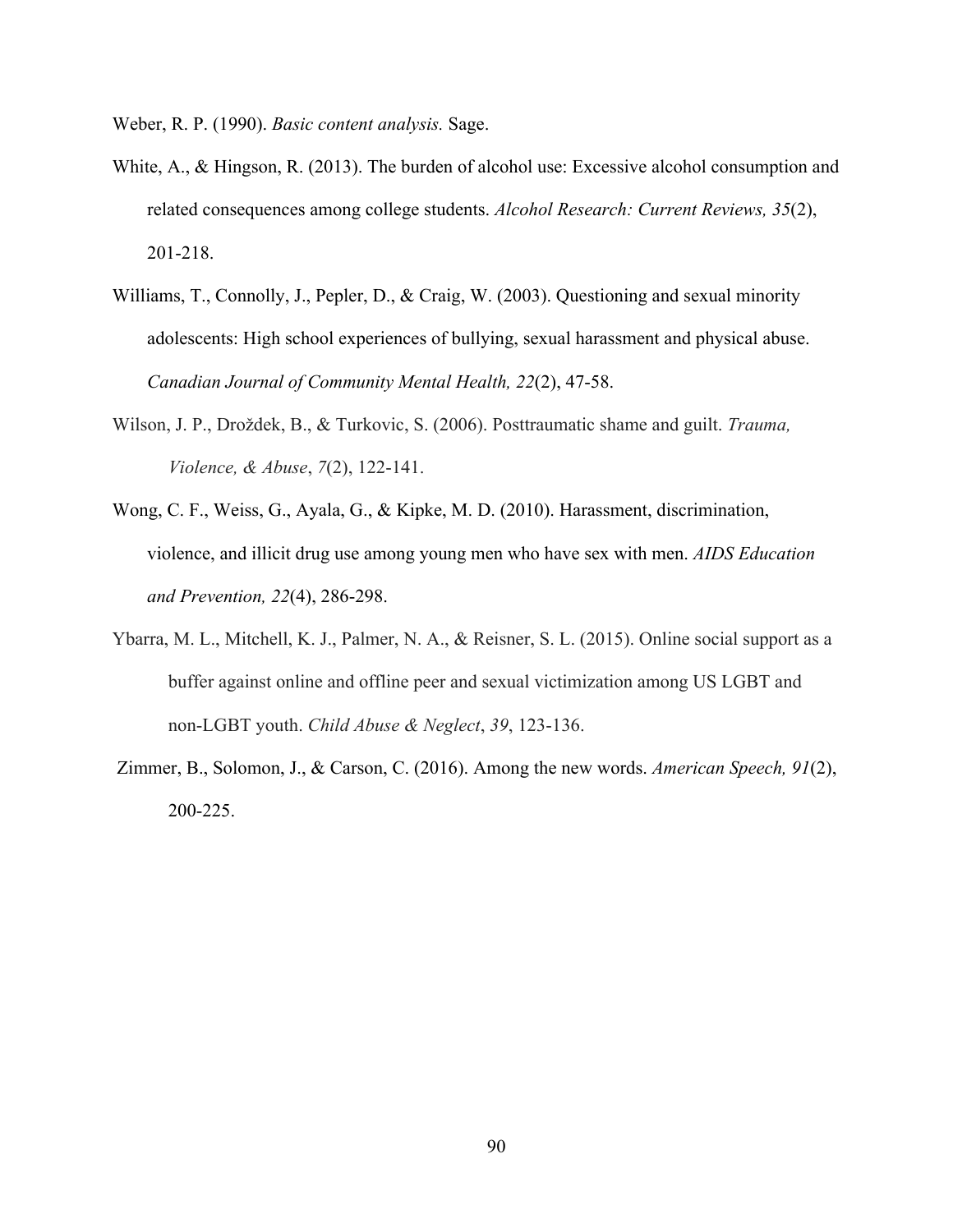# Appendix A

| Demographic characteristics of the sample. |
|--------------------------------------------|
|--------------------------------------------|

| Characteristics ( $n = 99$ ) | $\boldsymbol{n}$ | $\frac{0}{0}$    |
|------------------------------|------------------|------------------|
| Region                       |                  |                  |
| Avalon (Newfoundland)        | 74               | 74.7             |
| Eastern Newfoundland         | 11               | 11.1             |
| <b>Central Newfoundland</b>  | $\overline{2}$   | 2.0              |
| Western Newfoundland         | $\overline{7}$   | 7.1              |
| Northern Labrador            | $\boldsymbol{0}$ | $\boldsymbol{0}$ |
| Western Labrador             | $\overline{4}$   | 4.0              |
| Central Labrador             | $\mathbf{1}$     | 1.0              |
| Coastal Labrador             | $\boldsymbol{0}$ | $\boldsymbol{0}$ |
| <b>Missing Response</b>      | $\boldsymbol{0}$ | 0.0              |
| Population Size              |                  |                  |
| Less than 1000               | $1\,$            | $1.0\,$          |
| $1,000 - 4,999$              | 5                | $5.1$            |
| $5,000 - 9,999$              | $\tau$           | $7.1$            |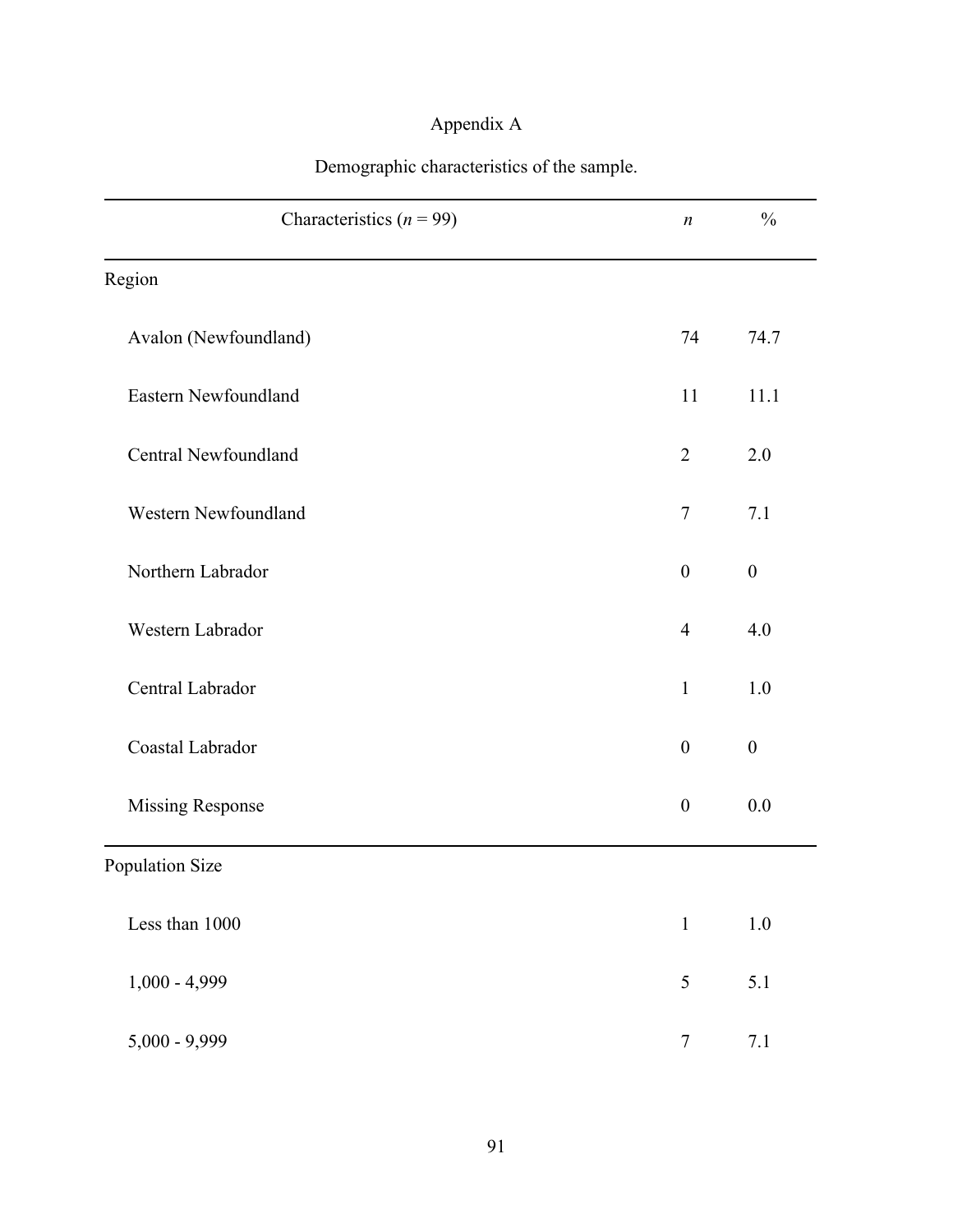| 10,000 - 19,999                    | $11\,$           | 11.1    |
|------------------------------------|------------------|---------|
| $20,000 - 29,999$                  | $8\,$            | 8.1     |
| 30,000 or more                     | 66               | 66.7    |
| <b>Missing Response</b>            | $\,1$            | $1.0\,$ |
| Sex Assigned at Birth              |                  |         |
| Male                               | 22               | 22.2    |
| Female                             | 76               | 76.8    |
| Intersex                           | $\boldsymbol{0}$ | $0.0\,$ |
| <b>Missing Response</b>            | $\,1\,$          | $1.0\,$ |
| Gender                             |                  |         |
| Androgyne                          | $\mathbf{1}$     | $1.0\,$ |
| Demi-male                          | $\,1$            | $1.0\,$ |
| Female                             | $\overline{7}$   | 7.1     |
| Gender fluid / gender advantageous | $\mathbf{1}$     | $1.0\,$ |
| Genderfluid                        | $\overline{3}$   | 3.0     |
| Genderqueer, genderflux            | $\mathbf{1}$     | $1.0\,$ |
| Male                               | 6                | 6.0     |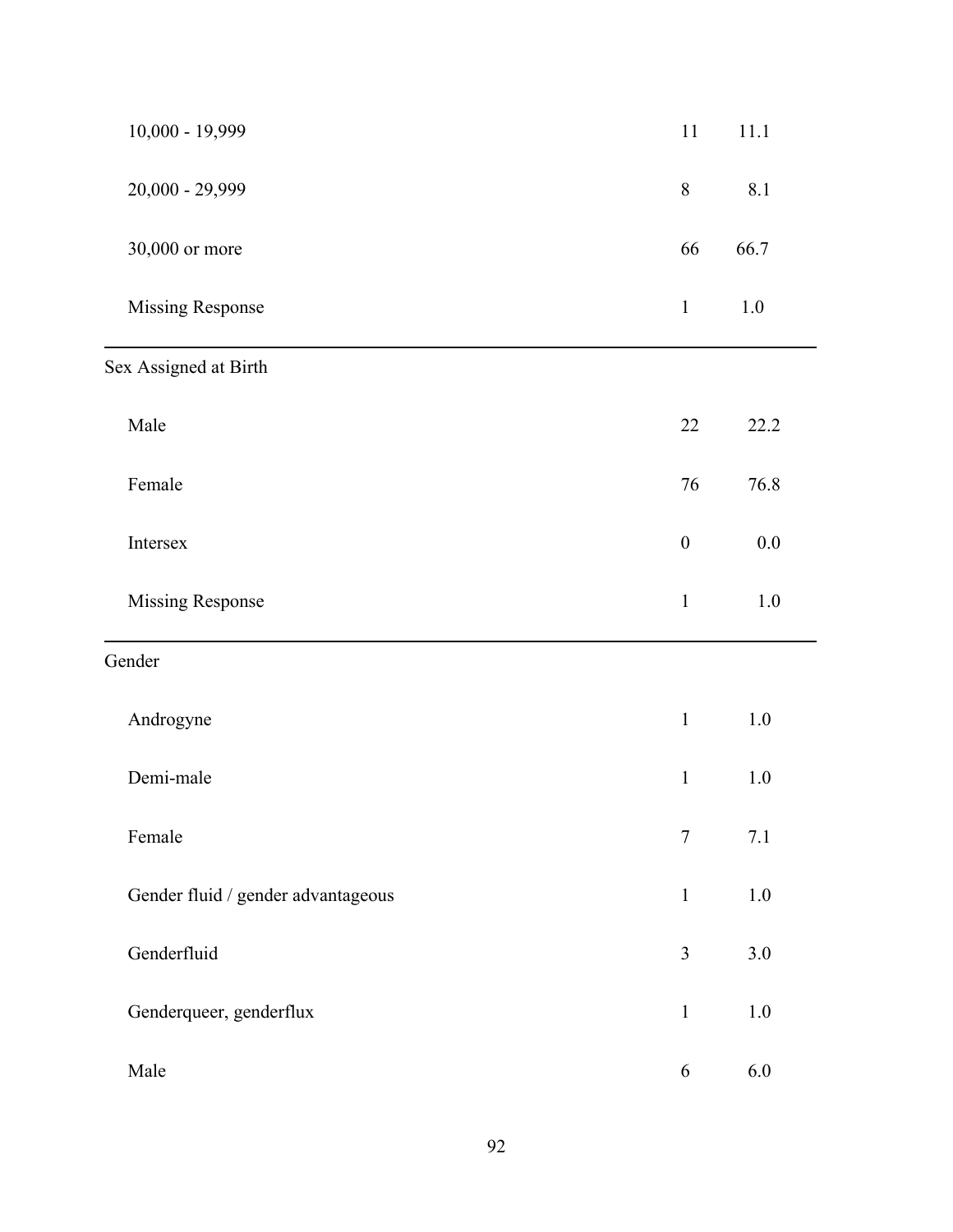| Man                                       | 17               | 17.2     |
|-------------------------------------------|------------------|----------|
| Non-binary                                | 10               | $10.0\,$ |
| Non-binary trans man                      | $\mathbf{1}$     | $1.0\,$  |
| Nonbinary man                             | $\mathbf{1}$     | 1.0      |
| None                                      | $\mathbf{1}$     | $1.0\,$  |
| Trans man                                 | $\mathbf{1}$     | $1.0\,$  |
| Trans masculine                           | $\mathbf{1}$     | 1.0      |
| Trans masculine gender queer              | $\mathbf{1}$     | $1.0\,$  |
| Trans queer woman                         | $\mathbf 1$      | $1.0\,$  |
| Trans woman                               | $\mathbf{1}$     | $1.0\,$  |
| Transman                                  | $\mathbf{1}$     | 1.0      |
| Two spirit                                | $\mathbf{1}$     | $1.0\,$  |
| Woman                                     | 42               | 42.4     |
| <b>Missing Response</b>                   | $\boldsymbol{0}$ | 0.0      |
| <b>Sexual Orientation</b>                 |                  |          |
| Ace (aceflux-pansexual) and aro (aceflux- | $\mathbf{1}$     | 1.0      |
| panromantic)                              |                  |          |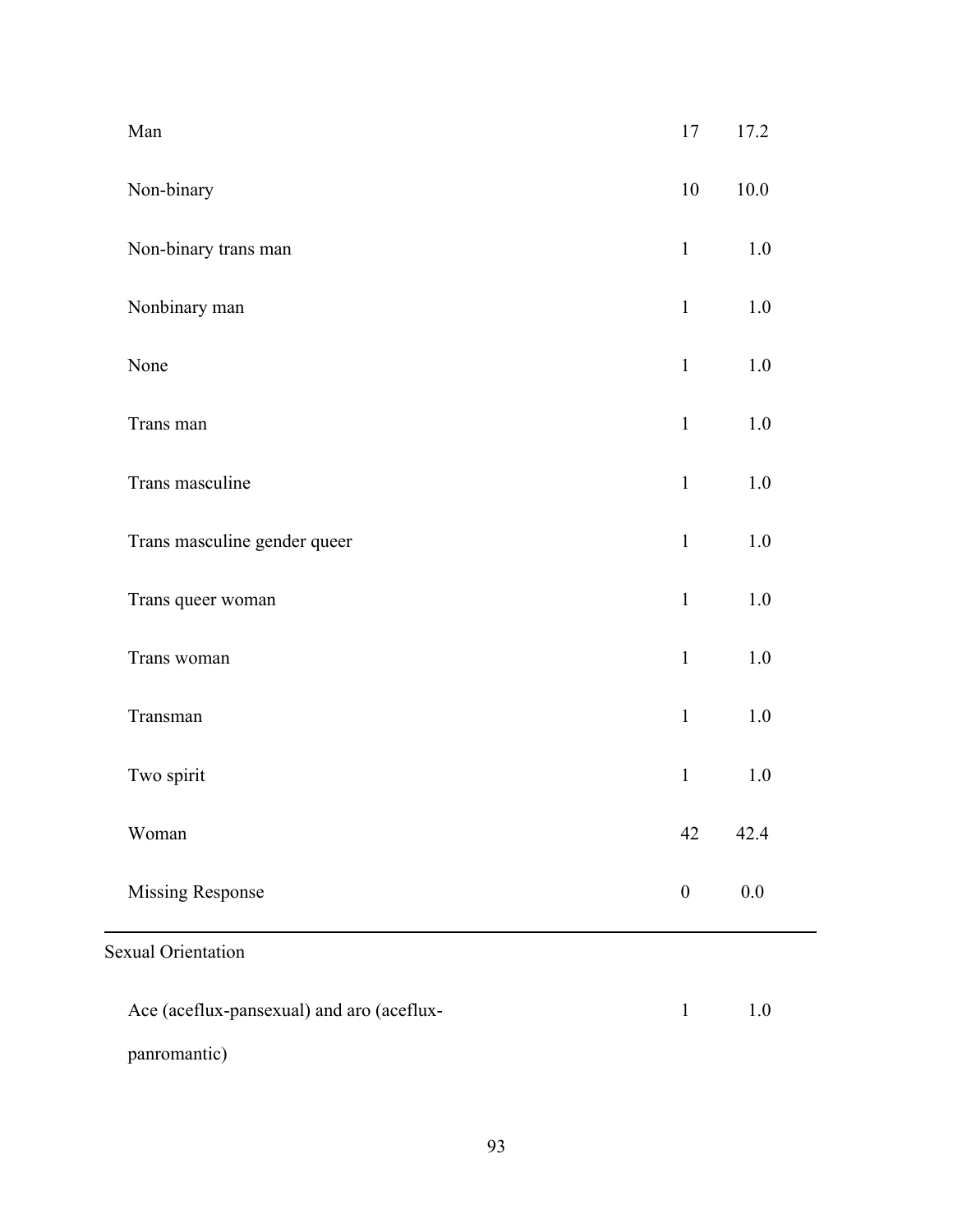| Asexual                             | $\mathbf{1}$   | 1.0     |
|-------------------------------------|----------------|---------|
| Bi and kinda ace?? I'm not sure     | $\mathbf{1}$   | 1.0     |
| <b>Bicurious</b>                    | $\mathbf{1}$   | $1.0\,$ |
| <b>Bisexual</b>                     | 29             | 29.3    |
| Demisexual                          | $\mathbf{1}$   | $1.0\,$ |
| Fluid                               | $\mathbf{1}$   | $1.0\,$ |
| Gay                                 | 18             | 18.2    |
| Generally sexual                    | $\mathbf{1}$   | $1.0\,$ |
| Gray-a                              | $\mathbf{1}$   | 1.0     |
| Lesbian                             | $\overline{3}$ | 3.0     |
| Pansexual                           | 15             | 15.1    |
| Pansexual ace                       | $\,1\,$        | 1.0     |
| Polysexual                          | $\mathbf{1}$   | $1.0\,$ |
| Queer                               | 13             | 13.2    |
| Queer (bi/pan)                      | $\mathbf{1}$   | $1.0\,$ |
| Queer (bisexual) depends on the day | $\mathbf{1}$   | 1.0     |
| Queer (dyke)                        | $\mathbf 1$    | 1.0     |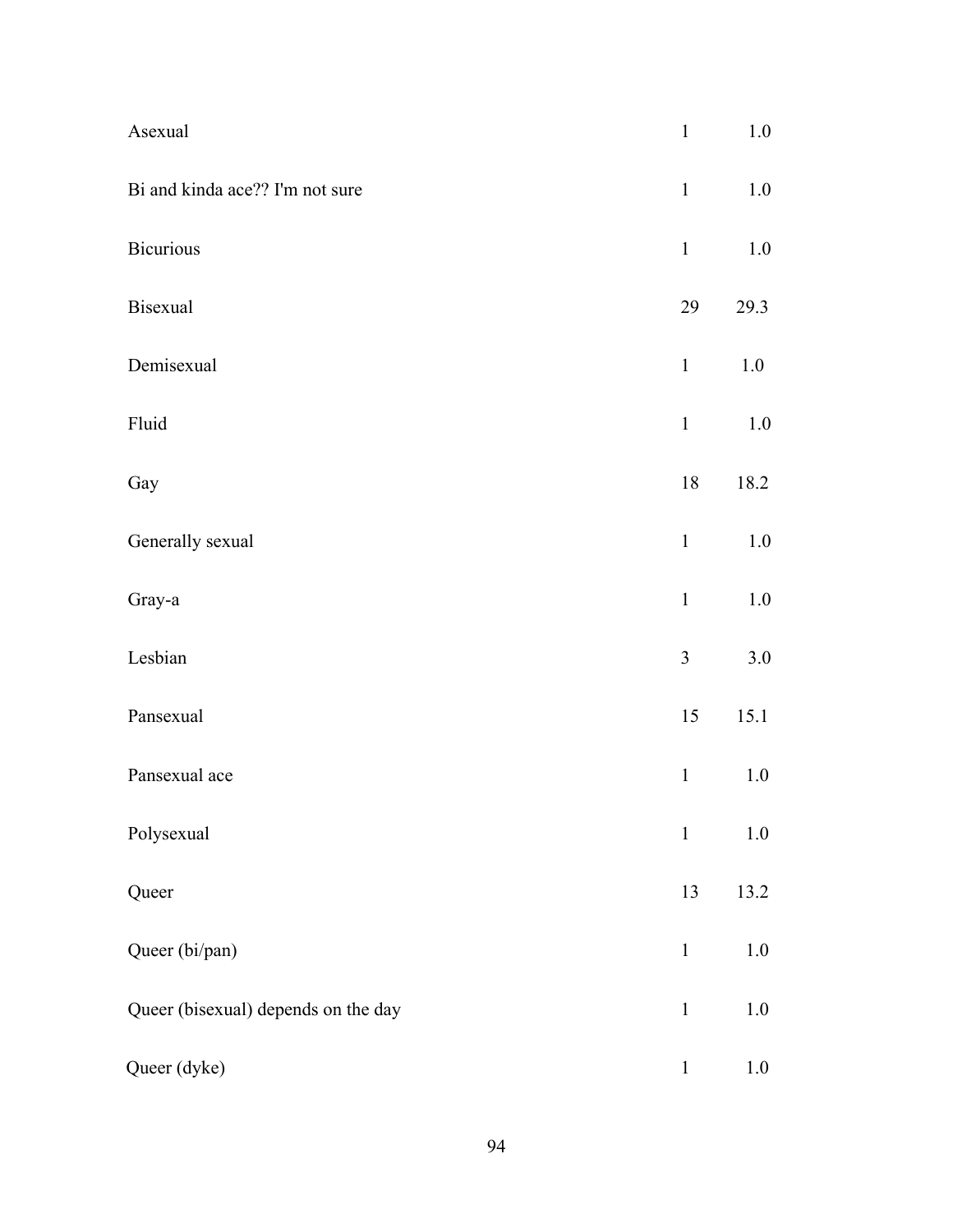| Queer/pansexual                           | $\overline{2}$   | 2.0     |
|-------------------------------------------|------------------|---------|
| Straight                                  | 3                | 3.0     |
| <b>Missing Response</b>                   | $\boldsymbol{0}$ | 0.0     |
| Ethnicity                                 |                  |         |
| Aboriginal/First Nations                  | $\overline{2}$   | 2.0     |
| <b>Black</b>                              | $\mathbf{1}$     | 1.0     |
| Caucasian/White                           | 90               | 90.9    |
| Chinese/Burmeseburmese                    | $\mathbf{1}$     | 1.0     |
| Native and Caucasian                      | $\overline{2}$   | 2.0     |
| Romanichal/l'nu/white                     | $\mathbf{1}$     | 1.0     |
| White/Hispanic                            | $\mathbf{1}$     | 1.0     |
| Eastern European racially and ethnically  | $\mathbf{1}$     | 1.0     |
| I'm African American                      |                  |         |
| <b>Missing Response</b>                   | $\boldsymbol{0}$ | $0.0\,$ |
| Do you identify as Aboriginal/Indigenous? |                  |         |
| Yes                                       | $8\,$            | 8.1     |
| No                                        | 91               | 91.9    |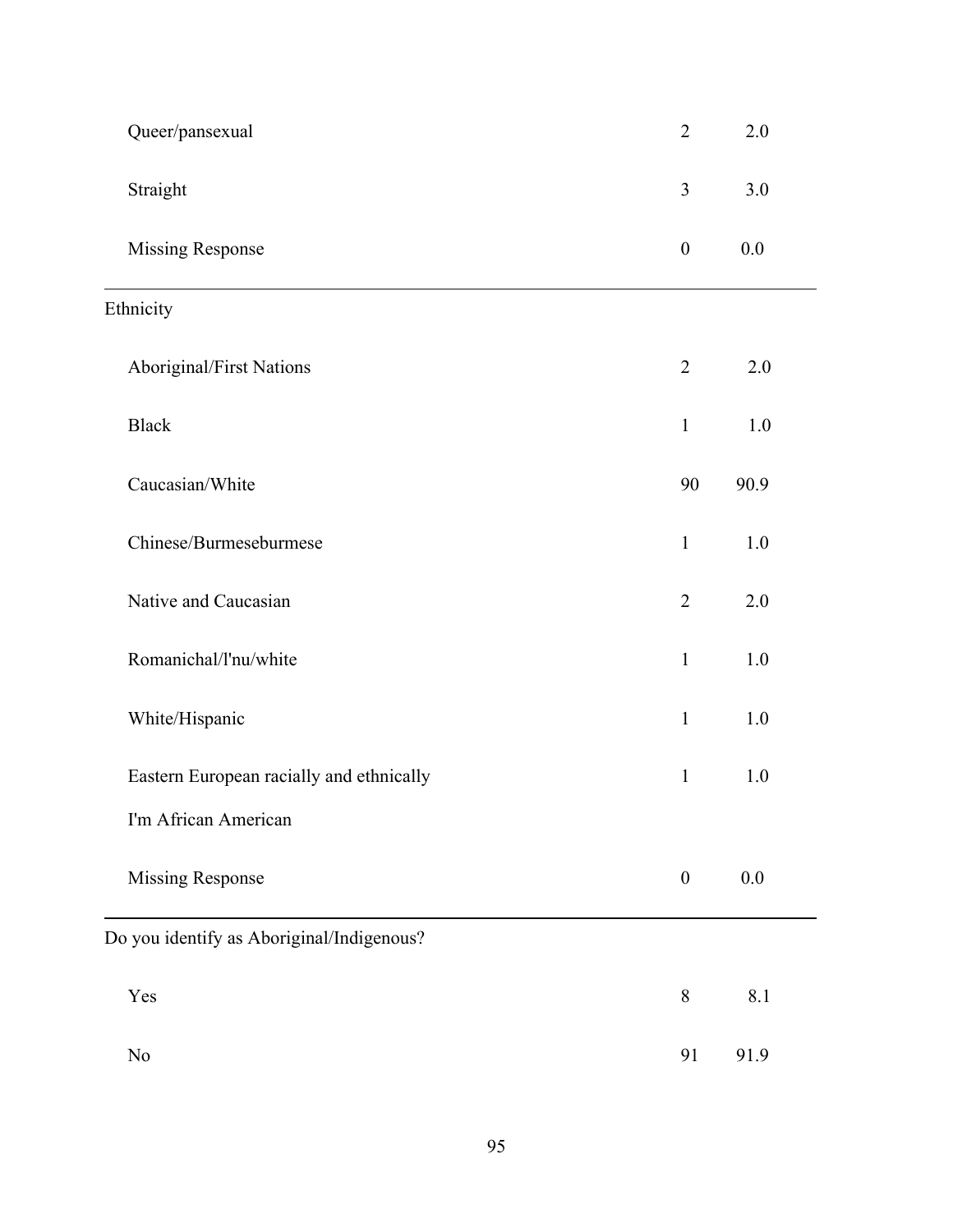| <b>Missing Response</b>                   | $\boldsymbol{0}$ | $0.0\,$ |
|-------------------------------------------|------------------|---------|
| <b>Relationship Status</b>                |                  |         |
| Single                                    | 27               | 27.3    |
| Dating                                    | $\overline{4}$   | $4.0\,$ |
| In a relationship                         | 44               | 44.4    |
| Cohabitating                              | 14               | 14.1    |
| Married                                   | $\overline{4}$   | 4.0     |
| Separated                                 | $\boldsymbol{0}$ | $0.0\,$ |
| Divorced                                  | $\boldsymbol{0}$ | $0.0\,$ |
| Widowed                                   | $\boldsymbol{0}$ | $0.0\,$ |
| Other (please specify):                   | 6                | 6.1     |
| Open marriage                             |                  |         |
| Open relationship                         |                  |         |
| Poly                                      |                  |         |
| Polyamorous: Married, also in a           |                  |         |
| relationship, open to dating.             |                  |         |
| Relationship (Queer platonic partnership) |                  |         |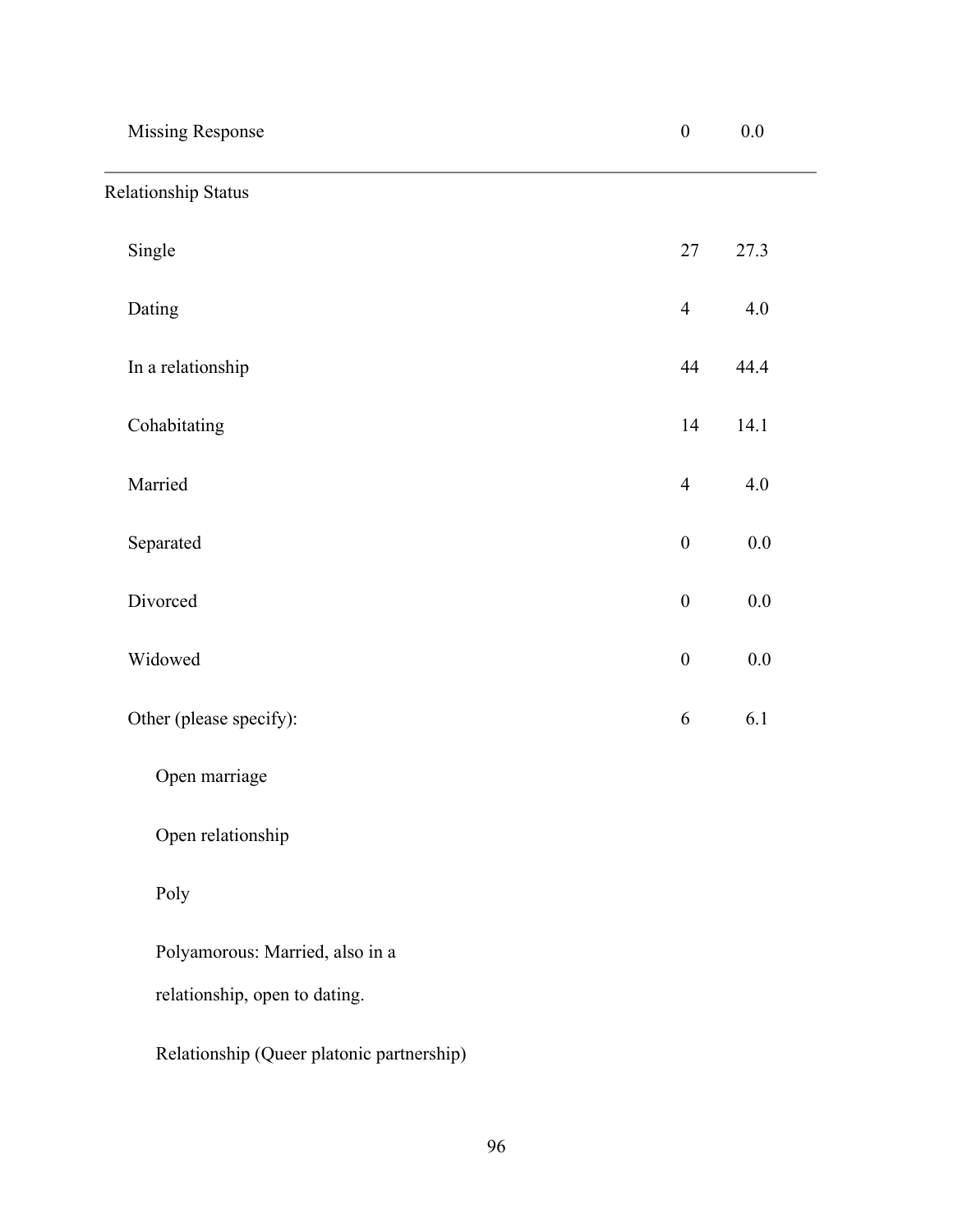Seeing someone but trying to open them

up to Polyamory and or non-monogamy

| <b>Missing Response</b>                 | $\boldsymbol{0}$ |                  | 0.0  |
|-----------------------------------------|------------------|------------------|------|
| Education                               |                  |                  |      |
| Some high school, but no degree         |                  | $\overline{7}$   | 7.1  |
| High school graduate / ABE              |                  | 6                | 6.1  |
| Some college, but no degree             |                  | 43               | 43.4 |
| College graduate or more                |                  | 41               | 41.4 |
| Other (please specify):                 |                  | $\overline{2}$   | 2.0  |
| A year from my degree at MUN            |                  |                  |      |
| <b>GED</b>                              |                  |                  |      |
| <b>Missing Response</b>                 | $\boldsymbol{0}$ |                  | 0.0  |
| Are you currently enrolled in a school? |                  |                  |      |
| Yes                                     |                  | 53               | 53.5 |
| No                                      |                  | 46               | 46.5 |
| <b>Missing Response</b>                 |                  | $\boldsymbol{0}$ | 0.0  |

Are you currently enrolled in a college or university?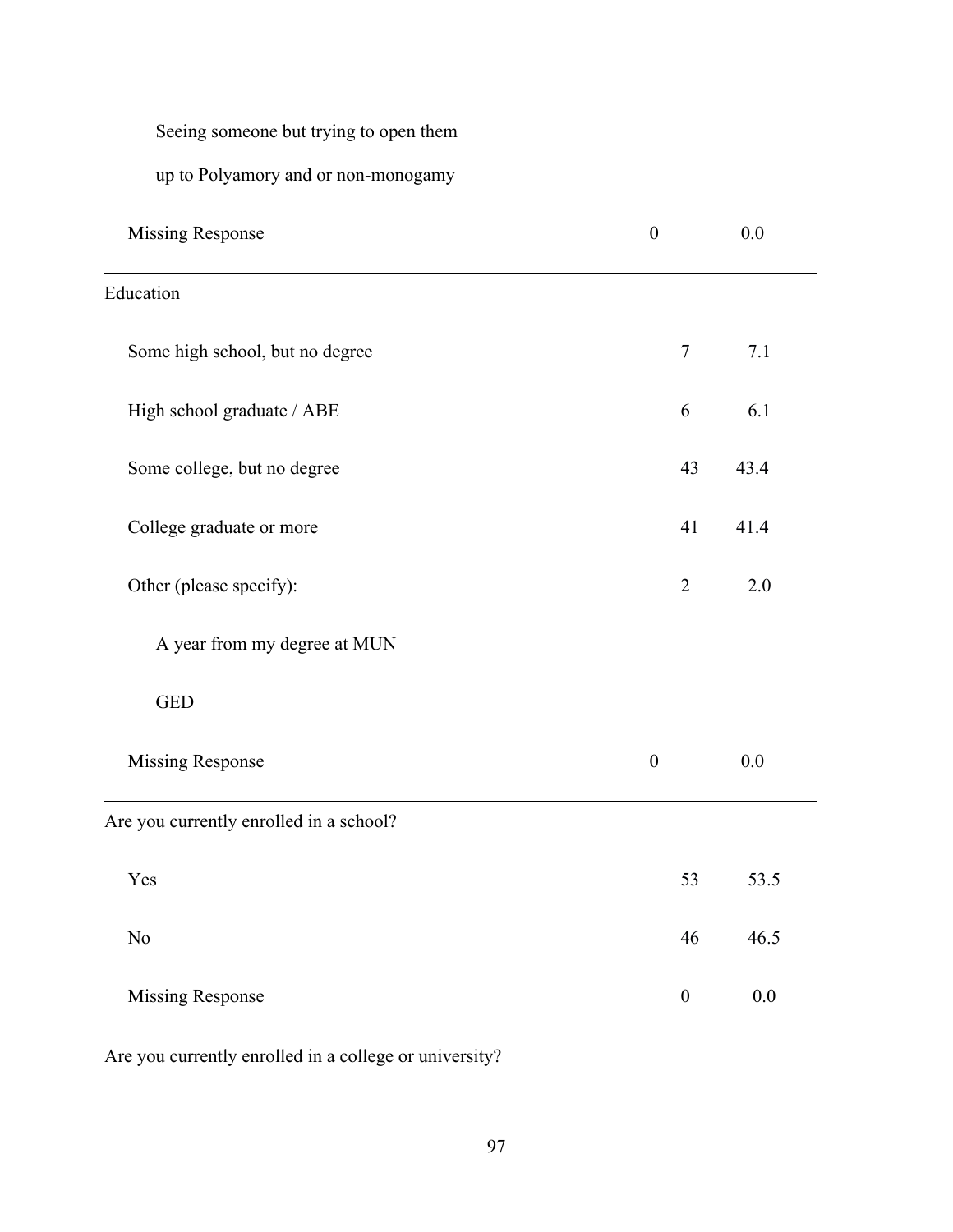| Yes              | 49                      | 49.5     |
|------------------|-------------------------|----------|
| $\rm No$         | 50                      | 50.5     |
| Missing Response | $\boldsymbol{0}$        | $0.0\,$  |
| Age              |                         |          |
| 13               | $\mathbf{1}$            | $1.0\,$  |
| $15\,$           | $\boldsymbol{1}$        | $1.0\,$  |
| $16\,$           | $\overline{\mathbf{3}}$ | $3.0\,$  |
| $17\,$           | $\overline{4}$          | $4.0\,$  |
| $18\,$           | $\overline{4}$          | $4.0\,$  |
| $19$             | $\,$ $\,$               | 8.1      |
| 20               | $\overline{9}$          | 9.1      |
| $21\,$           | $\overline{4}$          | $4.0\,$  |
| $22\,$           | $\boldsymbol{7}$        | $7.1\,$  |
| $23\,$           | $10\,$                  | $10.1\,$ |
| 24               | $\sqrt{6}$              | 6.1      |
| 25               | $\overline{\mathbf{3}}$ | $3.0\,$  |
| 26               | $\boldsymbol{7}$        | $7.1\,$  |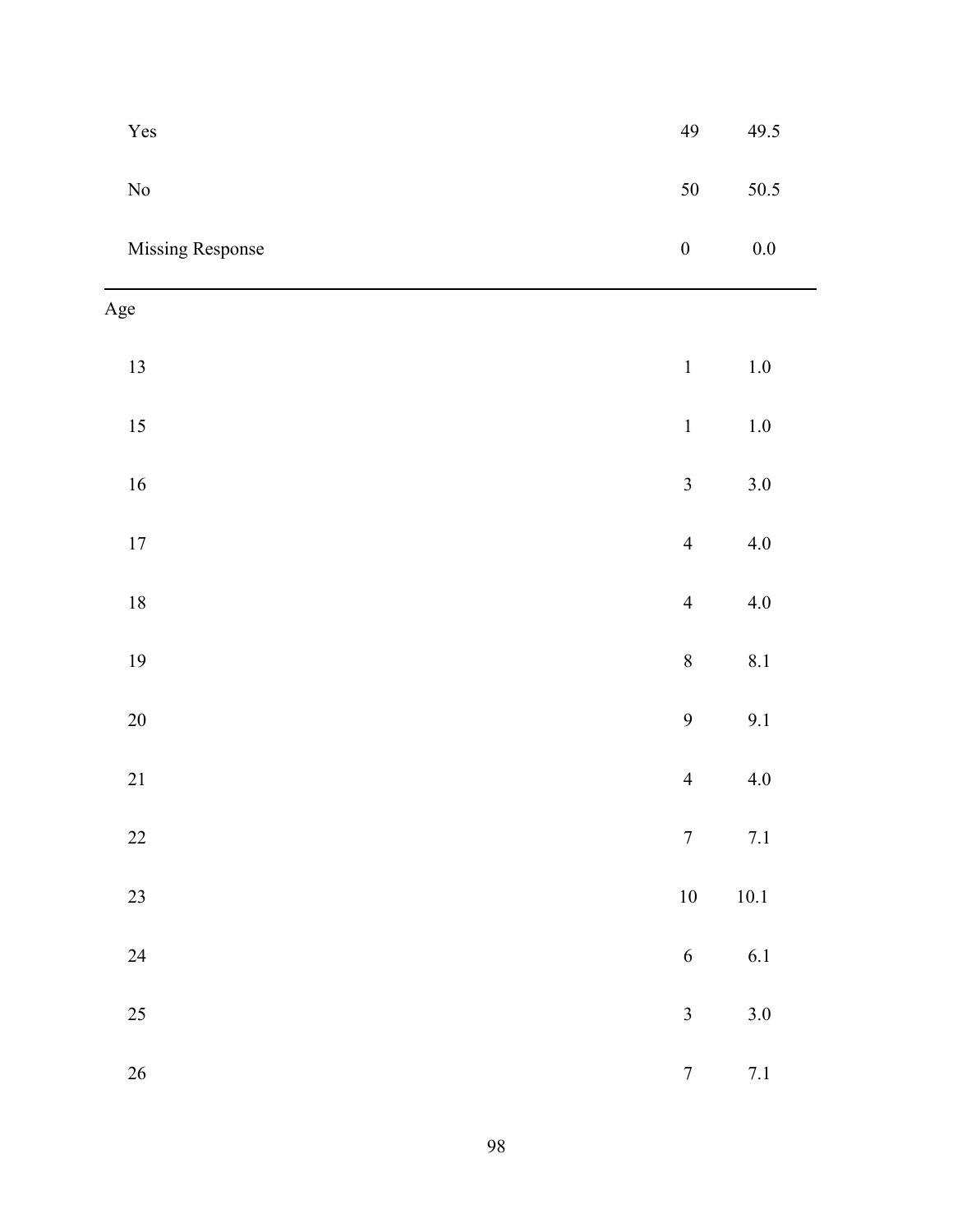| $27\,$           | $\overline{6}$ | 6.1     |
|------------------|----------------|---------|
| $28\,$           | 9              | 9.1     |
| 29               | $\overline{4}$ | $4.0\,$ |
| 31               | $\mathbf 1$    | $1.0\,$ |
| 32               | $\overline{4}$ | 4.0     |
| 33               | $\sqrt{2}$     | $2.0\,$ |
| 36               | $\,1$          | $1.0\,$ |
| $37\,$           | $\,1\,$        | $1.0\,$ |
| 39               | $\mathbf{1}$   | $1.0\,$ |
| 44               | $\mathbf{1}$   | $1.0\,$ |
| 65               | $\mathbf 1$    | $1.0\,$ |
| Missing Response | $\,1$          | $1.0\,$ |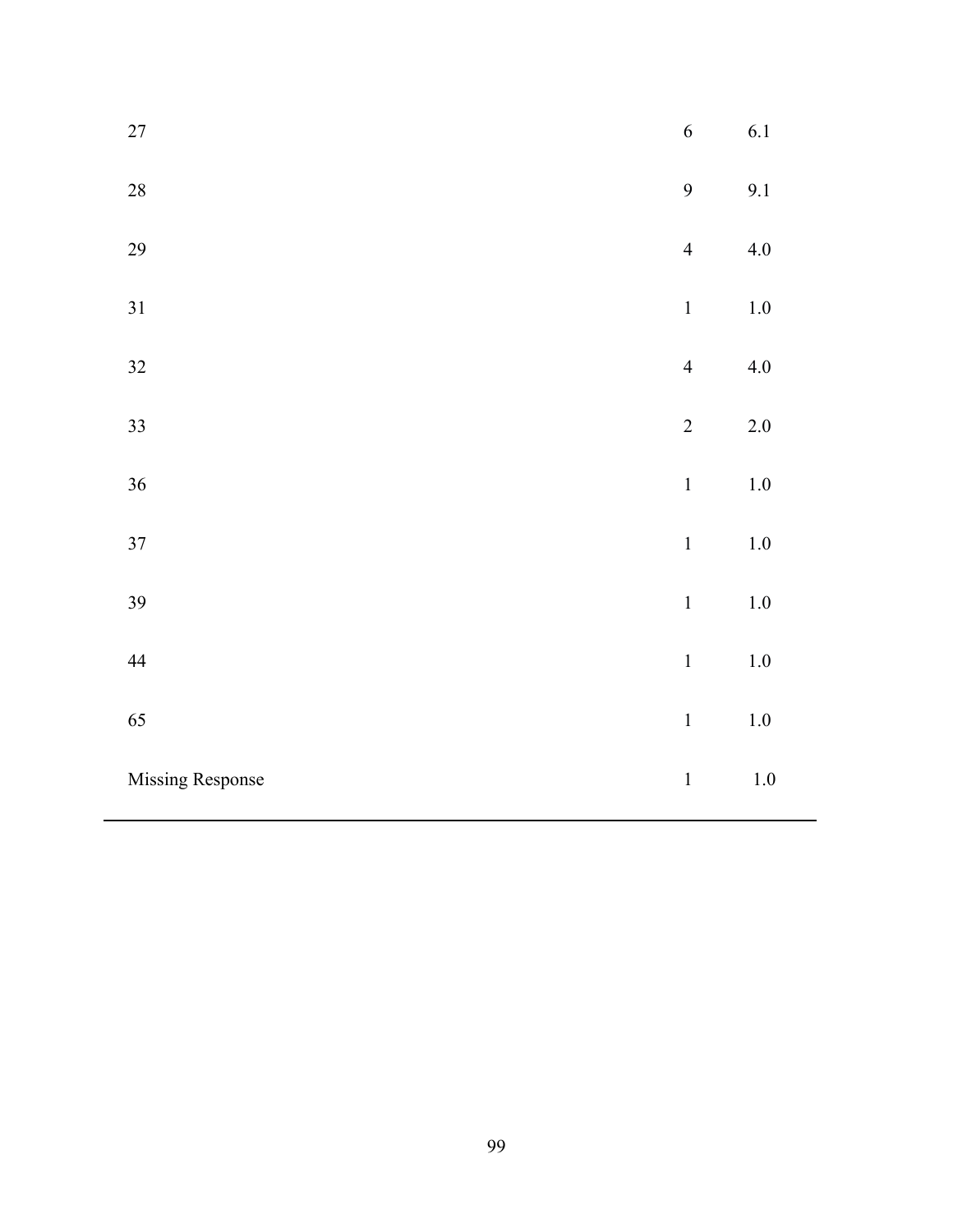# Appendix B

#### Survey Instrument

### **Consent and Study Information**

| Title:            | Sexual Assault on the Rock: LGBTQ2S+ Experiences in Newfoundland and        |
|-------------------|-----------------------------------------------------------------------------|
|                   | Christopher Cumby, Faculty of Education student,<br>Labrador Researcher(s): |
| Email:            | christopher.cumby@mun.ca                                                    |
| $Supervisor(s)$ : | Sarah Pickett                                                               |

You are invited to take part in a research project entitled "Sexual Assault on the Rock: LGBTQ2S+ Experiences in Newfoundland and Labrador."

This form is part of the process of informed consent. It should give you the basic idea of what the research is about and what your participation will involve. It also describes your right to withdraw from the study. In order to decide whether you wish to participate in this research study, you should understand enough about its risks and benefits to be able to make an informed decision. This is the informed consent process. Take time to read this carefully and to understand the information given to you. Please contact the researcher, Chris Cumby, if you have any questions about the study or for more information not included here before you consent.

It is entirely up to you to decide whether to take part in this research. If you choose not to take part in this research or if you decide to withdraw from the research once it has started, there will be no negative consequences for you, now or in the future.

#### **Introduction**

My name is Chris Cumby, I use any pronoun, and identify as queer. I am a student in the Faculty of Education at Memorial University of Newfoundland, in the Counselling Psychology department. As part of my Masters thesis, I am conducting research under the supervision of Dr. Sarah Pickett, Assistant Professor with the Faculty of Education, Counselling Psychology department.

This study is looking at the sexual experiences, specifically attempted or actual unwanted sexual contact, of people who identify as LGBTQ+, or fall under the gender and sexual minority spectrum. This is important research as it can help change policies, provide better insight into the experiences of the community, and inform practice regarding care and services to those who need it.

#### **Purpose of study:**

This research seeks to find out if sexual assault is occurring among LGBTQ+ peoples, and if so, how does this look like in our province. Sexual assault here is defined under Canadian law as any unwanted touch that undermines the sexual integrity of the person—which can be unwanted kissing, sexual acts, and so on.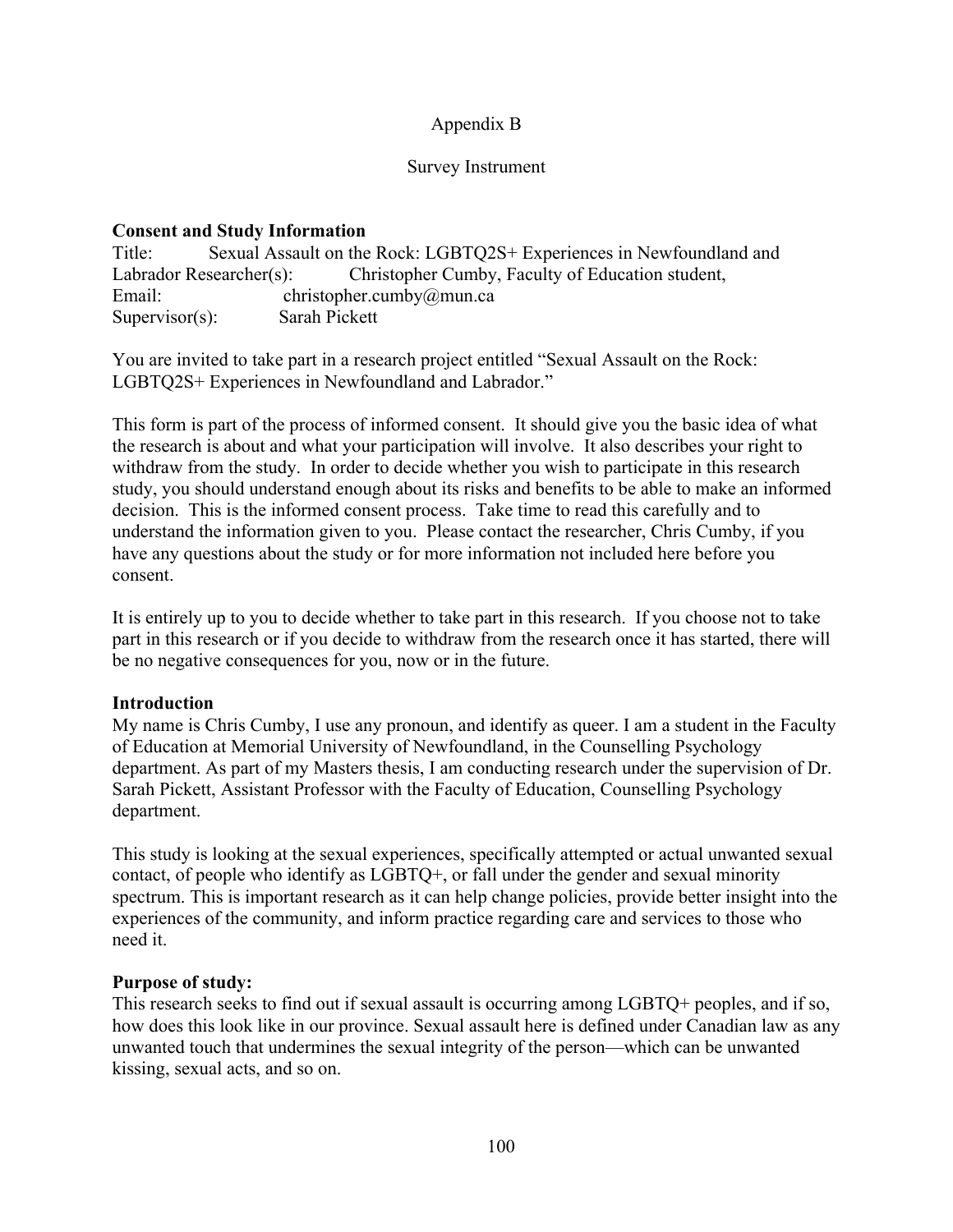# **What you will do in this study:**

Participation in this study involves questions about your background, demographic information, sexual and gender identities and experiences, and experiences that you have had that were sexually charged and awkward, uncomfortable, or unwanted. If thinking about or answering these kinds of questions causes excessive discomfort, then you should consider not participating in this study.

# **Length of time:**

This survey will take about 20 minutes to complete.

# **Withdrawal from the study:**

If you do choose to participate, you are free to leave items blank that you do not feel comfortable answering and/or discontinue participation by closing your web browser, which will end the survey. Due to the anonymous nature of this study, data cannot be removed after the survey is completed, as it is impossible to identify the what survey belongs to who. Incomplete survey data will be discarded and you may withdraw at any time without penalty or prejudice from the investigator.

#### **Possible benefits:**

By completing this survey, you are indirectly helping the community through the development of needs based resources. This research will help the research community at large better understand the needs and experiences of LGBTQ+ people as they are unique to those who identify within the community.

#### **Possible risks:**

Due to the sensitive nature of the questions being asked, there is the risk of triggering unwanted thoughts or feelings. If such feelings arise during or after participation in the survey, there are a number of resources that can be used, listed below

# PFLAG:

Grand Falls-Winsor: gransfallsnl@pflagcanada.ca St. John's: stjohnsnl@pflagcanada.ca / pflagnl@gmail.com National Support Line: 1-888-530-6777 ext. 224 (toll free) Trans Support Group: transsupportnl@hotmail.com MUN Sexual and Gender Alliance (SAGA - Formerly LBGT-MUN): 709-864-7619 24 Hour Province-Wide Mental Health Crisis Phone Line: 737-4668 or 1-888-737-4668 (toll free) Sexual Assault Crisis Line (24 Hour): 709-726-1411 or 1-800-726-2743 (toll free) Kids Help Phone: 1-800-668-6868 (toll free) Speak Out Newfoundland and Labrador: speakoutnl.com / info@speakoutnl.com Trans Youth Group (St. John's - A peer support group for trans youth age 12 - 17 years): parentsoftranskids@gmail.com

# **Confidentiality:**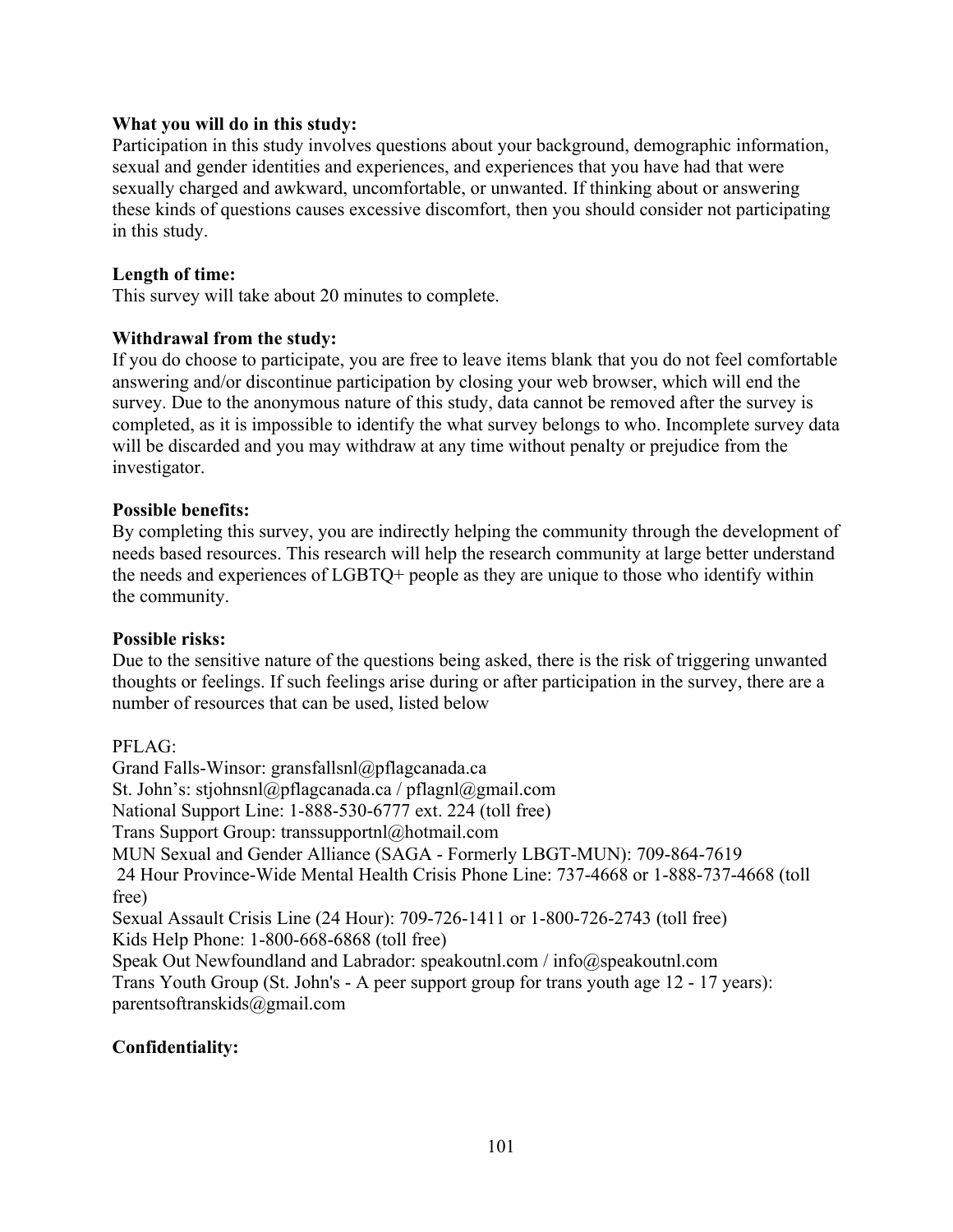Confidentiality is ensuring that identities of participants are accessible only to those authorized to have access. Due to the anonymous nature of this survey, your data will be confidential, and only the investigator and research supervisor will have access to the records.

# **Anonymity:**

Anonymity refers to not disclosing participant's identifying characteristics, such as name or description of physical appearance. As mentioned, this survey requests anonymous participation. No identifying demographic questions will be asked, and every reasonable effort will be made to ensure that no personally identifying information is reported on or published. Storage of

#### **Data:**

Data will be stored on the websites servers, hosted in Canada and protected by password. Any data taken from this for analysis will be kept on a password protected laptop, in a protected file folder. Data will be kept for a minimum of five years, as required by Memorial University policy on Integrity in Scholarly Research, after which time it will be deleted.

The on-line survey company, Fluid Surveys, hosting this survey is located in Canada and as such subjected to Canadian law. These laws allow authorities to access the records of internet service providers. Therefore, anonymity and confidentiality cannot be guaranteed. If you choose to participate in this survey, you understand that your responses to the survey questions will be stored and may be accessed in Canada. The security and privacy policy for the web survey company can be found at the following links: https://fluidsurveys.com/about/privacy and https://fluidsurveys.com/canada/data-privacy-canada/

#### **Reporting of Results:**

The data collected will be used for the purposes of my thesis, as well as any subsequent conference presentations, journal article submissions, and community reports. Some direct quotes will be used from the open questions, however no personally identifying information will be used.

#### **Sharing of Results with Participants:**

An easy-to-read community report will be written and presented at a community forum in St. John's after the submission of the thesis. The community report will be available online at speakoutnl.com or on the NL Sexual Assault Crisis and Prevention Centre's website, http://nlsacpc.com/, or by directly contacting myself (below).

#### **Questions:**

You are welcome to ask questions at any time during your participation in this research. If you would like more information about this study, please contact Chris Cumby at christopher.cumby@mun.ca or Dr. Sarah Pickett at spickett@mun.ca.

The proposal for this research has been reviewed by the Interdisciplinary Committee on Ethics in Human Research and found to be in compliance with Memorial University's ethics policy. If you have ethical concerns about the research, such as the way you have been treated or your rights as a participant, you may contact the Chairperson of the ICEHR at icehr@mun.ca or by telephone at 709-864-2861.

# **Consent:**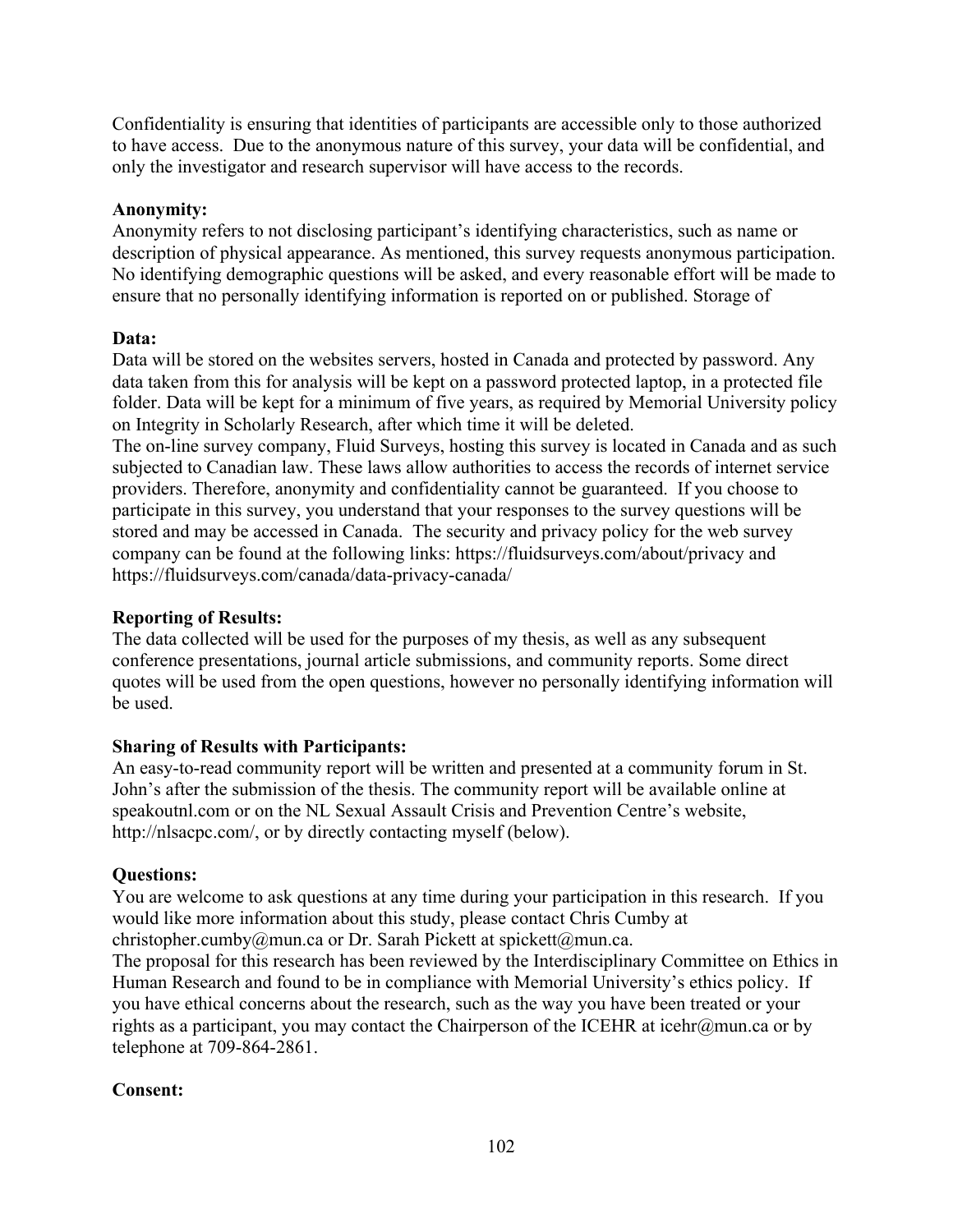By completing this survey, you agree that:

- You have read the information about the research.
- You have been able to ask questions about this study. You are satisfied with the answers to all your questions.
- You understand what the study is about and what you will be doing.
- You understand that you are free to withdraw from the study, without having to give a reason, and that doing so will not affect you now or in the future.
- You can end your participation by simply closing your browser or navigating away from this page.

However, once you complete this survey and click submit, your data cannot be removed because we are not collecting any identifying information and therefore we cannot link individuals to their responses.

By consenting to this online survey, you do not give up your legal rights and do not release the researchers from their professional responsibilities.

Please retain a copy of this consent information for your records.

**Clicking "I agree" below and submitting this survey constitutes consent and implies your agreement to the above stipulations. Remember, you may exit this survey at any time.** I agree  $\Box$ 

#### **Demographics**

Please note that yes/no questions throughout this survey operate with yes  $=$  blue colour, no  $=$ grey

What is your age?

What region of Newfoundland and Labrador do you live in?

- Avalon (Newfoundland)  $\overline{O}$
- Eastern Newfoundland  $\Omega$
- Central Newfoundland  $\overline{O}$
- Western Newfoundland  $\bigcirc$
- Northern Labrador  $\overline{O}$
- Western Labrador $\Omega$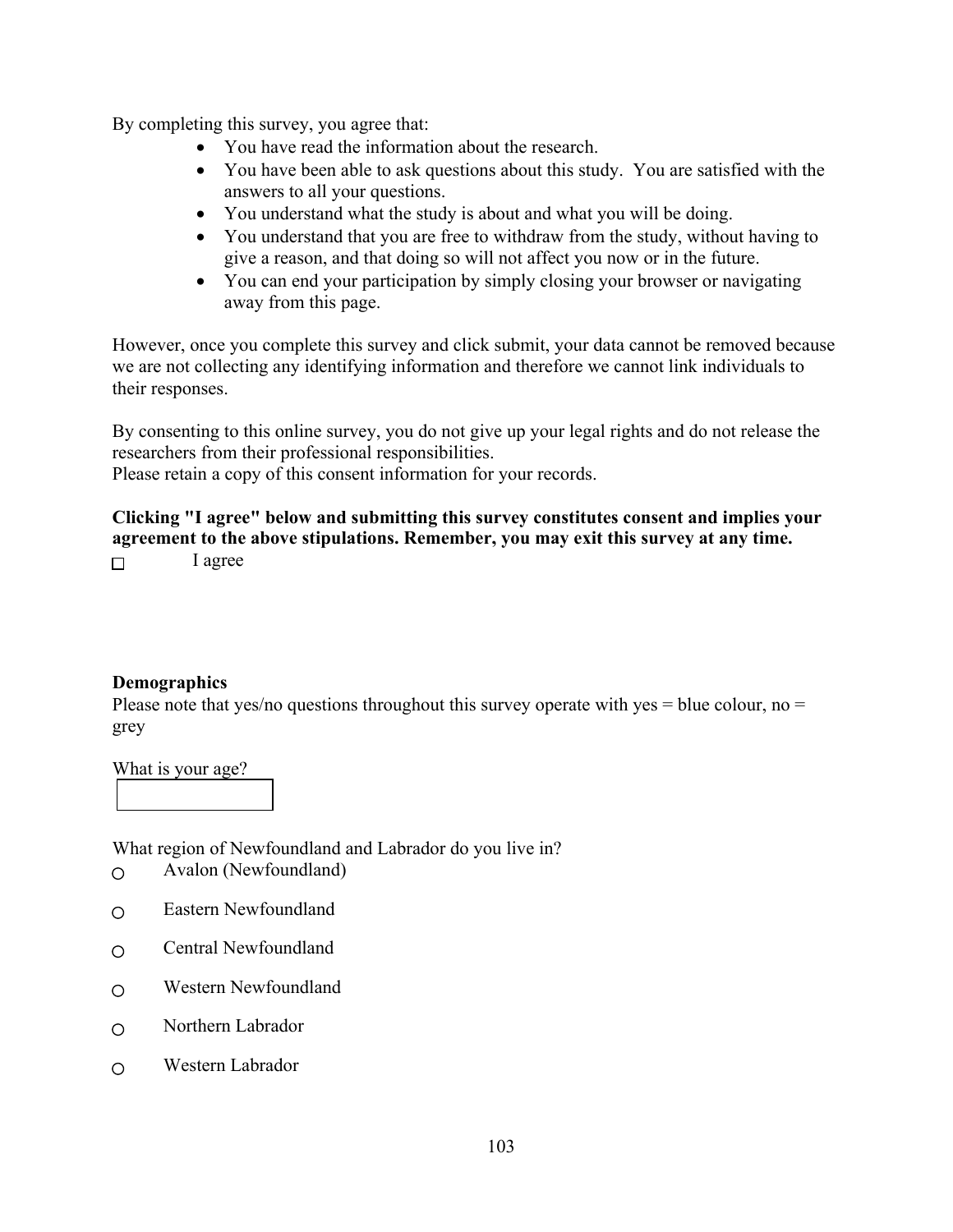- Central Labrador  $\circ$
- Coastal Labrador  $\Omega$

# What is the population size of the town or city that you live in? *If you don't know, please use an an approximation.*

|   | Less than 1000  |
|---|-----------------|
| ∩ | $1,000 - 4,999$ |
| O | $5,000 - 9,999$ |
| Ω | 10,000 - 19,999 |
| Ω | 20,000 - 29,999 |
|   | 30,000 or more  |

# **Demographics**

What was the sex you were assigned at birth?

- Male  $\circ$
- Female  $\circ$
- Intersex  $\circ$

What is your gender? (eg. man, woman, non-binary, etc.)

What is your sexual orientation? (eg. gay, bisexual, ace, etc.)

What is your ethnicity? (eg. caucasian, black, japanese, arab, etc.)

Do you identify as Aboriginal/Indigenous?

- Yes
- No

What is your relationship status?

- Single
- $O$  Dating
- $\circ$  In a relationship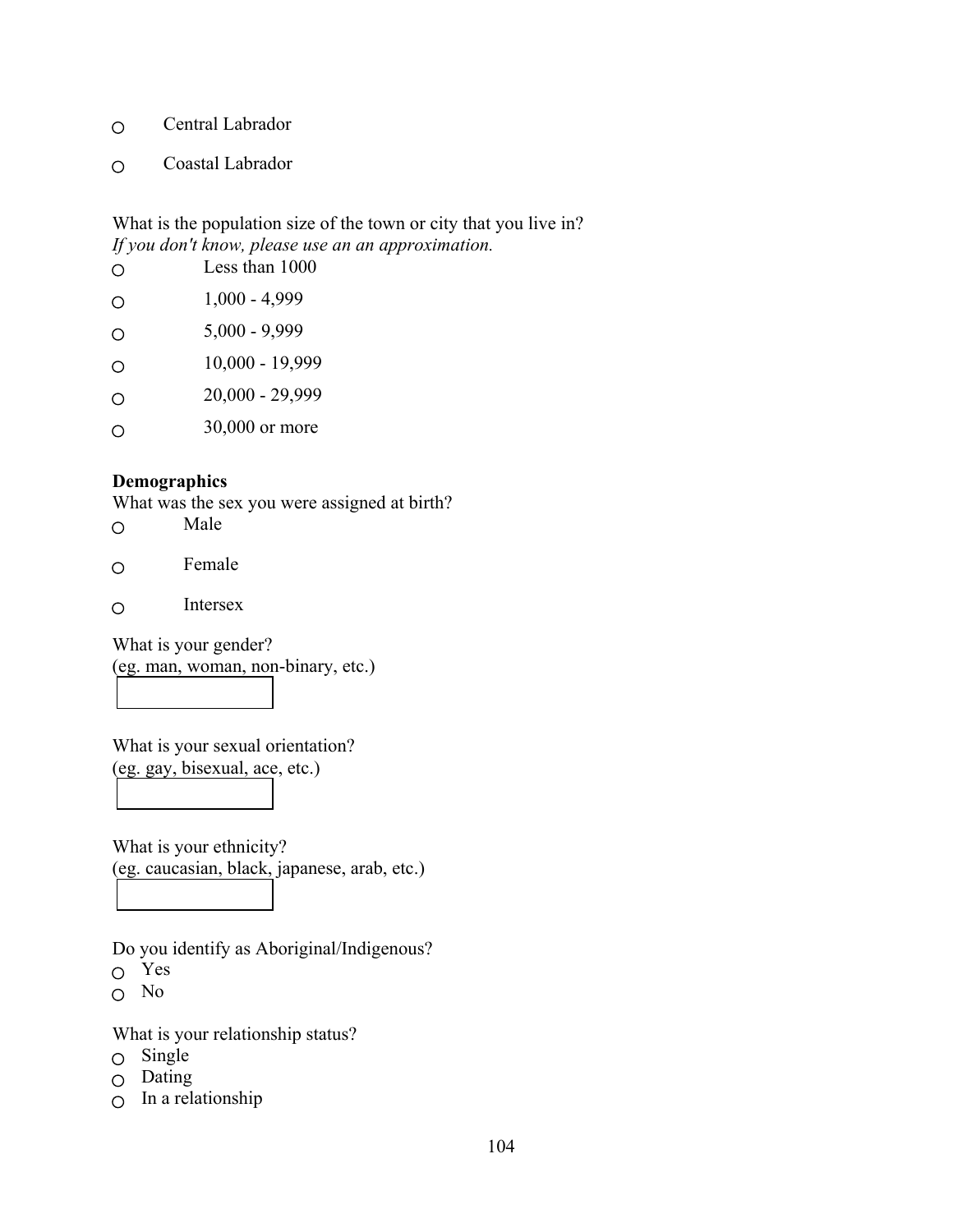- $\circ$  Cohabitating
- Married
- $\circ$  Separated
- $\cap$  Divorced
- $\cap$  Widowed
- $\bigcirc$  Prefer not to answer
- $\bigcirc$  Other (please specify)

# **Education**

Which of the following best describes the amount of education that you have as of today?

- $\circ$  Some high school, but no degree
- $\circ$  High school graduate / ABE
- $\circ$  Some college, but no degree
- $\circ$  College graduate or more
- $\bigcirc$  Other (please specify):

Are you currently enrolled in a school?

Yes

 $\cap$  No

Are you currently enrolled in a college or university?

 $\cap$  Yes

 $O$  No

If there is anything else surrounding demographic information that you feel is important and has not be reflected in the previous questions, please use this space to describe your experiences.

# **Unwanted Sexual Experiences**

We realize that people have experienced a variety of sexual experiences, and that for some people, a portion of these experiences have been unwanted. The following questions are about the kinds of unwanted sexual experiences that you may have had. Please remember that all answers are completely anonymous. If you feel that you do not want to answer a particular question, you may of course skip it; you may also quit the survey at any time.

The following questions are about sex play, which we define as fondling, kissing, or petting – but not vaginal or anal penetration or oral sex.

Have you ever had sex play when you did not want to?

- Yes
- $\cap$  No

About how many times has this happened?

- $\cap$  Once
- $\bigcirc$  2 3 times
- $0 \quad 4 5 \text{ times}$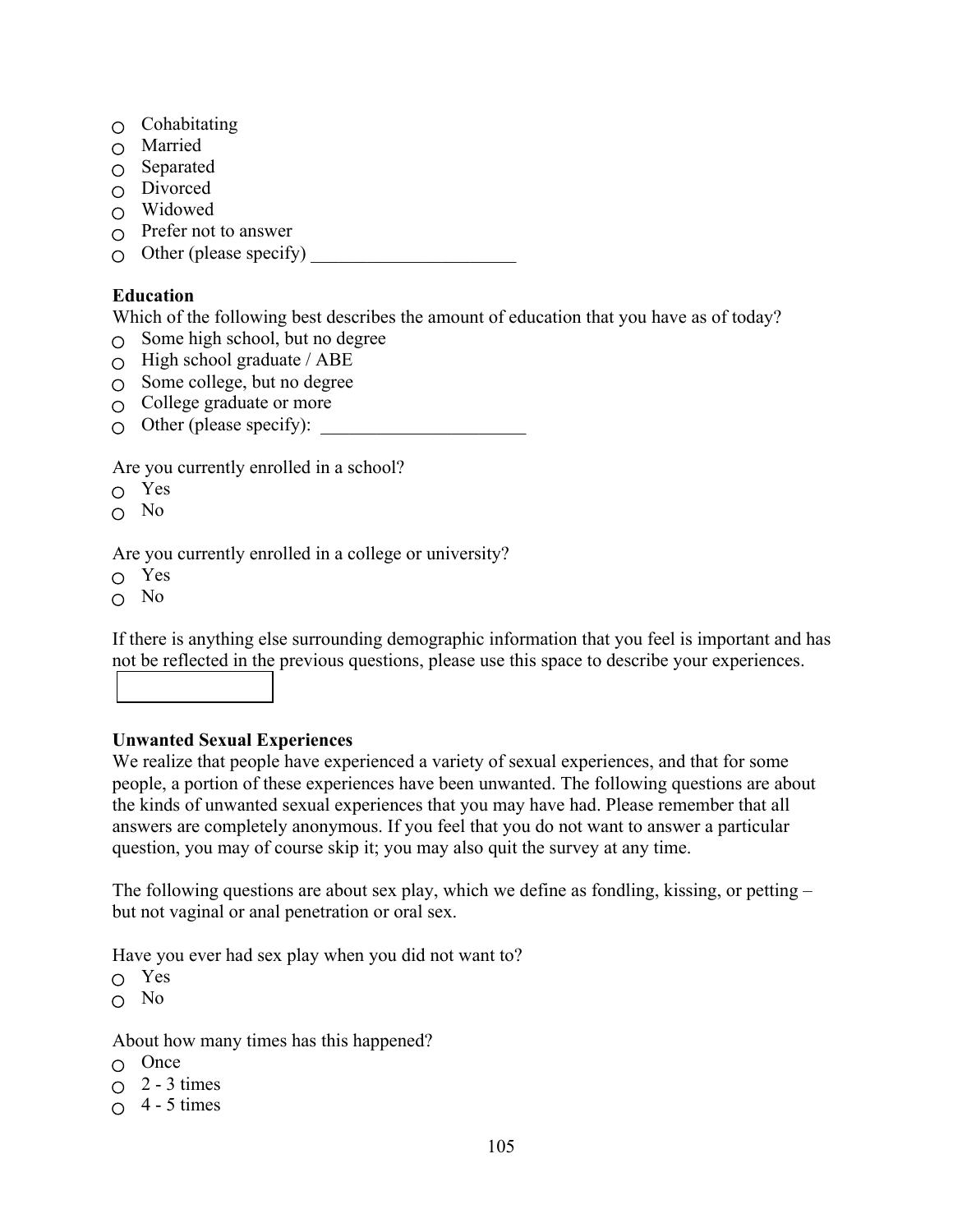# $\cap$  More than 5 times

Please indicate how many times each of the following forces was present when you had unwanted sex play

|                                                                                                      | None       | Once       | $2 - 3$<br>times | $4 - 5$<br>times | More than<br>5 times |
|------------------------------------------------------------------------------------------------------|------------|------------|------------------|------------------|----------------------|
| Person's continual arguments and pressure                                                            | $\bigcirc$ | $\circ$    | $\circ$          | ◯                | Ω                    |
| Person made verbal threats                                                                           | $\circ$    | $\bigcirc$ | $\circ$          | O                | Ο                    |
| Person used their position of authority (boss, camp<br>counselor, supervisor) to make you            | $\circ$    | $\circ$    | $\circ$          | $\circ$          | Ο                    |
| Person used some degree of physical force (twisting<br>your arm, holding you down, etc.) to make you | $\bigcirc$ | ◯          | $\bigcirc$       | ∩                | ∩                    |
| Person gave you alcohol or drugs                                                                     | ∩          |            | ∩                | ∩                |                      |

If there is anything else surrounding unwanted sexual experiences or types of force that you feel is important and has not be reflected in the previous questions, please use this space to describe your experiences.

#### **Unwanted Sexual Experiences**

The following questions are about oral sex. By oral sex, we mean contact between a person's mouth and another's genitals or anus.

Have you ever had oral sex when you did not want to?

- Yes
- No

About how many times has this happened?

- $O$  Once
- $\circ$  2 3 times
- $\cap$  4 5 times
- $\circ$  More than 5 times

Please indicate how many times each of the following forces were present when you had unwanted oral sex

| None Once 2-3 | $4 - 5$ | More than           |
|---------------|---------|---------------------|
|               |         | times times 5 times |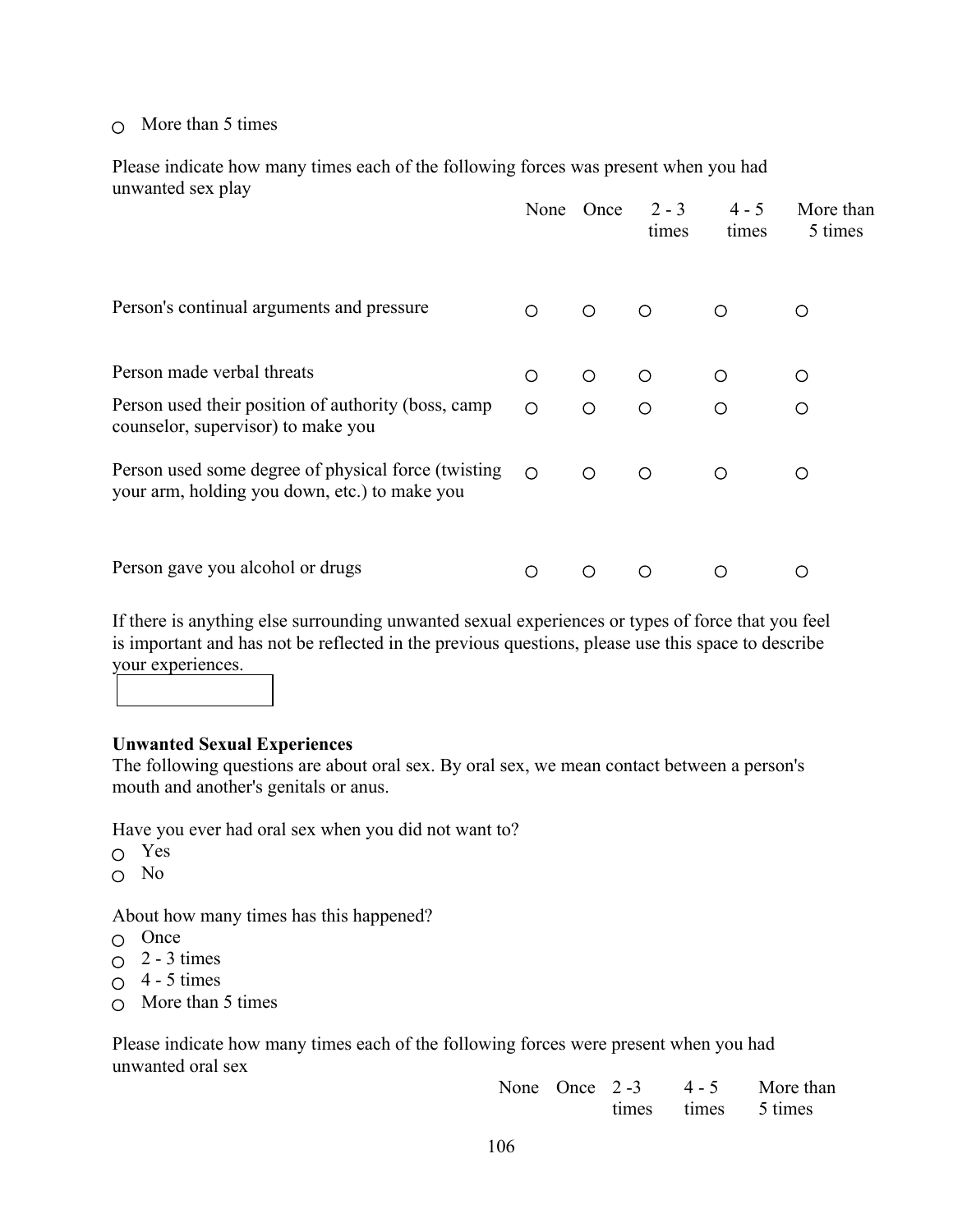| Person's continual arguments and pressure<br>Person made verbal threats<br>Person used their position of authority (boss,<br>teacher, camp counselor, supervisor) to make | ( ) | ( )<br>( ) | ( )<br>O |  |
|---------------------------------------------------------------------------------------------------------------------------------------------------------------------------|-----|------------|----------|--|
| you<br>Person used some degree of physical force<br>(twisting your arm, holding you down, etc.) to<br>make you                                                            |     |            |          |  |
| Person gave you alcohol or drugs                                                                                                                                          |     |            |          |  |

If there is anything else surrounding unwanted sexual experiences or types of force that you feel is important and has not be reflected in the previous questions, please use this space to describe your experiences.



# **Unwanted Sexual Experiences**

The following questions are about fisting. By fisting, we mean the insertion of one's hand into a partner's rectum or vagina (fingering is included in the next section under sexual intercourse)

Have you ever been fisted or fisted a partner when you did not want to?

- $\cap$  Yes
- No

About how many times has this happened?

- $\cap$  Once
- $\bigcirc$  2 3 times
- $\circ$  4 -5 times
- $\circ$  More than 5 times

Please indicate how many times each of the following forces were present when you were engaged in unwanted fisting

|                                                                                                    | None | <b>Once</b> | $2 - 3$<br>times | $4 - 5$<br>times | More than<br>5 times |
|----------------------------------------------------------------------------------------------------|------|-------------|------------------|------------------|----------------------|
| Person's continual arguments and pressure                                                          | Ω    | Ο           | Ο                | O                | Ο                    |
| Person made verbal threats                                                                         | Ο    | O           | O                | Ω                | Ο                    |
| Person used their position of authority (boss,<br>teacher, camp counselor, supervisor) to make     | ∩    | ∩           | ∩                | ∩                |                      |
| you<br>Person used some degree of physical force<br>(twisting your arm, holding you down, etc.) to | ∩    | ∩           |                  |                  |                      |
| make you<br>Person gave you alcohol or drugs                                                       | ( )  |             |                  |                  |                      |

If there is anything else surrounding unwanted sexual experiences or types of force that you feel is important and has not be reflected in the previous questions, please use this space to describe your experiences.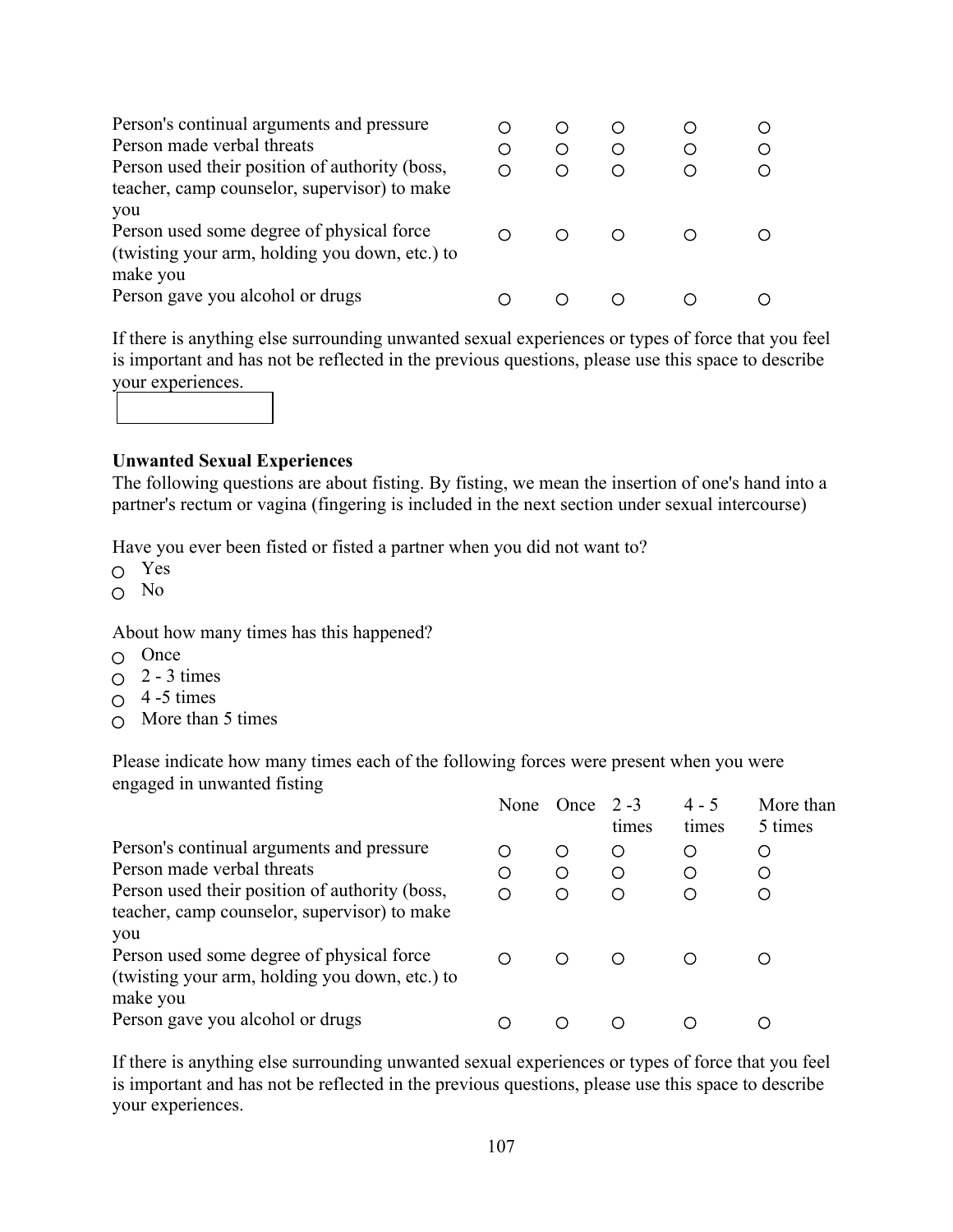#### **Unwanted Sexual Experiences**

The following questions are about sexual intercourse. By sexual intercourse, we mean penetration of the vagina or anus with a penis, other object, or other body parts (ex. fingers).

Have you ever had someone ATTEMPT to engage you in sexual intercourse when you did not want to, but the intercourse DID NOT ACTUALLY OCCUR?

- Yes
- $O$  No

About how many times has this happened?

- $O$  Once
- $\circ$  2 3 times
- $\circ$  4 -5 times
- $\circ$  More than 5 times

Please indicate how many times each of the following forces were present when someone ATTEMPTED (BUT DID NOT ACTUALLY HAVE) sexual intercourse with you

|                                                                                                    | None | <b>Once</b> | $2 - 3$<br>times | $4 - 5$<br>times | More than<br>5 times |
|----------------------------------------------------------------------------------------------------|------|-------------|------------------|------------------|----------------------|
| Person's continual arguments and pressure                                                          | ∩    | O           | O                | Ο                | Ο                    |
| Person made verbal threats                                                                         | O    | $\circ$     | O                | ◯                | O                    |
| Person used their position of authority (boss,<br>teacher, camp counselor, supervisor) to make     | ∩    | ∩           | ∩                | ◯                |                      |
| you<br>Person used some degree of physical force<br>(twisting your arm, holding you down, etc.) to | ∩    | ∩           | ∩                |                  |                      |
| make you<br>Person gave you alcohol or drugs                                                       |      |             |                  |                  |                      |

If there is anything else surrounding unwanted sexual experiences or types of force that you feel is important and has not be reflected in the previous questions, please use this space to describe your experiences.

#### **Unwanted Sexual Experiences**

Have you ever had sexual intercourse when you did not want to?

- Yes
- $\cap$  No

#### About how many times has this happened?

- $O$  Once
- $\bigcap$  2 3 times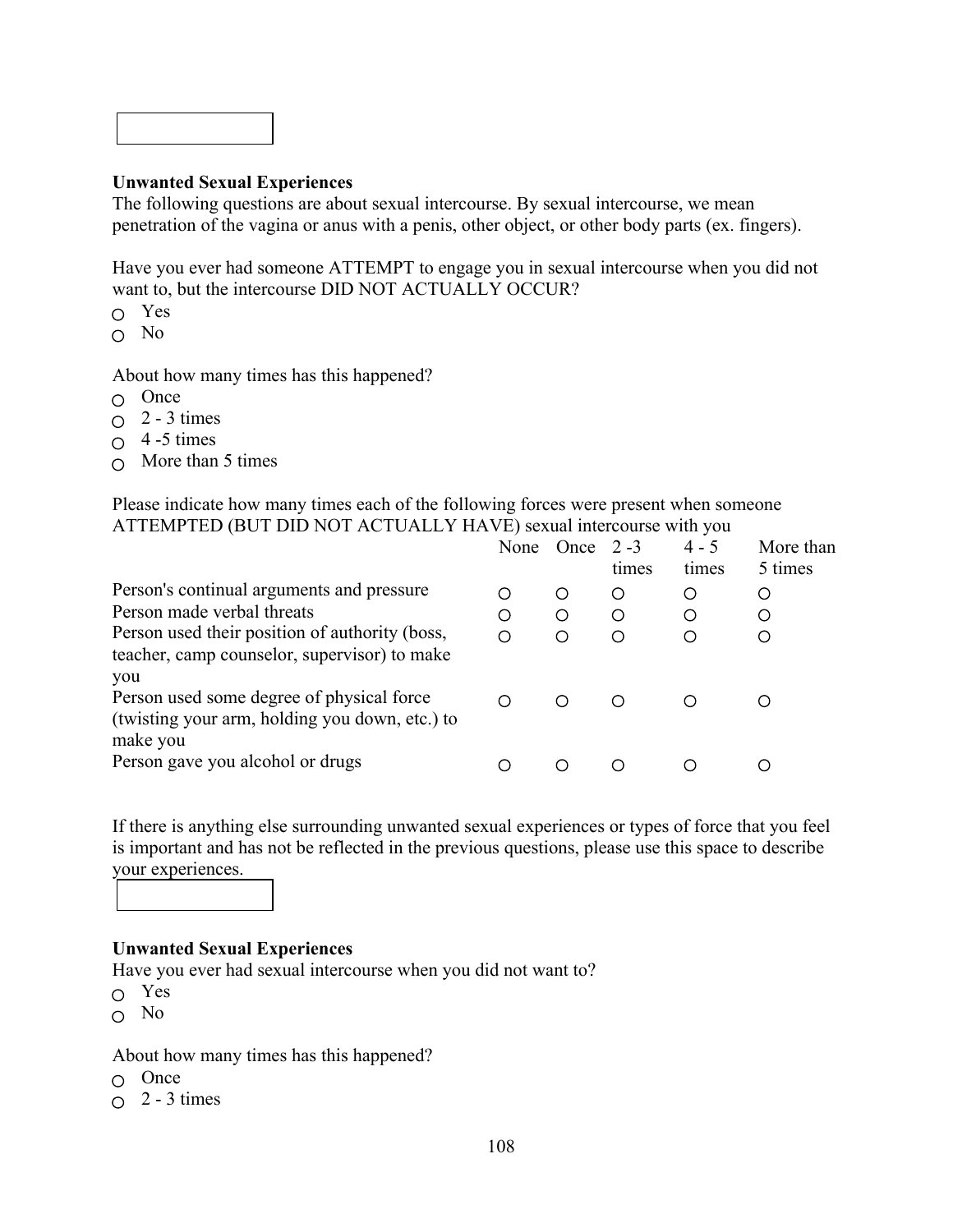- $\circ$  4 -5 times
- $\cap$  More than 5 times

Please indicate how many times each of the following forces were present when you had unwanted sexual intercourse

|                                                                                                    | None | <b>Once</b> | $2 - 3$<br>times | $4 - 5$<br>times | More than<br>5 times |
|----------------------------------------------------------------------------------------------------|------|-------------|------------------|------------------|----------------------|
| Person's continual arguments and pressure                                                          | О    | O           | Ο                | O                | Ο                    |
| Person made verbal threats                                                                         | Ο    | O           | O                | Ω                | Ο                    |
| Person used their position of authority (boss,<br>teacher, camp counselor, supervisor) to make     | ∩    | ∩           | ∩                | ◯                |                      |
| you<br>Person used some degree of physical force<br>(twisting your arm, holding you down, etc.) to | ∩    | ∩           |                  |                  |                      |
| make you<br>Person gave you alcohol or drugs                                                       | €.   |             |                  |                  |                      |

If there is anything else surrounding unwanted sexual experiences or types of force that you feel is important and has not be reflected in the previous questions, please use this space to describe your experiences.

# **Most Recent Unwanted Sexual Experience**

The following questions are asking about the most recent unwanted sexual experience that you have had - it will ask questions about the type of force(s) that may have been present during that experience.

Did you experience verbal pressure?

(eg. persuasion, bribe, threatened love withdrawal, etc.)

- Yes
- $\cap$  No

If yes, please describe the verbal pressure you experienced.

Were you physically threatened?

(eg. threatened physical harm, scared by physical size, weapon present, etc.)

- Yes
- $\circ$  No

If yes, please describe the physical threat that you experienced.

Was physical force used?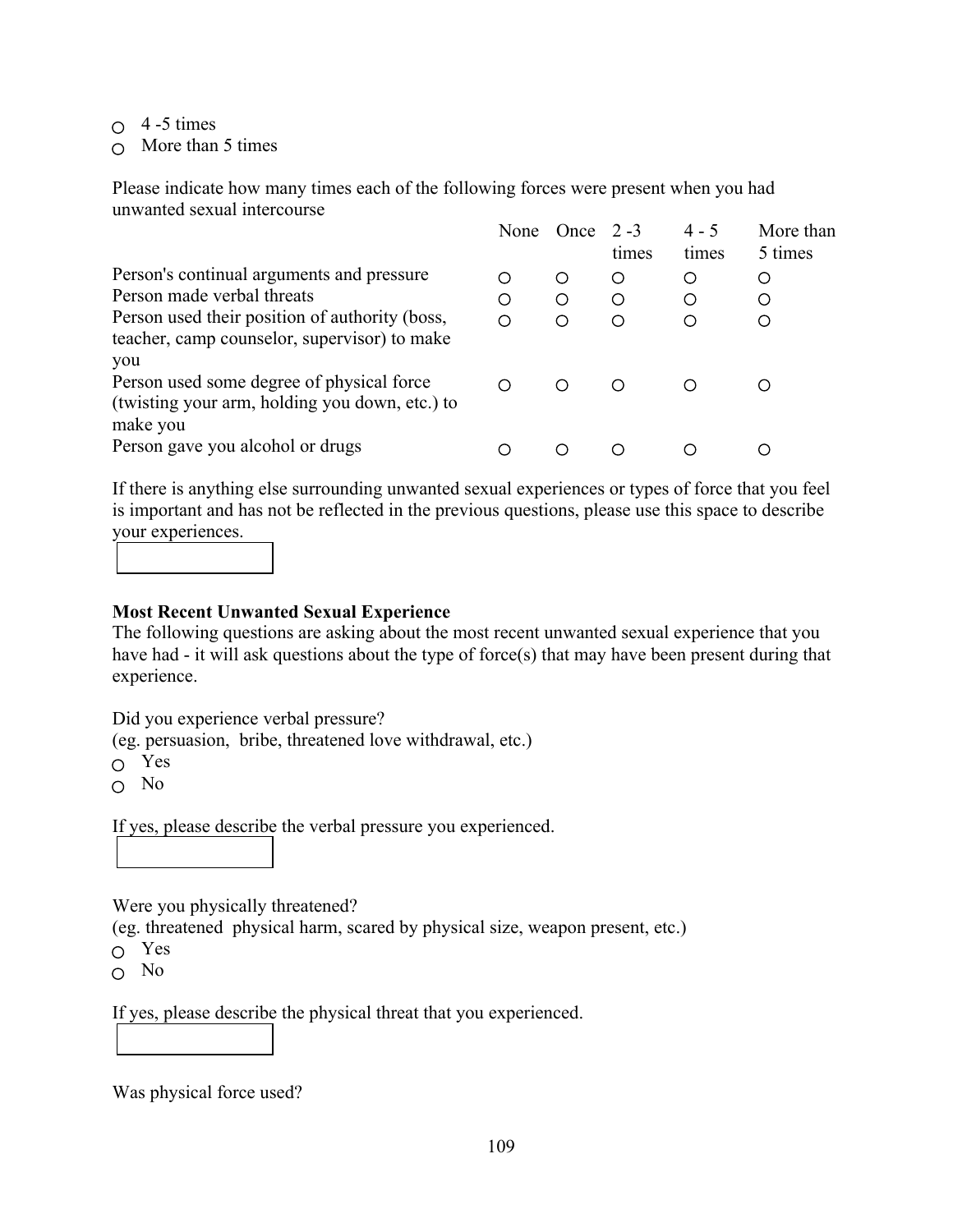(eg. hitting, slapping, physical restraint, etc.)

Yes

 $\cap$  No

If yes, please describe the physical force that was used on you.

Was anyone who was involved in the unwanted experience under the influence of drugs or alcohol at the time?

- Yes
- $\cap$  No

If yes, please explain.

# **Most Recent Unwanted Sexual Experience**

The following questions are asking about the most recent unwanted sexual experience that you have had.

What were you doing approximately one hour before your most recent unwanted sexual experience took place?

Please describe where you were during the unwanted sexual experience. Please do not use actual addresses or names.

Please think about the events that led up to the unwanted sexual experience. At what point did you begin to feel uncomfortable during your interactions with the individual(s) involved?

How did you react (physically and/or verbally) to the unwanted advances?

What were your feelings immediately afterwards?

What did you do immediately afterwards?

Did you tell anyone about your experience immediately after it happened?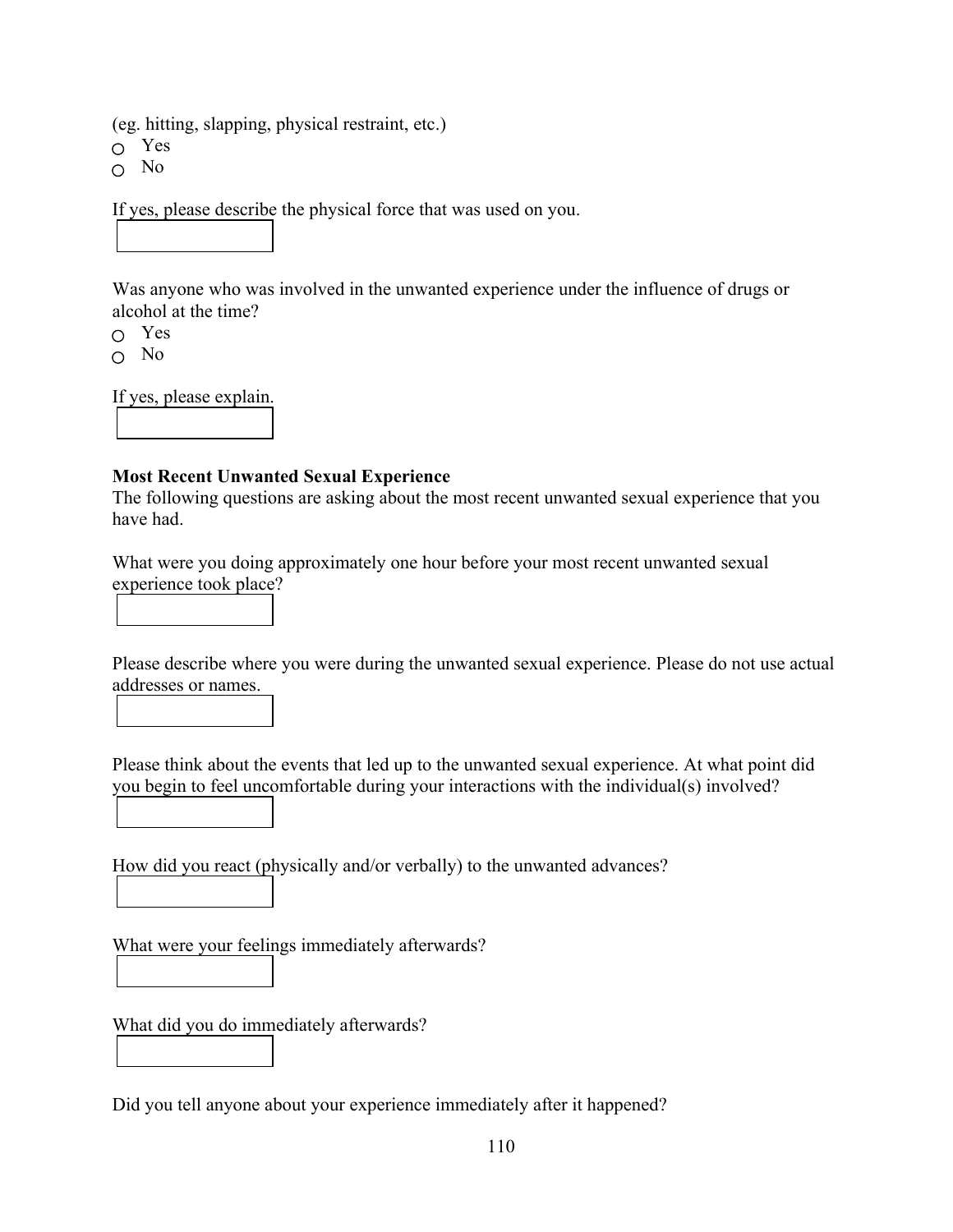Yes

 $\Omega$  No

If yes, who did you tell and why did you tell them? Please do not use actual names.

If there is anything else surrounding recent unwanted sexual experiences or types of force that you feel is important and has not be reflected in the previous questions, please use this space to describe your experiences.

*We want to make sure that your experiences have been honoured. If there is anything you feel is important that has not been considered here, please use the space below.Please note: You must click submit until the end of the survey for it to be marked as completed*

Overall, if there are any comments or additions you would like to make to any of the questions you completed in this survey, please describe them here.

if there are any comments you have about your experience completing the survey, please describe them here.

# **Thank you!**

Thank you for participating in this survey. Your answers will be very helpful for future policies, programs, and services.

We understand that it is difficult to answer questions regarding unwanted sexual experiences. If you need to reach out for support and help, please use any of the following resources:

- PFLAG: Grand Falls-Winsor: gransfallsnl@pflagcanada.ca
- St. John's: stjohnsnl@pflagcanada.ca / pflagnl@gmail.com
- National Support Line: 1-888-530-6777 ext. 224 (toll free)
- Trans Support Group: transsupportnl@hotmail.com
- MUN Sexual and Gender Alliance (SAGA Formerly LBGT-MUN): 709-864-7619
- 24 Hour Province-Wide Mental Health Crisis Phone Line: 737-4668 or 1-888-737-4668 (toll free)
- Sexual Assault Crisis Line (24 Hour): 709-726-1411 or 1-800-726-2743 (toll free)
- Kids Help Phone: 1-800-668-6868 (toll free)